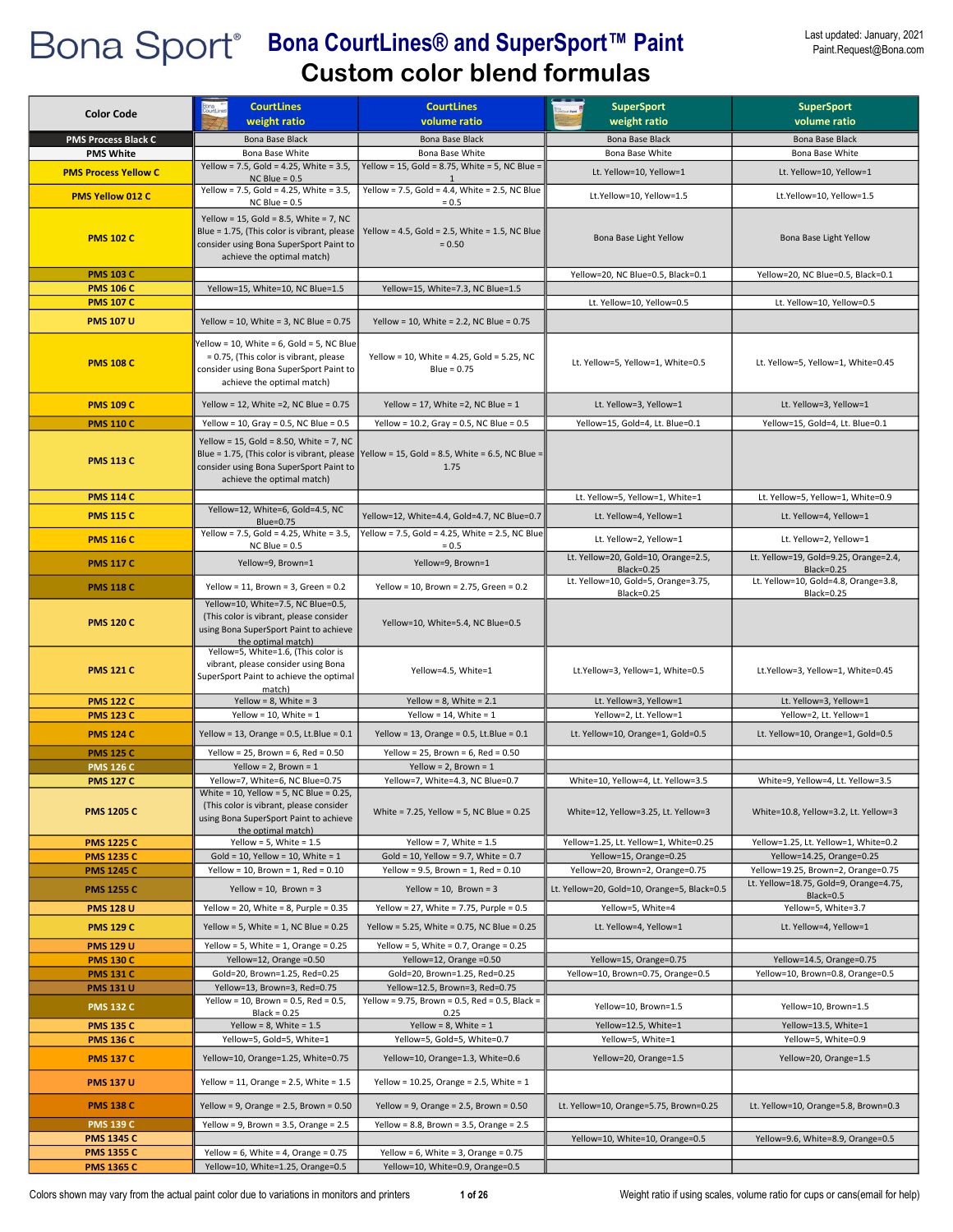| <b>Color Code</b>       | <b>CourtLines</b>                                                                                                                                      | <b>CourtLines</b>                                | <b>SuperSport</b>                                                                                    | <b>SuperSport</b>                        |
|-------------------------|--------------------------------------------------------------------------------------------------------------------------------------------------------|--------------------------------------------------|------------------------------------------------------------------------------------------------------|------------------------------------------|
|                         | weight ratio                                                                                                                                           | volume ratio                                     | weight ratio                                                                                         | volume ratio                             |
| <b>PMS 1375 C</b>       | Yellow = $11.5$ , Orange = $1$                                                                                                                         | Yellow = $11.5$ , Orange = $1$                   | Yellow=10, Orange=1.75                                                                               | Yellow=10, Orange=1.75                   |
| <b>PMS 1395 C</b>       | Brown = $7.5$ , Gold = $6$ , Lt. Beige = $3$ ,<br>Orange $= 2$                                                                                         | Brown = 7.5, Gold = 6, Lt. Beige = 3, Orange =   |                                                                                                      |                                          |
| <b>PMS 141 C</b>        | Yellow = 10, White = $1$                                                                                                                               | Yellow = 14, White = $1$                         | Yellow=10, White=5, Gold=0.5                                                                         | Yellow=10.25, White=4.75, Gold=0.5       |
| <b>PMS 142 C</b>        |                                                                                                                                                        |                                                  | Yellow=5, Lt.Yellow=1                                                                                | Yellow=5, Lt.Yellow=1                    |
| <b>PMS 143 C</b>        | Yellow = $20$ , Orange = $0.5$                                                                                                                         | Yellow = 19.5, Orange = $0.5$                    | Yellow=10, Orange=0.25                                                                               | Yellow=10, Orange=0.25                   |
| <b>PMS 144 C</b>        | Yellow = $6$ , Orange = $1$                                                                                                                            | Yellow = $6$ , Orange = $1$                      | Lt Yellow=4, Orange=1                                                                                | Lt Yellow=4, Orange=1                    |
|                         |                                                                                                                                                        |                                                  |                                                                                                      | Yellow=10, Orange=5.2, Brown=0.5,        |
| <b>PMS 145 C</b>        | Yellow = 10, Orange = 2, Brown = $1$                                                                                                                   | Yellow = 9.75, Orange = 2, Brown = $1$           | Yellow=10, Orange=5, Brown=0.5, White=0.5                                                            | White=0.45                               |
| <b>PMS 146 C</b>        |                                                                                                                                                        |                                                  | Yellow=10, Brown=4, Orange=1                                                                         | Yellow=10, Brown=4.25, Orange=1          |
| <b>PMS 148 C</b>        | White = $10$ , Gold = 8, Orange = $1$                                                                                                                  | White = $7$ , Gold = $8$ , Orange = $1$          | White=10, Yellow=2, Orange=0.25                                                                      | White=9, Yellow=2, Orange=0.25           |
| <b>PMS 149 C</b>        | Gold = 7, White = 5, Orange = $1$                                                                                                                      | Gold = 7, White = 3.5, Orange = $1$              |                                                                                                      |                                          |
| <b>PMS 151 C</b>        | $Gold = 5$ , Orange = 1                                                                                                                                | Gold =5, Orange = $1$                            | Lt. Yellow=2, Orange=1                                                                               | Lt. Yellow=2, Orange=1                   |
| <b>PMS 152 C</b>        | Yellow = 3.5, Orange = 1.5, Brown = 0.25                                                                                                               | Yellow = 3.5, Orange = $1.5$ , Brown = 0.25      | Lt.Yellow=10, Orange=6.25, Brown=0.25                                                                | Lt.Yellow=10, Orange=6.3, Brown=0.25     |
|                         |                                                                                                                                                        |                                                  |                                                                                                      | Brown=9.5, Lt. Yellow=6.5, White=1.25,   |
| <b>PMS 1405 C</b>       |                                                                                                                                                        |                                                  | Brown=10, Lt. Yellow=7, White=1.5, Black=0.5                                                         | Black=0.5                                |
|                         |                                                                                                                                                        |                                                  |                                                                                                      |                                          |
| <b>PMS 1485 C</b>       | Yellow = 13, Orange = 5, White = $5.25$                                                                                                                | Yellow = 9, Orange = $3.5$ , White = $2.5$       |                                                                                                      |                                          |
| <b>PMS 1495 C</b>       | Gold=5, White=1.25, Orange=1                                                                                                                           | Gold=5, White=0.9, Orange=1                      | Lt. Yellow=5, Orange=3                                                                               | Lt. Yellow=5, Orange=3                   |
| <b>PMS 1505 C</b>       | Orange = $2$ , Yellow = $1$ , (This color is<br>vibrant, please consider using Bona<br>SuperSport Paint to achieve the optimal<br>match                | Orange = $2$ , Yellow = $1$                      | Orange=8, Yellow=5, Lt.Yellow=3                                                                      | Orange=8, Yellow=4.8, Lt.Yellow=3        |
| <b>PMS Orange 021 C</b> | Orange = 12, Gold = 1, (This color is<br>vibrant, please consider using Bona<br>SuperSport Paint to achieve the optimal                                | Orange = $12$ , Gold = $1$                       | Lt. Yellow=4, Orange=1, Red=0.5                                                                      | Lt. Yellow=4, Orange=1, Red=0.5          |
| PMS Orange 021 U        | match)                                                                                                                                                 |                                                  | Lt. Yellow=1, Orange=1                                                                               | Lt. Yellow=1, Orange=1                   |
| <b>PMS 1525 C</b>       | Gold = 20, Red = 4.5, Brown = $1.5$                                                                                                                    | $Gold = 20$ , $Red = 4.5$ , Brown = 1.5          |                                                                                                      |                                          |
| <b>PMS 1535 C</b>       | Orange = $3$ , Brown = $2$                                                                                                                             | Orange = $3$ , Brown = $2$                       | Orange=10, Brown=2.75, White=2                                                                       | Orange=9.75, Brown=2.75, White=1.75      |
| <b>PMS 1545 C</b>       | Brown = 5, Orange = $1.25$ , Gold = $0.5$                                                                                                              | Brown = 5, Orange = $1.25$ , Gold = $0.5$        |                                                                                                      |                                          |
| <b>PMS 1555 C</b>       |                                                                                                                                                        |                                                  | White=15, Orange=3, Lt. Yellow=1.5                                                                   | White=13.5, Orange=3, Lt. Yellow=1.5     |
| <b>PMS 155 C</b>        | Gold = $8$ , White = $8$ , Orange = $0.75$                                                                                                             | Gold = $10.75$ , White = 7.5, Orange = 1         |                                                                                                      |                                          |
| <b>PMS 156 C</b>        | Gold = $8$ , White = $8$ , Orange = $1$                                                                                                                | Gold = $8$ , White = $5.5$ , Orange = $1$        |                                                                                                      |                                          |
|                         |                                                                                                                                                        |                                                  |                                                                                                      |                                          |
| <b>PMS 157 C</b>        | Yellow = 10, Orange = 1.5, White = 0.25                                                                                                                | Yellow = 14, Orange = 2, White = $0.25$          |                                                                                                      |                                          |
| <b>PMS 158 C</b>        | Gold=20, Red=1.75, White=0.75                                                                                                                          | Gold=19.75, Red=1.75, White=0.50                 | Lt. Yellow=12, Orange=10, White=0.75                                                                 | Lt. Yellow=12, Orange=10, White=0.7      |
| <b>PMS 159 C</b>        | $Gold = 20$ , Orange = 3, Red = 1.5, Brown                                                                                                             |                                                  | Gold = 21, Orange = 3, Red = 1.5, Brown = 0.5 $\parallel$ Orange=10, Yellow=3, White=1.25, Brown=0.5 | Orange=10.25, Yellow=3, White=1.15,      |
|                         | $= 0.5$                                                                                                                                                |                                                  |                                                                                                      | Brown=0.5                                |
| <b>PMS 160 C</b>        | Orange=6, Brown=6, Yellow=2.5                                                                                                                          | Orange=6, Brown=6, Yellow=2.5                    |                                                                                                      |                                          |
| <b>PMS 161 C</b>        |                                                                                                                                                        |                                                  | Brown=5, Yellow=1                                                                                    | Brown=5.25, Yellow=1                     |
| <b>PMS 1575 C</b>       | Orange = $1$ , Yellow = $1$                                                                                                                            | Orange = $1$ , Yellow = $1$                      |                                                                                                      |                                          |
| <b>PMS 1585 C</b>       | Orange = $1$ , Gold = $1$                                                                                                                              | Orange = $1$ , Gold = $1$                        | Orange=2, Lt.Yellow=1.5                                                                              | Orange=2, Lt.Yellow=1.5                  |
| <b>PMS 1595 C</b>       | Yellow = 10, Red = 2, Orange = $1$                                                                                                                     | Yellow = 10, Red = 2, Orange = $1$               | Orange=6, Lt.Yellow=4, Brown=0.25                                                                    | Orange=6, Lt.Yellow=4, Brown=0.25        |
| <b>PMS 1605 C</b>       | Orange = 7, Brown = 5, Lt.Beige = 4,                                                                                                                   | Orange = 7, Brown = 5, Lt.Beige = 4, Yellow =    | Orange=4, Brown=1, Yellow=1                                                                          | Orange=4, Brown=1, Yellow=1              |
| <b>PMS 163 C</b>        | Yellow = $1.5$<br>Orange = $15$ , White = $15$ , Yellow = $2$                                                                                          | 1.5<br>Orange = 15.25, White = 10.75, Yellow = 2 |                                                                                                      |                                          |
| <b>PMS 164 C</b>        | Orange=2, Yellow=1, White=0.25                                                                                                                         | Orange=2, Yellow=1, White=0.2                    | Orange=12.5, Lt. Yellow=7.5, White=1.75                                                              | Orange=12.5, Lt. Yellow=7.4, White=1.6   |
| <b>PMS 165 C</b>        | Orange = $12$ , Gold = $10$ , White = $1$ , (This<br>color is vibrant, please consider using<br>Bona SuperSport Paint to achieve the<br>optimal match) | Orange = $12$ , Gold = $10$ , White = $0.7$      | Orange=1, Lt. Yellow=1                                                                               | Orange=1, Lt. Yellow=1                   |
| <b>PMS 166 C</b>        | $Gold = 10$ , Red = 1.5, (This color is<br>vibrant, please consider using Bona<br>SuperSport Paint to achieve the optimal<br>match)                    | Gold 10, $Red = 1.5$                             | Orange=10, Lt. Yellow=3.5, Brown=0.1                                                                 | Orange=10, Lt. Yellow=3.5, Brown=0.1     |
| <b>PMS 167 C</b>        | $Gold = 20$ , $Red = 4$ , $Brown = 1.25$                                                                                                               | $Gold = 20$ , $Red = 4$ , Brown = 1.25           | Orange=12, Brown=2, White=1                                                                          | Orange=12, Brown=2, White=0.9            |
| <b>PMS 1625 C</b>       | White = $6$ , Yellow = $3$ , Red = $1$                                                                                                                 | White = $6$ , Yellow = $4.25$ , Red = $1.5$      |                                                                                                      |                                          |
| <b>PMS 1645 C</b>       | Orange=12, Gold=8, White=1.75, Red=1                                                                                                                   | Orange=12.25, Gold=8.25, White=1.25, Red=1       |                                                                                                      |                                          |
| <b>PMS 1655 C</b>       | Orange = 10, Yellow = 0.5, (This color is<br>vibrant, please consider using Bona<br>SuperSport Paint to achieve the optimal<br>match)                  | Orange = $10$ , Yellow = $0.5$                   | Orange=10, Lt. Yellow=3                                                                              | Orange=10, Lt. Yellow=3                  |
| <b>PMS 1665 C</b>       | Orange = $10$ , Brown = $0.25$                                                                                                                         | Orange = $10$ , Brown = $0.25$                   | Bona Base Orange                                                                                     | Bona Base Orange                         |
| <b>PMS 1675 C</b>       | Orange=4, Brown=1.25, Red=0.25,                                                                                                                        | Orange=4, Brown=1.25, Red=0.25, White=0.2        | Orange=10, Brown=2.5, Red=0.25                                                                       | Orange=10, Brown=2.5, Red=0.25           |
|                         | White=0.25                                                                                                                                             |                                                  |                                                                                                      |                                          |
| <b>PMS 1685 C</b>       | Orange = $5.5$ , Brown = $5$ , Red = $0.5$<br>Orange=10, Yellow=1.5, White=1,                                                                          | Orange = $5.5$ , Brown = $5$ , Red = $0.5$       |                                                                                                      |                                          |
| <b>PMS 171 C</b>        | Red=0.5                                                                                                                                                | Orange=10, Yellow=1.5, White=0.7, Red=0.5        | Orange=10, Lt.Yellow=1                                                                               | Orange=10, Lt.Yellow=1                   |
| <b>PMS 172 C</b>        | Orange = 10, Yellow = 0.75, Red = 0.5,<br>(This color is vibrant, please consider<br>using Bona SuperSport Paint to achieve<br>the optimal match)      | Orange = 10, Yellow = $0.75$ , Red = $0.5$       |                                                                                                      |                                          |
| <b>PMS 172 U</b>        | Orange = 10, Yellow = 0.75, White = $1$ ,                                                                                                              | Orange = 10, Yellow = 0.75, White = 0.7, Red =   |                                                                                                      |                                          |
| <b>PMS 173 C</b>        | $Red = 0.5$<br>Orange=10, Red=1, Brown=0.75,<br>Yellow=0.25                                                                                            | 0.5<br>Orange=10, Red=1, Brown=0.75, Yellow=0.25 | Orange=10, Lt.Yellow=2, Red=0.5                                                                      | Orange=10, Lt.Yellow=2, Red=0.5          |
| <b>PMS 174 C</b>        | Yellow = $6$ , Maroon = $2$ , Brown = $1.5$                                                                                                            | Yellow = $6$ , Maroon = $2$ , Brown = $1.5$      | Brown=12, Yellow=7, Red=5, White=1                                                                   | Brown=12, Yellow=6.6, Red=4.8, White=0.9 |
|                         |                                                                                                                                                        |                                                  |                                                                                                      |                                          |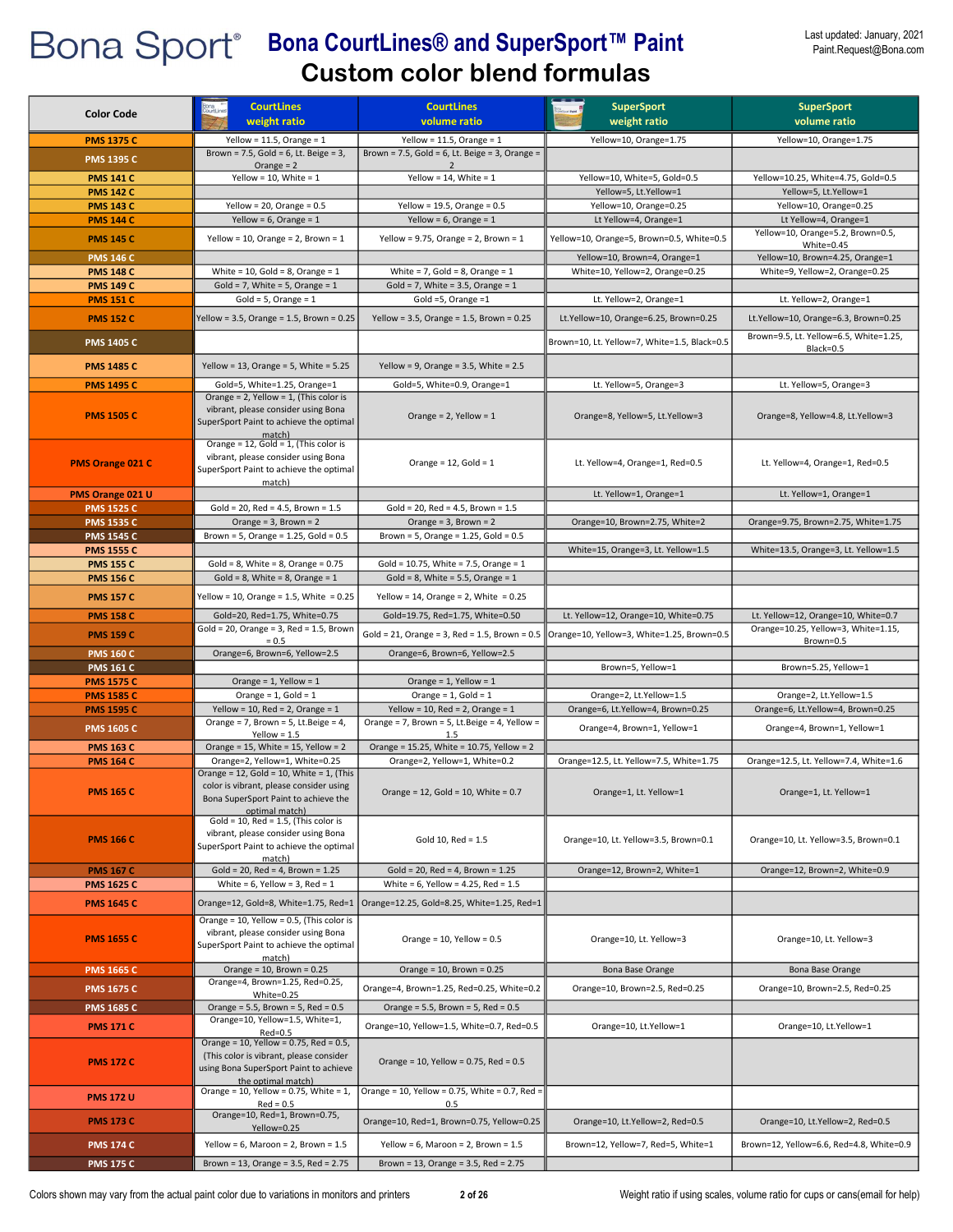| <b>Color Code</b>                      | <b>CourtLines</b><br>weight ratio                                                                                                                | <b>CourtLines</b><br>volume ratio                         | <b>SuperSport</b><br>weight ratio                                                | <b>SuperSport</b><br>volume ratio                                                |
|----------------------------------------|--------------------------------------------------------------------------------------------------------------------------------------------------|-----------------------------------------------------------|----------------------------------------------------------------------------------|----------------------------------------------------------------------------------|
| <b>PMS 176 C</b>                       | White = $6$ , Red = 1                                                                                                                            | White = $4$ , Red = 1                                     |                                                                                  |                                                                                  |
| <b>PMS Warm Red C</b>                  | Orange = $10$ , Red = 6.5, White = 1, (This<br>color is vibrant, please consider using<br>Bona SuperSport Paint to achieve the<br>optimal match) | Orange = $14.25$ , Red = 9.5, White = 1                   | Lt. Yellow=6, Red=2, White=1.5                                                   | Lt. Yellow=6, Red=2, White=1.35                                                  |
| <b>PMS 179 C</b>                       | Orange=3.5, Red=2.5, White=0.5                                                                                                                   | Orange=5, Red=3.75, White=0.5                             | Lt. Yellow=2, Red=1                                                              | Lt. Yellow=2, Red=1                                                              |
| <b>PMS 1765 C</b>                      | White = $5$ , Red = $1$                                                                                                                          | White = $3.5$ , Red = $1$                                 |                                                                                  |                                                                                  |
| <b>PMS 1787 C</b><br><b>PMS 1788 C</b> | Red=6, Yellow=2.5, White=2, (This color<br>is vibrant, please consider using Bona<br>SuperSport Paint to achieve the optimal<br>match)           | Red=6, Yellow=2.5, White=1.4                              | Red=10, Lt. Yellow=7.5, White=7                                                  | Red=10, Lt. Yellow=7.5, White=6.3                                                |
| <b>PMS 1795 C</b>                      |                                                                                                                                                  |                                                           | Lt. Yellow=3, Red=2                                                              | Lt. Yellow=3, Red=2                                                              |
| <b>PMS 1795 U</b>                      |                                                                                                                                                  |                                                           | Red=5, White=5, Lt. Yellow=4                                                     | Red=5.5, White=5, Lt. Yellow=4.5                                                 |
| <b>PMS 1805 C</b>                      | $Red = 13$ , White = 1, NC Blue = 1<br>Maroon=2.5, Brown=2, Yellow=1.5,                                                                          | $Red = 13$ , White = 0.25, NC Blue = 1                    | Red=20, Orange=4, Lt. Yellow=2.5, Black=0.25                                     | Red=20, Orange=4, Lt. Yellow=2.5, Black=0.25                                     |
| <b>PMS 1815 C</b>                      | White= $0.25$                                                                                                                                    | Maroon=2.5, Brown=2, Yellow=1.5, White=0.2                | Bona Base Maroon                                                                 | Bona Base Maroon                                                                 |
| PMS Red 032 C                          | Red = 6, Orange = 1, White = 1, (This color<br>is vibrant, please consider using Bona<br>SuperSport Paint to achieve the optimal<br>match)       | $Red = 6.5$ , Orange = 1, White = 0.75                    | Red=10, Lt. Yellow=7.5, White=6                                                  | Red=10, Lt. Yellow=7.4, White=5.4                                                |
| PMS Red 032 U                          | $Red = 4$ , White = 2, Orange = 1                                                                                                                | $Red = 4.5$ , White = 1.5, Orange = 1                     |                                                                                  |                                                                                  |
| <b>PMS 1797 C</b>                      | $Red = 7$ , Orange = 1, White = 1                                                                                                                | $Red = 10.5$ , Orange = 1.5, White = 1                    | Red=4, Orange=1, Lt. Yellow=1                                                    | Red=4, Orange=1, Lt. Yellow=1                                                    |
| <b>PMS 1797 U</b>                      | Orange=20, Maroon=15, Brown=4,                                                                                                                   | Orange=28, Maroon=15.4, Brown=4,                          | Red=10, White=10, Orange=5, Black=0.25                                           | Red=10, White=9, Orange=5, Black=0.26                                            |
| <b>PMS 1807 C</b>                      | White=1                                                                                                                                          | White=0.7                                                 | Red=10, Orange=1.25, Black=0.25                                                  | Red=9.5, Orange=1.2, Black=0.25                                                  |
| <b>PMS 1817 C</b><br><b>PMS 180 C</b>  | Purple=7, Red=4<br>Orange=3, Maroon=0.75                                                                                                         | Purple=7, Red=4<br>Orange=3, Maroon=0.75                  |                                                                                  |                                                                                  |
| <b>PMS 181 C</b>                       | Brown=5, Yellow=4, Maroon=3.5                                                                                                                    | Brown=5, Yellow=3.9, Maroon=3.5                           |                                                                                  |                                                                                  |
| <b>PMS 183 C</b>                       |                                                                                                                                                  |                                                           | White=7, Red=0.5                                                                 | White=6.25, Red=0.5                                                              |
| <b>PMS 185 C</b>                       | $Red = 8$ , Orange = 1, White = 1                                                                                                                | $Red = 11.5$ , Orange = 1.5, White = 1                    | Red=15, Orange=3, White=2                                                        | Red=15, Orange=3, White=1.8                                                      |
| <b>PMS 186 C</b>                       | Red=6, Orange=0.5, White=0.5                                                                                                                     | Red=8.75, Orange=0.75, White=0.5                          | Red=2, Orange=1                                                                  | Red=2, Orange=1                                                                  |
| <b>PMS 187 C</b>                       | Red=10, Maroon=2, NC Blue=1                                                                                                                      | Red=10, Maroon=2, NC Blue=0.9                             | Red=10, Black=0.25                                                               | Red=10, Black=0.25                                                               |
| <b>PMS 188 C</b><br><b>PMS 192 C</b>   | $Red = 8$ , Orange = 1, White = 1                                                                                                                | $Red = 8$ , Orange = 1, White = 0.7                       | Red=10, Purple=2, NC Blue=0.5                                                    | Red=10, Purple=2, NC Blue=0.5                                                    |
| <b>PMS 193 C</b>                       | $Red = 10$ , NC Blue = 1, White = 1                                                                                                              | Red = 10.5, NC Blue = 1, White = 0.75                     | Red=10, NC Blue=1.5, White=1                                                     | Red=10, NC Blue=1.4, White=0.9                                                   |
| <b>PMS 194 C</b>                       | Maroon=7.5, Red=6, NC Blue=5,<br>White=1.5                                                                                                       | Maroon=7.5, Red=6, NC Blue=4.7, White=1                   | Red=10, NC Blue=3.25, Maroon=1                                                   | Red=10, NC Blue=3.1, Maroon=1                                                    |
| <b>PMS 195 C</b>                       | Maroon = 5, NC Blue = 3, Purple = $0.75$                                                                                                         | Maroon = 5, NC Blue = $2.8$ , Purple = 0.75               | Maroon=10, NC Blue=1.5, Purple=1                                                 | Maroon=10.5, NC Blue=1.5, Purple=1                                               |
| <b>PMS 196 C</b>                       | White = 10, Red = $0.5$ , Orange = $0.1$                                                                                                         | White = $14.75$ , Red = 1, Orange = 0.2                   |                                                                                  |                                                                                  |
| <b>PMS 197 C</b>                       |                                                                                                                                                  |                                                           | White=7, Red=0.75                                                                | White=10, Red=1.2                                                                |
| <b>PMS 198 C</b>                       | $Red = 3$ , White = 1                                                                                                                            | $Red = 4.5$ , White = 1                                   |                                                                                  |                                                                                  |
| <b>PMS 199 C</b><br><b>PMS 1945 C</b>  | Red=10, Yellow=1, White=1                                                                                                                        | Red=10.5, Yellow=1, White=0.7                             | Red=5, Orange=1.25, Lt. Yellow=0.25<br>Red=10, Maroon=1, NC Blue=0.5, Purple=0.2 | Red=5, Orange=1.25, Lt. Yellow=0.25<br>Red=10, Maroon=1, NC Blue=0.5, Purple=0.2 |
| <b>PMS 1935 C</b>                      | Red=7, Maroon=5, White=2                                                                                                                         | Red=7.5, Maroon=5.4, White=1.5                            |                                                                                  |                                                                                  |
| <b>PMS 1955 C</b>                      |                                                                                                                                                  |                                                           | Red=10, Purple=1.5                                                               | Red=10, Purple=1.5                                                               |
| <b>PMS 2007 C</b>                      |                                                                                                                                                  |                                                           | Yellow=10, Brown=0.5, Orange=0.25                                                | Yellow=9.75, Brown=0.5, Orange=0.25                                              |
| <b>PMS 2010 C</b>                      |                                                                                                                                                  |                                                           | Yellow=10, Orange=0.5                                                            | Yellow=9.75, Orange=0.5                                                          |
| <b>PMS 2018 C</b>                      | Gold=5, Orange=1, White=0.25                                                                                                                     | Gold=7.2, Orange=1.4, White=0.25                          |                                                                                  |                                                                                  |
| <b>PMS 2026 C</b><br><b>PMS 2028 C</b> | Orange=10, Yellow=1.5<br>Orange = $10$ , Red = $1$                                                                                               | Orange=10, Yellow=1.5<br>Orange = $10$ , Red = $1$        | Orange=10, Yellow=1                                                              | Orange=10, Yellow=1                                                              |
| <b>PMS 2029 C</b>                      |                                                                                                                                                  |                                                           | White=15, Lt.Yellow=6, Red=4                                                     | White=13.5, Lt.Yellow=6, Red=4                                                   |
| <b>PMS 2035 C</b>                      | $Red = 1$ , Orange = 1                                                                                                                           | $Red = 1$ , Orange = 1                                    |                                                                                  |                                                                                  |
| <b>PMS 2089 C</b>                      |                                                                                                                                                  |                                                           | White=12, Purple=10, Red=0.25                                                    | White=10.7, Purple=10, Red=0.25                                                  |
| <b>PMS 2098 C</b>                      |                                                                                                                                                  |                                                           | Purple=1.5, NC Blue=1.25                                                         | Purple=1.5, NC Blue=1.2                                                          |
| <b>PMS 2104 C</b><br><b>PMS 2119 C</b> | Purple=10, NC Blue=1.5<br>Purple = $10$ , Dk.Blue = $0.5$                                                                                        | Purple=10, NC Blue=1.5<br>Purple = $10$ , Dk.Blue = $0.5$ | Purple=12, NC Blue=8, Maroon=1.5                                                 | Purple=12, NC Blue=7.6, Maroon=1.5                                               |
| <b>PMS 2126 C</b>                      | Lt. Blue = $1$ , Purple = $1$ , NC Blue = $0.5$                                                                                                  | Lt. Blue = 1, Purple = 1, NC Blue = $0.5$                 |                                                                                  |                                                                                  |
| <b>PMS 2133 C</b>                      | Lt. Blue = 5, Purple = 2, NC Blue = $2$                                                                                                          | Lt. Blue = 5, Purple = 2, NC Blue = $2$                   |                                                                                  |                                                                                  |
| <b>PMS 2145 C</b>                      | Lt. Blue=5, NC Blue=2, Purple=1.5                                                                                                                | Lt. Blue=5, NC Blue=1.9, Purple=1.5                       | Lt. Blue=6, NC Blue=2.5, Purple=0.75                                             | Lt. Blue=6, NC Blue=2.5, Purple=0.75                                             |
| <b>PMS 2146 C</b><br><b>PMS 2154 C</b> | Lt. Blue=6, Purple=3, NC Blue=1                                                                                                                  | Lt. Blue=3, Purple=1.5, NC Blue=0.5                       | Lt. Blue=5, NC Blue=1, Purple=0.75<br>Lt.Blue=20, White=1, Purple=0.75           | Lt. Blue=5, NC Blue=1, Purple=0.8<br>Lt.Blue=20, White=0.9, Purple=0.8           |
| <b>PMS 2157 C</b>                      | Gray=10, White=8, Dk. Blue=4,<br>Purple=2.5                                                                                                      | Gray=9.5, White=5.5, Dk. Blue=4, Purple=2.5               |                                                                                  |                                                                                  |
| <b>PMS 2185 C</b>                      | NC Blue=5, Lt. Blue=4, Green=1                                                                                                                   | NC Blue=4.75, Lt. Blue=4, Green=1                         |                                                                                  |                                                                                  |
| <b>PMS 2188 C</b>                      |                                                                                                                                                  |                                                           | Lt.Blue=12, Yellow=0.5                                                           | Lt.Blue=12, Yellow=0.5                                                           |
| <b>PMS 2189 C</b>                      | Dk. Blue=10, Yellow=1                                                                                                                            | Dk. Blue=10, Yellow=1                                     |                                                                                  |                                                                                  |
| <b>PMS 2196 C</b>                      | NC Blue=7, White=6.5, Lt. Blue=1.25,                                                                                                             | NC Blue=6.7, White=4.6, Lt. Blue=1.25,                    | Lt. Blue=10, White=4, Purple=0.25                                                | Lt. Blue=10, White=3.7, Purple=0.25                                              |
| <b>PMS 2197 C</b>                      | Green=1<br>Dk. Blue=15, Gray=4, White=1.25,                                                                                                      | Green=1                                                   |                                                                                  |                                                                                  |
| <b>PMS 2210 C</b>                      | Yellow=1                                                                                                                                         | Dk. Blue=15, Gray=3.7, White=0.9, Yellow=1                |                                                                                  |                                                                                  |
| <b>PMS 200 C</b><br><b>PMS 201 C</b>   | Red=5, Yellow=0.5<br>Maroon=2, Yellow=1                                                                                                          | Red=5, Yellow=0.5<br>Maroon=2.1, Yellow=1                 | Bona Base Red<br>Red=20, Black=0.75                                              | Bona Base Red<br>Red=20, Black=0.75                                              |
| <b>PMS 202 C</b>                       | Maroon=4, Orange=0.5                                                                                                                             | Maroon=4, Orange=0.5                                      | Red=10, Purple=1.25                                                              | Red=10, Purple=1.25                                                              |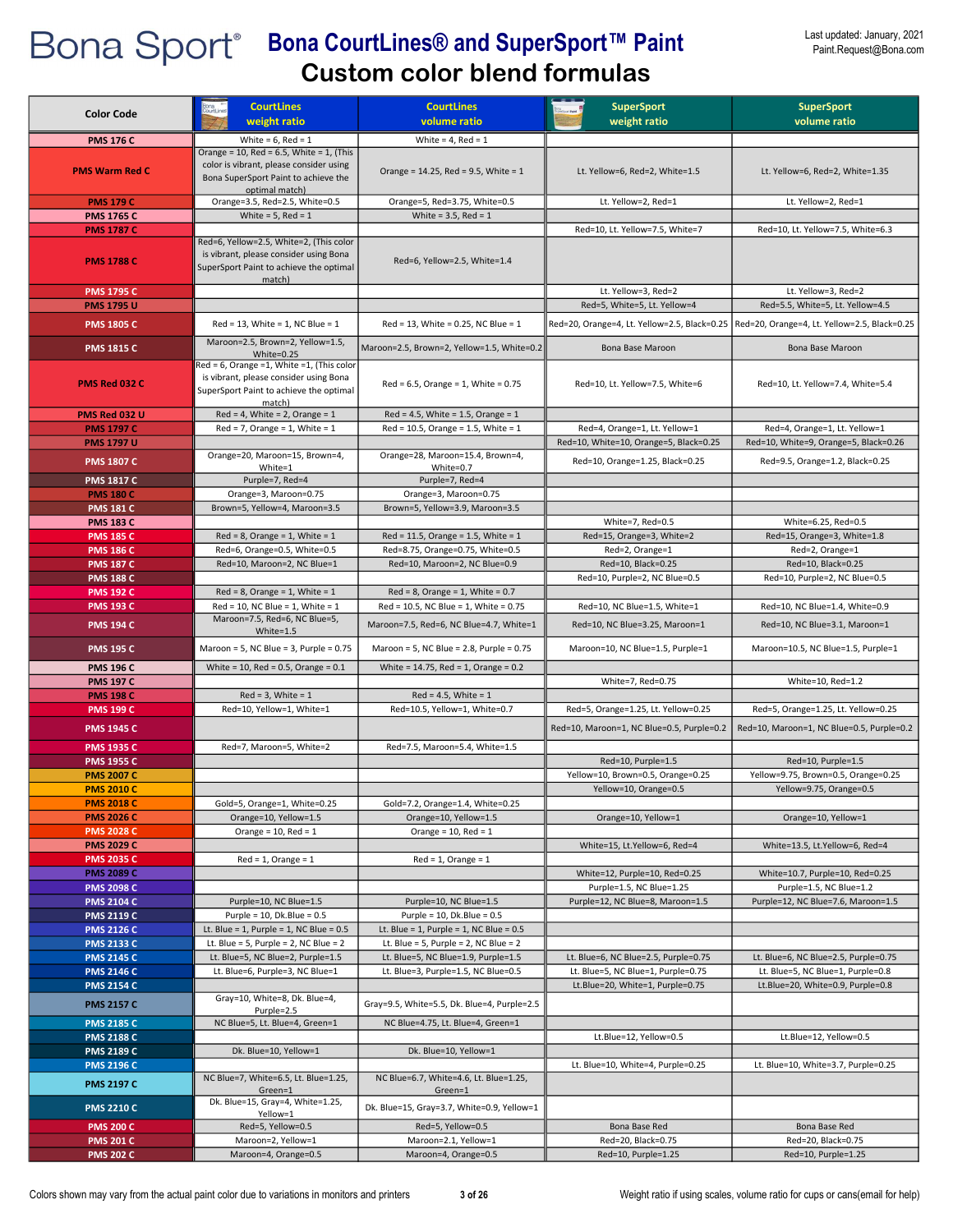| <b>Color Code</b>                      | <b>CourtLines</b>                                                                                                                            | <b>CourtLines</b>                                                                   | <b>SuperSport</b>                                                               | <b>SuperSport</b>                                                                 |
|----------------------------------------|----------------------------------------------------------------------------------------------------------------------------------------------|-------------------------------------------------------------------------------------|---------------------------------------------------------------------------------|-----------------------------------------------------------------------------------|
|                                        | weight ratio                                                                                                                                 | volume ratio                                                                        | weight ratio                                                                    | volume ratio                                                                      |
| <b>PMS 207 C</b>                       |                                                                                                                                              |                                                                                     | Red=20, Purple=0.25, Black=0.25, White=0.25                                     | Red=20, Purple=0.25, Black=0.25, White=0.2                                        |
| <b>PMS 208 C</b>                       | Maroon=4, NC Blue=3                                                                                                                          | Maroon=4, NC Blue=2.9                                                               | Red=10, NC Blue=2.5, Purple=1                                                   | Red=10, NC Blue=2.4, Purple=1                                                     |
| <b>PMS 209 C</b>                       | Maroon=8, Purple=4, NC Blue=3                                                                                                                | Maroon=8, Purple=4, NC Blue=3                                                       | Maroon=10, Purple=1, NC Blue=1                                                  | Maroon=10, Purple=1, NC Blue=1                                                    |
| <b>PMS 210 C</b><br><b>PMS 216 C</b>   | White=15, Maroon=2                                                                                                                           | White=10.5, Maroon=2                                                                | Maroon=10, NC Blue=2.5, Purple=0.75                                             | Maroon=10, NC Blue=2.4, Purple=0.8                                                |
| <b>PMS 229 C</b>                       | Purple = 10, Red = 7, NC Blue = 3                                                                                                            | Purple = 11, Red = 7.5, NC Blue = 3                                                 |                                                                                 |                                                                                   |
| <b>PMS 2256 C</b>                      | Green=1.5, Yellow=1.25, White=1.25                                                                                                           | Green=4, Yellow=3.2, White=2.3                                                      |                                                                                 |                                                                                   |
| <b>PMS 2265 C</b>                      | Green = 5, Yellow = $3.5$ , Gray = $2.5$ ,                                                                                                   | Green = 7.25, Yellow = 5, Gray = 3.5, White =                                       |                                                                                 |                                                                                   |
|                                        | White = $0.75$<br>Yellow=3, Green=1, White=1, (This color                                                                                    | 0.75                                                                                |                                                                                 |                                                                                   |
| <b>PMS 2286 C</b>                      | is vibrant, please consider using Bona<br>SuperSport Paint to achieve the optimal<br>match)                                                  | Yellow=3.1, Green=1.1, White=0.75                                                   |                                                                                 |                                                                                   |
| <b>PMS 2287 C</b><br><b>PMS 2290 C</b> |                                                                                                                                              |                                                                                     | Lt. Yellow=10, Lt. Green=1.5<br>Lt. Yellow=15, Lt. Green=0.50                   | Lt. Yellow=10, Lt. Green=1.5<br>Lt. Yellow=15, Lt. Green=0.50                     |
| <b>PMS 2310 C</b>                      |                                                                                                                                              |                                                                                     | Lt.Beige=20, White=2.5, Yellow=1, Black=0.1                                     | Lt.Beige=17, White=2.2, Yellow=0.9, Black=0.1                                     |
|                                        |                                                                                                                                              |                                                                                     |                                                                                 |                                                                                   |
| <b>PMS 2310 U</b><br><b>PMS 2312 C</b> |                                                                                                                                              |                                                                                     | Lt. Beige=10, Brown=0.5, White=0.5<br>Lt. Beige=20, Brown=2, Black=0.5          | Lt. Beige=10, Brown=0.6, White=0.5<br>Lt. Beige=17.5, Brown=2, Black=0.5          |
|                                        |                                                                                                                                              |                                                                                     |                                                                                 |                                                                                   |
| <b>PMS 2317 C</b>                      |                                                                                                                                              |                                                                                     | Brown=8, Yellow=4.5, White=3, Lt Beige=2.5                                      | Brown=8, Yellow=4.2, White=2.6, Lt Beige=2.1                                      |
| <b>PMS 2330 C</b>                      | White=7.5, Lt. Beige=3, Gray=1.25,<br>Yellow=0.1                                                                                             | White=5.5, Lt. Beige=2.9, Gray=1.2,<br>Yellow=0.1                                   | White=9, Lt. Beige=1.5, Gray=1.25                                               | White=12.25, Lt. Beige=2, Gray=1.75                                               |
| <b>PMS 2332 C</b>                      |                                                                                                                                              |                                                                                     | Gray=15, Brown=2, Black=0.5                                                     | Gray=15, Brown=2.2, Black=0.6                                                     |
| <b>PMS 2333 C</b>                      | Gray = 10, Brown = 1.25, Black = 1                                                                                                           | Gray = 10, Brown = 1.25, Black = 1                                                  |                                                                                 |                                                                                   |
| <b>PMS 2335 C</b>                      | Brown=10, Gray=4, Black=2, White=0.75                                                                                                        | Brown=10, Gray=3.75, Black=2, White=0.5                                             | Gray=10, Brown=6, Black=5                                                       | Gray=9, Brown=6, Black=5                                                          |
| <b>PMS 2380 C</b>                      | Dk. Blue=10, Black=1.5, White=0.1                                                                                                            | Dk. Blue=14.5, Black=1.2, White=0.1                                                 | Dk. Blue=10, Black=2, Gray=1, Purple=0.5                                        | Dk. Blue=10, Black=2, Gray=1, Purple=0.5                                          |
| <b>PMS 2384 C</b>                      | Lt. Blue=15, NC Blue=5, Yellow=0.25                                                                                                          | Lt. Blue=15.75, NC Blue=5, Yellow=0.25                                              |                                                                                 |                                                                                   |
| <b>PMS 2387 C</b>                      | NC Blue=10, Lt. Blue=5, Purple=4                                                                                                             | NC Blue=9.3, Lt. Blue=5, Purple=4                                                   | NC Blue=5, Lt. Blue=4, Purple=1                                                 | NC Blue=4.9, Lt. Blue=4, Purple=1                                                 |
| <b>PMS 2386 C</b>                      |                                                                                                                                              |                                                                                     | NC Blue=5, Lt. Blue=4, Purple=1.25                                              | NC Blue=5, Lt. Blue=4.1, Purple=1.3                                               |
| <b>PMS 2388 C</b>                      | Lt.Blue = 5, NC Blue = 2, Purple = $0.5$                                                                                                     | Lt.Blue = 5, NC Blue = 2, Purple = $0.5$                                            | Lt. Blue=5, NC Blue=3, Purple=0.75<br>White=12, Lt. Blue=10, Lt. Green=1.5, Lt. | Lt. Blue=6.5, NC Blue=3.75, Purple=1<br>White=11, Lt. Blue=10, Lt. Green=1.5, Lt. |
| <b>PMS 2396 C</b>                      |                                                                                                                                              |                                                                                     | Yellow=0.5                                                                      | Yellow=0.5                                                                        |
| <b>PMS 2411 C</b>                      | Green=8, Yellow=2.5, Black=1.25                                                                                                              | Green=8, Yellow=2.5, Black=1.25                                                     | Green=4, Yellow=3, Black=2                                                      | Green=4, Yellow=3, Black=2.1                                                      |
| <b>PMS 2426 C</b>                      | Green=10, Yellow=6.75, NC Blue=1,<br>White=0.5                                                                                               | Green=10, Yellow=6.5, NC Blue=1, White=0.35                                         |                                                                                 |                                                                                   |
| <b>PMS 2427 C</b>                      | Green=5, Yellow=2                                                                                                                            | Green=5, Yellow=2                                                                   | Lt. Green=15, Yellow=6, Green=3, Black=1.5                                      | Lt. Green=15, Yellow=5.7, Green=2.9,                                              |
| <b>PMS 2428 C</b>                      |                                                                                                                                              |                                                                                     | Yellow=10, Orange=6, Brown=0.5                                                  | Black=1.5<br>Yellow=9.75, Orange=6, Brown=0.5                                     |
|                                        | Orange = 7, Red = 5, White = $0.25$ , (This                                                                                                  |                                                                                     |                                                                                 |                                                                                   |
| <b>PMS 2347 C</b><br><b>PMS 2348 C</b> | color is vibrant, please consider using<br>Bona SuperSport Paint to achieve the<br>optimal match)<br>$Red = 7$ , Orange = 2.5, White = 1.5   | Orange = 10, Red = $7.25$ , White = 0.25<br>$Red = 10$ , Orange = 3.5, White = 1.5  | Orange=3, Red=1                                                                 | Orange=3, Red=1                                                                   |
|                                        | Orange = 10, Red = 1, Brown = $0.75$ ,                                                                                                       | Orange = 10, Red = 1, Brown = 0.75, Yellow =                                        |                                                                                 |                                                                                   |
| <b>PMS 2349 C</b>                      | Yellow = $0.75$                                                                                                                              | 0.75                                                                                |                                                                                 |                                                                                   |
| <b>PMS 2350 C</b>                      | Orange=4, Red=3.5, Brown=1.5                                                                                                                 | Orange=4, Red=3.5, Brown=1.5                                                        |                                                                                 | White=17.3, Brown=12, Black=0.75,                                                 |
| <b>PMS 2470 C</b>                      |                                                                                                                                              |                                                                                     | White=20, Brown=12, Black=0.75, Yellow=0.5                                      | Yellow=0.5                                                                        |
| <b>PMS 2378 C</b>                      |                                                                                                                                              |                                                                                     | Gray=5, Purple=3, Black=2.5, Dk. Blue=2                                         | Gray=5, Purple=3.2, Black=2.8, Dk. Blue=2.2                                       |
| <b>PMS 257 U</b>                       | White = $15$ , Purple = 4, Red = $1.75$                                                                                                      | White = $10.25$ , Purple = 4, Red = 1.75                                            |                                                                                 |                                                                                   |
| <b>PMS 258 C</b>                       |                                                                                                                                              |                                                                                     | White=25, Purple=8, Red=6                                                       | White=22.5, Purple=8, Red=6                                                       |
| <b>PMS 2583 C</b><br><b>PMS 259 C</b>  |                                                                                                                                              |                                                                                     | White=25, Purple=6, Red=5<br>Purple=4, White=4, Red=3                           | White=22.5, Purple=6, Red=5<br>Purple=4, White=3.5, Red=3                         |
| <b>PMS 262 C</b>                       |                                                                                                                                              |                                                                                     | Purple=8, Maroon=6, Red=2, White=1.5                                            | Purple=9, Maroon=6.75, Red=2.25, White=1.5                                        |
|                                        |                                                                                                                                              |                                                                                     |                                                                                 |                                                                                   |
| <b>PMS 2622 C</b><br><b>PMS 2563 C</b> | Purple = $8$ , Red = $2.5$ , White = $0.70$<br>White = $15$ , Purple = 4, Red = $1.75$                                                       | Purple = 16.75, Red = 5.25, White = 1<br>White = $10.25$ , Purple = 4, Red = $1.75$ |                                                                                 |                                                                                   |
| <b>PMS 2597 C</b>                      | Purple=10, Maroon=0.5, White=0.5,<br>(This color is vibrant, please consider<br>using Bona SuperSport Paint to achieve<br>the optimal match) | Purple=10, Maroon=0.5, White=0.35                                                   | Purple=10, White=5, Red=3                                                       | Purple=10, White=4.5, Red=3                                                       |
| <b>PMS 2607 C</b>                      | Purple=15, White=0.5, Red=0.5                                                                                                                | Purple=15, White=0.5, Red=0.35                                                      | Purple=10, White=4.5, Red=3.25                                                  | Purple=10, White=4, Red=3.25                                                      |
| <b>PMS 2617 C</b>                      |                                                                                                                                              |                                                                                     | Purple=8, Maroon=3, White=1                                                     | Purple=8, Maroon=3, White=0.9                                                     |
| <b>PMS 2623 C</b>                      |                                                                                                                                              |                                                                                     | Purple=8, Maroon=5, White=4, Red=1                                              | Purple=8, Maroon=5, White=3.6, Red=1                                              |
| <b>PMS 2627 C</b>                      |                                                                                                                                              |                                                                                     | Purple=8, Maroon=3.5, White=0.75                                                | Purple=8, Maroon=3.5, White=0.7                                                   |
| <b>PMS 265 C</b><br><b>PMS 266 C</b>   | Purple=10, White=3, Maroon=0.75                                                                                                              | Purple=10, White=2, Maroon=0.75                                                     | White=30, Purple=10, Red=3                                                      | White=27, Purple=10, Red=3                                                        |
| <b>PMS 267 C</b>                       | Purple=4, NC Blue=2.5, Maroon=0.5                                                                                                            | Purple=4, NC Blue=2.4, Maroon=0.5                                                   | Purple=10, White=5.25, Red=3                                                    | Purple=10, White=4.7, Red=3                                                       |
| <b>PMS 268 C</b>                       | Purple=10, NC Blue=3, Maroon=1,                                                                                                              | Purple=14.4, NC Blue=4.1, Maroon=1.4,                                               | Purple=8, NC Blue=7, Maroon=2, Red=1                                            | Purple=8, NC Blue=6.75, Maroon=2, Red=1                                           |
| <b>PMS 269 C</b>                       | White=0.1<br>Purple=10, Maroon=1, White=0.5                                                                                                  | White=0.1<br>Purple=10, Maroon=1, White=0.3                                         | Purple=4, Red=1.75, White=1.5                                                   | Purple=4, Red=1.75, White=1                                                       |
| <b>PMS 2665 C</b>                      | Purple = $4$ , White = 1                                                                                                                     | Purple = $6$ , White = 1                                                            | White=10, Purple=3.5, NC Blue=2.5                                               | White=8.9, Purple=3.5, NC Blue=2.4                                                |
| <b>PMS Violet C</b>                    | Purple=10, Lt. Blue=0.5, NC Blue=0.25                                                                                                        | Purple=10.5, Lt. Blue=0.5, NC Blue=0.25                                             | Purple=10, NC Blue=1.5, Lt. Blue=0.5                                            | Purple=10.3, NC Blue=1.5, Lt. Blue=0.5                                            |
| <b>PMS 2685 C</b>                      | Purple = $8$ , Dk.Blue = $0.50$                                                                                                              | Purple = $8$ , Dk.Blue = $0.50$                                                     | Bona Base Purple                                                                | Bona Base Purple                                                                  |
| <b>PMS 2695 C</b>                      |                                                                                                                                              |                                                                                     | Purple=10, Black=1.5, Maroon=1.25                                               | Purple=10, Black=1.5, Maroon=1.25                                                 |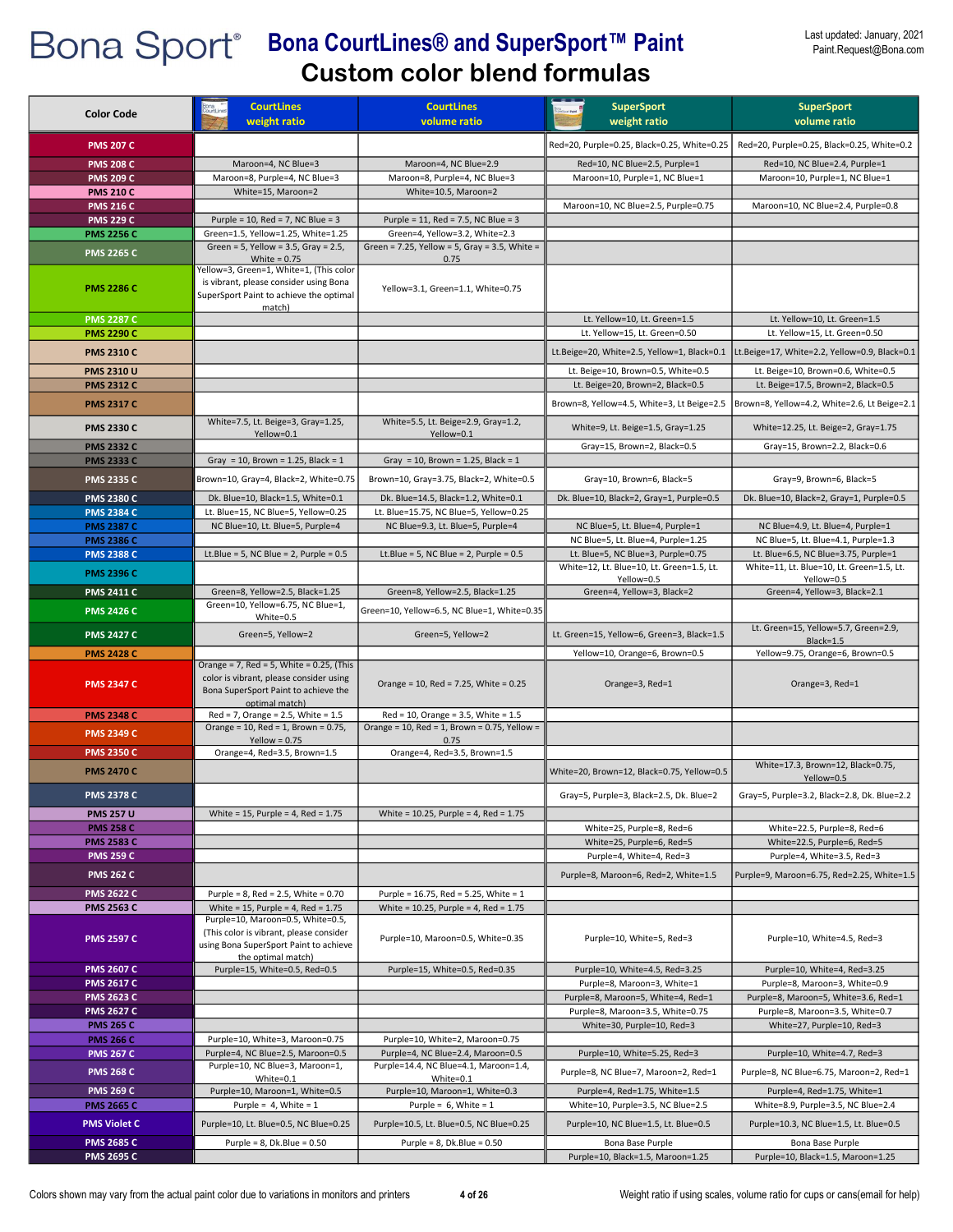| <b>Color Code</b>                      | <b>CourtLines</b><br>weight ratio                                                                                                   | <b>CourtLines</b><br>volume ratio                                                           | <b>SuperSport</b><br>weight ratio                                        | <b>SuperSport</b><br>volume ratio                                                         |
|----------------------------------------|-------------------------------------------------------------------------------------------------------------------------------------|---------------------------------------------------------------------------------------------|--------------------------------------------------------------------------|-------------------------------------------------------------------------------------------|
| <b>PMS 271 C</b>                       | Purple = $5$ , White = $4$                                                                                                          | Purple = $5.5$ , White = $3$                                                                |                                                                          |                                                                                           |
| <b>PMS 272 C</b>                       | Purple = 3.5, White = 1.5, Lt.Blue = 0.5                                                                                            | Purple = 7, White = 2, Lt.Blue = $1$                                                        | White=10, Purple=3.5, NC Blue=2.5,                                       | White=9.5, Purple=3.75, NC Blue=2.5,                                                      |
| <b>PMS 273 C</b>                       | Purple = 12, Dk.Blue = 0.50, Black = 0.50                                                                                           | Purple = 12, Dk.Blue = 0.50, Black = 0.50                                                   | Gray= $0.25$                                                             | $Gray=0.25$                                                                               |
|                                        |                                                                                                                                     |                                                                                             |                                                                          |                                                                                           |
| <b>PMS 274 C</b>                       | Purple = 10, Dk Blue = $0.5$ , Black = $0.1$                                                                                        | Purple = 10, Dk Blue = $0.5$ , Black = $0.1$                                                | Purple=10, Dk. Blue=1.5, Black=1.5                                       | Purple=10, Dk. Blue=1.5, Black=1.5                                                        |
| <b>PMS 275 C</b>                       | Purple=10, Dk. Blue=1, Black=1                                                                                                      | Purple=10, Dk. Blue=1, Black=1                                                              | Purple=5, Black=1                                                        | Purple=5, Black=1                                                                         |
| <b>PMS 276 C</b><br><b>PMS 2715 C</b>  | Purple = $10$ , Black = $1.5$<br>Purple = 7, White = 4.6, Dk.Blue = 0.5                                                             | Purple = $10$ , Black = $1.5$<br>Purple = 3.5, White = 1.5, Dk.Blue = 0.25                  | Purple=5, Black=2                                                        | Purple=5, Black=2                                                                         |
| <b>PMS 2716 C</b>                      | White=6, Purple=3, Lt. Blue=0.75                                                                                                    | White=4.2, Purple=3, Lt. Blue=0.75                                                          | White=15, Lt. Blue=0.5, Purple=0.5                                       | White=13.3, Lt. Blue=0.5, Purple=0.5                                                      |
| <b>PMS 2735 C</b>                      | Purple =5 $Dk.Blue = 2$                                                                                                             | Purple =5 $Dk.Blue = 2$                                                                     |                                                                          |                                                                                           |
| <b>PMS 2745 C</b>                      | Purple = $2.75$ , Lt.Blue = $1$                                                                                                     | Purple = $2.75$ , Lt.Blue = $1$                                                             | Purple=10, Lt. Blue=3                                                    | Purple=10, Lt. Blue=3                                                                     |
| <b>PMS 2755 C</b>                      | Purple = $6$ , Dk.Blue = $0.75$                                                                                                     | Purple = $6$ , Dk.Blue = $0.75$                                                             | Purple=10, Lt. Blue=2, Dk. Blue=1                                        | Purple=10, Lt. Blue=2, Dk. Blue=1                                                         |
| <b>PMS 2706 C</b>                      | White = 20, Lt.Blue = $0.5$ , Purple = $0.5$                                                                                        | White = $14$ , Lt.Blue = 0.5, Purple = 0.5                                                  |                                                                          |                                                                                           |
| <b>PMS 2726 C</b>                      | Purple = 3, Dk.Blue = $2.5$ , White = $1$                                                                                           | Purple = 3, Dk.Blue = 2.5, White = .7                                                       | White=8, Lt. Blue=4, Purple=3, NC Blue=3                                 | White=7, Lt. Blue=3.9, Purple=3, NC Blue=2.8                                              |
| <b>PMS 2736 C</b>                      | Purple = 5, Lt.Blue = 4, NC Blue = $1.5$                                                                                            | Purple = $3.5$ , Lt.Blue = $2.75$ , NC Blue = $1$                                           |                                                                          |                                                                                           |
| <b>PMS 2746 C</b>                      | Purple = 1.5, Lt. Blue = 1, NC Blue = 0.25                                                                                          | Purple = 1.5, Lt. Blue = 1, NC Blue = 0.25                                                  | Lt. Blue=4, Purple=2.25, NC Blue=0.5                                     | Lt. Blue=4, Purple=2.3, NC Blue=0.5                                                       |
| <b>PMS 2756 C</b>                      | Purple = $10$ , Dk.Blue = $3$                                                                                                       | Purple = $10$ , Dk.Blue = $3$                                                               | Lt. Blue=2, Purple=1                                                     | Lt. Blue=2, Purple=1                                                                      |
| <b>PMS 2766 C</b>                      | Purple = 10, Dk.Blue = 2, Black = $1$                                                                                               | Purple = $10$ , Dk. Blue = $2$ , Black = $1$                                                | Dk. Blue=2, Purple=1.25                                                  | Dk. Blue=2, Purple=1.25                                                                   |
| <b>PMS 2707 C</b>                      | White = $21.5$ , NC Blue = 7.5, Purple = 1                                                                                          | White = $14.5$ , NC Blue = 7, Purple = 1                                                    |                                                                          |                                                                                           |
| <b>PMS 2717 C</b>                      | White = 20, Lt.Blue = 2.75, Purple = 2<br>NC Blue = 10, Lt.Blue = 4, Purple = 1,                                                    | White = 13.75, Lt.Blue = 2.75, Purple = 2<br>NC Blue = 13.75, Lt.Blue = 5.75, Purple = 1.5, |                                                                          |                                                                                           |
| <b>PMS 2727 C</b>                      | White $= 1$                                                                                                                         | White $= 1$                                                                                 | NC Blue=5, Lt. Blue=1, Purple=0.5                                        | NC Blue=5, Lt. Blue=1, Purple=0.5                                                         |
| PMS Blue 072 C                         | Lt.Blue = $1$ , Purple = $1$                                                                                                        | Lt.Blue = $1$ , Purple = $1$                                                                | Lt. Blue=4, Purple=2, NC Blue=3                                          | Lt. Blue=4, Purple=2, NC Blue=3                                                           |
| <b>PMS 2747 C</b>                      | Purple = $6$ , Dk.Blue = $1.5$ , Lt.Blue = $1$                                                                                      | Purple = $6$ , Dk.Blue = 1.5, Lt.Blue = 1                                                   | Lt. Blue=12, Purple=3, NC Blue=0.5                                       | Lt. Blue=12, Purple=3, NC Blue=0.5                                                        |
| <b>PMS 2757 C</b><br><b>PMS 2767 C</b> | Purple = 9, Dk.Blue = 4, Lt.Blue = 4<br>Purple=7, Dk.Blue=4, Black=0.50                                                             | Purple = $9$ , Dk.Blue = $4$ , Lt.Blue = $4$<br>Purple=7, Dk.Blue=4, Black=0.50             | Dk. Blue=10, Purple=1.5                                                  | Dk. Blue=10, Purple=1.5                                                                   |
|                                        |                                                                                                                                     |                                                                                             |                                                                          |                                                                                           |
| <b>PMS 2708 C</b>                      | White = 17, NC Blue = 10, Purple = 1.75                                                                                             | White = 11.75, NC Blue = 9.5, Purple = 1.75                                                 |                                                                          |                                                                                           |
| <b>PMS 2718 C</b>                      | Lt.Blue = 10, Purple = 5, NC Blue = 4,                                                                                              |                                                                                             | NC Blue=20, White=2, Purple=1.25                                         | NC Blue=20, White=1.9, Purple=1.3                                                         |
| <b>PMS 2728 C</b>                      | (This color is vibrant, please consider<br>using Bona SuperSport Paint to achieve<br>the optimal match)                             | Lt.Blue = 10, Purple = 5, NC Blue = $3.75$                                                  | Lt. Blue=10, Purple=3, NC Blue=3                                         | Lt. Blue=10, Purple=3.1, NC Blue=2.9                                                      |
| <b>PMS 2738 C</b>                      | Purple = 11, Dk.Blue = 2, Lt.Blue = 1                                                                                               | Purple = 11, Dk.Blue = 2, Lt.Blue = 1                                                       | Lt. Blue=2, Purple=1.25, NC Blue=0.5                                     | Lt. Blue=2, Purple=1.3, NC Blue=0.5                                                       |
| <b>PMS 2748 C</b>                      | Purple = 7, Dk.Blue = 1, Lt.Blue = $1$                                                                                              | Purple = $7$ , Dk.Blue = 1, Lt.Blue = 1                                                     | Lt. Blue=2, Purple=1.25, NC Blue=0.25                                    | Lt. Blue=2, Purple=1.3, NC Blue=0.25                                                      |
| <b>PMS 2758 C</b>                      | Dk.Blue = 1, Purple = 1, Lt.Blue = $1$                                                                                              | Dk.Blue = $1$ , Purple = $1$ , Lt.Blue = $1$                                                |                                                                          |                                                                                           |
| <b>PMS 2765 C</b><br><b>PMS 2768 C</b> | Purple = $6$ , Dk.Blue = $5$ , Black = $0.50$                                                                                       | Purple = $6$ , Dk.Blue = $5$ , Black = $0.50$                                               | Purple=10, Black=2, Dk. Blue=1<br>Dk. Blue=2, Purple=1.25, Black=0.1     | Purple=10, Black=2, Dk. Blue=1<br>Dk. Blue=2, Purple=1.25, Black=0.1                      |
| <b>PMS 277 C</b>                       | White = 20, Dk.Blue = $2.5$ , Purple = $1.5$                                                                                        | White = $14$ , Dk.Blue = $2.5$ , Purple = $1.5$                                             | White=50, NC Blue=12, Gray=0.75, Purple=0.5                              | White=44.4, NC Blue=11.3, Gray=0.7,<br>Purple=0.5                                         |
| <b>PMS 278 C</b>                       | White = 9, Dk.Blue = $2.5$ , Purple = $1$                                                                                           | White = $6.25$ , Dk.Blue = 2.5, Purple = 1                                                  |                                                                          | White=15, NC Blue=12, Purple=0.5, Gray=0.25   White=10, NC Blue=8.5, Purple=0.4, Gray=0.2 |
| <b>PMS 279 C</b>                       | NC Blue = $7$ , Purple = 1, Lt.Blue = 0.75                                                                                          | NC Blue = $9.5$ , Purple = 1.5, Lt.Blue = 1                                                 | NC Blue=5, White=1.5, Lt. Blue=1, Purple=0.5                             | NC Blue=4.9, White=1.4, Lt. Blue=1,<br>Purple=0.5                                         |
| <b>PMS Reflex Blue C</b>               | Lt. Blue=7, Purple=6, NC Blue=0.25                                                                                                  | Lt. Blue=7, Purple=6, NC Blue=0.25                                                          | Lt. Blue=4, Purple=2, NC Blue=0.25                                       | Lt. Blue=4, Purple=2, NC Blue=0.25                                                        |
| <b>PMS Dark Blue C</b>                 | Lt. Blue = 5, Purple = 4.5, NC Blue = 0.75                                                                                          | Lt. Blue = 5, Purple = 4.5, NC Blue = $0.75$                                                | Lt. Blue=2, Purple=0.75, NC Blue=0.75                                    | Lt. Blue=2, Purple=0.8, NC Blue=0.7                                                       |
| <b>PMS Medium Purple C</b>             | Purple=12, Red=0.25, White=0.25                                                                                                     | Purple=12.2, Red=0.25, White=0.2                                                            |                                                                          |                                                                                           |
| <b>PMS 280 C</b><br><b>PMS 281 C</b>   | Purple=5, DK. Blue=2.5, Lt. Blue=0.5<br>Purple = $5.5$ , Dk.Blue = $3.5$                                                            | Purple=5, DK. Blue=2.5, Lt. Blue=0.5<br>Purple = $5.5$ , Dk.Blue = $3.5$                    | Lt. Blue=15, Purple=3.5<br>Lt. Blue=15, Dk. Blue=4, Purple=2             | Lt. Blue=15, Purple=3.5<br>Lt. Blue=15, Dk. Blue=4, Purple=2                              |
| <b>PMS 282 C</b>                       | Dk. Blue=7, Purple=2, Black=0.5                                                                                                     | Dk. Blue=7, Purple=2, Black=0.5                                                             | Dk.Blue=10, Purple=1                                                     | Dk.Blue=10, Purple=1                                                                      |
| <b>PMS 283 C</b>                       | White=7.5, Lt. Blue=2, Purple=0.5                                                                                                   | White=5.2, Lt. Blue=2, Purple=0.5                                                           | White=20, NC Blue=12, Purple=0.25,                                       | White=19.25, NC Blue=12.25, Purple=0.25,                                                  |
| <b>PMS 284 C</b>                       | White=6.25, Lt Blue=4, Purple=1                                                                                                     | White=4.4, Lt Blue=4, Purple=1                                                              | Gray= $0.25$<br>NC Blue=12.5, White=6, Purple=0.25                       | Gray= $0.25$<br>NC Blue=12.5, White=5.4, Purple=0.25                                      |
| <b>PMS 285 C</b>                       | NC Blue = $8$ , Lt.Blue = $5$ , Purple = 0.75,<br>(This color is vibrant, please consider<br>using Bona SuperSport Paint to achieve | NC Blue = $10$ , Lt. Blue = $6.5$ , Purple = $1$                                            | NC Blue=5, Lt. Blue=4, Purple=0.5, White=0.25                            | NC Blue=4.9, Lt. Blue=4, Purple=0.5,<br>White=0.2                                         |
| <b>PMS 286 C</b>                       | the optimal match)<br>Lt.Blue = 10, Purple = 2.5, NC Blue = 0.50                                                                    | Lt.Blue = 10, Purple = $2.5$ , NC Blue = $0.50$                                             | Lt. Blue=11, Purple=3, NC Blue=3                                         | Lt. Blue=11, Purple=3, NC Blue=3                                                          |
| <b>PMS 286 U</b>                       |                                                                                                                                     |                                                                                             | Lt. Blue=2, NC Blue=1.25, Purple=1,                                      | Lt. Blue=2, NC Blue=1.2, Purple=1, White=0.7                                              |
| <b>PMS 287 C</b>                       | Lt. Blue=5, Purple=2, NC Blue=0.25                                                                                                  | Lt. Blue=5, Purple=2, NC Blue=0.25                                                          | White=0.75<br>Lt. Blue=11, Purple=3, NC Blue=0.75                        | Lt. Blue=11, Purple=3.1, NC Blue=0.7                                                      |
| <b>PMS 288 C</b>                       | Lt.Blue = $2$ , Purple = $1.5$                                                                                                      | Lt.Blue = $2$ , Purple = $1.5$                                                              | Lt. Blue=10, Purple=1.5, NC Blue=0.5                                     | Lt. Blue=10.3, Purple=1.6, NC Blue=0.5                                                    |
| <b>PMS 289 C</b>                       | Dk.Blue = $15$ , Black = $1$ , Purple = $1$                                                                                         | Dk.Blue = $15$ , Black = $1$ , Purple = $1$                                                 | Bona Base Dark Blue                                                      | Bona Base Dark Blue                                                                       |
| <b>PMS 290 C</b>                       | NC Blue = $1$ , White = $1$                                                                                                         | NC Blue = $1$ , White = 0.75                                                                | White=40, NC Blue=4, Gray=1.5, Yellow=0.1                                | White=37.5, NC Blue=4, Gray=1.5, Yellow=0.1                                               |
| <b>PMS 291 C</b>                       | NC Blue = 5, White = 5, Dk. Blue = $0.5$                                                                                            | NC Blue = $9.5$ , White = $7$ , Dk. Blue = $1$                                              | White=15, Dk. Blue=0.25                                                  | White=13.25, Dk. Blue=0.25                                                                |
| <b>PMS 292 C</b>                       | NC Blue = 5, White = 5, Dk. Blue = $1$ ,                                                                                            | NC Blue = 4.75, White = 3.5, Dk. Blue = 1,                                                  | NC Blue=10, White=6, Purple=0.1                                          | NC Blue=9.4, White=5.3, Purple=0.1                                                        |
|                                        | Lt.Blue = $0.25$                                                                                                                    | Lt.Blue = $0.25$                                                                            |                                                                          |                                                                                           |
| <b>PMS 293 C</b><br><b>PMS 293 U</b>   | Lt. Blue=7.5, NC Blue=1.5, Purple=1<br>Lt. Blue=3, Purple=2, NC Blue=1.5                                                            | Lt. Blue=7.5, NC Blue=1.4, Purple=1<br>Lt. Blue=3, Purple=2, NC Blue=1.4                    | Lt. Blue=10, NC Blue=1, Purple=0.5<br>Lt. Blue=4, NC Blue=3, Purple=1.25 | Lt. Blue=9.7, NC Blue=1, Purple=0.5<br>Lt. Blue=4, NC Blue=3, Purple=1.3                  |
| <b>PMS 294 C</b>                       | Lt.Blue = 7, Dk.Blue = 1, Purple = $1$                                                                                              | Lt.Blue = 7, Dk.Blue = 1, Purple = $1$                                                      | Lt. Blue=10, Purple=0.5                                                  | Lt. Blue=10, Purple=0.5                                                                   |
| <b>PMS 295 C</b>                       | Dk.Blue = $5$ , Lt.Blue = $1$                                                                                                       | Dk.Blue = $5$ , Lt.Blue = $1$                                                               | Lt. Blue=10, Purple=0.25, Black=0.25                                     | Lt. Blue=9.5, Purple=0.25, Black=0.25                                                     |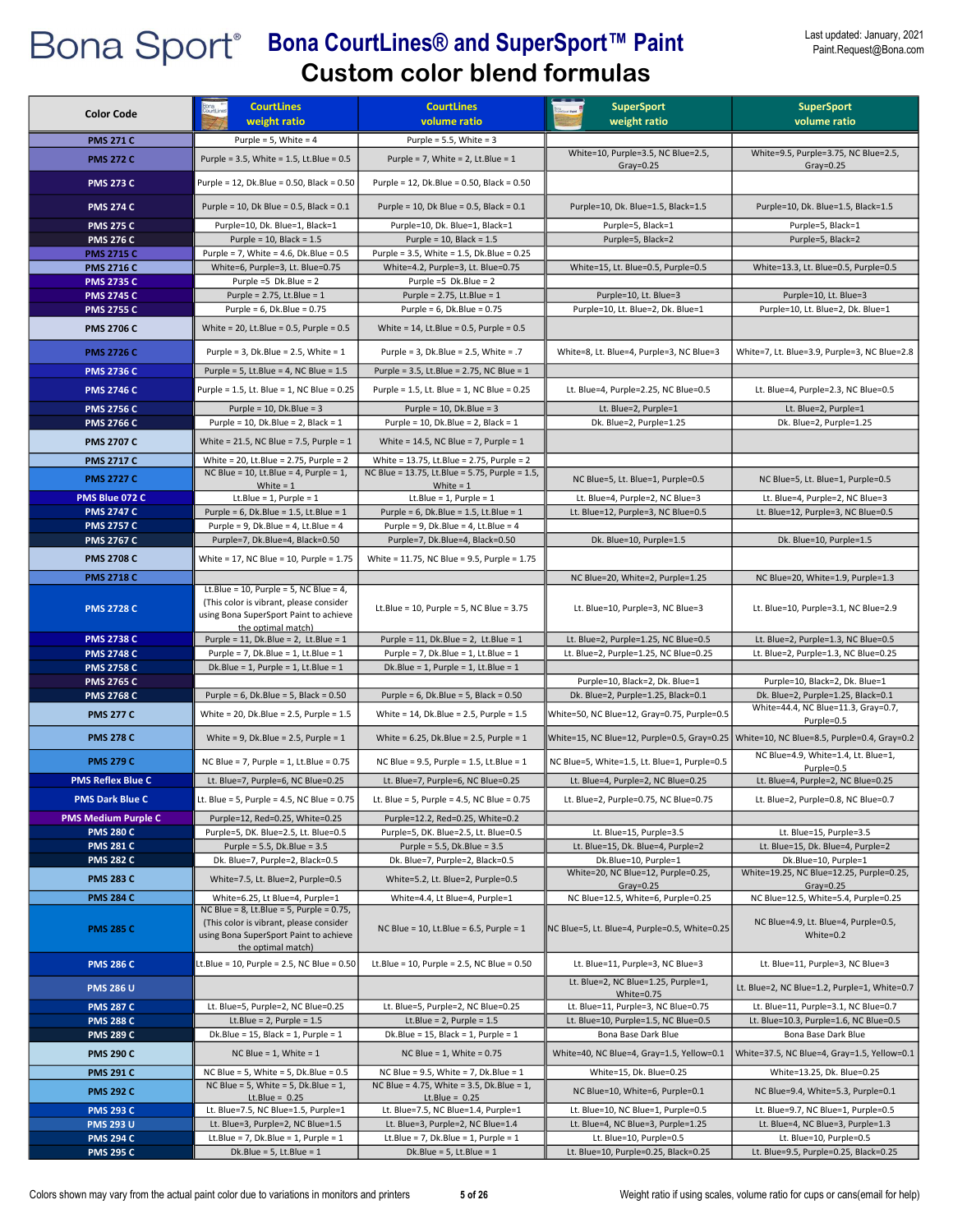| <b>Color Code</b>                      | <b>CourtLines</b><br>weight ratio                                                                                                                         | <b>CourtLines</b><br>volume ratio                                                                  | <b>SuperSport</b><br>weight ratio                         | <b>SuperSport</b><br>volume ratio                           |
|----------------------------------------|-----------------------------------------------------------------------------------------------------------------------------------------------------------|----------------------------------------------------------------------------------------------------|-----------------------------------------------------------|-------------------------------------------------------------|
| <b>PMS 296 C</b>                       | Dk.Blue = $15$ , Purple = $1.5$ , Black = $2.5$                                                                                                           | Dk.Blue = $15$ , Purple = $1.5$ , Black = $2.5$                                                    | Dk. Blue=10, Yellow=0.75, Black=0.75                      | Dk. Blue=10, Yellow=0.75, Black=0.75                        |
| <b>PMS 2905 C</b>                      |                                                                                                                                                           |                                                                                                    | White=15, NC Blue=10, Gray=0.75                           | White=14.2, NC Blue=10, Gray=0.75                           |
| <b>PMS 2915 C</b>                      | NC Blue = $3$ , Lt.Blue = $1$ , White = $1$ , (This<br>color is vibrant, please consider using<br>Bona SuperSport Paint to achieve the<br>optimal match)  | NC Blue = 4, Lt.Blue = $1.5$ , White = $1$                                                         | Bona Base NC Blue                                         | Bona Base NC Blue                                           |
| <b>PMS 2925 C</b>                      | NC Blue = $12$ , Lt. Blue = $6$ , White = 0.5,<br>(This color is vibrant, please consider<br>using Bona SuperSport Paint to achieve<br>the optimal match) | NC Blue = 16.25, Lt.Blue = 8.75, White = 0.5                                                       | NC Blue=20, Lt Blue=4, Purple=0.25                        | NC Blue=20, Lt Blue=4, Purple=0.25                          |
| <b>PMS 2935 C</b>                      | Lt. Blue=7. NC Blue=2. Purple=1                                                                                                                           | Lt. Blue=10.25, NC Blue=2.75, Purple=1                                                             | Lt. Blue=15, NC Blue=3, Purple=0.25                       | Lt. Blue=14.4, NC Blue=2.8, Purple=0.25                     |
| <b>PMS 2945 C</b><br><b>PMS 2945 U</b> | Lt.Blue = 7, NC Blue = 1, Purple = $1$<br>Lt.Blue = 12, Purple = $3$ , Gray = 1.5,<br>White = $0.5$                                                       | Lt.Blue = $7$ , NC Blue = 1, Purple = 1<br>Lt.Blue = 17.5, Purple = 4.5, Gray = 2, White =<br>0.5  | Lt. Blue=5, NC Blue=2, Purple=0.75                        | Lt. Blue=6.5, NC Blue=2.5, Purple=1                         |
| <b>PMS 2955 C</b>                      | Lt.Blue = 20, Yellow = $1$                                                                                                                                | Lt.Blue = $20$ , Yellow = $1$                                                                      | Lt. Blue=10, Black=0.1, Yellow=0.1                        | Lt. Blue=10, Black=0.1, Yellow=0.1                          |
| <b>PMS 2965 C</b>                      | Dk.Blue = $10$ , Black = $0.5$                                                                                                                            | $Dk.Blue = 10$ , Black = 0.5                                                                       |                                                           |                                                             |
| <b>PMS 297 C</b>                       | NC Blue = 10, White = 1, Green = 0.25<br>NC Blue = $10$ , Lt. Blue = $1$ , White = $1$ ,                                                                  | NC Blue = 10, White = 0.7, Green = 0.25<br>NC Blue = 10, Lt.Blue = 1, White = 0.75, Yellow         | White=17.5, Lt. Blue=2, NC Blue=1                         | White=16.1, Lt. Blue=2, NC Blue=1                           |
| <b>PMS 298 C</b>                       | $Yellow = 0.1$                                                                                                                                            | $= 0.1$                                                                                            | White=10, Lt. Blue=2.75, Yellow=0.1                       | White=9.2, Lt. Blue=2.75, Yellow=0.1                        |
| <b>PMS 289 U</b>                       | Dk.Blue = 10, Purple = 2, Black = $1$                                                                                                                     | Dk.Blue = 10, Purple = 2, Black = $1$                                                              |                                                           |                                                             |
| <b>PMS 299 C</b>                       | NC Blue = 3, Lt.Blue = 1, (This color is<br>vibrant, please consider using Bona<br>SuperSport Paint to achieve the optimal<br>match)                      | NC Blue = $3$ , Lt.Blue = $1$                                                                      | NC Blue=10, Lt. Blue=1.5                                  | NC Blue=10, Lt. Blue=1.5                                    |
| <b>PMS 300 C</b>                       | Lt.Blue=10, NC Blue=3                                                                                                                                     | Lt.Blue=10.75, NC Blue=3                                                                           | Lt. Blue=10, NC Blue=5, Purple=1                          | Lt. Blue=10, NC Blue=4.9, Purple=1                          |
| <b>PMS 300 U</b>                       | White $= 1$                                                                                                                                               | Lt.Blue = 7.5, NC Blue = 2.5, Purple = 1.5, Lt.Blue = 5, NC Blue = 1.5, Purple = 1, White =<br>0.5 |                                                           |                                                             |
| <b>PMS 301 C</b>                       | Lt.Blue = $7$ , NC Blue = $1$                                                                                                                             | Lt.Blue = $7$ , NC Blue = $1$                                                                      | Lt. Blue=20, White=2.5, Purple=0.75                       | Lt. Blue=20, White=2.3, Purple=0.75                         |
| <b>PMS 302 C</b>                       |                                                                                                                                                           |                                                                                                    | Lt. Blue=10, Yellow=0.5, Black=0.25                       | Lt. Blue=9.75, Yellow=0.5, Black=0.25                       |
| <b>PMS 2144 C</b>                      | Lt.Blue = 4, NC Blue = 3, Purple = $0.75$                                                                                                                 | Lt.Blue = 4, NC Blue = $2.75$ , Purple = 0.75                                                      | Lt. Blue=10, NC Blue=5, White=2.5, Purple=1.5             | Lt. Blue=10, NC Blue=4.9, White=2.3,<br>Purple=1.5          |
| <b>PMS 2975 C</b>                      | NC Blue = $10$ , White = $10$ , Yellow = $0.1$                                                                                                            | NC Blue = 9.75, White = 7.25, Yellow = 0.1                                                         |                                                           |                                                             |
| <b>PMS 2985 C</b>                      | White = $8$ , Lt.Blue = $5$ , NC Blue = $3$ ,<br>$Green = 1$                                                                                              | White = 5.5, Lt.Blue = 5, NC Blue = 3, Green =                                                     |                                                           |                                                             |
| <b>PMS 2995 C</b>                      | NC Blue = 20, Lt.Blue = 2.5, Green =<br>0.50, (This color is vibrant, please<br>consider using Bona SuperSport Paint to<br>achieve the optimal match)     | NC Blue=19, Lt.Blue=2.5, Green=0.50                                                                | NC Blue=20, Lt. Blue=3, Yellow=0.1                        | NC Blue=19.5, Lt. Blue=3, Yellow=0.1                        |
| <b>PMS 3005 C</b>                      | Lt.Blue = 1, NC Blue = 1, (This color is<br>vibrant, please consider using Bona<br>SuperSport Paint to achieve the optimal<br>match)                      | Lt.Blue = $1$ , NC Blue = $1$                                                                      | Lt. Blue=10, White=4, Purple=0.25                         | Lt. Blue=10, White=3.7, Purple=0.25                         |
| <b>PMS 3015 C</b>                      | Lt. Blue=11, NC Blue=4, Green=1                                                                                                                           | Lt. Blue=11, NC Blue=3.9, Green=1                                                                  |                                                           |                                                             |
| <b>PMS 3025 C</b>                      | Lt.Blue = $8$ , NC Blue = $3$ , Green = $2$                                                                                                               | Lt.Blue = $8$ , NC Blue = $3$ , Green = $2$                                                        | Lt. Blue=10, Yellow=0.75, White=0.5,<br><b>Black=0.25</b> | Lt. Blue=10.5, Yellow=0.75, White=0.5,<br><b>Black=0.25</b> |
| <b>PMS 3035 C</b>                      | Green = 5. Yellow = 2. NC Blue = $1$                                                                                                                      | Green = $5$ , Yellow = $2$ , NC Blue = $1$                                                         | Dk.Blue=10, Green=2, White=0.5                            | Dk.Blue=10, Green=1.9, White=0.4                            |
| <b>PMS 305 C</b>                       | NC Blue = 14, White = 1, (This color is<br>vibrant, please consider using Bona<br>SuperSport Paint to achieve the optimal<br>match)                       | NC Blue = $20$ , White = $1$                                                                       | White=15, Lt. Blue=2.5, Lt. Yellow=0.25                   | White=10, Lt. Blue=1.8, Lt. Yellow=0.2                      |
| <b>PMS 306 C</b>                       | NC Blue = 10, Lt.Blue = 1, Green = 0.50,<br>(This color is vibrant, please consider<br>using Bona SuperSport Paint to achieve<br>the optimal match)       | NC Blue = 10, Lt.Blue = 1, Green = 0.50                                                            | White=15, Lt. Blue=5, Lt. Green=0.25                      | White=13.75, Lt. Blue=5, Lt. Green=0.25                     |
| <b>PMS 306 U</b>                       | NC Blue = 10, Lt. Blue = 1, Green = 0.25                                                                                                                  | NC Blue = 9.25, Lt.Blue = 1, Green = 0.25                                                          |                                                           |                                                             |
| <b>PMS Process Blue C</b>              | NC Blue = 5, Lt.Blue = 3, (This color is<br>vibrant, please consider using Bona<br>SuperSport Paint to achieve the optimal<br>match)                      | NC Blue = $4.75$ , Lt. Blue = 3                                                                    | Lt. Blue=2, NC Blue=1                                     | Lt. Blue=2.1, NC Blue=1                                     |
| <b>PMS 307 C</b>                       | Lt.Blue = 7, NC Blue = 4.5, Green = $1$ ,<br>(This color is vibrant, please consider<br>using Bona SuperSport Paint to achieve<br>the optimal match)      | Lt.Blue = 7, NC Blue = 4.5, Green = $1$                                                            |                                                           |                                                             |
| <b>PMS 308 C</b>                       | Lt.Blue = 5, Green = 1, NC Blue = $0.75$ ,<br>(This color is vibrant, please consider<br>using Bona SuperSport Paint to achieve<br>the optimal match)     | Lt.Blue = 5, Green = 1, NC Blue = $0.70$                                                           | Lt.Blue=10, Yellow=0.75, White=0.5                        | Lt.Blue=10, Yellow=0.75, White=0.45                         |
| <b>PMS 310 C</b>                       | NC Blue=10, White=3, Yellow=0.1, (This<br>color is vibrant, please consider using<br>Bona SuperSport Paint to achieve the<br>optimal match)               | NC Blue=9.75, White=2.15, Yellow=0.1                                                               |                                                           |                                                             |
| <b>PMS 3115 C</b>                      | NC Blue=10, White=1, Green=0.75, (This<br>color is vibrant, please consider using<br>Bona SuperSport Paint to achieve the<br>optimal match)               | NC Blue=9.5, White=0.70, Green=0.75                                                                | White=15, Lt. Blue=3, Lt. Green=0.25, Lt.<br>Yellow=0.25  | White=13.5, Lt. Blue=3, Lt. Green=0.25, Lt.<br>Yellow=0.25  |
| <b>PMS 3125 C</b>                      | NC Blue=8, Lt. Blue=1, Green=0.75,<br>White=0.5, (This color is vibrant, please<br>consider using Bona SuperSport Paint to<br>achieve the optimal match)  | NC Blue=8, Lt. Blue=1, Green=0.8, White=0.4                                                        | White=7, Lt. Blue=3, Lt. Green=0.25, Lt.<br>Yellow=0.25   | White=6.3, Lt. Blue=3, Lt. Green=0.25, Lt.<br>Yellow=0.25   |
| <b>PMS 3135 U</b>                      | Lt.Blue = $2$ , Green = $1$ , NC Blue = $1$ ,<br>White $= 1$                                                                                              | Lt.Blue = $6$ , Green = $3$ , NC Blue = 2.75, White =<br>$\overline{2}$                            |                                                           |                                                             |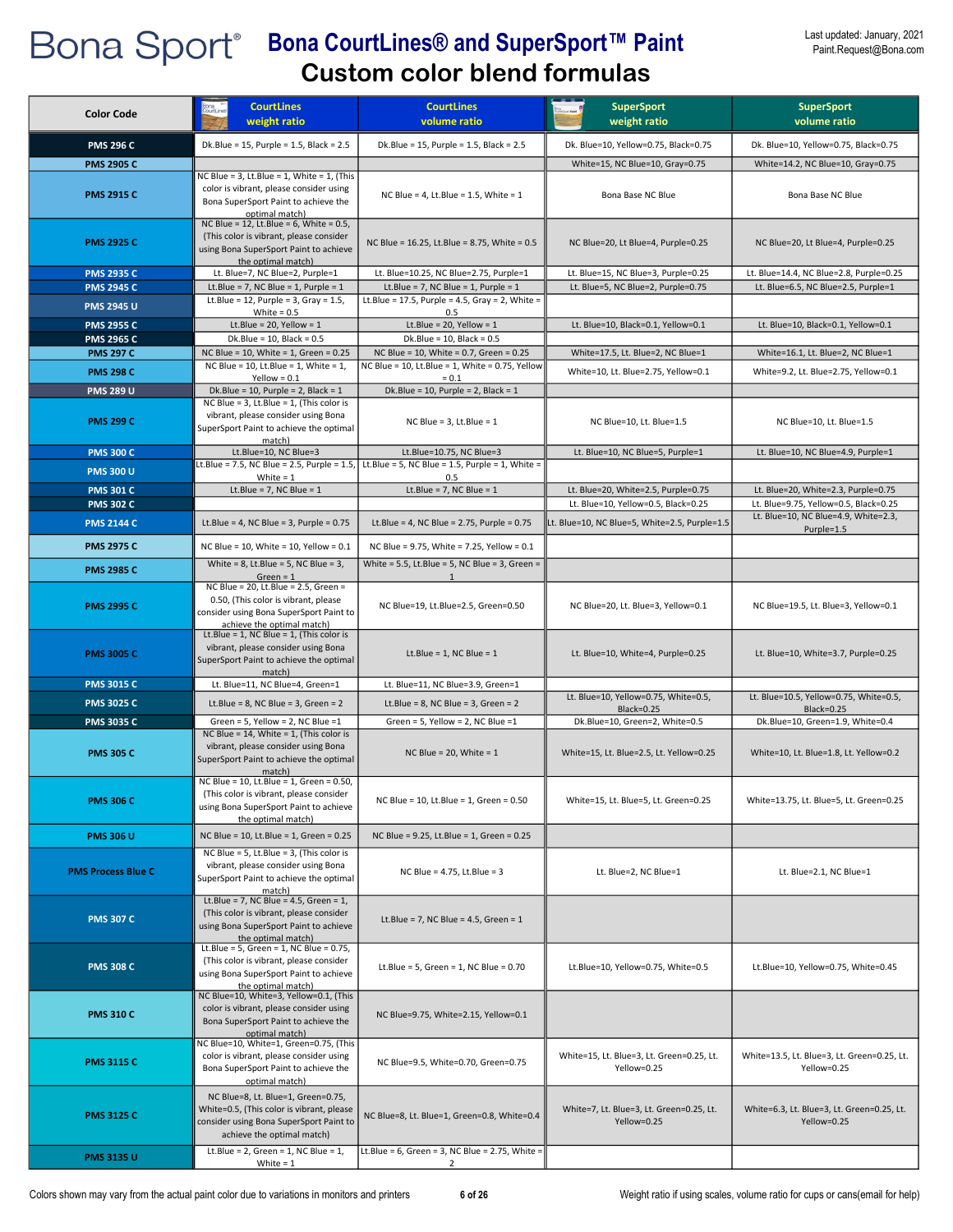| <b>Color Code</b>                      | <b>CourtLines</b><br>weight ratio                                                                                                                   | <b>CourtLines</b><br>volume ratio                                                         | <b>SuperSport</b><br>weight ratio                                          | <b>SuperSport</b><br>volume ratio                                            |
|----------------------------------------|-----------------------------------------------------------------------------------------------------------------------------------------------------|-------------------------------------------------------------------------------------------|----------------------------------------------------------------------------|------------------------------------------------------------------------------|
|                                        |                                                                                                                                                     |                                                                                           |                                                                            |                                                                              |
| <b>PMS 3145 C</b>                      |                                                                                                                                                     |                                                                                           | Lt. Blue=15, White=4, Green=1.75                                           | Lt. Blue=15, White=3.7, Green=1.75                                           |
| <b>PMS 3155 C</b>                      | Green=3, NC Blue=3, Dk. Blue=2<br>Lt.Blue = 2, Green = 2, NC Blue = $1$                                                                             | Green=3, NC Blue=2.9, Dk. Blue=2<br>Lt.Blue = 2, Green = 2, NC Blue = $1$                 | Lt. Blue=10, Green=1.75, White=1<br>Lt. Blue=10, Green=2.25, White=0.5     | Lt. Blue=10, Green=1.75, White=0.9<br>Lt. Blue=11, Green=2.5, White=0.5      |
| <b>PMS 3165 C</b>                      |                                                                                                                                                     |                                                                                           | White=30, Lt. Blue=4, Lt. Green=1.25, Lt.                                  | White=27.5, Lt. Blue=4, Lt. Green=1.3, Lt.                                   |
| <b>PMS 319 C</b>                       |                                                                                                                                                     |                                                                                           | Yellow=0.75                                                                | Yellow=0.8                                                                   |
| <b>PMS 321 C</b>                       | NC Blue=10, Lt. Blue=6, Green=4.5                                                                                                                   | NC Blue=9.5, Lt. Blue=6, Green=4.5                                                        |                                                                            |                                                                              |
| <b>PMS 322 C</b>                       | Green = $6$ , NC Blue = $4.25$ , Lt.Blue = $4$                                                                                                      | Green = $6$ , NC Blue = $4$ , Lt.Blue = $4$                                               | Lt. Blue=10, Lt. Yellow=3, White=2                                         | Lt. Blue=10, Lt. Yellow=3, White=1.8                                         |
| <b>PMS 323 C</b>                       | Green = 4, Lt.Blue = 3, White = $0.25$                                                                                                              | Green = 5.75, Lt.Blue = 4.25, White = 0.25                                                |                                                                            |                                                                              |
|                                        | NC Blue=4, Green=1, (This color is                                                                                                                  |                                                                                           |                                                                            |                                                                              |
| <b>PMS 326 C</b>                       | vibrant, please consider using Bona<br>SuperSport Paint to achieve the optimal<br>match)                                                            | NC Blue=3.8, Green=1                                                                      | NC Blue=8, Lt. Green=1.75, Lt. Blue=1                                      | NC Blue=8, Lt. Green=1.75, Lt. Blue=1                                        |
| <b>PMS 327 C</b>                       | Green=2.5, NC Blue =2, Lt Blue=1,<br>White=0.25                                                                                                     | Green=2.5, NC Blue=1.9, Lt Blue=1,<br>White=0.17                                          |                                                                            |                                                                              |
| <b>PMS 328 C</b>                       | Green = $8$ , NC Blue = $6$ , Dk. Blue = $1$                                                                                                        | Green = $8$ , NC Blue = $5.75$ , Dk.Blue = $1$                                            |                                                                            |                                                                              |
| <b>PMS 329 C</b>                       | Green = $6$ , Lt.Blue = $2.5$ , NC Blue = $1.5$                                                                                                     | Green = $6$ , Lt.Blue = $2.5$ , NC Blue = $1.5$                                           |                                                                            |                                                                              |
| <b>PMS 330 C</b>                       | Green=15, Lt. Blue=3, NC Blue=1                                                                                                                     | Green=15, Lt. Blue=3, NC Blue=0.9                                                         |                                                                            |                                                                              |
| <b>PMS 3242 C</b>                      |                                                                                                                                                     |                                                                                           | White=20, NC Blue=4, Green=0.5                                             | White=19, NC Blue=4, Green=0.5                                               |
| <b>PMS 3272 C</b>                      | Green = $6$ , NC Blue = $6$ , Lt.Blue = $2.5$ ,<br>White $= 1$                                                                                      | Green = $6.5$ , NC Blue = $6$ , Lt.Blue = 2.75, White<br>$= 0.75$                         |                                                                            |                                                                              |
| <b>PMS 3282 C</b>                      | Green = $5$ , NC Blue = $5$ , Lt.Blue = $1.5$                                                                                                       | Green = 5, NC Blue = 4.75, Lt.Blue = 1.5                                                  |                                                                            |                                                                              |
| <b>PMS 3292 C</b>                      | Green=15. Lt. Blue=3. NC Blue=2                                                                                                                     | Green=15, Lt. Blue=3, NC Blue=1.9                                                         |                                                                            |                                                                              |
| <b>PMS 3262 C</b>                      |                                                                                                                                                     |                                                                                           | NC Blue=7, Lt. Green=1.25, Lt.Blue=1                                       | NC Blue=7, Lt. Green=1.3, Lt.Blue=1                                          |
| <b>PMS 3268 C</b>                      | NC Blue = $7$ , Green = $5$                                                                                                                         | NC Blue = 7, Green = 5.25                                                                 | NC Blue=6, Lt. Green=3, Lt. Blue=1                                         | NC Blue=6, Lt. Green=3.2, Lt. Blue=1                                         |
| <b>PMS 3278 C</b>                      | Green=4, NC Blue=4, Yellow=0.25                                                                                                                     | Green=4, NC Blue=3.75, Yellow=0.25                                                        |                                                                            |                                                                              |
| <b>PMS 3298 C</b>                      | Green = $8$ , NC Blue = $3.25$ , Lt.Blue = $2$                                                                                                      | Green = $8$ , NC Blue = $3$ , Lt.Blue = $2$                                               | Green=10, NC Blue=3.5, Lt. Blue=3                                          | Green=10. NC Blue=3.5. Lt. Blue=3                                            |
| <b>PMS 3302 C</b>                      |                                                                                                                                                     | Green = 10, Dk.Blue = 3, Yellow = 1.5, NC  Green = 10, Dk.Blue = 3, Yellow = 1.5, NC Blue |                                                                            |                                                                              |
| <b>PMS 3305 C</b>                      | $Blue = 1$<br>Green = $7$ , Gray = $2$ , Black = $1$                                                                                                | $= 1$<br>Green = $7$ , Gray = $2$ , Black = $1$                                           | Green=10, Black=1                                                          | Green=9.5, Black=1                                                           |
| <b>PMS 3308 C</b>                      | Green=10. Black=0.5. White=0.1                                                                                                                      | Green=14.5, Black=0.7, White=0.1                                                          |                                                                            |                                                                              |
| <b>PMS 3375 C</b>                      |                                                                                                                                                     |                                                                                           | White=25, Lt. Green=4, NC Blue=3                                           | White=10, Lt. Green=1.8, NC Blue=1.3                                         |
| <b>PMS 3385 C</b>                      | White=5, Green=3                                                                                                                                    | White=2, Green=1.7                                                                        | White=15, Lt. Green=4, NC Blue=3                                           | White=13.2, Lt. Green=4, NC Blue=2.8                                         |
| <b>PMS 335 C</b>                       |                                                                                                                                                     |                                                                                           | Lt. Green=6.5, Lt. Blue=3, NC Blue=3                                       | Lt. Green=6.5, Lt. Blue=3, NC Blue=2.8                                       |
| <b>PMS 336 C</b>                       | Green = $5$ , NC Blue = $1$                                                                                                                         | Green = $5$ , NC Blue = $1$                                                               |                                                                            |                                                                              |
| <b>PMS 338 C</b>                       | White = 4, Green = 2, NC Blue = $1$                                                                                                                 | White = $2.75$ , Green = $2$ , NC Blue = $1$                                              | White=10, Green=1                                                          | White=9, Green=1                                                             |
| <b>PMS 339 C</b>                       |                                                                                                                                                     |                                                                                           | White=10, Green=4                                                          | White=9, Green=4                                                             |
| <b>PMS 340 C</b>                       | Green = $9$ , NC Blue = $2$ , White = 0.75                                                                                                          | Green = 9.25, NC Blue = 2, White = 0.5                                                    | Lt. Green=10, White=2, Lt. Blue=1.5                                        | Lt. Green=10, White=1.8, Lt. Blue=1.4                                        |
| <b>PMS 341 C</b>                       | Green=10, White= 1                                                                                                                                  | Green=14.5, White= 1                                                                      |                                                                            |                                                                              |
| <b>PMS 342 C</b>                       | Green = $10$ , White = $0.5$                                                                                                                        | Green = $14.5$ , White = $0.5$                                                            | Green=10, White=1                                                          | Green=10, White=0.9                                                          |
| <b>PMS 343 C</b>                       | Green = 10, NC Blue = 0.50, Black = 0.25                                                                                                            | Green = 10, NC Blue = 0.50, Black = 0.25                                                  | Bona Base Green                                                            | Bona Base Green                                                              |
| <b>PMS 344 C</b>                       | White = 10, Yellow = 4, Green = $3$                                                                                                                 | White = $7$ , Yellow = $4$ , Green = $3$                                                  |                                                                            |                                                                              |
| <b>PMS 345 C</b>                       | White=15, Green=4.5, Yellow=3                                                                                                                       | White=10.5, Green=4.5, Yellow=3                                                           |                                                                            |                                                                              |
| <b>PMS 3405 C</b>                      | Green=10, White=1.5, Yellow=0.5<br>Green = $16$ , White = $1$ , Yellow = $0.75$                                                                     | Green=10, White=1, Yellow=0.5<br>Green = 23, White = $1$ , Yellow = $1$                   | Lt. Green=5. NC Blue=2                                                     | Lt. Green=5, NC Blue=1.9                                                     |
| <b>PMS 3415 C</b>                      |                                                                                                                                                     |                                                                                           | Lt. Green=10, Green=1                                                      | Lt. Green=10, Green=1                                                        |
| <b>PMS 3425 C</b>                      | Green=16, White=0.75, Lt. Beige=0.25                                                                                                                | Green=10, White=0.3, Lt. Beige=0.15<br>Green = $20$ , Yellow = $0.25$                     | Green=10, White=1.5, NC Blue=0.75                                          | Green=11, White=1.5, NC Blue=0.8                                             |
| <b>PMS 3435 C</b>                      | Green = $20$ , Yellow = $0.25$                                                                                                                      | Or add 2oz Yellow to 1 gallon of Green                                                    | Green=10, Yellow=7.5, Black=4                                              | Green=9.5, Yellow=7, Black=4                                                 |
| <b>PMS 347 C</b>                       | Green=10, Yellow=7, NC Blue=4                                                                                                                       | Green=10, Yellow=6.75, NC Blue=3.75                                                       | Lt. Green=10, White=1                                                      | Lt. Green=11.5, White=1                                                      |
| <b>PMS 348 C</b><br><b>PMS 349 C</b>   | Green = 5, Yellow = $1.5$ , NC Blue = $1$<br>Green = $12$ , Yellow = $3.5$                                                                          | Green = $5.25$ , Yellow = 1.5, NC Blue = 1<br>Green = $12$ , Yellow = $3.5$               | Lt.Green=10, Gray=0.5, Yellow=0.5<br>Lt. Green=6, Lt. Yellow=5, Black=0.75 | Lt.Green=10.5, Gray=0.5, Yellow=0.5<br>Lt. Green=6, Lt. Yellow=5, Black=0.75 |
| <b>PMS 350 C</b>                       | Green = $8$ , Yellow = $1$ , Black = $0.5$                                                                                                          | Green = $8$ , Yellow = $1$ , Black = $0.5$                                                | Green=5, Yellow=5, Black=2                                                 | Green=5, Yellow=5, Black=2.1                                                 |
| <b>PMS 350 U</b>                       | Yellow = 9, Lt.Blue = 2, Black = $0.75$                                                                                                             | Yellow = 9, Lt.Blue = 2, Black = $0.75$                                                   |                                                                            |                                                                              |
| <b>PMS 3501 C</b>                      | Yellow=6, Green=3, White=0.5                                                                                                                        | Yellow=6, Green=3, White=0.35                                                             |                                                                            |                                                                              |
| <b>PMS 351 C</b>                       | White = 7, Yellow = 2, Green = $1.8$                                                                                                                | White = $5$ , Yellow = $2$ , Green = $1.8$                                                |                                                                            |                                                                              |
| <b>PMS 353 C</b>                       |                                                                                                                                                     |                                                                                           | White=12, Lt. Green=2, Lt. Yellow=0.25                                     | White=10.7, Lt. Green=2, Lt. Yellow=0.25                                     |
| <b>PMS 354 C</b>                       | Green = $7$ , Gold = $7$ , White = $1$ , (This<br>color is vibrant, please consider using<br>Bona SuperSport Paint to achieve the<br>optimal match) | Green = 7, Gold = 7, White = $1$                                                          | Lt. Green=15, Lt. Yellow=5, White=3                                        | Lt. Green=15, Lt. Yellow=5, White=2.6                                        |
| <b>PMS 355 C</b>                       | Green = $5$ , Yellow = $4$ , NC Blue = $0.75$                                                                                                       | Green = 7, Yellow = 5.5, NC Blue = $1$                                                    | Lt. Green=10, Lt. Yellow=2, White=1                                        | Lt. Green=11.5, Lt. Yellow=2.25, White=1                                     |
| <b>PMS 356 C</b>                       | Green = 5, Yellow = 2, NC Blue = $1$                                                                                                                | Green = $5.25$ , Yellow = $2$ , NC Blue = $1$                                             | Bona Base Light Green                                                      | Bona Base Light Green                                                        |
| <b>PMS 357 C</b>                       | Green = $15$ , Yellow = $5$ , Black = $0.75$                                                                                                        | Green = $15$ , Yellow = $5$ , Black = $0.75$                                              | Lt. Green=10, Black=1                                                      | Lt. Green=10, Black=1                                                        |
| <b>PMS 358 C</b>                       | White = $7.5$ , Yellow = $4$ , Green = $2.25$                                                                                                       | White = 5.25, Yellow = 4, Green = 2.25                                                    |                                                                            |                                                                              |
| <b>PMS 359 U</b>                       | Yellow = 6, White = 2.75, Green = 1.75,<br>$NC$ Blue = 1.5                                                                                          | Yellow = 5.75, White = 1.9, Green = 1.75, NC<br>Blue = $1.4$                              |                                                                            |                                                                              |
| <b>PMS 3506 C</b>                      |                                                                                                                                                     |                                                                                           | NC Blue=5.5, Lt. Blue=4, Purple=1                                          | NC Blue=5.3, Lt. Blue=4, Purple=1                                            |
| <b>PMS 3537 C</b>                      | Green = $17$ , Yellow = $0.25$                                                                                                                      | Green=17, Yellow=0.25                                                                     | Lt. Green=10, Black=1.25                                                   | Lt. Green=10, Black=1.25                                                     |
| <b>PMS 3542 C</b>                      | Purple=10, Lt. Blue=1                                                                                                                               | Purple=10, Lt. Blue=1                                                                     |                                                                            |                                                                              |
| <b>PMS 3517 C</b>                      | $Red = 10$ , Orange = 2.75                                                                                                                          | Red=10, Orange=2.75                                                                       | Red=15, Orange=4                                                           | Red=15, Orange=4                                                             |
| <b>PMS 3524 U</b>                      |                                                                                                                                                     |                                                                                           | Purple = 10, Black = 7.5, White = 4                                        | Purple = 10, Black = 7.7, White = $3.6$                                      |
| <b>PMS 3556 C</b>                      |                                                                                                                                                     |                                                                                           | Orange=3, Red=1, Lt. Yellow=1, White=0.5                                   | Orange=3, Red=1, Lt. Yellow=1, White=0.4                                     |
| <b>PMS 3581 C</b>                      |                                                                                                                                                     |                                                                                           | Lt. Blue=3, Purple=1                                                       | Lt. Blue=3, Purple=1                                                         |
| <b>PMS 3591 C</b><br><b>PMS 3588 C</b> | Lt. Blue=15, Purple=9, NC Blue=1.25<br>Gold=5, Orange=1                                                                                             | Lt. Blue=15, Purple=9, NC Blue=1.2<br>Gold=5, Orange=1                                    | Lt. Blue=11, Purple=3, NC Blue=0.75                                        | Lt. Blue=11, Purple=3.1, NC Blue=0.7                                         |
| <b>PMS 3599 C</b>                      | Lt. Beige=12, Yellow=3, White=1                                                                                                                     | Lt. Beige=12, Yellow=3, White=0.7                                                         |                                                                            |                                                                              |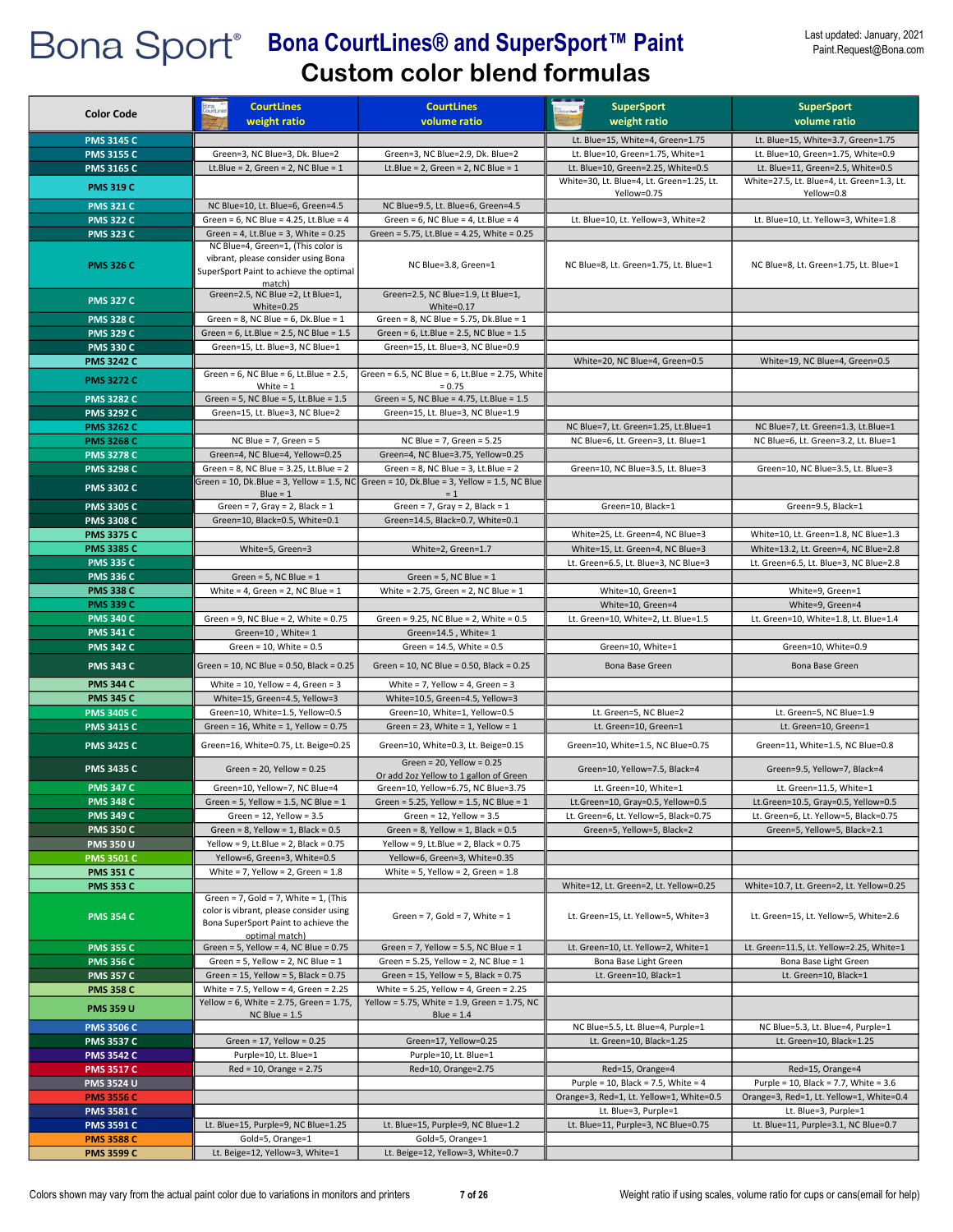| <b>Color Code</b>                      | <b>CourtLines</b><br>weight ratio                                                                                                                                                          | <b>CourtLines</b><br>volume ratio                                               | <b>SuperSport</b><br>weight ratio                                 | <b>SuperSport</b><br>volume ratio                                     |
|----------------------------------------|--------------------------------------------------------------------------------------------------------------------------------------------------------------------------------------------|---------------------------------------------------------------------------------|-------------------------------------------------------------------|-----------------------------------------------------------------------|
| <b>PMS 360 C</b>                       | Yellow = 6, Green = 2.5, White = 2, (This<br>color is vibrant, please consider using<br>Bona SuperSport Paint to achieve the<br>optimal match)                                             | Yellow = $6$ , Green = 2.5, White = 1.5                                         | Lt. Yellow=10, White=3.5, Lt. Green=2.5,<br>$Gray = 0.5$          | Lt. Yellow=10.75, White=3.5, Lt. Green=2.75,<br>$Gray = 0.5$          |
| <b>PMS 361 C</b>                       | Yellow = 4, Green = $2$ , White = 0.25                                                                                                                                                     | Yellow = 5.75, Green = 3, White = $0.25$                                        | Lt. Yellow=15, Green=1, Gray=0.25                                 | Lt. Yellow=16, Green=1, Gray=0.25                                     |
| <b>PMS 362 C</b>                       | Yellow=2, Green=1                                                                                                                                                                          | Yellow=2, Green=1                                                               | Lt. Yellow=15, Green=1.25, Gray=0.75                              | Lt. Yellow=16, Green=1.3, Gray=0.75                                   |
| <b>PMS 363 C</b>                       | Yellow=2, Green=1.2                                                                                                                                                                        | Yellow=2, Green=1.2                                                             |                                                                   |                                                                       |
| <b>PMS 364 C</b>                       | Yellow = 5, Green = 3, Black = $0.3$<br>Yellow = 7, Green = 2.1, White = 3, (This                                                                                                          | Yellow = 5, Green = 3, Black = $0.3$                                            |                                                                   |                                                                       |
| <b>PMS 367 C</b>                       | color is vibrant, please consider using<br>Bona SuperSport Paint to achieve the<br>optimal match)                                                                                          | Yellow = $8$ , Green = $2.5$ , White = $2.5$                                    | Lt. Yellow=15, White=8, Green=0.5                                 | Lt. Yellow=15.5, White=7.5, Green=0.5                                 |
| <b>PMS 368 C</b>                       | Yellow=7.5, Green=2, White=1, (This<br>color is vibrant, please consider using<br>Bona SuperSport Paint to achieve the<br>optimal match)                                                   | Yellow=7.5, Green=2, White=0.7                                                  | Lt. Yellow=15, Green=0.5                                          | Lt. Yellow=15, Green=0.5                                              |
| <b>PMS 369 C</b>                       | Yellow=3, Green=1                                                                                                                                                                          | Yellow=3, Green=1                                                               |                                                                   |                                                                       |
| <b>PMS 370 C</b>                       | Yellow = $10$ , Green = 3, Brown = $0.5$                                                                                                                                                   | Yellow = $9.75$ , Green = $3$ , Brown = $0.5$                                   |                                                                   |                                                                       |
| <b>PMS 371 C</b>                       | Yellow = 10, Green = 3, Black = 2, Brown<br>$= 0.5$                                                                                                                                        | Yellow = 9.5, Green = 3, Black = 2, Brown = 0.5                                 |                                                                   |                                                                       |
| <b>PMS 374 C</b>                       | Yellow = $10$ , White = 5, Green = 1, (This<br>color is vibrant, please consider using<br>Bona SuperSport Paint to achieve the<br>optimal match)                                           | Yellow = 11, White = 4, Green = $1$                                             |                                                                   |                                                                       |
| <b>PMS 375 C</b>                       | Yellow = 5, Green = 1.5, White = 1, (This<br>color is vibrant, please consider using<br>Bona SuperSport Paint to achieve the<br>optimal match)<br>Yellow = 10, Green = 2, White = $0.75$ , | Yellow = 5, Green = $1.5$ , White = 0.75                                        | Lt. Yellow=20, Lt. Green=1.25                                     | Lt. Yellow=20, Lt. Green=1.25                                         |
| <b>PMS 376 C</b>                       | (This color is vibrant, please consider<br>using Bona SuperSport Paint to achieve<br>the optimal match)                                                                                    | Yellow = $9.5$ , Green = $2$ , White = $0.5$                                    | Lt. Yellow=20, Green=0.75                                         | Lt. Yellow=20, Green=0.75                                             |
| <b>PMS 377 C</b>                       | Yellow = 10, Green = 3, Brown = $0.5$ ,<br>(This color is vibrant, please consider<br>using Bona SuperSport Paint to achieve<br>the optimal match)                                         | Yellow = 10, Green = 3, Brown = $0.5$                                           |                                                                   |                                                                       |
| <b>PMS 378 C</b>                       | Yellow = $5$ , Lt.Blue = $1$ , Black = $0.5$                                                                                                                                               | Yellow = 5, Lt.Blue = 1, Black = $0.5$                                          | Lt. Yellow=25, Black=2, Green=0.75                                | Lt. Yellow=25.4, Black=2.1, Green=0.75                                |
| <b>PMS 379 C</b>                       |                                                                                                                                                                                            |                                                                                 | Yellow=15, White=15, Lt. Green=0.1                                | Yellow=13.2, White=14.25, Lt. Green=0.1                               |
| <b>PMS 381 C</b>                       | Yellow = $14$ , White = 3, Green = 1, (This<br>color is vibrant, please consider using<br>Bona SuperSport Paint to achieve the<br>optimal match)                                           | Yellow = 13.5, White = 2, Green = $1$                                           |                                                                   |                                                                       |
| <b>PMS 382 C</b>                       | Yellow=16, White=5, Green=1.25, (This<br>color is vibrant, please consider using<br>Bona SuperSport Paint to achieve the<br>optimal match)                                                 | Yellow=15.5, White=3.5, Green=1.25                                              | Lt. Yellow=20, Gray=0.5, Lt. Green=0.25                           | Lt. Yellow=20, Gray=0.5, Lt. Green=0.25                               |
| <b>PMS 383 C</b>                       | Yellow = 20, Green = $1$                                                                                                                                                                   | Yellow = 20, Green = $1$                                                        |                                                                   |                                                                       |
| <b>PMS 385 C</b>                       | Yellow = 7, Green = 0.75, Brown = 1.75,                                                                                                                                                    | Yellow = 6.75, Green = 0.75, Brown = 1.75,                                      |                                                                   |                                                                       |
| <b>PMS 389 C</b>                       | $Black = 0.1$<br>Yellow=10, White=7, Green=1, (This<br>color is vibrant, please consider using<br>Bona SuperSport Paint to achieve the<br><u>ptimal match)</u>                             | $Black = 0.1$<br>Yellow=10, White=5, Green=1                                    |                                                                   |                                                                       |
| <b>PMS 390 C</b>                       | Yellow = 20, Green = 1.25, White = $1$ ,<br>(This color is vibrant, please consider<br>using Bona SuperSport Paint to achieve<br>the optimal match)                                        | Yellow = 20, Green = $1.3$ , White = $0.75$                                     |                                                                   |                                                                       |
| <b>PMS 3975 C</b>                      | Gold=15, Green=0.5                                                                                                                                                                         | Gold=15, Green=0.5                                                              |                                                                   |                                                                       |
| <b>PMS 399 C</b>                       | Yellow = $6$ , Brown = 0.75, Green= 0.5<br>White=8, Yellow=3.5, NC Blue=0.5                                                                                                                | Yellow = 6, Brown = $0.75$ , Green= $0.5$<br>White=5.7, Yellow=3.5, NC Blue=0.5 |                                                                   |                                                                       |
| <b>PMS 3935 C</b><br><b>PMS 3945 C</b> |                                                                                                                                                                                            |                                                                                 | Lt. Yellow=30, White=5, NC Blue=0.1<br>Lt. Yellow=30, NC Blue=0.1 | Lt. Yellow=31.2, White=4.7, NC Blue=0.1<br>Lt. Yellow=31, NC Blue=0.1 |
| <b>PMS 401 C</b>                       | Lt.Beige = $2$ , Gray = 1                                                                                                                                                                  | Lt.Beige = $2$ , Gray = $1$                                                     |                                                                   |                                                                       |
| <b>PMS 4015 U</b>                      |                                                                                                                                                                                            |                                                                                 | Yellow = 25, White = 6, NC Blue = 0.75, Black =<br>0.1            | Yellow = 23.5, White = 5.2, NC Blue = 0.7,<br>$Black = 0.1$           |
| <b>PMS 402 C</b>                       | Gray = 19, Lt.Beige = 15, Brown = $2$                                                                                                                                                      | Gray = $19$ , Lt.Beige = $15$ , Brown = $2$                                     | White=10, Gray=4, Brown=2, Black=1                                | White=10, Gray=4.2, Brown=2.3, Black=1.2                              |
| <b>PMS 404 C</b>                       | Gray=2, Brown=1                                                                                                                                                                            | Gray=2, Brown=1                                                                 | Gray=4, Brown=2, Black=1, White=1                                 | Gray=4, Brown=2.2, Black=1.1, White=1                                 |
| <b>PMS Black C</b>                     | Bona Base Black                                                                                                                                                                            | Bona Base Black                                                                 | Bona Base Black                                                   | Bona Base Black                                                       |
| <b>PMS 407 C</b>                       | Gray = 7, White = 5, Brown = 1.25, Red =<br>0.10                                                                                                                                           | Gray = 11, White = 5.75, Brown = 2, Red = $0.15$                                | Lt. Beige=10, White=2.5, Brown=1.25,<br>Black=0.75                | Lt. Beige=8.75, White=2.25, Brown=1.25,<br>Black=0.75                 |
| <b>PMS 409 C</b>                       | Gray = 15, Brown = 5, Black = 0.75, Red =<br>0.25                                                                                                                                          | Gray = 14, Brown = 5, Black = 0.75, Red = 0.25                                  |                                                                   |                                                                       |
| <b>PMS 409 U</b>                       | Gray = 15, Brown = 2.25, Black = 0.5, Red<br>$= 0.5$                                                                                                                                       | Gray = 14, Brown = 2.25, Black = 0.5, Red = $0.5$                               |                                                                   |                                                                       |
| <b>PMS 4029 C</b>                      |                                                                                                                                                                                            |                                                                                 | White=15, Orange=2, Yellow=1.5, Gray=0.5                          | White=14, Orange=2, Yellow=1.5, Gray=0.5                              |
| <b>PMS 4063 C</b>                      |                                                                                                                                                                                            |                                                                                 | Brown=6, Yellow=4, Red=3, White=0.5                               | Brown=6, Yellow=3.8, Red=2.9, White=0.4                               |
| <b>PMS 410 C</b>                       | Gray = 11, Brown = 6, Black = 0.50, Red =<br>0.50                                                                                                                                          | Gray = 10.5, Brown = 6, Black = 0.50, Red =<br>0.50                             |                                                                   |                                                                       |
| <b>PMS 411 C</b>                       | Gray = 20, Brown = 17, Black = 3.25, Red<br>$= 1.50$                                                                                                                                       | Gray = 18.75, Brown = 16.5, Black = 3.25, Red<br>$= 1.50$                       |                                                                   |                                                                       |
| <b>PMS 4134 C</b>                      | Gray=15, Lt. Beige=1, Black=0.25                                                                                                                                                           | Gray=15, Lt. Beige=0.9, Black=0.25                                              |                                                                   |                                                                       |
| <b>PMS 4140 C</b>                      |                                                                                                                                                                                            |                                                                                 | Black=8, NC Blue=6, Purple=0.5                                    | Black=8, NC Blue=5.5, Purple=0.5                                      |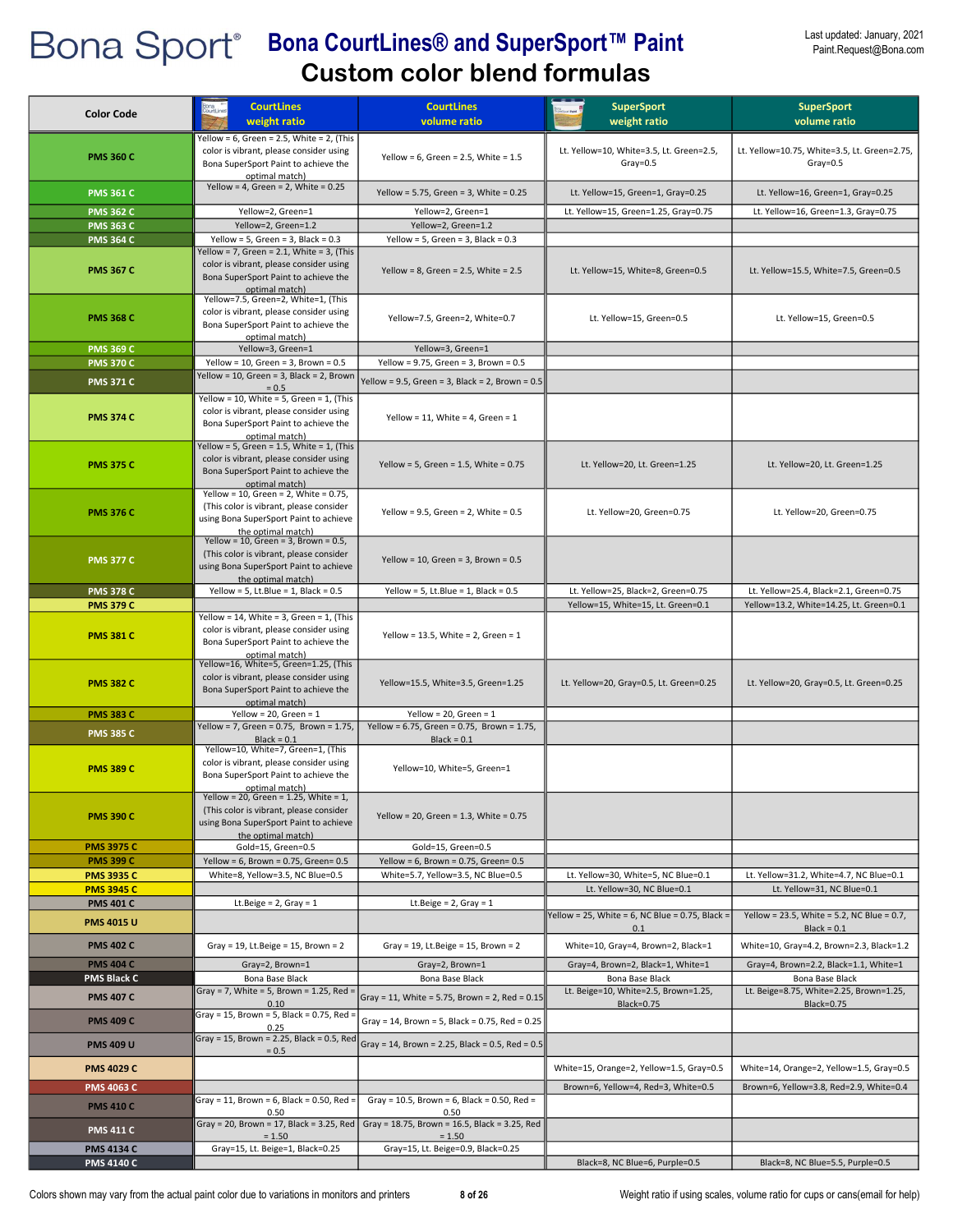| <b>Color Code</b>                      | <b>CourtLines</b><br>weight ratio                                                              | <b>CourtLines</b><br>volume ratio                                                                 | <b>SuperSport</b><br>weight ratio                                     | <b>SuperSport</b><br>volume ratio                                              |
|----------------------------------------|------------------------------------------------------------------------------------------------|---------------------------------------------------------------------------------------------------|-----------------------------------------------------------------------|--------------------------------------------------------------------------------|
|                                        |                                                                                                |                                                                                                   | Lt. Blue=10, Gray=3, Purple=2                                         | Lt. Blue=10, Gray=2.9, Purple=2                                                |
| <b>PMS 4153 C</b><br><b>PMS 4154 C</b> |                                                                                                |                                                                                                   | Lt. Blue=10, Purple=0.5, NC Blue=0.5                                  | Lt. Blue=10, Purple=0.5, NC Blue=0.5                                           |
|                                        |                                                                                                |                                                                                                   |                                                                       |                                                                                |
| <b>PMS 4276 C</b>                      |                                                                                                |                                                                                                   | Gray=12, Lt. Beige=4, Brown=0.1, Red=0.1                              | Gray=10.9, Lt. Beige=3.4, Brown=0.1, Red=0.1                                   |
| <b>PMS 4278 C</b>                      |                                                                                                |                                                                                                   | Gray=10, Black=1, Brown=0.25, Red=0.1                                 | Gray=9.4, Black=1, Brown=0.25, Red=0.1<br>Black=10, Gray=6.8, Brown=4, Red=0.7 |
| <b>PMS 4287 C</b><br><b>PMS 414 C</b>  |                                                                                                |                                                                                                   | Black=10, Gray=7.5, Brown=4, Red=0.75<br>Gray=10, Gold=3, White=3     | Gray=10, Gold=3.1, White=2.9                                                   |
|                                        | Gray = 6, Lt.Beige = 5, Yellow = 1.5, Black                                                    |                                                                                                   |                                                                       |                                                                                |
| <b>PMS 415 C</b>                       | $= 1$                                                                                          | Gray = 6, Lt.Beige = 5, Yellow = 1.5, Black = 1                                                   |                                                                       |                                                                                |
| <b>PMS 416 C</b>                       |                                                                                                |                                                                                                   | Gray=10, Gold=4.5, Black=1.5                                          | Gray=10, Gold=4.6, Black=1.7                                                   |
| <b>PMS 420 C</b><br><b>PMS 421 C</b>   | White = $4.5$ , Gray = $3$ , Lt. Beige = $1.75$<br>Lt.Beige = $4$ , Gray = $3$ , White = $0.5$ | White = $3.25$ , Gray = $3$ , Lt. Beige = $1.75$<br>Lt.Beige = $5.5$ , Gray = $4$ , White = $0.5$ | White=7, Lt. Beige=1.5, Gray=1.25<br>Lt. Beige=12, Gray=10, White=2.5 | White=7, Lt. Beige=1.3, Gray=1.5<br>Lt. Beige=12, Gray=10.6, White=2.5         |
|                                        |                                                                                                |                                                                                                   |                                                                       | Gray=10.9, Lt. Beige=5.1, Black=0.1,                                           |
| <b>PMS 422 C</b>                       | Gray = $5$ , Lt.Beige = $3$                                                                    | Gray = $5$ , Lt. Beige = $3$                                                                      | Gray=12, Lt. Beige=6, Black=0.1, Brown=0.1                            | Brown=0.1                                                                      |
| <b>PMS 423 C</b>                       | Gray=15, Brown=1, White=1                                                                      | Gray=15.2, Brown=1, White=0.75                                                                    | Gray=4, Lt. Beige=1, Black=0.25, Brown=0.25                           | Gray=3.6, Lt. Beige=0.9, Black=0.25,<br>Brown=0.25                             |
| <b>PMS 424 C</b>                       | Gray = 15, Brown = 2.25, Black = $1.50$                                                        | Gray = 14.25, Brown = 2.25, Black = 1.50                                                          | Lt. Beige=4, Black=1.25, Gray=1, Brown=0.25                           | Lt. Beige=3.5, Black=1.25, Gray=1,<br>Brown=0.25                               |
| <b>PMS 425 C</b>                       | Gray=10, Black=4, Brown=2                                                                      | Gray=10, Black=4.4, Brown=2.1                                                                     | Lt. Beige=15, Black=9, Brown=2                                        | Lt. Beige=12.8, Black=9, Brown=2                                               |
| <b>PMS 426 C</b>                       | Black = $7$ , Gray = 1                                                                         | Black = $7$ , Gray = 1                                                                            | Black=4, Gray=1.25                                                    | Black=4, Gray=1.1                                                              |
| <b>PMS 427 C</b><br><b>PMS 428 C</b>   | White = $7$ , Gray = $3$ , Lt. Beige = $1.5$<br>Gray = 3, White = 3, Lt. Beige = $1.5$         | White = $5$ , Gray = $3$ , Lt. Beige = $1.5$<br>Gray = 2.75, White = 2, Lt. Beige = $1.5$         | White=10, Gray=1, Lt. Beige=1<br>White=7, Gray=1, Lt. Beige=1         | White=10, Gray=1, Lt. Beige=1<br>White=7, Gray=1, Lt. Beige=1                  |
| <b>PMS 429 C</b>                       | Gray=2, White=1                                                                                | Gray=2, White=0.75                                                                                | Gray=5, Lt. Beige=3, White=1                                          | Gray=5, Lt. Beige=3, White=1                                                   |
| <b>PMS 430 C</b>                       | Gray = $10$ , Black = $0.75$                                                                   | Gray = $10$ , Black = $0.75$                                                                      | Gray=12, Lt. Beige=2.5, Black=1                                       | Gray=12, Lt. Beige=2.3, Black=1.1                                              |
| <b>PMS 431 C</b>                       | Gray = 5, Black = $1.5$ , Lt. Beige = $1.25$                                                   | Gray = 5, Black = 1.5, Lt. Beige = $1.25$                                                         | Lt. Beige=9, Black=7.5, White=1.5                                     | Lt. Beige=9, Black=8.8, White=1.5                                              |
| <b>PMS 432 C</b>                       | Black=4, NC Blue=4, Lt. Blue=0.25                                                              | Black=4, NC Blue=3.75, Lt. Blue=0.25                                                              | Black=1, Gray=1                                                       | Black=5.25, Gray=4.75                                                          |
| <b>PMS 433 C</b>                       | Black = $10$ , NC Blue = $3$                                                                   | Black = $10$ , NC Blue = $3$                                                                      | Black=10, Gray=1                                                      | Black=11, Gray=1                                                               |
| <b>PMS 438 C</b>                       |                                                                                                |                                                                                                   | Brown=10, White=5, Purple=4, Black=3.5                                | Brown=10, White=4.4, Purple=3.9, Black=3.5                                     |
| <b>PMS 440 C</b>                       |                                                                                                |                                                                                                   | Black=5, Gray=1.5, Brown=0.75, Red=0.5                                | Black=5.2, Gray=1.4, Brown=0.75, Red=0.5                                       |
| <b>PMS 443 C</b>                       |                                                                                                |                                                                                                   | Gray=5, White=2.5, Green=0.25                                         | Gray=4.8, White=2.3, Green=0.25                                                |
| <b>PMS 444 C</b>                       | Gray = 10, Green = 2.75, Black = $1.25$                                                        | Gray = 9.5, Green = 2.75, Black = $1.25$                                                          | Gray=20, Green=1, Black=1, Dk. Blue=0.75                              | Gray=19, Green=1, Black=1, Dk. Blue=0.75                                       |
| <b>PMS 445 C</b><br><b>PMS 446 C</b>   | Gray = 5, Green = 3, Black = $2.5$<br>Gray = 7, Black = $3.5$ , Green = $3$                    | Gray = $4.7$ , Green = $3$ , Black = $2.5$<br>Gray = $6.5$ , Black = $3.5$ , Green = $3$          | Black=10, White=5, Green=3.25                                         | Black=11.5, White=5, Green=3.5                                                 |
| <b>PMS 447 C</b>                       | Black=10, Gray=4, Green=2.5, Yellow=2                                                          | Black=10, Gray=3.8, Green=2.5, Yellow=1.9                                                         | Black=14, Yellow=5, Gray=1.25, Green=1                                | Black=14.8, Yellow=5, Gray=1.2, Green=1                                        |
|                                        |                                                                                                |                                                                                                   |                                                                       | White=10, Gray=3.7, Lt. Beige=2, Brown=1.2                                     |
| PMS Warm Gray 3 C                      |                                                                                                |                                                                                                   | White=10, Gray=3.5, Lt. Beige=2, Brown=1                              |                                                                                |
| PMS Warm Gray 4 C                      | Lt.Beige = $5$ , Gray = $2$                                                                    | Lt.Beige = $5$ , Gray = 2                                                                         |                                                                       |                                                                                |
| PMS Warm Gray 6 C                      |                                                                                                |                                                                                                   | Gray=15, Lt. Beige=10, Brown=2, Red=0.25                              | Gray=14, Lt. Beige=8.8, Brown=2, Red=0.25                                      |
| PMS Warm Gray 8 C                      | Gray = 10, Brown = 3, Lt. Beige = $1$                                                          | Gray = 10, Brown = 3, Lt. Beige = $1$                                                             |                                                                       |                                                                                |
| PMS Warm Gray 9 C                      | Gray = 14, Brown = 5, Black = $0.5$ , Red =<br>0.4                                             | Gray = 13, Brown = 5, Black = 0.5, Red = $0.4$                                                    |                                                                       |                                                                                |
| PMS Warm Gray 10 C                     | Gray=12, Brown=6, Black=0.5, Red=0.5                                                           | Gray=11, Brown=5.8, Black=0.5, Red=0.5                                                            |                                                                       |                                                                                |
| PMS Cool Gray 1 C                      | White=15, Lt. Beige=1.25, Gray=1                                                               | White=13.5, Lt. Beige=1.5, Gray=1.2                                                               | White=15, Gray=0.75, Lt. Beige=0.5                                    | White=15.2, Gray=0.8, Lt. Beige=0.5                                            |
| PMS Cool Gray 2 C                      | White=10, Lt. Beige=2, Gray=1.5                                                                | White=7.3, Lt. Beige=2, Gray=1.5                                                                  | White=18, Gray=1.5, Lt. Beige=1                                       | White=17.5, Gray=1.5, Lt. Beige=1                                              |
| PMS Cool Gray 3 C                      | White = 4, Lt. Beige = 3, Gray = $2.25$                                                        | White = $3$ , Lt. Beige = $3$ , Gray = $2.5$                                                      | White=15, Gray=1.5, Lt. Beige=1                                       | White=15, Gray=1.5, Lt. Beige=1                                                |
| PMS Cool Gray 4 C                      | Gray = 3, White = 3, Lt. Beige = $1.5$                                                         | Gray = 3, White = 2.25, Lt. Beige = $1.5$<br>Gray = 7, Lt.Beige = 4.5, White = $2$                | White=10, Gray=4, Lt. Beige=1.25                                      | White=9.6, Gray=4, Lt. Beige=1.2                                               |
| PMS Cool Gray 5 C<br>PMS Cool Gray 6 C | Gray = 7.5, Lt. Beige = 5, White = 3<br>Gray=2, White=1                                        | Gray=2, White=0.75                                                                                | White=8, Gray=4, Lt. Beige=1.25<br>Gray=4, White=4, Lt. Beige=1.25    | White=8.25, Gray=4, Lt. Beige=1.25<br>Gray=4, White=3.8, Lt. Beige=1.2         |
| PMS Cool Gray 7 C                      | Gray = $7$ , Lt.Beige = $3$                                                                    | Gray = $7$ , Lt.Beige = $3$                                                                       | Gray=4, Lt.Beige=1.5, Black=0.10                                      | Gray=3.6, Lt.Beige=1.3, Black=0.10                                             |
| PMS Cool Gray 8 C                      | Gray = 7, Lt.Beige = $3.5$ , Black = .25                                                       | Gray = 7, Lt.Beige = $3.5$ , Black = .25                                                          | Gray=4, Lt.Beige=1.5, Black=0.25                                      | Gray=3.6, Lt.Beige=1.3, Black=0.25                                             |
| PMS Cool Gray 9 C                      | Gray = 15, Black = 1, Brown = $0.75$                                                           | Gray = 14.25, Black =1, Brown = 0.75                                                              | Gray=12, Lt. Beige=1.75, Black=1.75                                   | Gray=12, Lt. Beige=1.75, Black=2                                               |
| PMS Cool Gray 10 C                     | Gray = 2, Lt.Beige = 2, Black = $1$                                                            | Gray = 2, Lt.Beige = 2, Black = $1$                                                               | Lt. Beige=8.5, Black=7.5, White=1.25                                  | Lt. Beige=6.75, Black=7, White=1                                               |
| PMS Cool Gray 10 U                     | Gray=15, Black=0.5, Brown=0.25                                                                 | Gray=14.2, Black=0.5, Brown=0.25                                                                  | Gray=12, Lt. Beige=2.25, Black=0.75,<br>Brown=0.25                    | Gray=11, Lt. Beige=2, Black=0.75, Brown=0.25                                   |
| PMS Cool Gray 11 C                     | Lt.Beige = $10$ , Black = $7$                                                                  | Lt.Beige = $10$ , Black = $7.5$                                                                   | Lt. Beige=8.5, Black=7.5, White=0.25                                  | Lt. Beige=8, Black=7.25, White=0.25                                            |
| <b>PMS 448 C</b><br><b>PMS 449 C</b>   | Brown = $10$ , Yellow = $5$ , Lt.Blue = $2$<br>Brown = $13$ , Gold = $5$ , Green = $0.75$      | Brown = $10$ , Yellow = $5$ , Lt.Blue = $2$<br>Brown = $12.75$ , Gold = $5$ , Green = $0.75$      |                                                                       |                                                                                |
| <b>PMS 451 C</b>                       | Yellow = 4, Brown = $1.5$ , White = $1.5$ ,                                                    | Yellow = 3.75, Brown = 1.5, White = 1, Black =                                                    |                                                                       |                                                                                |
| <b>PMS 452 C</b>                       | $Black = 0.25$<br>Lt.Beige = 2, Yellow = 1, Gray = 1                                           | 0.25<br>Lt.Beige = 2, Yellow = 1, Gray = 1                                                        | Lt. Beige=10, Gold=10, NC Blue=1.25,                                  | Lt. Beige=8.6, Gold=9.3, NC Blue=1.2,                                          |
|                                        |                                                                                                |                                                                                                   | Brown=0.75<br>Gold=8, White=8, NC Blue=0.75, Brown=0.5                | Brown=0.75<br>Gold=7.5, White=7, NC Blue=0.7, Brown=0.5                        |
| <b>PMS 453 C</b>                       | White=15, Brown=3.5, Yellow=3,                                                                 | White=10.5, Brown=3.5, Yellow=3,                                                                  |                                                                       | White=17.6, Gold=8, NC Blue=0.75,                                              |
| <b>PMS 454 C</b>                       | Green=0.75                                                                                     | Green=0.75                                                                                        | White=20, Gold=8, NC Blue=0.75, Brown=0.5                             | Brown=0.5                                                                      |
| <b>PMS 4505 C</b>                      | Yellow = $3$ , Gray = $2$ , Brown = $1$<br>Yellow = 10, White = 5, Brown = 3, Black            | Yellow = 3, Gray = 2, Brown = $1$<br>Yellow = 9.75, White = 3.5, Brown = 3, Black =               | Gold=10, Yellow=1, Brown=0.5, Black=0.25                              | Gold=9.5, Yellow=0.9, Brown=0.5, Black=0.25                                    |
| <b>PMS 4515 C</b>                      | = 0.5 (Vegas Gold variation)<br>Yellow=10, White=8, Brown=3,                                   | 0.5                                                                                               | Gold=10, NC Blue=0.5<br>Gold=10, White=5.5, NC Blue=0.75,             | Gold=10, NC Blue=0.5                                                           |
| <b>PMS 4525 C</b>                      | Black=0.5                                                                                      | Yellow=9.5, White=5.5, Brown=2.9, Black=0.5                                                       | Brown=0.25                                                            | Gold=10, White=5.1, NC Blue=0.7, Brown=0.3                                     |
| <b>PMS 4535 C</b>                      |                                                                                                |                                                                                                   | White=15, Gold=10, Yellow=1.25, Black=0.1                             | White=14, Gold=10, Yellow=1.25, Black=0.1                                      |
| <b>PMS 4545 C</b>                      | White = $10$ , Yellow = $5$ , Brown = $1.75$ ,<br>$Black = 0.25$                               | White = 7, Yellow = 4.75, Brown = 1.75, Black<br>$= 0.25$                                         | White=20, Gold=10, Yellow=1.25, Black=0.1                             | White=18.5, Gold=10, Yellow=1.25, Black=0.1                                    |
| <b>PMS 455 C</b>                       | Yellow = 10, Brown = 4, Black = $0.75$                                                         | Yellow = 9.75, Brown = 4, Black = $0.75$                                                          |                                                                       |                                                                                |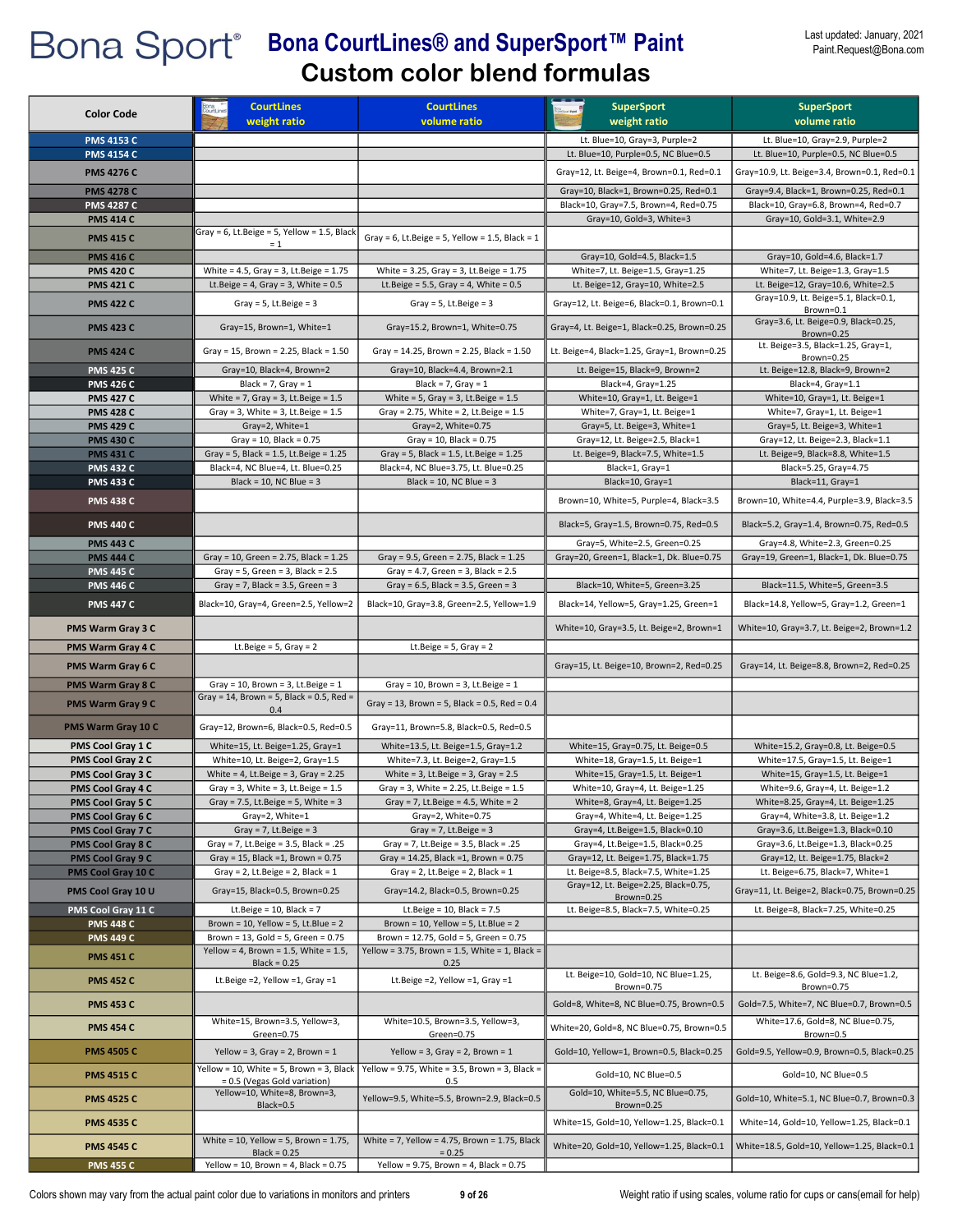| <b>Color Code</b>                    | <b>CourtLines</b><br>weight ratio                                                                                      | <b>CourtLines</b><br>volume ratio                                                      | <b>SuperSport</b><br>weight ratio                     | <b>SuperSport</b><br>volume ratio                                          |
|--------------------------------------|------------------------------------------------------------------------------------------------------------------------|----------------------------------------------------------------------------------------|-------------------------------------------------------|----------------------------------------------------------------------------|
| <b>PMS 457 C</b>                     | Yellow = 14, Brown = 1.5, Green = $0.25$                                                                               | Yellow = 14, Brown = 1.5, Green = $0.25$                                               | Yellow=10, Gold=2, Orange=0.5, Black=0.1              | Yellow=9.4, Gold=1.9, Orange=0.5, Black=0.1                                |
| <b>PMS 458 C</b>                     | Yellow=20, White=10, Black=0.25                                                                                        | Yellow=19, White=6.8, Black=0.25                                                       | Yellow=10, White=2.5, Gold=1, NC Blue=0.25            | Yellow=10, White=2.3, Gold=1, NC Blue=0.25                                 |
| <b>PMS 459 C</b>                     | Yellow=14, White=10, NC Blue=2.5                                                                                       | Yellow=14, White=7.4, NC Blue=2.5                                                      |                                                       |                                                                            |
| <b>PMS 462 C</b>                     | Brown = $15$ , Orange = $4$ , Black = $1.75$                                                                           | Brown = $15$ , Orange = $4$ , Black = $1.75$                                           |                                                       |                                                                            |
| <b>PMS 463 C</b>                     | Brown = 5, Orange = 1, Yellow = $1$                                                                                    | Brown = 5, Orange = 1, Yellow = $1$                                                    |                                                       |                                                                            |
| <b>PMS 464 C</b>                     | Brown=15, Gold=4, Orange=3.5,<br>White=0.5                                                                             | Brown=15, Gold=4, Orange=3.5, White=0.4                                                |                                                       |                                                                            |
| <b>PMS 465 C</b>                     | Lt.Beige = $12$ , Yellow = 7.5, Brown = $5.5$                                                                          | Lt.Beige = $11.5$ , Yellow = 7.5, Brown = 5.5                                          | Yellow=12, Brown=6, Lt. Beige=5                       | Yellow=12, Brown=6.4, Lt. Beige=4.6                                        |
| <b>PMS 466 C</b>                     | Lt.Beige = $15$ , Yellow = 4, Brown = $2.25$                                                                           | Lt.Beige = 14.75, Yellow = 4, Brown = 2.25                                             | Lt. Beige=15, Yellow=4, Brown=2                       | Lt. Beige=13.5, Yellow=4, Brown=2                                          |
| <b>PMS 467 C</b>                     | Yellow = 4, White = 3, Brown = $2$                                                                                     | Yellow = 4, White = 2, Brown = $2$                                                     |                                                       |                                                                            |
| <b>PMS 468 C</b>                     |                                                                                                                        |                                                                                        | Lt. Beige=10, Yellow=2, White=1.5                     | Lt. Beige=10, Yellow=2.2, White=1.5                                        |
| <b>PMS 4625 C</b>                    | Brown = 15, Orange = $0.5$ , Red = $0.25$                                                                              | Brown = 15, Orange = $0.5$ , Red = $0.25$                                              |                                                       |                                                                            |
| <b>PMS 4645 C</b>                    | Lt.Beige = $10$ , Brown = $6$ , Gold = $3$ ,                                                                           | Lt.Beige = $9.75$ , Brown = $6$ , Gold = $3$ , Orange =                                |                                                       |                                                                            |
| <b>PMS 4655 C</b>                    | Orange = $1.5$<br>Lt.Beige = $10$ , Brown = $2$ , Gold = $1$ ,<br>Orange = $0.5$                                       | 1.5<br>Lt.Beige = $9.5$ , Brown = $2$ , Gold = $1$ , Orange =<br>0.5                   |                                                       |                                                                            |
| <b>PMS 4665 C</b>                    | Lt.Beige = $10$ , Brown = $1$ , Orange = $0.6$                                                                         | Lt.Beige = $10$ , Brown = $1$ , Orange = $0.6$                                         |                                                       |                                                                            |
| <b>PMS 4675 C</b>                    | Lt.Beige = $20$ , Orange = $0.25$                                                                                      | Lt.Beige = $19.5$ , Orange = $0.25$                                                    | White=15, Lt. Beige=5, Brown=2                        | White=13, Lt. Beige=4.25, Brown=2                                          |
| <b>PMS 4685 C</b>                    | Lt. Beige=10, White=2, Yellow=1,                                                                                       |                                                                                        |                                                       |                                                                            |
|                                      | $Gray = 0.25$                                                                                                          | Lt. Beige=9.8, White=1.4, Yellow=1, Gray=0.25                                          | Bona Base Lt.Beige                                    | Bona Base Lt.Beige                                                         |
| <b>PMS 4695 C</b>                    | Orange=10, Black=4, Red=3.5                                                                                            | Orange=10, Black=4, Red=3.5                                                            |                                                       |                                                                            |
| <b>PMS 470 C</b>                     |                                                                                                                        |                                                                                        | Orange=10, Yellow=4, Brown=2                          | Orange=10, Yellow=3.9, Brown=2                                             |
| <b>PMS 471 C</b>                     | Gold = 7, Red = $0.75$ , Brown = $0.5$                                                                                 | Gold = 7, Red = $0.75$ , Brown = $0.5$                                                 |                                                       | Orange=1.25, Lt. Beige=0.9, White=0.9, Lt.                                 |
| <b>PMS 472 C</b>                     | Yellow=12, White=6, Maroon=0.75                                                                                        | Yellow=12, White=4.3, Maroon=0.75                                                      | Orange=1.25, Lt. Beige=1, White=1, Lt.<br>Yellow=0.25 | Yellow=0.25                                                                |
| <b>PMS 475 U</b>                     | White = 10, Yellow = 1.5, Orange = $0.5$                                                                               | White = 7, Yellow = 1.5, Orange = $0.5$                                                |                                                       |                                                                            |
| <b>PMS 4705 C</b>                    | Orange = 10, Black = 1.25, Red = 0.5                                                                                   | Orange = 10, Black = 1.25, Red = 0.5                                                   |                                                       |                                                                            |
| <b>PMS 4715 C</b>                    | Brown = 5, Lt.Beige = 5, Red = $0.75$                                                                                  | Brown = $5$ , Lt.Beige = $5$ , Red = 0.75                                              |                                                       |                                                                            |
| <b>PMS 476 C</b>                     | Brown = $20$ , Lt.Beige = $1$                                                                                          | Brown = $20$ , Lt. Beige = $1$                                                         | Bona Base Brown                                       | Bona Base Brown                                                            |
| <b>PMS 477 C</b>                     | Brown = 13, Orange = 1.25, Red = $0.75$                                                                                | Brown = 13, Orange = 1.25, Red = $0.75$                                                | Brown=10, Lt. Yellow=3, Red=0.5                       | Brown=10.3, Lt. Yellow=3, Red=0.5<br>Brown=10.5, Lt. Yellow=4.5, Red=1.25, |
| <b>PMS 478 C</b>                     | Brown = $8$ , Orange = $3$ , Red = $1$<br>Lt.Beige = $6$ , White = $3$ , Brown = $1$ ,                                 | Brown = $8$ , Orange = $3$ , Red = $1$<br>Lt.Beige = $6.15$ , White = 2.25, Brown = 1, | Brown=10, Lt. Yellow=4.5, Red=1.25, White=1           | White=0.9                                                                  |
| <b>PMS 481 C</b>                     | Orange = $0.5$                                                                                                         | Orange = $0.5$                                                                         |                                                       |                                                                            |
| <b>PMS 482 C</b>                     | Lt.Beige = $20$ , Orange = $0.35$                                                                                      | Lt.Beige = $14$ , Orange = $0.25$                                                      |                                                       |                                                                            |
| <b>PMS 484 C</b><br><b>PMS 485 C</b> | Red=3, Orange=2, Brown=1<br>Orange=3, Red=2                                                                            | Red=3, Orange=2, Brown=1<br>Orange=3, Red=2                                            | Orange=3, Red=1, Lt. Yellow=0.25                      | Orange=3, Red=1, Lt. Yellow=0.25                                           |
| <b>PMS 490 C</b>                     | $Red = 2$ , Lt.Blue = 1                                                                                                | $Red = 2$ , Lt.Blue = 1                                                                | Maroon=10, Purple=1.5, Black=1                        | Maroon=10, Purple=1.5, Black=1                                             |
| <b>PMS 491 C</b>                     | $Red = 6$ , Lt.Blue = 1, White = 1                                                                                     | $Red = 6$ , Lt.Blue = 1, White = 0.7                                                   |                                                       |                                                                            |
| <b>PMS 499 C</b>                     | $Red = 10$ , NC Blue = 7, Brown = 5, Purple<br>$= 3$                                                                   | $Red = 10$ , NC Blue = 7, Brown = 5, Purple = 3                                        | Brown=10, Maroon=4, Lt. Yellow=4                      | Brown=10, Maroon=3.9, Lt. Yellow=3.8                                       |
| <b>PMS 4975 C</b>                    | Brown = 8, Purple = 4, Red = 2, Black = 1                                                                              | Brown = 8, Purple = 4, Red = 2, Black = $1$                                            | Brown=10, Black=1, Maroon=1                           | Brown=10, Black=1, Maroon=1                                                |
| <b>PMS 500 C</b>                     | White=11, Brown=3, Maroon=2.25, NC                                                                                     | White=8, Brown=3, Maroon=2.4, NC Blue=1                                                |                                                       |                                                                            |
| <b>PMS 501 C</b>                     | Blue=1                                                                                                                 |                                                                                        | White=15, Maroon=0.75, Orange=0.75,                   | White=13.5, Maroon=0.75, Orange=0.75,                                      |
|                                      | White=30, Yellow=1, Brown=0.5,                                                                                         | White=21.5, Yellow=1, Brown=0.5,                                                       | $Gray = 0.5$                                          | $Gray=0.5$                                                                 |
| <b>PMS 503 C</b>                     | Maroon=0.25                                                                                                            | Maroon=0.25                                                                            |                                                       |                                                                            |
| <b>PMS 504 C</b>                     | Maroon=10, Purple=8.5, Black=2.5                                                                                       | Maroon=10, Purple=8.5, Black=2.5                                                       | Maroon=10, Black=5, White=2                           | Maroon=10, Black=5.2, White=1.8                                            |
| <b>PMS 505 C</b>                     | Maroon=15, NC Blue=6, Purple=2,<br>Black=1                                                                             | Maroon=15.25, NC Blue=5.75, Purple=2,<br>Black=1                                       | Maroon=10, NC Blue=2, Purple=1.75                     | Maroon=10, NC Blue=1.9, Purple=1.8                                         |
| <b>PMS 526 C</b>                     | Purple=10, Maroon=3, White=3, (This<br>color is vibrant, please consider using<br>Bona SuperSport Paint to achieve the | Purple=10, Maroon=3, White=2                                                           |                                                       |                                                                            |
| <b>PMS 529 C</b>                     | optimal match)                                                                                                         |                                                                                        | White=45, Purple=2, Red=1.75                          | White=40, Purple=2, Red=1.75                                               |
| <b>PMS 5255 C</b>                    | Purple = 10, Black = 1.5, Dk.Blue = $1$                                                                                | Purple = 10, Black = 1.5, Dk.Blue = 1                                                  | Purple=5, Black=3.5                                   | Purple=5, Black=3.5                                                        |
| <b>PMS 5275 C</b>                    | Purple=15, Gray=8, Black=0.5                                                                                           | Purple=15, Gray=7.4, Black=0.5                                                         |                                                       |                                                                            |
| <b>PMS 533 C</b>                     | Dk.Blue = 10, Black = 1, Purple = $1$                                                                                  | Dk.Blue = 10, Black = 1, Purple = $1$                                                  | Dk. Blue=10, Black=1, Purple=0.5                      | Dk. Blue=10, Black=1, Purple=0.5                                           |
| <b>PMS 534 C</b>                     | Dk. Blue = $10$ , Gray = $1$ , Purple = $0.5$                                                                          | Dk. Blue = $10$ , Gray = $1$ , Purple = $0.5$                                          | Dk. Blue=10, Purple=3, White=1.5, Black=0.75          | Dk. Blue=10, Purple=3, White=1.3, Black=0.75                               |
| <b>PMS 535 C</b>                     | Gray = 10, White = 5, Purple = 2, Dk.Blue<br>$= 0.5$                                                                   | Gray = $9.5$ , White = $3.5$ , Purple = $2$ , Dk. Blue =<br>0.5                        |                                                       |                                                                            |
| <b>PMS 536 C</b>                     |                                                                                                                        |                                                                                        | White=10, NC Blue=5, Gray=5, Purple=0.5               | White=8.9, NC Blue=4.7, Gray=4.6, Purple=0.5                               |
| <b>PMS 537 C</b>                     |                                                                                                                        |                                                                                        | White=25, Gray=2.5, Dk. Blue=0.1, Purple=0.1          | White=22.5, Gray=2.5, Dk. Blue=0.1,<br>Purple=0.1                          |
| <b>PMS 538 C</b>                     | White = 30, Gray = 15, Dk.Blue = 0.25,<br>$Yellow = 0.25$                                                              | White = 20.5, Gray = 14, Dk.Blue = 0.25,<br>$Yellow = 0.25$                            |                                                       |                                                                            |
| <b>PMS 539 C</b>                     | Dk.Blue = $10$ , Black = $0.75$ , Yellow = $0.5$                                                                       | Dk.Blue = 10, Black = $0.75$ , Yellow = $0.5$                                          | Dk. Blue=10, Yellow=1                                 | Dk. Blue=10, Yellow=1                                                      |
| <b>PMS 540 C</b>                     | Lt.Blue = $1$ , Dk.Blue = $1$                                                                                          | Lt.Blue = $1$ , Dk.Blue = $1$                                                          | Lt. Blue=20, Black=0.75                               | Lt. Blue=20, Black=0.75                                                    |
| <b>PMS 541 C</b>                     | Lt. Blue=15, Dk. Blue=0.5, Yellow=0.5                                                                                  | Lt. Blue=15, Dk. Blue=0.5, Yellow=0.5                                                  | Bona Base Light Blue                                  | Bona Base Light Blue                                                       |
| <b>PMS 5425 C</b>                    | Gray = 4, Dk.Blue = 1.25, White = $1$                                                                                  | Gray = $3$ , Dk.Blue = $1$ , White = $0.5$                                             |                                                       |                                                                            |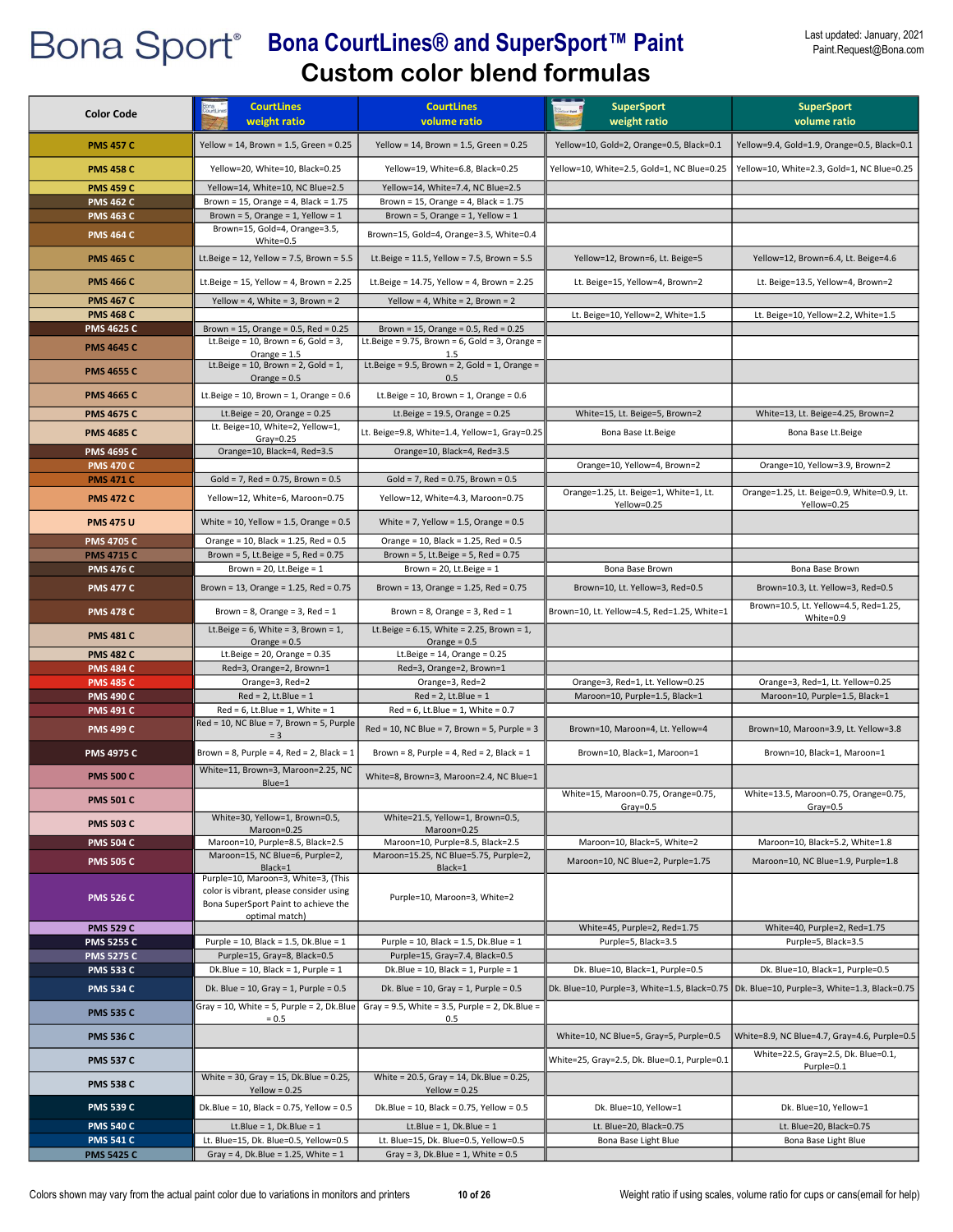| <b>Color Code</b>                    | <b>CourtLines</b>                                                               | <b>CourtLines</b>                                                                                    | <b>SuperSport</b>                                     | <b>SuperSport</b>                                           |
|--------------------------------------|---------------------------------------------------------------------------------|------------------------------------------------------------------------------------------------------|-------------------------------------------------------|-------------------------------------------------------------|
|                                      | weight ratio                                                                    | volume ratio                                                                                         | weight ratio                                          | volume ratio                                                |
| <b>PMS 543 C</b>                     | White = 10, Dk.Blue = 1.5, Purple = 0.25                                        | White = $7$ , Dk.Blue = 1.5, Purple = 0.25                                                           | White=20, Gray=2, Dk. Blue=0.5, Purple=0.1            | White=17.5, Gray=1.8, Dk. Blue=0.5,                         |
| <b>PMS 5405 C</b>                    | Gray = 10, Dk.Blue = 5, Black = $0.25$                                          | Gray = $9.5$ , Dk.Blue = $5$ , Black = $0.25$                                                        |                                                       | Purple=0.1                                                  |
| <b>PMS 5415 C</b>                    | NC Blue = $16$ , Purple = $1$ , Black = 0.75                                    | NC Blue = 15, Purple = 1, Black = $0.75$                                                             |                                                       |                                                             |
|                                      |                                                                                 | White = $8.25$ , Dk.Blue = $2$ , Purple = $1.25$ (UNC                                                | White=10, Dk. Blue=0.5, Gray=0.25,                    |                                                             |
| <b>PMS 542 C</b>                     | White = 12, Dk.Blue = 2, Purple = $1.25$                                        | Blue)                                                                                                | Purple=0.1                                            | White=8.9, Dk. Blue=0.5, Gray=0.2, Purple=0.1<br>(UNC Blue) |
| <b>PMS 5435 C</b>                    | White = $10$ , Gray = $10$ , Dk. Blue = $0.5$                                   | White = 7, Gray = $9.5$ , Dk.Blue = $0.5$                                                            |                                                       |                                                             |
| <b>PMS 5445 C</b>                    | White = 10, Gray = 10, Dk.Blue = $1$                                            | White = $5$ , Gray = $7$ , Dk.Blue = 0.75                                                            |                                                       |                                                             |
| <b>PMS 545 C</b>                     | White=35, Gray=2.5, Dk. Blue=1,                                                 | White=24, Gray=2.3, Dk. Blue=1, Purple=0.1                                                           | White=60, Gray=2.25, Dk. Blue=0.5,                    | White=53, Gray=2, Dk. Blue=0.5, Purple=0.1                  |
| <b>PMS 548 C</b>                     | Purple=0.1<br>Lt.Blue = $13$ , Yellow = $1.5$ , Black = $0.5$                   | Lt.Blue = $13$ , Yellow = $1.5$ , Black = $0.5$                                                      | Purple=0.1                                            |                                                             |
| <b>PMS 549 C</b>                     | NC Blue = 4, Gray = 2, Lt.Blue = $0.75$                                         | NC Blue = 3.75, Gray = 2, Lt. Blue = 0.75                                                            |                                                       |                                                             |
| <b>PMS 550 C</b>                     | Lt. Beige = 10, White = 5.5, Lt. Blue = 2,                                      | Lt. Beige = 9.75, White = 3.9, Lt.Blue = 2,                                                          |                                                       |                                                             |
|                                      | Green = $0.3$                                                                   | Green = $0.3$                                                                                        |                                                       |                                                             |
| <b>PMS 558 C</b>                     | Lt. Beige=14, White=1.5, Green=1,<br>Yellow=0.5                                 | Lt. Beige=14, White=1.1, Green=1.1,<br>Yellow=0.5                                                    | White=10, Gray=2.5, Lt. Yellow=2, Green=0.25          | White=9.1, Gray=2.4, Lt. Yellow=2,<br>Green=0.25            |
| <b>PMS 5463 C</b>                    | Green = $9$ , Dk.Blue = $6$ , Black = $1$                                       | Green = $9$ , Dk.Blue = $6$ , Black = $1$                                                            |                                                       |                                                             |
| <b>PMS 5463 U</b>                    | Gray = $8$ , Black = $4$ , Green = $3$                                          | Gray = $7.5$ , Black = $4$ , Green = $3$                                                             |                                                       |                                                             |
| <b>PMS 5467 C</b>                    |                                                                                 |                                                                                                      | Black=4, Green=3, Gray=1                              | Black=4.2, Green=3, Gray=1                                  |
| <b>PMS 5473 C</b>                    | Green = $3$ , NC Blue = $3$ , Dk. Blue = $2$                                    | Green = $3$ , NC Blue = $2.8$ , Dk. Blue = $2$                                                       | Lt. Blue=5, Dk. Blue=5, Yellow=4, White=1.5           | Dk. Blue=5.75, Lt. Blue=5.5, Yellow=4.25,<br>$White=1.5$    |
| <b>PMS 5483 C</b>                    | Gray = 10, NC Blue = 10, Green = 5,                                             | Gray = 9.5, NC Blue = 9.5, Green = 5, Lt.Blue =                                                      |                                                       |                                                             |
|                                      | $Lt.Blue = 4$                                                                   | $\overline{4}$                                                                                       |                                                       |                                                             |
| <b>PMS 5477 C</b>                    | $= 1.5$                                                                         | Lt. Blue = 9, Yellow = 7.5, Gray = 5, Black Lt. Blue = 9, Yellow = 7.25, Gray = 4.75, Black =<br>1.5 |                                                       |                                                             |
| <b>PMS 5487 C</b>                    | Gray = 20, Green = 3, Yellow = 2.5, Black                                       | Gray = 19, Green = 3, Yellow = 2.5, Black = 0.5                                                      |                                                       |                                                             |
|                                      | $= 0.5$                                                                         |                                                                                                      |                                                       |                                                             |
| <b>PMS 5497 C</b>                    | Gray = 20, Green = 3, Yellow = 2.5, Black<br>$= 1$                              | Gray = 19, Green = 3, Yellow = 2.5, Black = 1                                                        |                                                       |                                                             |
| <b>PMS 5517 C</b>                    | Gray = 8, White = 6, Green = $0.5$ , Brown                                      | Gray = 7.3, White = 4, Green = 0.5, Brown =                                                          |                                                       |                                                             |
|                                      | $= 0.25$                                                                        | 0.25                                                                                                 |                                                       |                                                             |
| <b>PMS 554 C</b>                     | Green = $8$ , Yellow = $4$ , Black = $1.5$                                      | Green = $8$ , Yellow = $4$ , Black = $1.5$                                                           | Lt. Green=5, Black=1.5, White=1, Yellow=0.5           | Lt. Green=5, Black=1.5, White=0.9, Yellow=0.5               |
| <b>PMS 555 C</b>                     | Green = $6$ , Gray = $4$ , Brown = $2$ , Yellow =                               | Green = 12.25, Gray = 7.75, Brown = 4, Yellow                                                        | Lt. Green=6, Lt. Yellow=5, Black=1.25                 | Lt. Green=6, Lt. Yellow=4.9, Black=1.3                      |
|                                      | 2                                                                               | $= 4$                                                                                                |                                                       |                                                             |
| <b>PMS 556 C</b>                     | NC Blue = 4, Gray = 2, Yellow = $0.75$                                          | NC Blue = $4$ , Gray = $2$ , Yellow = 0.75                                                           | White=15, Lt. Green=4, Black=1                        | White=15, Lt. Green=4.5, Black=1.2                          |
| <b>PMS 5535 C</b>                    | Green = 5, Dk.Blue = 0.75, Black = 0.25                                         | Green = 5, Dk.Blue = $0.75$ , Black = $0.25$                                                         | Green=2, Black=1                                      | Green=2, Black=1                                            |
| <b>PMS 560 C</b>                     | Green = $10$ , Dk.Blue = $4$ , Yellow = $1.5$                                   | Green = $10$ , Dk.Blue = $4$ , Yellow = $1.5$                                                        | Green=5, Black=1.5                                    | Green=5, Black=1.6                                          |
| <b>PMS 561 C</b>                     | Green = $10$ , Dk.Blue = $4$ , Yellow = $3$                                     | Green = 10, Dk.Blue = 4, Yellow = $3$                                                                |                                                       |                                                             |
| <b>PMS 5605 C</b>                    | Green=10, Black=5, Yellow=3.5<br>Yellow = 10, Lt.Blue = 9, Gray = 3, Black =    | Green=10, Black=5, Yellow=3.4<br>Yellow = 9.5, Lt.Blue = 9, Gray = 2.75, Black =                     |                                                       |                                                             |
| <b>PMS 5615 C</b>                    | 1.50                                                                            | 1.50                                                                                                 |                                                       |                                                             |
| <b>PMS 5625 C</b>                    |                                                                                 |                                                                                                      | Gray=15, Lt. Yellow=2, Lt. Green=1, Black=0.5         | Gray=13.5, Lt. Yellow=1.9, Lt. Green=1,                     |
|                                      | Lt.Beige = $10$ , Gray = 2, Green = 0.50,                                       | Lt.Beige = 10, Gray = 2, Green = 0.50, Yellow =                                                      |                                                       | Black=0.5                                                   |
| <b>PMS 5645 C</b>                    | $Yellow = 0.25$                                                                 | 0.25                                                                                                 |                                                       |                                                             |
| <b>PMS 5665 C</b>                    | Lt.Beige = $3$ , Gray = $1$ , Green = $0.15$                                    | Lt.Beige = $3$ , Gray = $1$ , Green = $0.15$                                                         |                                                       |                                                             |
| <b>PMS 567 C</b>                     | Green=6, Dk. Blue=2, Yellow=0.5                                                 | Green=6, Dk. Blue=2, Yellow=0.5                                                                      | Green=5, Black=1                                      | Green=5, Black=1                                            |
| <b>PMS 568 C</b>                     | Green=15, NC Blue=4, Lt. Blue=0.75                                              | Green=15, NC Blue=3.8, Lt. Blue=0.75                                                                 |                                                       |                                                             |
| <b>PMS 575 C</b><br><b>PMS 576 C</b> | Yellow=4.5, Lt. Blue=1<br>Yellow=4.5, Lt. Blue=1, White=0.25                    | Yellow=4.5, Lt. Blue=1<br>Yellow=4.3, Lt. Blue=1, White=0.17                                         | Lt.Yellow=10, Green=0.25, Black=0.25                  | Lt.Yellow=10, Green=0.25, Black=0.25                        |
|                                      |                                                                                 | Lt.Beige = 12, Yellow = 1.5, Green = 1.25,   Lt.Beige = 4.25, Yellow = .5, Green = .5, White         |                                                       |                                                             |
| <b>PMS 579 U</b>                     | White $= 1$                                                                     | $=.25$                                                                                               |                                                       |                                                             |
| <b>PMS 5743 C</b>                    | Yellow=5, Lt.Blue=1, Black=1.5                                                  | Yellow=5, Lt.Blue=1, Black=1.5                                                                       |                                                       |                                                             |
| <b>PMS 5763 C</b>                    | Yellow = 10, Black = 1.75, Lt.Blue = $0.5$                                      | Yellow = 9.5, Black = 1.75, Lt.Blue = $0.5$                                                          |                                                       |                                                             |
| <b>PMS 5777 C</b>                    | Yellow = 4, Green = 1, Brown = 1, White                                         | Yellow = 4, Green = 1, Brown = 1, White = $0.75$                                                     |                                                       |                                                             |
|                                      | $= 1$<br>Yellow = 6, White = 6, Brown = $2.5$ ,                                 | Yellow = 6, White = 4.25, Brown = 2.5, Green =                                                       |                                                       |                                                             |
| <b>PMS 5787 C</b>                    | $Green = 1.5$                                                                   | 1.5                                                                                                  |                                                       |                                                             |
| <b>PMS 605 C</b>                     | Yellow=14, White=6, Green=0.5                                                   | Yellow=13.5, White=4.1, Green=0.5                                                                    |                                                       |                                                             |
| <b>PMS 606 C</b>                     | Yellow = 7, Green = $0.25$ , White = .13                                        | Yellow = 20, Green = $0.75$ , White = .25                                                            |                                                       |                                                             |
| <b>PMS 607 C</b>                     |                                                                                 |                                                                                                      | White=25, Lt. Yellow=7.5, Yellow=5,<br>$Gray=0.75$    | White=23, Lt. Yellow=7.7, Yellow=5, Gray=0.7                |
|                                      |                                                                                 |                                                                                                      | White=20, Lt. Yellow=7.5, Yellow=5,                   | White=18.6, Lt. Yellow=7.75, Yellow=5,                      |
| <b>PMS 608 C</b>                     |                                                                                 |                                                                                                      | Gray= $0.75$                                          | $Gray=0.75$                                                 |
| <b>PMS 616 C</b>                     | Yellow = 5, White = 3, Brown = $0.50$ ,<br>Green = $0.25$                       | Yellow = 5, White = $2.25$ , Brown = 0.50, Green<br>= 0.25 VegasGold opt                             |                                                       |                                                             |
| <b>PMS 617 C</b>                     | Yellow = 12, White = 7, Brown = 2,                                              | Yellow = 12, White = 5, Brown = 2, Green = $1$                                                       | Yellow=10, Gold=5.75, White=3.5, Lt.                  | Yellow=10, Gold=5.7, White=2.3, Lt. Blue=0.25               |
|                                      | $Green = 1$                                                                     |                                                                                                      | Blue=0.25                                             |                                                             |
| <b>PMS 618 C</b>                     | Yellow = 8, Brown = $1.25$ , White = 0.75,<br>$Green = 0.5$                     | Yellow = 8, Brown = $1.25$ , White = 0.50, Green<br>$= 0.5$                                          |                                                       |                                                             |
| <b>PMS 627 U</b>                     | Green = $8$ , Black = $3$ , Yellow = $3$                                        | Green = $8$ , Black = $3$ , Yellow = $3$                                                             | Yellow=15, Black=10, Green=7.5                        | Yellow=15, Black=10.6, Green=7.5                            |
|                                      | NC Blue=20, Green=1.5, Lt. Blue=1, (This                                        |                                                                                                      |                                                       |                                                             |
| <b>PMS 631 C</b>                     | color is vibrant, please consider using<br>Bona SuperSport Paint to achieve the | NC Blue=20, Green=1.6, Lt. Blue=1                                                                    | White=30, Lt. Blue=10, Lt. Green=2, Lt.<br>Yellow=0.5 | White=27.5, Lt. Blue=10, Lt. Green=2, Lt.<br>Yellow=0.5     |
|                                      | optimal match)                                                                  |                                                                                                      |                                                       |                                                             |
| <b>PMS 632 C</b>                     |                                                                                 |                                                                                                      | Lt. Blue=10, White=10, Lt. Green=1                    | Lt. Blue=10, White=9.2, Lt. Green=1                         |
| <b>PMS 633 C</b>                     | Lt. Blue=10, Yellow=2, White=1.5                                                | Lt. Blue=10, Yellow=2, White=1.1                                                                     |                                                       |                                                             |
| <b>PMS 635 C</b>                     | White=10, NC Blue=6, Yellow=0.5                                                 | White=7, NC Blue=5.75, Yellow=0.5                                                                    |                                                       |                                                             |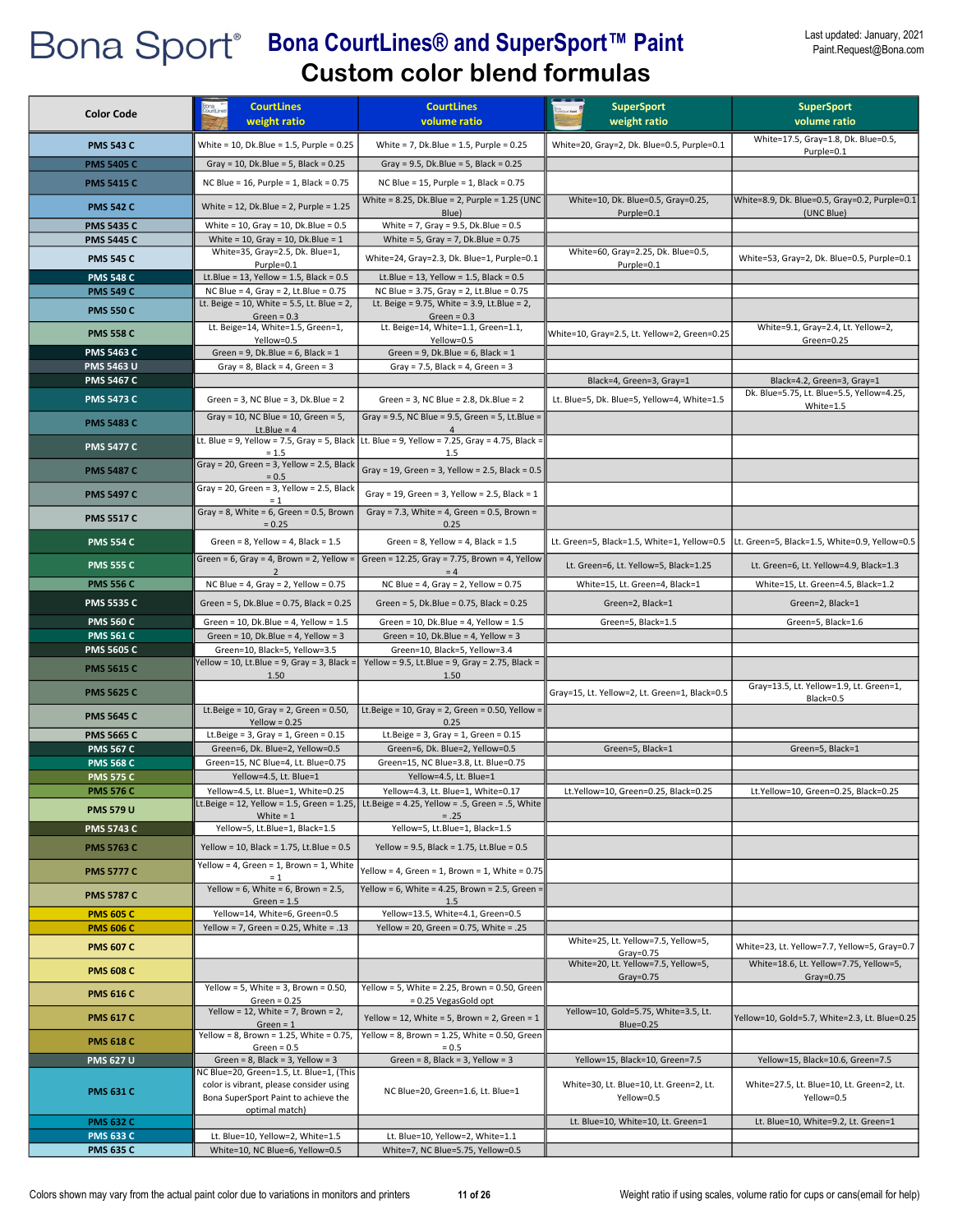| <b>Color Code</b>                      | <b>CourtLines</b><br>weight ratio                                                                 | <b>CourtLines</b><br>volume ratio                                                               | <b>SuperSport</b><br>weight ratio                                         | <b>SuperSport</b><br>volume ratio                                                 |
|----------------------------------------|---------------------------------------------------------------------------------------------------|-------------------------------------------------------------------------------------------------|---------------------------------------------------------------------------|-----------------------------------------------------------------------------------|
|                                        | NC Blue=10, Lt. Blue=4, Green=1, (This                                                            |                                                                                                 |                                                                           |                                                                                   |
| <b>PMS 639 C</b>                       | color is vibrant, please consider using<br>Bona SuperSport Paint to achieve the<br>optimal match) | NC Blue=9.6, Lt. Blue=4, Green=1                                                                |                                                                           |                                                                                   |
| <b>PMS 640 C</b>                       | NC Blue = $4$ , Lt.Blue = $3$ , Green = 0.75                                                      | NC Blue = 3.75, Lt.Blue = 3, Green = 0.75                                                       | Lt. Blue=10, White=4, Yellow=0.5                                          | Lt. Blue=10, White=3.7, Yellow=0.5                                                |
| <b>PMS 641 C</b><br><b>PMS 644 C</b>   | Lt.Blue = 10, NC Blue = 5, Green = $1$                                                            | Lt.Blue = 10, NC Blue = 4.75, Green = 1                                                         | White=4, NC Blue=2, Gray=1.4, Purple=0.1                                  | White=3.5, NC Blue=1.9, Gray=1.4, Purple=0.1                                      |
| <b>PMS 645 C</b>                       | White = $8$ , Gray = $5$ , Dk. Blue = 1.75,                                                       | White = 5.5, Gray = 4.75, Dk.Blue = 1.75,                                                       | NC Blue=15, Gray=7, White=5, Purple=0.75                                  | NC Blue=14.25, Gray=6.5, White=4.5,                                               |
|                                        | Purple = $1.75$<br>Dk. Blue=12, White=12, Purple=7,                                               | Purple = $1.75$                                                                                 |                                                                           | Purple=0.75                                                                       |
| <b>PMS 646 C</b>                       | $Gray=4$                                                                                          | Dk. Blue=12, White=8.4, Purple=7, Gray=3.7                                                      |                                                                           | NC Blue=5.75, Dk. Blue=5.5, Purple=1.75,                                          |
| <b>PMS 647 C</b><br><b>PMS 648 C</b>   | Dk.Blue=9, White=1.5, Purple=1<br>Dk.Blue = $2$ , Purple = $1$                                    | Dk.Blue=13, White=1.5, Purple=1.5<br>Dk.Blue = $2$ , Purple = $1$                               | NC Blue=4.5, Dk. Blue=4, Purple=1.25, Gray=1<br>Lt. Blue=2, Dk. Blue=1    | $Gray=1.25$<br>Lt. Blue=2, Dk. Blue=1                                             |
|                                        |                                                                                                   |                                                                                                 | White=60, Gray=2.5, Dk. Blue=0.25,                                        | White=53, Gray=2.3, Dk. Blue=0.25,                                                |
| <b>PMS 650 C</b>                       |                                                                                                   |                                                                                                 | Purple=0.1                                                                | Purple=0.1                                                                        |
| <b>PMS 652 C</b>                       | White=7.5, Lt. Blue=5, Gray=4,<br>Purple=2.5                                                      | White=5.2, Lt. Blue=5, Gray=3.7, Purple=2.5                                                     | NC Blue=10, White=8, Gray=7, Purple=0.75                                  | NC Blue=10, White=7.5, Gray=6.9, Purple=0.8                                       |
| <b>PMS 653 C</b>                       | Dk.Blue = $10$ , Purple = 7, White = 2                                                            | Dk.Blue = 9, Purple = $6.5$ , White = $1.25$                                                    | Dk. Blue=10, White=10, Purple=4                                           | Dk. Blue=10, White=8.75, Purple=4<br>Lt. Blue=14, Dk. Blue=3.1, Purple=2,         |
| <b>PMS 654 C</b>                       | Lt. Blue=9, Dk. Blue=1, Purple=1                                                                  | Lt. Blue=9, Dk. Blue=1, Purple=1                                                                | Lt. Blue=14, Dk. Blue=3, Purple=2, White=0.5                              | White=0.45                                                                        |
| <b>PMS 655 C</b>                       | Dk.Blue=6, Purple=4, Black=0.25                                                                   | Dk.Blue=6, Purple=4, Black=0.25                                                                 | Lt. Blue=7, Dk. Blue=3, Purple=1.5<br>NC Blue=17.5, White=12.5, Gray=1.5, | Lt. Blue=7, Dk. Blue=3.1, Purple=1.6                                              |
| <b>PMS 659 C</b>                       | White = 10, Lt.Blue = $6.5$ , Purple = $6$                                                        | White = $7$ , Lt.Blue = $6.5$ , Purple = $6$                                                    | Purple=1                                                                  | NC Blue=16.5, White=11, Gray=1.4, Purple=1                                        |
| <b>PMS 660 C</b>                       | Lt.Blue = 5, NC Blue = 5, Purple = $2.25$ ,<br>White = $0.75$                                     | Lt.Blue = 5, NC Blue = 4.75, Purple = 2.25,<br>White = $0.5$                                    |                                                                           |                                                                                   |
| <b>PMS 661 C</b>                       | Lt.Blue = 5, Purple = 1.75, NC Blue = 0.25                                                        | Lt.Blue = 5, Purple = $1.75$ , NC Blue = 0.25                                                   | Lt. Blue=4, Purple=0.75, NC Blue=0.75                                     | Lt. Blue=4, Purple=0.8, NC Blue=0.7                                               |
| <b>PMS 662 C</b>                       | Purple = $2$ , Dk.Blue = $1$ , Lt.Blue = $1$                                                      | Purple = $2$ , Dk. Blue = $1$ , Lt. Blue = $1$                                                  | Lt. Blue=11, Purple=3.5, NC Blue=0.25                                     | Lt. Blue=11, Purple=3.6, NC Blue=0.25                                             |
| <b>PMS 663 C</b>                       | $Blue = 0.5$                                                                                      | White = 20, Gray = 1.5, Purple = 0.5, NC White = 15, Gray = 1.5, Purple = 0.5, NC Blue =<br>0.5 | White=70, Black=0.25, Purple=0.1                                          | White=62, Black=0.25, Purple=0.1                                                  |
| <b>PMS 665 C</b>                       | White=25, Gray=3, Purple=2, Red=0.25                                                              | White=18, Gray=3, Purple=2, Red=0.25                                                            |                                                                           |                                                                                   |
| <b>PMS 688 C</b>                       |                                                                                                   |                                                                                                 | White=18, Maroon=5, Purple=1                                              | White=16, Maroon=5, Purple=1                                                      |
| <b>PMS 669 C</b>                       |                                                                                                   |                                                                                                 | Purple=10, Black=1.5, Maroon=1.25,<br>White=0.25                          | Purple=18, Black=2.75, Maroon=2.25,<br>White=0.4                                  |
| <b>PMS 696 C</b>                       |                                                                                                   |                                                                                                 | Red=10, NC Blue=4.75, White=4, Gray=0.5                                   | Red=10, NC Blue=4.5, White=3.6, Gray=0.5                                          |
| <b>PMS 697 C</b>                       |                                                                                                   |                                                                                                 | Maroon=10, White=0.5                                                      | Maroon=10, White=0.4                                                              |
| <b>PMS 702 C</b>                       | $Red = 7$ , White = 3, NC Blue = 1                                                                | $Red = 7$ , White = 2.1, NC Blue = 1                                                            | Red=10, NC Blue=1.5, White=1                                              | Red=10, NC Blue=1.4, White=0.9                                                    |
| <b>PMS 703 C</b><br><b>PMS 704 C</b>   | Red = 10, White = 0.75, Lt.Blue = 0.25                                                            | Red = 10, White = 0.50, Lt.Blue = 0.25                                                          |                                                                           |                                                                                   |
| <b>PMS 711 C</b>                       | $Red = 8$ , Orange = 1, White = 0.75                                                              | $Red = 8$ , Orange = 1, White = 0.50                                                            | Red=1, Lt. Yellow=1                                                       | Red=1, Lt. Yellow=1                                                               |
| <b>PMS 714 C</b><br><b>PMS 715 C</b>   | Gold =5, Orange =1, Brown = $0.10$                                                                | Gold =5, Orange =1, Brown = $0.10$                                                              | White=2, Orange=1, Lt. Yellow=1                                           | White=1.75, Orange=1, Lt. Yellow=1                                                |
| <b>PMS 716 C</b>                       | Gold=20, Red=1.5                                                                                  | Gold=20, Red=1.5                                                                                | Lt. Yellow=7, Orange=5                                                    | Lt. Yellow=7, Orange=5                                                            |
| <b>PMS 717 C</b>                       |                                                                                                   |                                                                                                 | Orange=6, Lt. Yellow=4, Brown=0.25                                        | Orange=6, Lt. Yellow=4, Brown=0.25                                                |
| <b>PMS 719 C</b>                       | Lt.Beige = $10$ , White = $5$ , Yellow = $1.75$ ,<br>Orange = $0.5$                               | Lt.Beige = 10, White = 3.5, Yellow = $1.75$ ,<br>Orange = $0.5$                                 |                                                                           |                                                                                   |
| <b>PMS 720 C</b>                       | Lt.Beige = 20, Gold = 3.5, Orange = $1.25$                                                        | Lt.Beige = 19.25, Gold = 3.5, Orange = 1.25                                                     |                                                                           |                                                                                   |
| <b>PMS 723 C</b>                       |                                                                                                   |                                                                                                 | Yellow=7.5, Brown=5, Orange=3.5                                           | Yellow=7, Brown=5, Orange=3.5                                                     |
| <b>PMS 724 C</b><br><b>PMS 725 C</b>   | Brown = $6$ , Orange = $4.25$ , Red = $0.75$                                                      | Brown = $6$ , Orange = $4.25$ , Red = $0.75$                                                    | Brown=5, Yellow=5, Orange=4<br>Brown=8, Lt.Yellow=4, Red=0.5              | Brown=4.75, Yellow=4.5, Orange=3.75<br>Brown=8.3, Lt.Yellow=4, Red=0.5            |
| <b>PMS 726 C</b>                       | Lt.Beige = 15, Gold = 0.75, Orange = 0.25                                                         | Lt.Beige = 14.5, Gold = 0.75, Orange = 0.25                                                     | White=20, Lt. Beige=5, Brown=3.5,                                         | White=17.5, Lt. Beige=4.3, Brown=3.5,                                             |
| <b>PMS 727 C</b>                       | Lt.Beige = $30$ , Gold = $3$ , Brown = $1.5$ ,                                                    | Lt.Beige = $29$ , Gold = 3, Brown = 1.5, Orange =                                               | Yellow=2.25<br>White=25, Lt.Beige=10, Brown=8, Yellow=6                   | Yellow=2.1<br>White=20, Lt.Beige=7.8, Brown=7.4,                                  |
|                                        | Orange = $1$<br>Lt.Beige = $15$ , Gold = 3, Brown = $1.5$ ,                                       | Lt.Beige = $14.5$ , Gold = 3, Brown = 1.5, Orange                                               | Lt. Beige=10, Brown=3, Yellow=1, Orange=0.5                               | Yellow=5.2<br>Lt. Beige=9.25, Brown=3.25, Yellow=1,                               |
| <b>PMS 728 C</b>                       | Orange = $1$<br>Lt.Beige = 15, Gold = 12.75, Brown = 12,                                          | $= 1$<br>Lt.Beige = 14.5, Gold = 13, Brown = 12, Orange                                         |                                                                           | Orange=0.5                                                                        |
| <b>PMS 729 C</b>                       | Orange $=$ 3<br>Brown = $15$ , Gold = 8, Lt. Beige = $6$ ,                                        | $= 3$<br>Brown = 15, Gold = 8, Lt.Beige = 5.75, Orange                                          | Yellow=1, Brown=1, Lt. Beige=1, Orange=0.1                                | Yellow=1, Brown=1, Lt. Beige=1, Orange=0.1<br>Brown=10, Yellow=6.5, Orange=3, Lt. |
| <b>PMS 730 C</b>                       | Orange $=$ 3<br>Brown=10, Gold=1.75, Orange=1,                                                    | $= 3$                                                                                           | Brown=10, Yellow=7, Orange=3, Lt. Beige=2.5                               | Beige=2.1                                                                         |
| <b>PMS 732 C</b>                       | $Red=0.5$                                                                                         | Brown=9.9, Gold=1.75, Orange=1, Red=0.5                                                         | Brown=10, Yellow=1                                                        | Brown=10, Yellow=1                                                                |
| PMS Black 0961 C<br>PMS Black 2 C      | Gray = $9.5$ , Lt.Beige = $7.5$ , Brown = $1$<br>Brown = 10, Black = 1, Green = $0.25$            | Gray = $9.5$ , Lt.Beige = $7.5$ , Brown = 1<br>Brown = $10$ , Black = $1$ , Green = $0.25$      |                                                                           |                                                                                   |
| PMS Black 5 C                          |                                                                                                   |                                                                                                 | Brown=10, Purple=4, Black=2, Maroon=1                                     | Brown=10, Purple=4, Black=2, Maroon=1                                             |
| PMS Black 6 C                          | Bona Base Black                                                                                   | Bona Base Black                                                                                 | Bona Base Black                                                           | Bona Base Black                                                                   |
| PMS Black 7 C                          | Black = 5, Brown = 5, Gray = 2, White = $1$                                                       | Black = 5, Brown = 5, Gray = 2, White = $0.7$                                                   | Brown=5, Black=3                                                          | Brown=5, Black=3                                                                  |
| <b>PMS 7401 C</b>                      | White = $12$ , Gold = $1$ , Yellow = $0.5$                                                        | White = $8.75$ , Gold = $1$ , Yellow = $0.5$<br>White = $2.15$ , Yellow = $2$ , NC Blue = $0.1$ |                                                                           |                                                                                   |
| <b>PMS 7403 C</b><br><b>PMS 7404 C</b> | White = 3, Yellow = 2, NC Blue = $0.1$                                                            |                                                                                                 | Lt. Yellow=10, Yellow=2, White=1, Gray=0.1                                | Lt. Yellow=10, Yellow=2, White=1, Gray=0.1                                        |
| <b>PMS 7405 C</b>                      | Yellow=12, White=3.5, NC Blue=0.75                                                                | Yellow=12, White=2.5, NC Blue=0.75                                                              | Lt. Yellow=10, Yellow=1.5                                                 | Lt. Yellow=10, Yellow=1.5                                                         |
| <b>PMS 7406 C</b>                      | Yellow = 15, White = 2, NC Blue = $0.5$                                                           | Yellow = 15, White = 1.5, NC Blue = $0.5$                                                       | Yellow=10, Lt. Yellow=10, NC Blue=0.1                                     | Yellow=10.1, Lt. Yellow=10.4, NC Blue=0.1                                         |
| <b>PMS 7407 U</b>                      | Gold = $16$ , White = $1$ , Green = $0.10$                                                        | Gold = 16.25, White = 0.75, Green = 0.10                                                        |                                                                           |                                                                                   |
| <b>PMS 7407 C</b>                      | Yellow = 10, White = 3, Brown = $2$ ,<br>Orange = $0.5$                                           | Yellow = 9.5, White = 2, Brown = 2, Orange =<br>0.5                                             | Yellow=20, Brown=1.25, Orange=0.75                                        | Yellow=19, Brown=1.25, Orange=0.75                                                |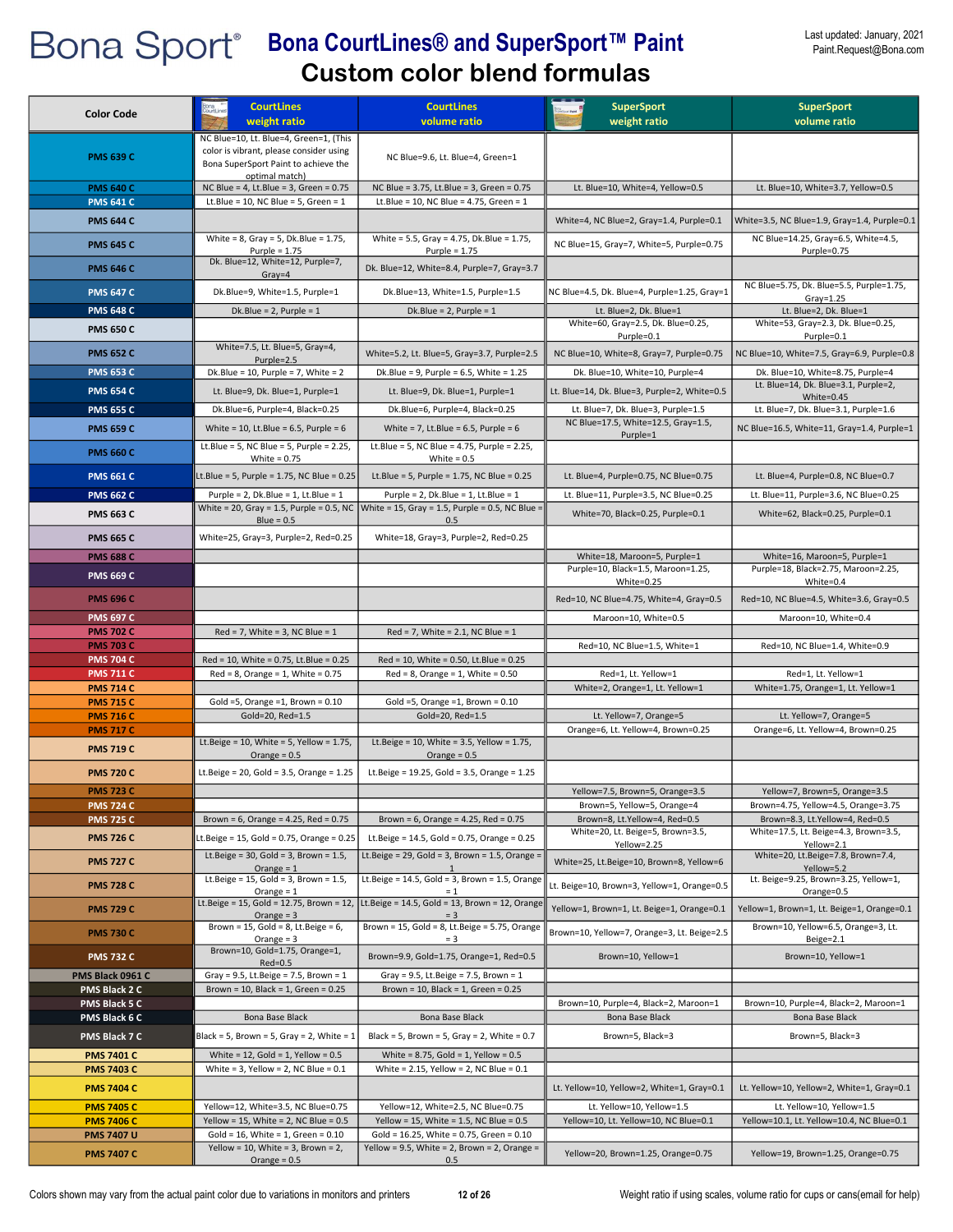#### Last updated: January, 2021 Paint.Request@Bona.com

| <b>Color Code</b> | <b>CourtLines</b>                                                                     | <b>CourtLines</b>                                                                            | <b>SuperSport</b>                           | <b>SuperSport</b>                            |
|-------------------|---------------------------------------------------------------------------------------|----------------------------------------------------------------------------------------------|---------------------------------------------|----------------------------------------------|
|                   | weight ratio                                                                          | volume ratio                                                                                 | weight ratio                                | volume ratio                                 |
| <b>PMS 7408 C</b> | Yellow = 32, White = 2, NC Blue = $0.25$                                              | Yellow = 33 White = $1.5$ , NC Blue = $0.25$                                                 |                                             |                                              |
| <b>PMS 7409 C</b> | Gold=1, Yellow=1                                                                      | Gold=1, Yellow=1                                                                             | Bona Base Yellow                            | Bona Base Yellow                             |
| <b>PMS 7411 C</b> | Gold = $8$ , White = $5$ , Orange = $2$ , Brown =                                     | Gold = 8, White = 3.5, Orange = 2, Brown = $0.5$                                             |                                             |                                              |
| <b>PMS 7413 C</b> | 0.5<br>Yellow = 5, Orange = 2, Brown = $0.35$                                         | Yellow = 5, Orange = 2, Brown = $0.35$                                                       |                                             |                                              |
| <b>PMS 7414 C</b> | Yellow = $9$ , Brown = $1$ , Red = 0.75                                               | Yellow = 9, Brown = $1$ , Red = 0.75                                                         |                                             |                                              |
| <b>PMS 7417 C</b> | Orange=10, Red=2, White=0.5                                                           | Orange=14.25, Red=2.75, White=0.5                                                            | Orange=20, Red=1.25                         | Orange=20, Red=1.25                          |
| <b>PMS 7419 C</b> | Maroon=15, White=11, Brown=9,                                                         | Maroon=15, White=8, Brown=9, Orange=2                                                        |                                             |                                              |
| <b>PMS 7421 C</b> | Orange=2                                                                              |                                                                                              | Maroon=10, Purple=1.5                       | Maroon=10, Purple=1.5                        |
| <b>PMS 7427 C</b> |                                                                                       |                                                                                              | Red=10, Purple=0.25, Black=0.25             | Red=10, Purple=0.25, Black=0.25              |
| <b>PMS 7428 C</b> | Maroon=8, Purple=2, NC Blue=3,                                                        | Maroon=8, Purple=2, NC Blue=2.8, Black=0.5                                                   |                                             |                                              |
| <b>PMS 7443 C</b> | Black=0.5                                                                             |                                                                                              | White=50, Gray=3, Red=0.1, Purple=0.1       | White=45, Gray=2.8, Red=0.1, Purple=0.1      |
| <b>PMS 7444 C</b> | White=12, Purple=2, Gray=2, NC Blue=1                                                 | White=9, Purple=2.2, Gray=2, NC Blue=1                                                       |                                             | White=33, Gray=4, NC Blue=2.25, Purple=0.80  |
|                   |                                                                                       |                                                                                              | White=35, Gray=4, NC Blue=2.25, Purple=0.75 |                                              |
| <b>PMS 7447 C</b> |                                                                                       |                                                                                              | Purple=8, NC Blue=4, Maroon=2, Black=1      | Purple=7.8, NC Blue=3.7, Maroon=2, Black=1   |
| <b>PMS 7448 C</b> | Purple=10, Maroon=1, Black=1                                                          | Purple=10, Maroon=1, Black=1                                                                 | Purple=5, Black=3.5, Maroon=2.5, White=1.5  | Purple=5, Black=3.5, Maroon=2.5, White=1.3   |
| <b>PMS 7450 C</b> | White = 20, Purple = $0.5$ , Black = $0.5$                                            | White = $14.25$ , Purple = 0.5, Black = 0.5                                                  |                                             |                                              |
| <b>PMS 7451 C</b> | White = $9$ , Lt.Blue = 2.75, Purple = 2                                              | White = $6.25$ , Lt.Blue = 2.75, Purple = 2                                                  |                                             |                                              |
| <b>PMS 7452 C</b> | White = 4, Purple = 2, Lt.Blue = $1.25$                                               | White = 2.75, Purple = 2, Lt.Blue = 1.25                                                     |                                             |                                              |
| <b>PMS 7453 C</b> | White = $11$ , Lt.Blue = $5$ , Purple = $5$                                           | White = $7.5$ , Lt.Blue = $5$ , Purple = $5$<br>Gray = 4.6, White = 2, Purple = 3, Dk.Blue = |                                             |                                              |
| <b>PMS 7454 C</b> | Gray = 5, White = 3, Purple = 3, Dk.Blue<br>$= 2.25$                                  | 2.25                                                                                         | NC Blue=15, Gray=7, Purple=0.75             | NC Blue=15, Gray=6.9, Purple=0.8             |
| <b>PMS 7455 C</b> |                                                                                       |                                                                                              | Lt. Blue=2, NC Blue=1.25, Purple=1, White=1 | Lt. Blue=2, NC Blue=1.2, Purple=1, White=0.9 |
| <b>PMS 7458 C</b> | NC Blue = $30.$ Yellow = $0.50$                                                       | NC Blue = 29.50, Yellow = 0.50                                                               | NC Blue=10, White=7, Gray=3, Yellow=0.25    | NC Blue=10, White=6.5, Gray=2.9,             |
| <b>PMS 7461 C</b> | NC Blue = $5$ , Lt.Blue = $3$ , Green = $0.25$                                        | NC Blue = 4.75, Lt.Blue = 3, Green = 0.25                                                    |                                             | Yellow=0.25                                  |
| <b>PMS 7462 C</b> | Lt.Blue = 7, NC Blue = 2, Purple = $1$                                                | Lt.Blue = 7, NC Blue = 2, Purple = $1$                                                       | Dk. Blue=10, White=4, Purple=0.75           | Dk. Blue=10, White=3.5, Purple=0.75          |
| <b>PMS 7463 C</b> | Dk. Blue=10, Yellow=0.25                                                              | Dk. Blue=10, Yellow=0.25                                                                     |                                             |                                              |
| <b>PMS 7468 C</b> | NC Blue = 10, Lt.Blue = $6$ , Green = 1.25                                            | NC Blue = 9.5, Lt. Blue = 6, Green = $1.25$                                                  |                                             |                                              |
| <b>PMS 7470 C</b> | Lt.Blue = $9$ , Green = $4$ , NC Blue = 2.25                                          | Lt.Blue = $9$ , Green = $4$ , NC Blue = 2.25                                                 |                                             |                                              |
| <b>PMS 7472 C</b> |                                                                                       |                                                                                              | NC Blue=16, White=2.5, Green=1.25, Gray=1   | NC Blue=17, White=2.5, Green=1.4, Gray=1     |
| <b>PMS 7474 C</b> | NC Blue=9, Green=3.75, Lt. Blue=3                                                     | NC Blue=8.5, Green=3.75, Lt. Blue=3                                                          |                                             |                                              |
|                   | Yellow=5, NC Blue=3.5, Green=2, (This                                                 |                                                                                              |                                             |                                              |
| <b>PMS 7480 C</b> | color is vibrant, please consider using<br>Bona SuperSport Paint to achieve the       | Yellow=5, NC Blue=3.4, Green=2                                                               | Lt. Green=15, White=7, Lt. Yellow=3         | Lt. Green=15, White=6.2, Lt. Yellow=3        |
|                   | optimal match)                                                                        |                                                                                              |                                             |                                              |
|                   | Yellow=7.5, Green=5, Gray=1.5, NC<br>Blue=0.75, (This color is vibrant, please        |                                                                                              |                                             |                                              |
| <b>PMS 7482 C</b> | consider using Bona SuperSport Paint to                                               | Yellow=7.25, Green=5, Gray=1.4, NC Blue=0.7                                                  | Lt. Green=10, Lt. Yellow=1.5, White=1.5     | Lt. Green=10, Lt. Yellow=1.5, White=1.3      |
|                   | achieve the optimal match)                                                            |                                                                                              |                                             |                                              |
| <b>PMS 7483 C</b> | Green = $8$ , Yellow = $3.5$ , Black = $0.75$                                         | Green = $8$ , Yellow = $3.5$ , Black = $0.75$                                                |                                             |                                              |
| <b>PMS 7484 C</b> | Green=10, Yellow=1.25, Black=0.25<br>Yellow = 6.5, Green = 2.5, NC Blue = 1,          | Green=10, Yellow=1.2, Black=0.25<br>Yellow = 6.5, Green = 2.5, NC Blue = 1, White =          | Lt. Green=20, Black=1.5                     | Lt. Green=20, Black=1.5                      |
| <b>PMS 7489 C</b> | White $= 1$                                                                           | 0.1                                                                                          |                                             |                                              |
| <b>PMS 7490 C</b> | Yellow = 5.5, Lt.Blue = $1$                                                           | Yellow = 5.3, Lt.Blue = $1$                                                                  |                                             |                                              |
| <b>PMS 7497 C</b> | Lt.Beige =6, Yellow = 4, Gray = 2, Brown<br>$= 2$ , Black = 1.25                      | Lt.Beige = 6, Yellow = 4, Gray = 2, Brown = 2,<br>$Black = 1.25$                             | Gold=15, Brown=2, Black=2, Yellow=1         | Gold=14, Brown=2, Black=2, Yellow=0.9        |
| <b>PMS 7499 C</b> | White=10, Yellow=1.25, Lt. Beige=1, NC                                                | White=10, Yellow=1.25, Lt. Beige=1, NC                                                       |                                             |                                              |
|                   | Blue=0.1<br>White = $13$ , Yellow = $4$ , Brown = $1.5$ ,                             | Blue=0.1<br>White = $9$ , Yellow = $4$ , Brown = 1.5, Green =                                |                                             | White=17.2, Yellow=3.7, Brown=0.5,           |
| <b>PMS 7500 C</b> | Green = $0.25$                                                                        | 0.25                                                                                         | White=20, Yellow=4, Brown=0.5, Black=0.1    | Black=0.1                                    |
| <b>PMS 7501 C</b> | Lt. Beige=15, Yellow=3, White=2,<br>$Gray=0.75$                                       | Lt. Beige=15, Yellow=3, White=1.5, Gray=0.75                                                 |                                             |                                              |
| <b>PMS 7502 C</b> | White = 25, Yellow = 9, Brown = 9,<br>Green = $0.5$                                   | White = 17, Yellow = 9, Brown = 9, Green = 0.5                                               | Lt. Beige=10, Gold=4, Yellow=1, Black=0.1   | Lt. Beige=8.5, Gold=3.7, Yellow=1, Black=0.1 |
| PMS 7503 C        | Yellow=3, Brown=2.5, Gray=1.5,                                                        | Yellow=3, Brown=2.5, Gray=1.4, White=1                                                       | Gold=15, NC Blue=0.75                       | Gold=15, NC Blue=0.75                        |
|                   | $White = 1.5$                                                                         |                                                                                              |                                             |                                              |
| <b>PMS 7503 U</b> | Lt.Beige = 12.75, Brown = 6, Green = 0.5                                              | Lt.Beige = $12$ , Brown = $6$ , Green = $0.5$                                                |                                             |                                              |
| <b>PMS 7504 C</b> | Lt.Beige = $10.25$ , Brown = $9.75$<br>Brown = $18$ , Lt.Beige = $8$ , Yellow = $1$ , | Lt.Beige = $1$ , Brown = $1$<br>Brown = 18, Lt.Beige = 7.75, Yellow = 1, Green               | White=15, Brown=12, Black=0.75              | White=13, Brown=12, Black=0.75               |
| <b>PMS 7505 C</b> | $Green = 0.5$                                                                         | $= 0.5$                                                                                      |                                             |                                              |
| <b>PMS 7507 C</b> | White=10, Yellow=2.5, Orange=0.25                                                     | White=7, Yellow=2.5, Orange=0.25                                                             |                                             |                                              |
| <b>PMS 7508 C</b> | Yellow = 10, White = 8.5, Brown = 3,<br>Orange $= 2$                                  | Yellow = 9.75, White = 6, Brown = 3, Orange =<br>2                                           |                                             |                                              |
| <b>PMS 7509 C</b> | Yellow=5, White=4, Brown=2.75,                                                        | Yellow=5, White=2.9, Brown=2.8, Orange=0.5                                                   |                                             |                                              |
| <b>PMS 7510 C</b> | Orange=0.5<br>Yellow = 13, Brown = 3.5, Red = $0.25$                                  | Yellow = 12.5, Brown = 3.5, Red = 0.25                                                       |                                             |                                              |
| <b>PMS 7512 C</b> | Yellow=16, Brown=4.5, Red=1.75                                                        | Yellow=8.75, Brown=2.5, Red=1                                                                |                                             |                                              |
| <b>PMS 7513 C</b> | $-t.Beige = 5$ , White = 5, Brown = 1, Red =                                          | Lt.Beige = 4.75, White = 3.5, Brown = 1, Red =                                               |                                             |                                              |
|                   | 1                                                                                     | 1                                                                                            |                                             | Maroon=10, White=8.9, Lt. Yellow=8.9,        |
| <b>PMS 7523 C</b> |                                                                                       |                                                                                              | Maroon=10, White=10, Lt. Yellow=9, Brown=7  | Brown=7.2                                    |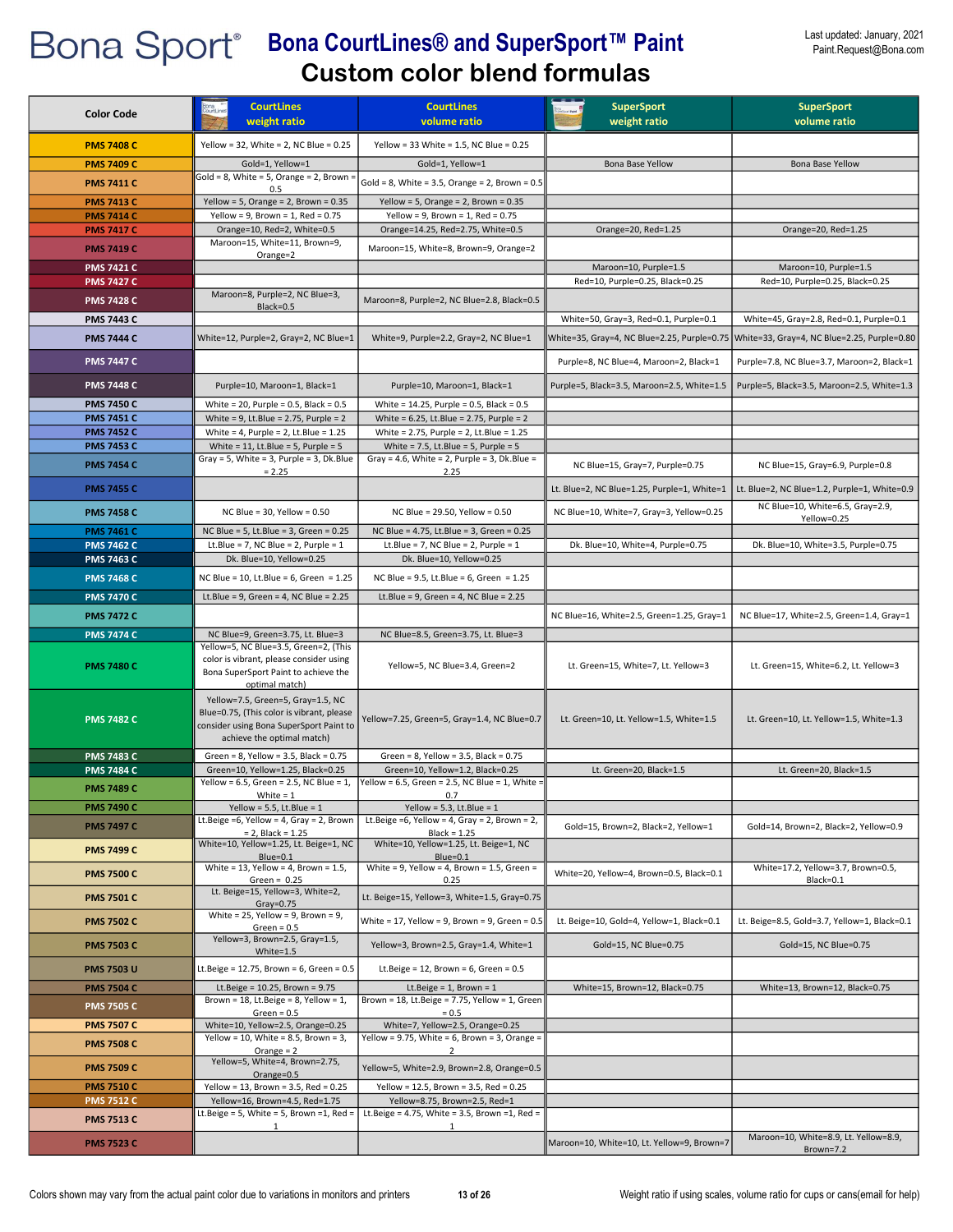#### Last updated: January, 2021 Paint.Request@Bona.com

| <b>Color Code</b>                      | <b>CourtLines</b>                                               | <b>CourtLines</b>                                                | <b>SuperSport</b>                                                | <b>SuperSport</b>                                                 |
|----------------------------------------|-----------------------------------------------------------------|------------------------------------------------------------------|------------------------------------------------------------------|-------------------------------------------------------------------|
|                                        | weight ratio                                                    | volume ratio                                                     | weight ratio                                                     | volume ratio                                                      |
| <b>PMS 7527 C</b>                      | White=15, Lt. Beige=7, Gray=2,<br>Yellow=0.75                   | White=10.5, Lt. Beige=6.75, Gray=2,<br>Yellow=0.75               |                                                                  |                                                                   |
| <b>PMS 7528 C</b>                      | White = $5$ , Lt.Beige = $2$ , Gray = $1.5$ ,                   | White = $6.25$ , Lt.Beige = $3.5$ , Gray = $2.5$ , Brown         | White=15, Lt Beige=10, Brown=2, Black=0.75                       | White=13, Lt Beige=8.5, Brown=2, Black=0.75                       |
| <b>PMS 7530 C</b>                      | $Brown = 1$<br>Gray = $3$ , Brown = $1$ , Lt. Beige = $1$       | $= 1.75$<br>Gray = $3$ , Brown = $1$ , Lt. Beige = $1$           | Lt.Beige=10, Brown=1, Black=0.5                                  | Lt.Beige=8.5, Brown=1, Black=0.5                                  |
| <b>PMS 7531 C</b>                      | Gray = 4, Brown = $3$                                           | Gray = 4, Brown = $3$                                            |                                                                  |                                                                   |
| <b>PMS 7532 C</b>                      | Lt.Beige = $6$ , Brown = $5$ , Black = $0.5$                    | Lt.Beige = $5.75$ , Brown = $5$ , Black = $0.5$                  |                                                                  |                                                                   |
| <b>PMS 7533 C</b>                      | Brown=15, Orange=5, Black=5                                     | Brown=15, Orange=5, Black=5                                      |                                                                  |                                                                   |
| <b>PMS 7535 C</b>                      | Lt.Beige = 10, Gray = 10, White = $1.5$ ,<br>Yellow = $0.5$     | Lt.Beige = $9.25$ , Gray = $9.25$ , White = 1, Yellow<br>$= 0.5$ |                                                                  |                                                                   |
| <b>PMS 7539 C</b>                      | Gray=15, Lt. Beige=12, Yellow=2,<br>Green=0.5                   | Gray=14, Lt. Beige=11.3, Yellow=1.9,<br>Green=0.5                |                                                                  |                                                                   |
| <b>PMS 7540 C</b>                      | Gray = $8$ , Black = $4$ , Brown = $0.5$                        | Gray = $8$ , Black = $4$ , Brown = $0.5$                         | Gray=10, Black=7.5                                               | Gray=10, Black=8.3                                                |
| <b>PMS 7541 C</b>                      |                                                                 |                                                                  | White=60, Gray=4.5, Lt. Beige=4.5, Green=0.1                     | White=55, Gray=4.3, Lt. Beige=4, Green=0.1                        |
| <b>PMS 7542 C</b>                      | Gray = 18, White = 10, NC Blue = $6$ ,                          | Gray = 17, White = 7, NC Blue = 5.75, Green =                    |                                                                  |                                                                   |
| <b>PMS 7543 C</b>                      | Green = $0.75$<br>Gray = 10, NC Blue = 1, White = $0.75$        | 0.75<br>Gray = 9, NC Blue = 1, White = $0.5$                     | Gray=5, White=1.5, NC Blue=0.25                                  | Gray=9.75, White=2.8, NC Blue=0.5                                 |
|                                        |                                                                 |                                                                  | Gray=15, NC Blue=1, Dk. Blue=0.5,                                | Gray=14, NC Blue=1, Dk. Blue=0.5,                                 |
| <b>PMS 7544 C</b><br><b>PMS 7545 C</b> | Gray = 10, Dk.Blue = 4, Black = $3$                             | Gray = $9.5$ , Dk.Blue = $4$ , Black = $3$                       | Purple=0.25                                                      | Purple=0.25                                                       |
| <b>PMS 7546 C</b>                      | Black=10, Gray=7, Dk. Blue=3                                    | Black=10, Gray=6.6, Dk. Blue=3                                   | Black=4, Gray=2, Dk. Blue=1.25                                   | Black=4, Gray=1.8, Dk. Blue=1.25                                  |
| <b>PMS 7548 C</b>                      | Yellow = 10, White = 1, Lt. Beige = $0.5$                       | Yellow = 10.25, White = 0.75, Lt.Beige = 0.5                     | Yellow=2, Lt. Yellow=1                                           | Yellow=2, Lt. Yellow=1                                            |
| <b>PMS 7549 C</b>                      | Gold = $10$ , Yellow = 3, White = $0.5$                         | Gold = $14$ , Yellow = $4$ , White = 0.5                         | Yellow=20, Orange=0.25                                           | Yellow=20, Orange=0.25                                            |
| <b>PMS 7550 C</b>                      | Yellow = 20, Brown = 2, Red = $1$                               | Yellow = 20, Brown = 2, Red = $1$                                | Yellow=10, Orange=1, Brown=0.75                                  | Yellow=10, Orange=1, Brown=0.75                                   |
| <b>PMS 7555 C</b>                      | Yellow = $9$ , Brown = $1$                                      | Yellow = $9$ , Brown = $1$                                       |                                                                  |                                                                   |
| <b>PMS 7557 C</b><br><b>PMS 7558 C</b> | Yellow=12, Brown=9.5                                            | Yellow=12, Brown=9.5                                             | Gold=10.5, Yellow=3.5, Brown=2                                   | Gold=10.5, Yellow=3.5, Brown=2                                    |
| <b>PMS 7562 C</b>                      | Lt.Beige = $2$ , Yellow = 1.5, Brown = 1                        | Lt.Beige = $2$ , Yellow = 1.5, Brown = 1                         | Gold=10, Orange=0.5                                              | Gold=10, Orange=0.5                                               |
| <b>PMS 7563 C</b>                      |                                                                 |                                                                  | Yellow=20, Brown=1.5, Orange=1                                   | Yellow=19.5, Brown=1.5, Orange=1                                  |
| <b>PMS 7564 C</b>                      | Gold=5, Orange=0.25, Brown=0.25                                 | Gold=5, Orange=0.25, Brown=0.25                                  |                                                                  |                                                                   |
| <b>PMS 7572 C</b>                      |                                                                 |                                                                  | Yellow=11, Orange=9, Brown=2.75                                  | Yellow=11, Orange=9.4, Brown=3                                    |
| <b>PMS 7575 C</b>                      | Brown = 11, Yellow = 5, Orange = $2$                            | Brown = $11$ , Yellow = $5$ , Orange = $2$                       |                                                                  |                                                                   |
| <b>PMS 7578 C</b>                      | Gold=10, Red=1.5, Brown=0.5<br>Orange=10, Brown=0.25, Red=0.25, | Gold=10, Red=1.5, Brown=0.5<br>Orange=14, Brown=0.40, Red=0.40,  |                                                                  |                                                                   |
| <b>PMS 7579 C</b>                      | White= $0.10$                                                   | White= $0.10$                                                    | Orange=10, Lt. Yellow=1                                          | Orange=10, Lt. Yellow=1                                           |
| <b>PMS 7580 C</b>                      | Orange=12, Brown=2.75, Red=1.25                                 | Orange=12, Brown=2.8, Red=1.3                                    |                                                                  | Brown=10.5, Yellow=1.5, Red=0.25,                                 |
| <b>PMS 7582 C</b>                      |                                                                 |                                                                  | Brown=10, Yellow=1.5, Red=0.25, Black=0.25                       | <b>Black=0.25</b>                                                 |
| <b>PMS 7584 C</b>                      | Gold = 20, Red = 4.5, Brown = $1$                               | $Gold = 20$ , $Red = 4.5$ , Brown = 1                            |                                                                  |                                                                   |
| <b>PMS 7591 C</b><br><b>PMS 7592 C</b> |                                                                 |                                                                  | Orange=10, White=3, Brown=1.25<br>Orange=5, Yellow=1, Brown=0.75 | Orange=10, White=2.7, Brown=1.3<br>Orange=5, Yellow=1, Brown=0.75 |
| <b>PMS 7603 C</b>                      |                                                                 |                                                                  | Brown=10, Orange=1, Red=0.5, White=0.5                           | Brown=10, Orange=1, Red=0.5, White=0.4                            |
| <b>PMS 7620 C</b>                      | $Red = 5$ , Yellow = 2                                          | $Red = 5$ , Yellow = 2                                           | Red=15, Lt. Yellow=15, Brown=2                                   | Red=15, Lt. Yellow=15, Brown=2                                    |
| <b>PMS 7621 C</b>                      | $Red = 12$ , $Gray = 1.5$ , Lt. Beige = 1                       | $Red = 12.75$ , Gray = 1.5, Lt. Beige = 1                        | Red=20, Orange=2.5, Black=0.25                                   | Red=19.3, Orange=2.5, Black=0.25                                  |
| <b>PMS 7622 C</b>                      | Maroon=12, Yellow=11, Brown=0.5                                 | Maroon=12, Yellow=10.5, Brown=0.5                                | Red=10, Orange=6, Black=0.5                                      | Red=10, Orange=6, Black=0.5                                       |
| <b>PMS 7623 C</b><br><b>PMS 7625 C</b> | Yellow=7.5, Maroon=5, Brown=4                                   | Yellow=7.2, Maroon=5, Brown=3.9                                  | Lt. Yellow=5, Red=1.25, White=0.5                                | Lt. Yellow=5, Red=1.25, White=0.45                                |
| <b>PMS 7628 C</b>                      |                                                                 |                                                                  | Orange=5, Red=5, Black=0.25                                      | Orange=5, Red=5, Black=0.25                                       |
| <b>PMS 7643 C</b>                      | Purple=10, Maroon=8, NC Blue=3.5                                | Purple=10, Maroon=8, NC Blue=3.3                                 | Maroon=10, NC Blue=2, Purple=1.75,                               | Maroon=10, NC Blue=1.9, Purple=1.75                               |
| <b>PMS 7644 C</b>                      |                                                                 |                                                                  | Black=0.25<br>Maroon=10, Purple=3, Black=1.25                    | Black=0.3<br>Maroon=10, Purple=3, Black=1.3                       |
| <b>PMS 7645 C</b>                      |                                                                 |                                                                  | Maroon=10, Purple=4, Black=1.5                                   | Maroon=10, Purple=4, Black=1.5                                    |
| <b>PMS 7652 C</b>                      |                                                                 |                                                                  | Maroon=15, Purple=12, White=2                                    | Maroon=15, Purple=12, White=1.8                                   |
| <b>PMS 7662 C</b>                      |                                                                 |                                                                  | Purple=4, White=4, Red=3                                         | Purple=4, White=3.5, Red=3                                        |
| <b>PMS 7667 C</b>                      |                                                                 |                                                                  | Gray=25, Lt. Blue=6.5, Purple=4, White=2                         | Gray=24, Lt. Blue=6.5, Purple=4, White=1.8                        |
| <b>PMS 7671 C</b>                      | Purple = $13$ , Red = $2$ , White = $0.75$                      | Purple = $13$ , Red = $2$ , White = $0.5$                        |                                                                  |                                                                   |
| <b>PMS 7673 C</b>                      |                                                                 |                                                                  | Purple=10, White=10, Black=2.5, Lt. Blue=1                       | Purple=10, White=8.9, Black=2.5, Lt. Blue=1                       |
| <b>PMS 7678 C</b>                      |                                                                 |                                                                  | Purple=8, NC Blue=4, Maroon=4.25, White=4                        | Purple=9, NC Blue=4.25, Maroon=4.75,<br>White=4                   |
| <b>PMS 7679 C</b>                      |                                                                 |                                                                  | Purple=10, White=5, Red=3.5                                      | Purple=10, White=4.4, Red=3.5                                     |
| <b>PMS 7683 C</b>                      | Lt.Blue = $15$ , Purple = 9, White = 5, Gray<br>$= 1.5$         | Lt.Blue = 15, Purple = 9, White = 3.5, Gray =<br>1.5             | NC Blue=5, Lt. Blue=4, Purple=1.25, Gray=1                       | NC Blue=5, Lt. Blue=4.2, Purple=1.3, Gray=1                       |
| <b>PMS 7684 C</b>                      | NC Blue = 2, Purple = 2, Dk. Blue = 1                           | NC Blue = 2, Purple = 2, Dk. Blue = 1                            |                                                                  |                                                                   |
| <b>PMS 7685 C</b>                      | Lt.Blue = 5, Purple = 3, NC Blue = $3$                          | Lt.Blue = 5, Purple = 3, NC Blue = $2.75$                        | Lt. Blue=11, NC Blue=5, Purple=3                                 | Lt. Blue=11, NC Blue=4.4, Purple=2.8                              |
| <b>PMS 7686 C</b>                      | Lt. Blue=12, Purple=3, NC Blue=2.5                              | Lt. Blue=12, Purple=3, NC Blue=2.4                               | Lt. Blue=10, NC Blue=3, Purple=2                                 | Lt. Blue=10, NC Blue=2.9, Purple=2                                |
| <b>PMS 7687 C</b>                      | Purple = 6, Lt. Blue = 5, NC Blue = 1.25                        | Purple = 6, Lt. Blue = 5, NC Blue = 1.25                         | Lt. Blue=4, NC Blue=2, Purple=1.75                               | Lt. Blue=5.5, NC Blue=2.75, Purple=2.5                            |
| <b>PMS 7689 C</b>                      | NC Blue = $3$ , Lt. Blue = $1$                                  | NC Blue = $2.75$ , Lt.Blue = 1                                   |                                                                  |                                                                   |
| <b>PMS 7688 C</b><br><b>PMS 7690 C</b> | NC Blue = $10$ , Lt. Blue = $1$                                 | NC Blue = $9$ , Lt.Blue = $1$                                    | Lt. Blue=2, NC Blue=1.5                                          | Lt. Blue=2, NC Blue=1.5                                           |
| <b>PMS 7691 C</b>                      | Lt.Blue = $7$ , NC Blue = $3$                                   | Lt.Blue = $10$ , NC Blue = $4$                                   | Lt. Blue=3.5, NC Blue=1                                          | Lt. Blue=3.5, NC Blue=1                                           |
| <b>PMS 7692 C</b>                      |                                                                 |                                                                  | Lt. Blue=10, NC Blue=1, Purple=0.25                              | Lt. Blue=10, NC Blue=1, Purple=0.25                               |
| <b>PMS 7693 C</b>                      | Dk.Blue = 10, Gray = 2, White = $0.75$ ,                        | Dk.Blue = $10$ , Gray = 2, White = 0.5, Purple =                 | Dk. Blue=10, White=4, Purple=1.25                                | Dk. Blue=10, White=3.5, Purple=1.2                                |
|                                        | Purple = $0.5$                                                  | 0.5                                                              |                                                                  |                                                                   |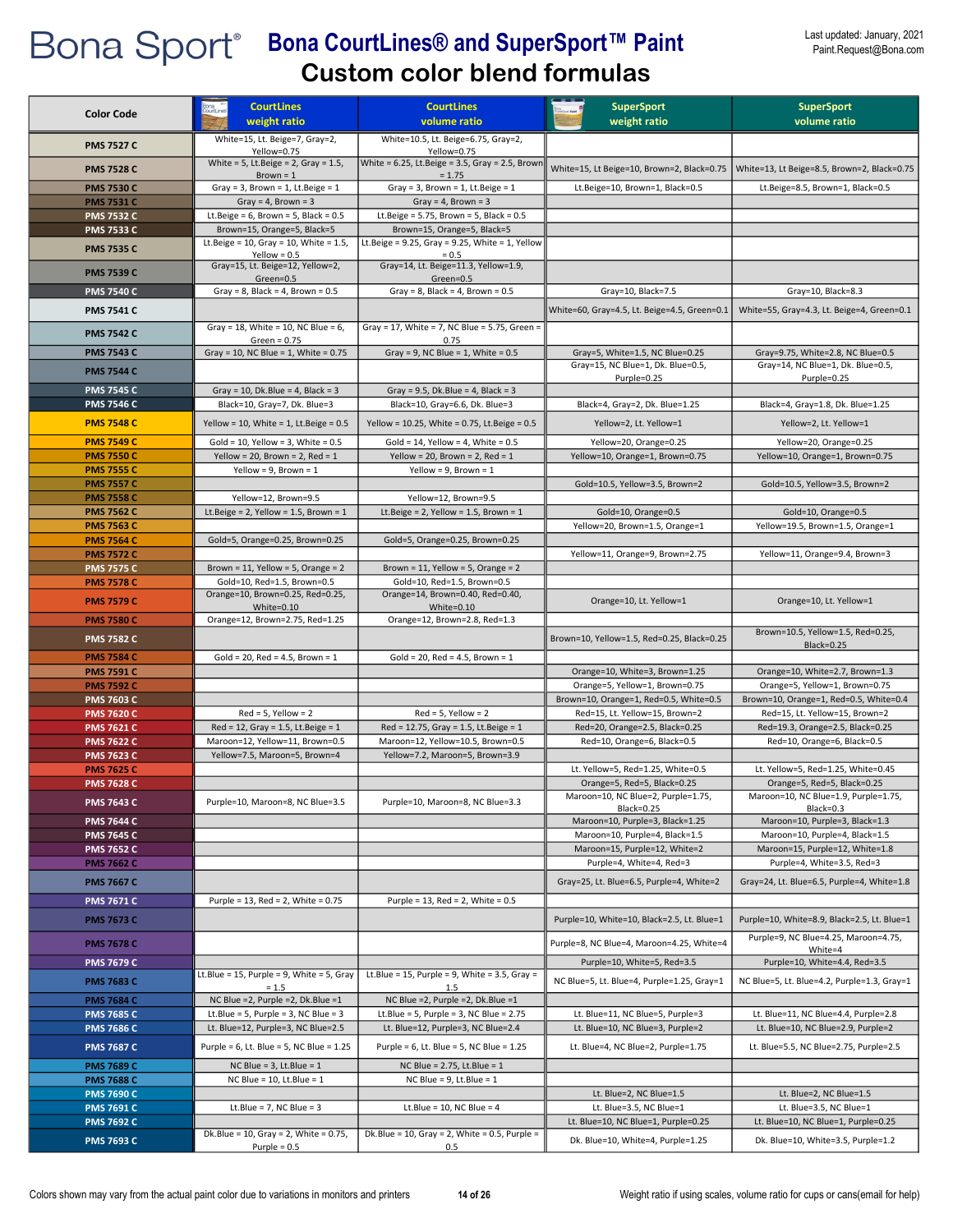| <b>Color Code</b>                      | <b>CourtLines</b><br>weight ratio                                                                                                                     | <b>CourtLines</b><br>volume ratio                                                              | <b>SuperSport</b><br>weight ratio                          | <b>SuperSport</b><br>volume ratio                         |
|----------------------------------------|-------------------------------------------------------------------------------------------------------------------------------------------------------|------------------------------------------------------------------------------------------------|------------------------------------------------------------|-----------------------------------------------------------|
| <b>PMS 7694 C</b>                      | Dk.Blue = $15$ , Yellow = $1$ , White = $0.5$                                                                                                         | Dk.Blue = 11, Yellow = 0.75, White = 0.25                                                      | Lt. Blue=20, Black=1, White=0.75, Purple=0.5               | Lt. Blue=19, Black=1, White=0.65, Purple=0.5              |
| <b>PMS 7698 C</b>                      | NC Blue=10, Lt. Blue=7, Yellow=1,<br><b>Black=0.25</b>                                                                                                | NC Blue=9.5, Lt. Blue=7, Yellow=1, Black=0.25                                                  | White=25, Dk. Blue=9, Black=1.75,<br>Purple=0.75           | White=21.75, Dk. Blue=9, Black=1.75,<br>Purple=0.75       |
| <b>PMS 7699 C</b>                      | NC Blue=10, Lt. Blue=7, Black=0.75,                                                                                                                   | NC Blue=9, Lt. Blue=6.75, Black=0.75,                                                          |                                                            |                                                           |
| <b>PMS 7709 C</b>                      | Yellow=0.5<br>NC Blue = 10, Green = 1, White = $1$                                                                                                    | Yellow=0.5<br>NC Blue = 13.5, Green = 1.5, White = 1                                           |                                                            |                                                           |
| <b>PMS 7710 C</b>                      | Lt.Blue = 7, White = 5, Green = 4, (This<br>color is vibrant, please consider using<br>Bona SuperSport Paint to achieve the<br>optimal match)         | Lt.Blue = 7, White = $3.5$ , Green = $4$                                                       |                                                            |                                                           |
| <b>PMS 7711 C</b>                      | Lt. Blue=12, Green=7, NC Blue=6,                                                                                                                      | Lt. Blue=12.5, Green=7.25, NC Blue=6,                                                          | Lt. Blue=10, White=10, Lt. Yellow=2                        | Lt. Blue=10, White=9.2, Lt. Yellow=2                      |
| <b>PMS 7713 C</b>                      | White= $3.5$<br>Green = 10, Dk.Blue = 6, Yellow = $1$ ,                                                                                               | White=2.5<br>Green = 10, Dk.Blue = $6$ , Yellow = 1, White =                                   |                                                            |                                                           |
| <b>PMS 7715 C</b>                      | White $= 1$                                                                                                                                           | 0.7                                                                                            |                                                            |                                                           |
| <b>PMS 7716 C</b><br><b>PMS 7717 C</b> | Green = $4$ , Lt. Blue = $2.5$ , White = $2$<br>NC Blue = $5$ , Green = $4$ , Lt.Blue = $2$                                                           | Green = 4.75, Lt. Blue = 3, White = 1.7<br>NC Blue = 4.75, Green = 4, Lt.Blue = 2              |                                                            |                                                           |
| <b>PMS 7718 C</b>                      |                                                                                                                                                       |                                                                                                | Lt. Blue=10, Lt. Yellow=5, White=1.5                       | Lt. Blue=10, Lt. Yellow=5, White=1.4                      |
| <b>PMS 7727 C</b>                      | Green = 10, White = 0.75                                                                                                                              | Green = $10$ , White = $0.6$                                                                   |                                                            |                                                           |
| <b>PMS 7728 C</b>                      | Green = $5$ , NC Blue = $1.25$<br>Green = 10, Dk. Blue = 4, NC Blue = 3,                                                                              | Green = $5$ , NC Blue = $1.20$<br>Green = 10, Dk. Blue = 4, NC Blue = 3, Yellow =              |                                                            |                                                           |
| <b>PMS 7729 C</b>                      | Yellow = $3$<br>Green = 10, Yellow = 6.75, NC Blue = 2,                                                                                               | 3<br>Green = 10, Yellow = 6.5, NC Blue = 2, White =                                            |                                                            | Lt. Green=5, Lt. Yellow=4.9, White=3.5,                   |
| <b>PMS 7730 C</b>                      | White = $1$                                                                                                                                           | 0.7                                                                                            | Lt. Green=5, Lt. Yellow=5, White=4, Black=1                | Black=1                                                   |
| <b>PMS 7731 C</b>                      | Green=5, Yellow=2, NC Blue=0.5,<br>White=0.5                                                                                                          | Green=7.75, Yellow=3, NC Blue=0.75,<br>White=0.5                                               |                                                            |                                                           |
| <b>PMS 7732 C</b><br><b>PMS 7733 C</b> |                                                                                                                                                       |                                                                                                | Green=10, Lt. Yellow=11<br>Green=10, Yellow=10, Black=0.75 | Green=10, Lt. Yellow=11<br>Green=10, Yellow=10, Black=0.8 |
| <b>PMS 7734 C</b>                      | Green = $13$ , Yellow = $1$ , White = $0.1$                                                                                                           | Green = 20, Yellow = 1.5, White = $0.1$                                                        |                                                            |                                                           |
| <b>PMS 7735 C</b>                      | Green=4, Yellow=2, Black=0.75                                                                                                                         | Green=4, Yellow=2, Black=0.75                                                                  |                                                            |                                                           |
| <b>PMS 7736 C</b>                      | Green = 20, Yellow = 1, Black = $0.75$                                                                                                                | Green = 20, Yellow = 1, Black = $0.75$                                                         | Yellow=20, Black=8.5, Green=7.5                            | Yellow=19.8, Black=9, Green=7.5                           |
| <b>PMS 7737 C</b>                      |                                                                                                                                                       |                                                                                                | Lt. Yellow=15, Green=1, Gray=1                             | Lt. Yellow=15, Green=1, Gray=1                            |
| <b>PMS 7739 C</b>                      | Green = $6$ , Yellow = $5$ , White = 0.75,<br>(This color is vibrant, please consider<br>using Bona SuperSport Paint to achieve<br>the optimal match) | Green = $6$ , Yellow = $5$ , White = $0.5$                                                     |                                                            |                                                           |
| <b>PMS 7739 U</b>                      |                                                                                                                                                       |                                                                                                | Lt. Yellow=6.5, Lt. Green=5, White=5,<br>Black=0.75        | Lt. Yellow=6.5, Lt. Green=5.1, White=4.5,<br>Black=0.8    |
| <b>PMS 7740 C</b>                      | Yellow=1, Green=1, NC Blue=0.5                                                                                                                        | Yellow=1, Green=1, NC Blue=0.5                                                                 |                                                            |                                                           |
| <b>PMS 7742 C</b><br><b>PMS 7751 C</b> | Green = $2$ , Yellow = $1$<br>Yellow = 7, White = 1.5, Green = 0.25,                                                                                  | Green = $2$ , Yellow = $1$<br>Yellow = 7, White = 1, Green = 0.25, Brown =                     |                                                            |                                                           |
| <b>PMS 7752 C</b>                      | Brown = $0.25$<br>Yellow = $9.5$ , Gray = $1.5$                                                                                                       | 0.25<br>Yellow=9.5, Gray=1.5                                                                   |                                                            |                                                           |
| <b>PMS 7753 C</b>                      | Yellow = 15, Brown = 3.25, Green = 0.25                                                                                                               | Yellow = 14.5, Brown = 3.25, Green = 0.25                                                      | Yellow=17, Gold=4, Lt. Blue=0.1                            | Yellow=17, Gold=4, Lt. Blue=0.1                           |
| <b>PMS 7758 C</b>                      |                                                                                                                                                       |                                                                                                | Yellow=10. Lt. Yellow=8. Lt. Blue=0.1                      | Yellow=10, Lt. Yellow=8.2, Lt. Blue=0.1                   |
| <b>PMS 7765 C</b>                      | Yellow=6, NC Blue=2.5, White=1                                                                                                                        | Yellow=6, NC Blue=2.5, White=0.7                                                               |                                                            |                                                           |
| <b>PMS 7769 C</b>                      |                                                                                                                                                       |                                                                                                | Gold=15, Yellow=6, Black=3.5, Brown=1.25                   | Gold=15, Yellow=6, Black=3.8, Brown=1.3                   |
| <b>PMS 803 C</b>                       | Yellow=10, White=3, NC Blue=0.1, (This<br>color is vibrant, please consider using<br>Bona SuperSport Paint to achieve the<br>optimal match)           | Yellow=10.6, White=2.25, NC Blue=0.1                                                           | Bona Base Light Yellow                                     | Bona Base Light Yellow                                    |
| <b>PMS 871 C</b>                       | Lt.Beige = 4, Yellow = 3, Brown = 2, NC<br>$Blue = 1$                                                                                                 | Lt.Beige = 4, Yellow = 3, Brown = 2, NC Blue =<br>$\mathbf{1}$                                 | Gold=10, NC Blue=0.25, White=0.25                          | Gold=10.75, NC Blue=0.25, White=0.25                      |
| <b>PMS 872 C</b>                       | Lt. Beige=4, Yellow=3, Brown=3, NC<br>Blue=1                                                                                                          | Lt. Beige=4, Yellow=3, Brown=3, NC Blue=1                                                      | Bona Base Gold (non metallic)                              | Bona Base Gold (non metallic)                             |
| <b>PMS 873 C</b>                       | Lt.Beige = $10$ , Brown = $6.5$ , Gold = $5$                                                                                                          | Lt.Beige = $9.5$ , Brown = $6.5$ , Gold = $5$                                                  | Gold=10, Brown=0.75                                        | Gold=10, Brown=0.8                                        |
| <b>PMS 874 C</b>                       | Lt.Beige= 10, Brown= 6.5, Gold= 5<br>Lt.Beige = $5$ , Brown = $4$ , Orange = $0.5$                                                                    | Lt.Beige = $9.5$ , Brown = $6.5$ , Gold = $5$<br>Lt.Beige = $5$ , Brown = $4$ , Orange = $0.5$ | Gold=20, Brown=6.25, Black=1.25                            | Gold=20, Brown=6.7, Black=1.3                             |
| <b>PMS 875 C</b><br><b>PMS 876 C</b>   | Lt.Beige = $5$ , Brown = $4$ , Orange = 0.75                                                                                                          | Lt.Beige = $5$ , Brown = $4$ , Orange = 0.75                                                   |                                                            |                                                           |
| <b>PMS 877 C</b>                       | Gray = 10, White = $1$                                                                                                                                | Gray = $14$ , White = $1$                                                                      | Bona Base Gray (non metallic)                              | Bona Base Gray (non metallic)                             |
| <b>PMS 8001 C</b>                      | Gray = $6$ , White = $1$ , Gold = 0.25                                                                                                                | Gray = $6.2$ , White = 0.75, Gold = 0.25                                                       |                                                            |                                                           |
| <b>PMS 8383 C</b>                      | Lt.Beige = $10$ , Brown = $6$ , Yellow = $5$ ,                                                                                                        | Lt.Beige = $9.5$ , Brown = $6$ , Yellow = $5$ , Green =                                        |                                                            |                                                           |
| <b>PMS 8580 C</b>                      | $Green = 0.5$                                                                                                                                         | 0.5                                                                                            | Yellow=12, Brown=6, Lt. Beige=2.5                          | Yellow=11.25, Brown=6, Lt. Beige=2.1                      |
| <b>PMS 8624 C</b>                      | Brown = 4, Black = 2, Gray = 2, Orange =<br>1.5                                                                                                       | Brown = 4, Black = 2, Gray = 2, Orange = $1.5$                                                 |                                                            |                                                           |
| <b>PMS 8640 C</b>                      | Yellow=10, Brown=4, Black=0.25                                                                                                                        | Yellow=9.5, Brown=4, Black=0.25                                                                |                                                            |                                                           |
| <b>PMS 8820 C</b>                      | Maroon=15, Purple=6, White=5,<br>Black=1.5                                                                                                            | Maroon=15, Purple=6, White=3.5, Black=1.5                                                      |                                                            |                                                           |
| <b>PMS 8881 C</b>                      | Maroon=15, NC Blue=7, White=2,                                                                                                                        | Maroon=15, NC Blue=6.6, White=1.4,                                                             |                                                            |                                                           |
| <b>Pantone Silver C</b>                | <b>Black=0.25</b><br>Gray = $2$ , White = $1$                                                                                                         | Black=0.25<br>Gray = $2$ , White = 0.75                                                        | Gray=4, Lt. Beige=1.25, White=1                            | Gray=4, Lt. Beige=1.2, White=1                            |
| <b>PMS 9064 C</b>                      | White = $10$ , Yellow = $0.25$                                                                                                                        | White = 7.25, Yellow = 0.25                                                                    |                                                            |                                                           |
| <b>PMS 9180 C</b>                      | White = 10, Lt. Beige = 1.75, Gold = 0.5                                                                                                              | White = 7.25, Lt. Beige = 1.75, Gold = 0.5                                                     |                                                            |                                                           |
| <b>PMS 9181 U</b>                      | White=26, Yellow=1.5, Orange=0.25                                                                                                                     | White=19, Yellow=1.5, Orange=0.3                                                               |                                                            |                                                           |
| <b>PMS 9184 C</b>                      |                                                                                                                                                       |                                                                                                | White=10, Gray=7.5, Lt. Beige=4, Brown=1                   | White=10, Gray=7.8, Lt. Beige=3.9, Brown=1.1              |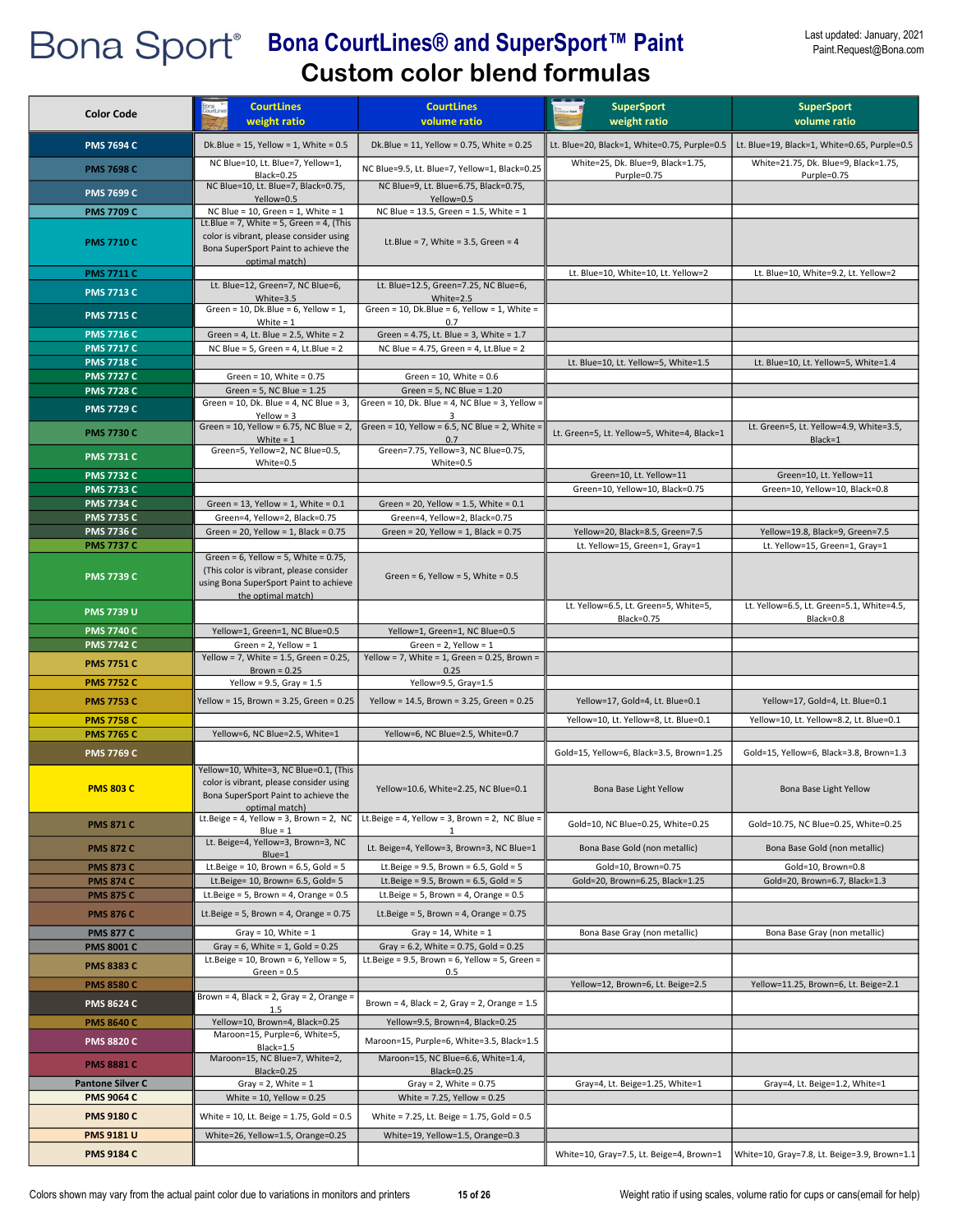| <b>Color Code</b>                                                 | <b>CourtLines</b>                                                                    | <b>CourtLines</b>                                       | <b>SuperSport</b>                                      | <b>SuperSport</b>                                      |
|-------------------------------------------------------------------|--------------------------------------------------------------------------------------|---------------------------------------------------------|--------------------------------------------------------|--------------------------------------------------------|
|                                                                   | weight ratio                                                                         | volume ratio                                            | weight ratio                                           | volume ratio                                           |
| <b>PMS 10077 C</b>                                                | Gray = $2$ , White = $1$                                                             | Gray = $2$ , White = 0.75                               | Gray=4, Lt. Beige=1.25, White=1                        | Gray=4, Lt. Beige=1.2, White=1                         |
| <b>PMS 10128 C</b>                                                | Yellow = 10, Brown = $1$                                                             | Yellow = 10, Brown = $1$                                |                                                        |                                                        |
| <b>PMS 10159 C</b>                                                | Red=10, Yellow=3, Brown=2, White=0.75                                                | Red=10, Yellow=2.9, Brown=2, White=0.5                  |                                                        |                                                        |
| Pantone 11-0601 TPG/TPX                                           | Bona Base White                                                                      | Bona Base White                                         | Bona Base White                                        | Bona Base White                                        |
| Pantone 15-1062 TPG/TPX                                           |                                                                                      |                                                         | Bona Base Yellow                                       | Bona Base Yellow                                       |
| Pantone 15-4323 TPG/TPX                                           | NC Blue = $3$ , Lt. Blue = $1.5$ , White = $1$                                       | NC Blue = $3$ , Lt.Blue = $1$ , White = 0.75            |                                                        |                                                        |
| Pantone 16-6138 TPG/TPX                                           | Green=10, Yellow=5.75, NC Blue=2,<br>White=2                                         | Green=10, Yellow=5.6, NC Blue=2, White=1.4              |                                                        |                                                        |
| Pantone 17-4402 TPG/TPX                                           | Gray=12, Gold=0.5, White=0.1                                                         | Gray=16.5, Gold=0.75, White=0.1                         |                                                        |                                                        |
| Pantone 18-1155 TPG/TPX                                           |                                                                                      |                                                         | Brown=10, Yellow=4, Orange=4, Lt. Beige=1.5            | Brown=10, Yellow=3.8, Orange=3.9, Lt.                  |
| Pantone 18-1664 TPG/TPX                                           | Red=10, White=0.75, Yellow=0.25                                                      | Red=10, White=0.5, Yellow=0.25                          |                                                        | $Beige=1.3$                                            |
|                                                                   |                                                                                      |                                                         |                                                        |                                                        |
| Pantone 18-3949 TPG/TPX                                           | Purple = 4, Lt.Blue = 2.5, NC Blue = 2.25                                            | Purple = $15$ , Lt.Blue = 9, NC Blue = 8                |                                                        |                                                        |
| Pantone 18-4005 TPG/TPX                                           |                                                                                      |                                                         | Gray=4, Lt. Beige=1.5, Black=0.25                      | Gray=3.7, Lt. Beige=1.3, Black=0.25                    |
| Pantone 19-0303 TPG/TPX                                           | Black = $8$ , Gray = 1<br>Black = $10$ , Gray = $3$                                  | Black = $8$ , Gray = 1<br>Black = $10.5$ , Gray = 3     |                                                        |                                                        |
| Pantone 19-4005 TPG/TPX<br>Pantone 19-4052 TPG/TPX                | Lt. Blue=15, Purple=2, NC Blue=1                                                     | Lt. Blue=15, Purple=2, NC Blue=0.9                      | Black=5, Gray=1                                        | Black=5, Gray=1                                        |
|                                                                   |                                                                                      |                                                         |                                                        |                                                        |
| Pantone 19-4125 TPG/TPX                                           | Dk.Blue = 10, Black = 1.25, Yellow = $0.5$                                           | Dk.Blue = 10, Black = 1.25, Yellow = $0.5$              |                                                        |                                                        |
| <b>Pantone P 108-7 C</b>                                          | Gray = 4, Purple = 2, Dk. Blue = $1.75$ ,<br>White = $0.1$                           | Gray = 5.5, Purple = 3, Dk.Blue = 2.5, White =<br>0.1   |                                                        |                                                        |
| Pantone P 2-1 C                                                   | White=15, Yellow=1.5, Gray=0.5, NC                                                   | White=10.75, Yellow=1.5, Gray=0.5, NC                   |                                                        |                                                        |
|                                                                   | <b>Blue=0.25</b>                                                                     | Blue=0.25                                               |                                                        |                                                        |
| Pantone P 4-3 C                                                   | White = $10$ , Yellow = $3.5$ , NC Blue = $0.5$                                      | White = 7.25, Yellow = 3.5, NC Blue = 0.5               |                                                        |                                                        |
| Pantone P 4-6 C                                                   | Yellow = 7, White = 5, NC Blue = $0.75$                                              | Yellow = 7, White = $3.5$ , NC Blue = $0.75$            |                                                        |                                                        |
| Pantone P 49-8 C                                                  |                                                                                      |                                                         | Lt. Yellow=15, Red=11.5, Brown=0.5                     | Lt. Yellow=15, Red=11.5, Brown=0.5                     |
| Pantone P 49-16 C                                                 | Red=5, Orange=2.5, Brown=1                                                           | Red=5, Orange=2.5, Brown=1                              |                                                        |                                                        |
| Pantone P 86-14 C                                                 | Purple=20, Brown=15, White=4.5,<br>Maroon=1.75                                       | Purple=20, Brown=14.6, White=3.1,<br>Maroon=1.75        |                                                        |                                                        |
|                                                                   |                                                                                      |                                                         | NC Blue=20, White=10, Gray=2, Purple=0.75              | NC Blue=19, White=8.9, Gray=1.9,                       |
| <b>Pantone P 109-5 C</b>                                          |                                                                                      |                                                         |                                                        | Purple=0.75                                            |
| Pantone P 114-8 C                                                 | Lt.Blue = 7, NC Blue = 4, Yellow = $0.75$                                            | Lt.Blue = 7.25, NC Blue = 3.9, Yellow = $0.75$          |                                                        |                                                        |
| <b>Pantone P 120-15 C</b><br>Pantone P 144-8 C                    | Lt. Blue=6, Green=3, White=1.25<br>Green=12, Yellow=7                                | Lt. Blue=6, Green=3, White=0.9<br>Green=12, Yellow=6.75 |                                                        |                                                        |
| <b>Pantone P 145-6 C</b>                                          | Yellow = 7, Green = 4.5, White = $1.75$                                              | Yellow = $6$ , Green = $4$ , White = $1.1$              |                                                        |                                                        |
| <b>Pantone P 172-1 C</b>                                          | White = 10, Gray = 2, Brown = $1$                                                    | White = $7$ , Gray = 2, Brown = 1                       |                                                        |                                                        |
| <b>Pantone P 173-14 C</b>                                         |                                                                                      |                                                         | Lt. Beige=5, Black=5, White=1                          | Black=5.8, Lt. Beige=5, White=1                        |
| <b>CourtLines White #1115</b>                                     | Bona Base White                                                                      | Bona Base White                                         | Bona Base White                                        | Bona Base White                                        |
| <b>CourtLines Yellow #1119</b>                                    | Bona Base Yellow                                                                     | Bona Base Yellow                                        | Yellow=20, Orange=0.25                                 | Yellow=20, Orange=0.25                                 |
| <b>CourtLines Gold #1155</b><br><b>CourtLines Orange #1117</b>    | Bona Base Gold<br>Bona Base Orange                                                   | Bona Base Gold<br>Bona Base Orange                      | Yellow=15, Orange=1<br>Orange=10, Lt. Yellow=0.25      | Yellow=15, Orange=1<br>Orange=10, Lt. Yellow=0.25      |
| <b>CourtLines Red #1113</b>                                       | Bona Base Red                                                                        | Bona Base Red                                           | Use Bona Base Red, no closer match                     | Use Bona Base Red, no closer match                     |
| <b>CourtLines Maroon #1156</b>                                    | Bona Base Maroon                                                                     | Bona Base Maroon                                        |                                                        |                                                        |
| <b>CourtLines Black #1116</b>                                     | Bona Base Black                                                                      | Bona Base Black                                         | Bona Base Black                                        | Bona Base Black                                        |
| <b>CourtLines Brown #1120</b>                                     | Bona Base Brown                                                                      | Bona Base Brown                                         | Brown=15, Black=1                                      | Brown=15, Black=1                                      |
| <b>CourtLines Lt.Beige #1158</b>                                  | Bona Base Lt. Beige                                                                  | Bona Base Lt. Beige                                     | Lt. Beige=40, White=2, Brown=1.5,<br>Orange=0.25       | Lt. Beige=35, White=1.8, Brown=1.5,<br>Orange=0.25     |
| CourtLines Dk.Blue #1118                                          | Bona Base Dk.Blue                                                                    | Bona Base Dk.Blue                                       | Dk.Blue=20, Purple=0.5, Gray=0.25                      | Lt. Yellow=10.6, Yellow=2.1, White=1,                  |
|                                                                   |                                                                                      |                                                         |                                                        | $Gray=0.1$                                             |
| <b>CourtLines Lt.Blue #1112</b>                                   | Bona Base Lt.Blue<br>Bona Base NC Blue                                               | Bona Base Lt.Blue<br>Bona Base NC Blue                  | Lt.Blue=10, Black=0.1                                  | Lt.Blue=10, Black=0.1                                  |
| <b>CourtLines NC Blue #1159</b><br><b>CourtLines Purple #1154</b> | Bona Base Purple                                                                     | Bona Base Purple                                        | NC Blue=13, Gray=1, Purple=0.1<br>Purple=15, Black=0.5 | NC Blue=13, Gray=1, Purple=0.1<br>Purple=15, Black=0.5 |
| <b>CourtLines Green #1114</b>                                     | Bona Base Green                                                                      | Bona Base Green                                         |                                                        |                                                        |
| <b>CourtLines Gray #1157</b>                                      | Bona Base Gray                                                                       | Bona Base Gray                                          | Gray=10, Black=0.75                                    | Gray=12, Black=1                                       |
| 1 Shot 104L Bright Red                                            |                                                                                      |                                                         | Red=10, White=3, NC Blue=0.5                           | Red=10.25, White=2.75, NC Blue=0.5                     |
| 1 Shot 132L Lemon Yellow                                          | Yellow=5, White=1, NC Blue=0.25                                                      | Yellow=5, White=0.7, NC Blue=0.25                       |                                                        |                                                        |
| 1 Shot 134L Chrome Yellow<br>1 Shot 155L Reflex Blue              | $Gold = 4, Yellow = 1$<br>Lt.Blue = $2$ , Purple = $1$                               | $Gold = 4, Yellow = 1$<br>Lt.Blue = $2$ , Purple = $1$  | Lt. Yellow=10, Orange=1                                | Lt. Yellow=10, Orange=1                                |
| 1 Shot 150L Blue Green                                            | Green = 5, NC Blue = 5, Lt.Blue = 4                                                  | Green = 5, NC Blue = 4.75, Lt.Blue = 4                  |                                                        |                                                        |
| Behr P170-7 100mph                                                | $Red = 6.5$ , Orange = 5, White = 0.5                                                | $Red = 9.5$ , Orange = 7, White = 0.5                   |                                                        |                                                        |
|                                                                   | Green = 10, Yellow = 6.75, White = 4, NC                                             |                                                         |                                                        |                                                        |
| Behr P390-6 Lawn Party                                            | Blue = 1, (This color is vibrant, please                                             | Green = 10, Yellow = 6.5, White = 2.75, NC              |                                                        |                                                        |
|                                                                   | consider using Bona SuperSport Paint to                                              | $Blue = 1$                                              |                                                        |                                                        |
|                                                                   | achieve the optimal match)                                                           |                                                         |                                                        |                                                        |
| Behr P510-7 Beacon Blue                                           |                                                                                      |                                                         | Lt. Blue=11, Purple=3, NC Blue=3                       | Lt. Blue=11, Purple=3.1, NC Blue=2.9                   |
| <b>Behr P290-7 Laser Lemon</b>                                    | Green = 4.25, Yellow = 2, NC Blue = 1,                                               | Green = 9, Yellow = 4, NC Blue = 2, White =             | Lt. Yellow=3, Yellow=1                                 | Lt. Yellow=3, Yellow=1                                 |
| Behr 450B-7 Green Grass                                           | White = $0.10$                                                                       | 0.15                                                    |                                                        |                                                        |
| Behr 770F-7 Beluga                                                | Black = $10$ , Gray = 1                                                              | Black = $10.5$ , Gray = 1                               |                                                        |                                                        |
|                                                                   | NC Blue = 10, White = 3, Yellow = $0.1$ ,<br>(This color is vibrant, please consider |                                                         |                                                        |                                                        |
| Behr P490-2 Blue Sarong                                           | using Bona SuperSport Paint to achieve                                               | NC Blue = 25, White = 5.5, Yellow = 0.25                |                                                        |                                                        |
|                                                                   | the optimal match)                                                                   |                                                         |                                                        |                                                        |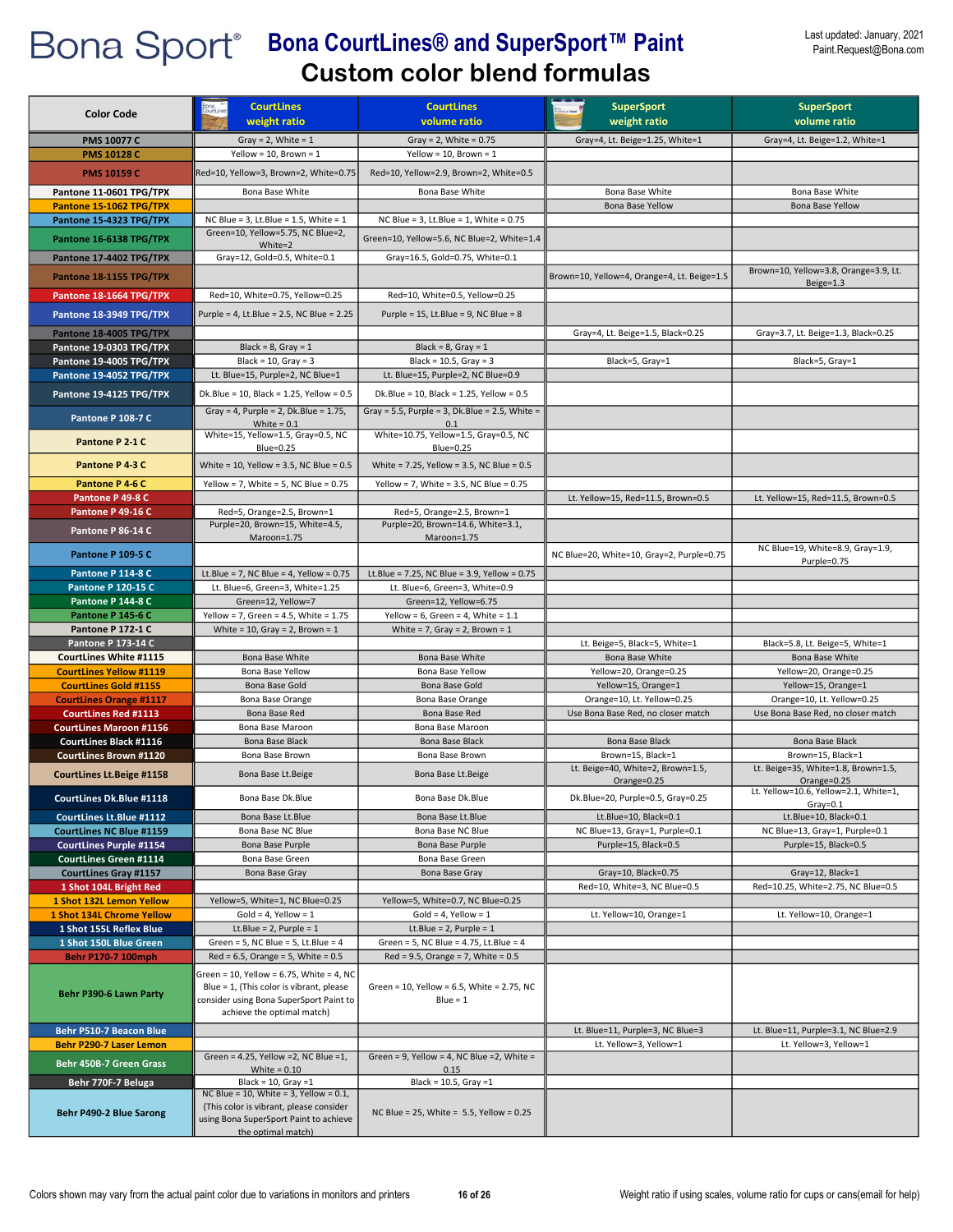| <b>Color Code</b>                                              | <b>CourtLines</b>                                                                                                                                      | <b>CourtLines</b>                                                                                         | <b>SuperSport</b>                          | <b>SuperSport</b>                                |
|----------------------------------------------------------------|--------------------------------------------------------------------------------------------------------------------------------------------------------|-----------------------------------------------------------------------------------------------------------|--------------------------------------------|--------------------------------------------------|
|                                                                | weight ratio                                                                                                                                           | volume ratio                                                                                              | weight ratio                               | volume ratio                                     |
| <b>Behr P510-6 Brilliant Blue</b>                              | Lt. Blue=5, NC Blue=5, Purple=1.5,<br>White=1, (This color is vibrant, please<br>consider using Bona SuperSport Paint to<br>achieve the optimal match) | Lt. Blue=5, NC Blue=4.75, Purple=1.5,<br>White=0.7                                                        |                                            |                                                  |
| <b>Behr P520-7 Flashy Sapphire</b>                             |                                                                                                                                                        |                                                                                                           | Lt. Blue=11, Purple=3.5, NC Blue=3         | Lt. Blue=11, Purple=3.6, NC Blue=2.9             |
| Behr SH-580 Navy Blue                                          | Purple = $2$ , Dk.Blue = $1$                                                                                                                           | Purple = $2$ , Dk.Blue = $1$                                                                              |                                            |                                                  |
| <b>Behr M350-4 Brittany Blue</b>                               | White=3, Purple=1.25, Dk. Blue=1.25,<br>$Gray=0.5$                                                                                                     | White=2, Purple=1.25, Dk. Blue=1.25,<br>$Gray = 0.5$                                                      |                                            |                                                  |
| <b>Behr P360-5 Citrus Peel</b>                                 | Yellow=7, White=5, Green=1.5                                                                                                                           | Yellow=6.75, White=3.5, Green=1.5                                                                         |                                            |                                                  |
| <b>Behr P230-7 Acapulco Sun</b>                                | Yellow=9, Orange=2.5, White=1,<br>Brown=0.5                                                                                                            | Yellow=8.75, Orange=2.5, White=0.7,<br>Brown=0.5                                                          |                                            |                                                  |
| BM Chicago Blues CC-804(US) /<br><b>Winters Eve (CA)</b>       | NC Blue = 3, Lt.Blue = 2, Gray = 1, Purple<br>$= 0.5$                                                                                                  | NC Blue = 3, Lt.Blue = 2, Gray = 1, Purple = $0.5$                                                        |                                            |                                                  |
| <b>BM 3122 Ansi #45 Green</b>                                  | Lt.Blue = 9, Gray = 6, Yellow = 5, Black =                                                                                                             | Lt.Blue = 9, Gray = 5.75, Yellow = 4.75, Black =                                                          |                                            |                                                  |
| <b>BM 126 Pumpkin Spice</b>                                    | Yellow = 5, Orange = 2, Brown = $0.75$ ,<br>White = $0.5$                                                                                              | Yellow = 5, Orange = 2, Brown = 0.75, White =<br>0.35                                                     |                                            |                                                  |
| <b>BM 181 Pan Gold</b>                                         | Yellow = 20, White = 8, Orange = 3, NC<br>$Blue = 1.5$                                                                                                 | Yellow = 13.25, White = 3.75, Orange = 2, NC<br>$Blue = 1$                                                |                                            |                                                  |
| <b>BM 280 Renaissance Gold</b>                                 |                                                                                                                                                        |                                                                                                           | Gold=10, Yellow=10, Brown=1.25, Black=0.25 | Gold=10, Yellow=10, Brown=1.3, Black=0.3         |
| <b>BM 299 Firefly</b>                                          | Yellow=8, White=2.5, NC Blue=0.25                                                                                                                      | Yellow=8, White=1.8, NC Blue=0.25                                                                         |                                            |                                                  |
| <b>BM 315 Oxford Gold</b>                                      | Yellow=10, White=3, NC Blue=0.25, (This                                                                                                                |                                                                                                           | Yellow=7.5, Lt. Yellow=1                   | Yellow=7.5, Lt. Yellow=1                         |
| <b>BM 321 Viking Gold</b>                                      | color is vibrant, please consider using<br>Bona SuperSport Paint to achieve the<br>optimal match)                                                      | Yellow=10, White=2.2, NC Blue=0.25                                                                        | Lt. Yellow=10, Yellow=1                    | Lt. Yellow=10, Yellow=1                          |
| <b>BM 405 Perennial</b>                                        | Yellow=10, White=2, Green=1                                                                                                                            | Yellow=9.6, White=1.35, Green=1                                                                           |                                            |                                                  |
| <b>BM 601 Juniper Green</b>                                    | $= 1$                                                                                                                                                  | Green = 10, Gray = 4, White = 2, NC Blue Green = 10.5, Gray = 4, White = 1.5, NC Blue =<br>$\overline{1}$ |                                            |                                                  |
| <b>BM 643 Steamed Spinach</b>                                  | Green = $7$ , Gray = $7$ , Black = $0.1$                                                                                                               | Green = $6.9$ , Gray = $6.5$ , Black = $0.1$                                                              |                                            |                                                  |
| <b>BM 651 Brazilian Rainforest</b>                             | Green = $6$ , Yellow = $3$ , Dk. Blue = $3$ , NC<br>$Blue = 0.25$                                                                                      | Green = 6.2, Yellow = 3, Dk. Blue = 3.1, NC<br>Blue = $0.25$                                              |                                            |                                                  |
| <b>BM 754 Wilmington Spruce</b>                                |                                                                                                                                                        |                                                                                                           | Lt. Blue=3, White=3, Gray=2, Green=0.35    | Lt. Blue=3, White=2.75, Gray=1.9, Green=0.35     |
| <b>BM 762 Pacific Palisades</b>                                |                                                                                                                                                        |                                                                                                           | Lt. Blue=15, White=7, Green=1.5            | Lt. Blue=15, White=6.4, Green=1.5                |
| <b>BM 819 Southern Belle</b>                                   | Purple = 4.75, Lt.Blue = 4, NC Blue = 3                                                                                                                | Purple = 4.75, Lt.Blue = 4, NC Blue = 2.75                                                                |                                            |                                                  |
| BM 1386 Purple Rain                                            |                                                                                                                                                        |                                                                                                           | Purple=10, Gray=4, Maroon=3, Red=3         | Purple=10, Gray=3.7, Maroon=3, Red=3             |
| <b>BM 1474 Cape May Cobblestone</b>                            | Lt.Beige = $2,$ Gray = 1                                                                                                                               | Lt.Beige = $2,$ Gray = 1                                                                                  |                                            |                                                  |
| BM 1593 Adagio                                                 |                                                                                                                                                        |                                                                                                           | White=5, Gray=4, Lt. Beige=0.75            | White=5, Gray=4.2, Lt. Beige=0.75                |
| <b>BM 1605 Winter Solstice</b><br><b>BM 1608 Ashland Slate</b> | White = 20, Gray = 10, NC Blue = $0.3$<br>Gray=4, Black=1                                                                                              | White = $14.5$ , Gray = $10$ , NC Blue = $0.3$<br>Gray=3.7, Black=1                                       |                                            |                                                  |
| <b>BM 1613 Silent Night</b>                                    | White = $6$ , Gray = $5$ , Lt. Beige = $1$                                                                                                             | White = 4.4, Gray = 5, Lt.Beige = $1$                                                                     |                                            |                                                  |
| <b>BM 1620 Blue Heather</b>                                    | White=10, NC Blue=4, Gray=3                                                                                                                            | White=7.5, NC Blue=4.1, Gray=3                                                                            | White=20, Gray=5, NC Blue=2, Purple=0.1    | White=17.6, Gray=4.6, NC Blue=1.9,<br>Purple=0.1 |
| <b>BM 1490 Country Life</b>                                    | Brown=10, White=4, Black=2.5,<br>Green=1.25                                                                                                            | Brown=10, White=2.9, Black=2.6, Green=1.3                                                                 |                                            |                                                  |
| <b>BM 2000-10 Red</b>                                          | $Red = 5$ , Yellow = 1.5                                                                                                                               | $Red = 5$ , Yellow = 1.5                                                                                  |                                            |                                                  |
| <b>BM 2017-30 Tangelo</b><br><b>BM 2018-30 Citrus Blast</b>    | Yellow=10, Orange=1.5, White=0.75<br>Yellow = 20, Orange = $1$                                                                                         | Yellow=10, Orange=1.5, White=0.55<br>Yellow = $15.25$ , Orange = $0.75$                                   |                                            |                                                  |
| <b>BM 2020-20 Flame</b>                                        | Orange=4, Red=2, White=1                                                                                                                               | Orange=4, Red=2, White=0.7                                                                                |                                            |                                                  |
| <b>BM 2020-40 Yellow Raincoat</b>                              | Yellow = 15, White = 10, Gold = $6$                                                                                                                    | Yellow = $14.5$ , White = 7, Gold = 6                                                                     |                                            |                                                  |
| <b>BM 2020-20 Lemon Shine</b>                                  | $Gold = 10$ , Yellow = 10, Orange = 0.25,                                                                                                              | Gold = 10, Yellow = 9.7, Orange = 0.25, White                                                             |                                            |                                                  |
| BM 2030-40 Spring Leaf                                         | White = $0.25$<br>Yellow = 6, White = 4, Green = 2                                                                                                     | $= 0.17$<br>Yellow = $6$ , White = 2.75, Green = 2                                                        |                                            |                                                  |
| BM 2041-10 Hunter Green                                        | Green=10, Black=3, Yellow=0.75,                                                                                                                        | Green=11.5, Black=3.5, Yellow=0.8, White=0.2                                                              | Green=10, Black=3                          | Green=10, Black=3.2                              |
| BM 2033-10 Yellow Green                                        | White=0.25<br>Green = 17, Yellow = 10.5, NC Blue = 3                                                                                                   | Green = $17.5$ , Yellow = $10.5$ , NC Blue = 3                                                            |                                            |                                                  |
| BM 2039-10 Deep Green                                          | Green=15, Yellow=0.20, White = 0.15                                                                                                                    | Green = 37.5, Yellow = 0.50, White = 0.25                                                                 |                                            |                                                  |
| BM 2047-10 Forest Green                                        | Green = $10$ , Dk. Blue = $4$ , Yellow = $1.5$                                                                                                         | Green = $10$ , Dk.Blue = $4$ , Yellow = $1.5$                                                             |                                            |                                                  |
| BM 2049-30 Teal Ocean                                          | Green=10, Lt. Blue=10, White=0.75                                                                                                                      | Green=10, Lt. Blue=10, White=0.5                                                                          |                                            |                                                  |
| <b>BM 2053-20 Dark Teal</b>                                    | Green=7, Lt. Blue=6, NC Blue=0.25                                                                                                                      | Green=7, Lt. Blue=6, NC Blue=0.24                                                                         |                                            |                                                  |
| <b>BM 2055-20 Pacific Ocean Blue</b>                           | Lt. Blue=2, NC Blue=1, Green=1                                                                                                                         | Lt. Blue=9.5, Green=4.75, NC Blue=4.5                                                                     |                                            |                                                  |
| BM 2058-10 Twilight<br>BM 2063-20 Downpour Blue                | Lt.Blue = 20, Black = 2, Yellow = $1.5$<br>Dk. Blue = 10, Lt. Blue = 1, Gray = 1                                                                       | Lt.Blue = $10$ , Black = $1$ , Yellow = $0.75$<br>Dk. Blue = 10, Lt. Blue = 1, Gray = 1                   |                                            |                                                  |
| BM 2064-20 Patriot Blue                                        | Dk.Blue = $6$ , Gray = $2$ , NC Blue = $1$                                                                                                             | Dk.Blue = $6.25$ , Gray = $2$ , NC Blue = $1$                                                             |                                            |                                                  |
| BM 2064-30 Ol' Blue Eyes                                       | Lt.Blue = 11, NC Blue = $6$ , Purple = 1.5                                                                                                             | Lt.Blue = 11, NC Blue = 5.6, Purple = $1.5$                                                               |                                            |                                                  |
| <b>BM 2065-30 Brilliant Blue</b>                               | Lt.Blue = 7, NC Blue = 2.25, Purple = $1$                                                                                                              | Lt.Blue = 7, NC Blue = $2.1$ , Purple = 1                                                                 | Lt. Blue=10, NC Blue=5, Purple=1           | Lt. Blue=10, NC Blue=4.9, Purple=1               |
| <b>BM 2066-10 Blue</b>                                         | Lt.Blue = $2$ , Purple = $1$                                                                                                                           | Lt.Blue = $2$ , Purple = $1$                                                                              |                                            |                                                  |
| BM 2066-20 Evening Blue<br>BM 2066-30 Big Country Blue         | Lt.Blue = 10, NC Blue = 3, Purple = $2$<br>Lt.Blue = 10, NC Blue = 5, Purple = $1$                                                                     | Lt.Blue = 10, NC Blue = 2.8, Purple = 2<br>Lt.Blue = 10, NC Blue = 4.75, Purple = 1                       | Lt.Blue=5, Purple=1, NC Blue=1             | Lt.Blue=5, Purple=1, NC Blue=1                   |
| <b>BM 2066-50 True Blue</b>                                    | NC Blue = 7, Lt. Blue = 0.75, White = 0.75                                                                                                             | NC Blue = $6.6$ , Lt. Blue = 0.75, White = 0.5                                                            |                                            |                                                  |
| BM 2086-10 Exotic Red                                          |                                                                                                                                                        |                                                                                                           | Red=20, Black=0.25                         | Red=19.25, Black=0.25                            |
| <b>BM 2087-10 Neon Red</b>                                     |                                                                                                                                                        |                                                                                                           | Bona Base Red                              | Bona Base Red                                    |
| BM 2094-60 Pleasant Pink                                       | White = $15$ , Red = 0.25, Orange = $0.1$                                                                                                              | White = $10.5$ , Red = 0.25, Orange = $0.1$                                                               |                                            |                                                  |
| BM 2116-10 Night Shade                                         | Brown = $15$ , Purple = $6$ , Black = $0.75$                                                                                                           | Brown = $15$ , Purple = $6$ , Black = $0.75$                                                              |                                            |                                                  |
| BM 2120-40 Smoke Gray                                          | Gray = $15$ , Black = $1$                                                                                                                              | Gray = $14$ , Black = $1$                                                                                 |                                            |                                                  |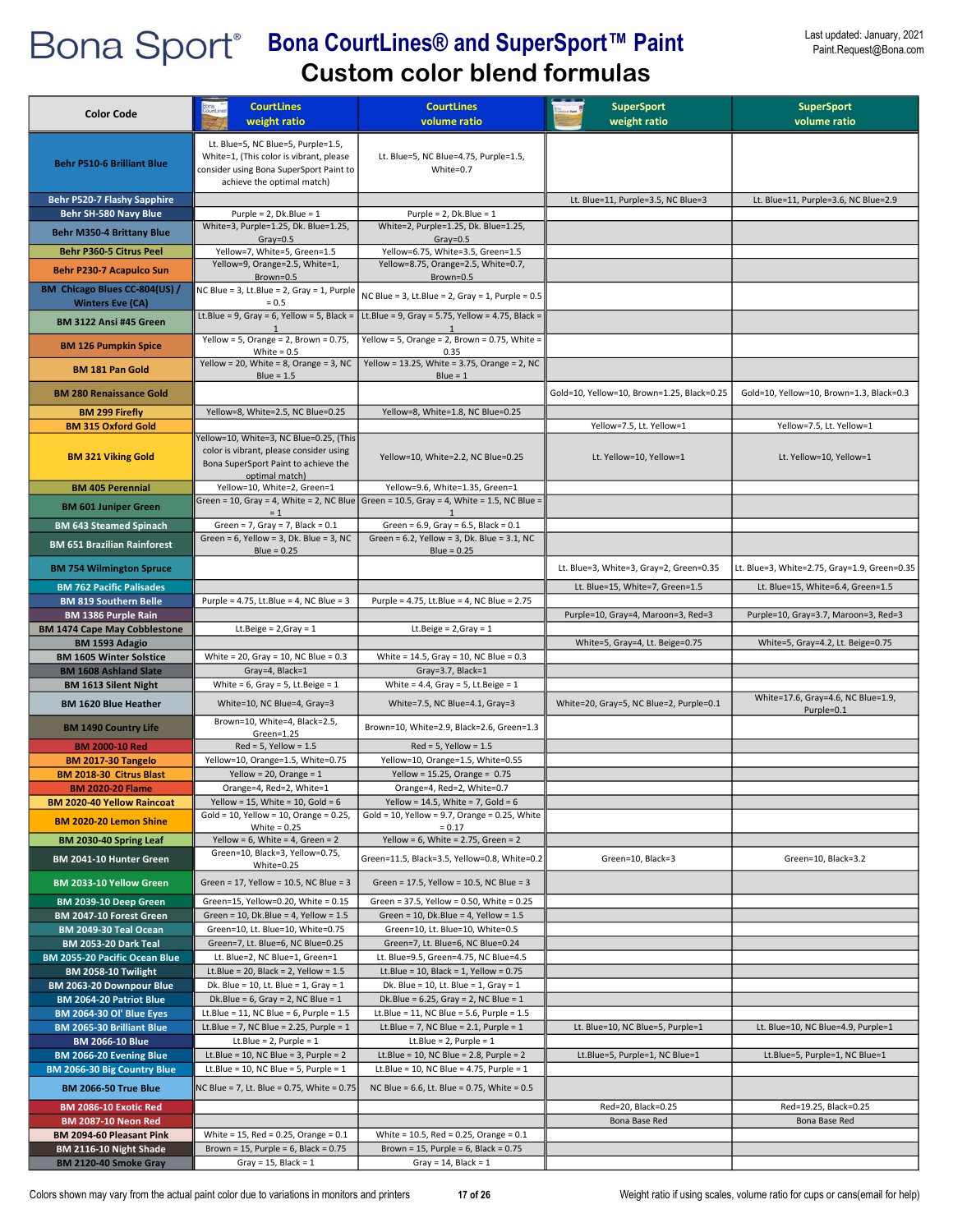| <b>Color Code</b>                                              | <b>CourtLines</b><br>weight ratio                                                             | <b>CourtLines</b><br>volume ratio                                                                        | <b>SuperSport</b><br>weight ratio           | <b>SuperSport</b><br>volume ratio            |
|----------------------------------------------------------------|-----------------------------------------------------------------------------------------------|----------------------------------------------------------------------------------------------------------|---------------------------------------------|----------------------------------------------|
| BM 2120-50 Silver Spring                                       | Gray = 10, White = 2.5, NC Blue = 1.5                                                         | Gray = 10, White = 1.8, NC Blue = $1.5$                                                                  |                                             |                                              |
| <b>BM 2121-10 Grey</b>                                         | Gray = 4, Black = 1, Brown = $1$                                                              | Gray = $3.75$ , Black = 1, Brown = 1                                                                     |                                             |                                              |
| <b>BM 2121-30 Pewter</b>                                       | Gray = $6$ , White = $1$                                                                      | Gray = $6.25$ , White = $0.75$                                                                           |                                             |                                              |
| BM 2121-70 Chantilly Lace<br>BM 2122-70 Snow White             | Bona Base White<br>White=30, Gray=0.1                                                         | Bona Base White<br>White=23, Gray=0.1                                                                    | White=25, Lt. Beige=0.15, Gray=0.1          | White=24, Lt. Beige=0.15, Gray=0.1           |
| <b>BM 2124-40 Thundercloud Gray</b>                            | White = $3$ , Gray = $1$                                                                      | White = $2$ , Gray = $1$                                                                                 |                                             |                                              |
| BM 2125-10 Black Panther                                       | Gray = 9, Black = 4, Brown = $1$                                                              | Gray = 8.5, Black = 4, Brown = $1$                                                                       |                                             |                                              |
| BM 2126-30 Anchor Gray                                         | Gray = $5$ , Black = $1$                                                                      | Gray = $5$ , Black = $1$                                                                                 |                                             |                                              |
| <b>BM 2127-20 Black Ink</b>                                    | Black = 10, Dk. Blue = 1, Gray = 1                                                            | Black = 10, Dk. Blue = 1, Gray = 1                                                                       |                                             |                                              |
| BM 2127-60 Feather Gray<br>BM 2132-20 Ebony King               | White = $9$ , Gray = $2.5$ , NC Blue = $0.5$<br>Gray = $4$ , Black = $3$                      | White = $6.5$ , Gray = $2.5$ , NC Blue = $0.5$<br>Gray = 7.75, Black = $6.25$                            | White=10, Gray=2, NC Blue=0.25              | White=9.4, Gray=2, NC Blue=0.25              |
| BM 2129-10 Midnight Dream                                      | Black = $4$ , Gray = 1                                                                        | Black = $4$ , Gray = 1                                                                                   |                                             |                                              |
| BM 2152-10 Medieval Gold                                       | Yellow = 20, Gray = 8, Brown = $5$                                                            | Yellow = 19.75, Gray = 7.75, Brown = 5                                                                   | Lt. Yellow=10, Gold=7, Orange=4, Black=0.25 | Lt. Yellow=10, Gold=6.8, Orange=4, Black=0.3 |
| <b>BM 2161-30 Dark Mustard</b>                                 |                                                                                               |                                                                                                          | Yellow=7, Brown=6, White=3.5, Orange=1.5    | Yellow=6.6, Brown=6, White=3, Orange=1.5     |
| BM 2161-50 Yellow Squash                                       |                                                                                               |                                                                                                          | Lt. Beige=4, White=1                        | Lt. Beige=4, White=1                         |
| <b>BM 2169-30 Oriole</b><br>BM 2175-40 Adobe Dust              | Orange=5, White=2, Brown=1, Red=0.5<br>Lt.Beige = 5, Yellow = $0.5$ , Red = $0.5$             | Orange=5, White=1.4, Brown=1, Red=0.5<br>Lt.Beige = 5, Yellow = $0.5$ , Red = $0.5$                      |                                             |                                              |
| <b>BM Etiquette AF-50</b>                                      |                                                                                               |                                                                                                          | White=20, Lt. Beige=1                       | White=20, Lt. Beige=1                        |
| <b>BM AF-240 Satchel</b>                                       | Brown = 7, Lt.Beige = 5, Red = $0.5$                                                          | Brown = 7, Lt.Beige = $4.75$ , Red = $0.5$                                                               |                                             |                                              |
| <b>BM AF-700 Storm</b>                                         | Gray = 19, Lt. Beige = 9.5, White = $1.5$                                                     | Gray = 17.25, Lt.Beige = 8.75, White = 1                                                                 |                                             |                                              |
| <b>BM CC-756 Avalon</b>                                        | Dk.Blue = $10$ , Yellow = $3$ , White = $3.5$                                                 | Dk.Blue = $10.5$ , Yellow = 3, White = $2.5$                                                             |                                             |                                              |
| <b>BM CC-844 Winter's Eve</b>                                  | NC Blue = 7, Lt.Blue = 5, Gray = 3, Purple<br>$= 2$<br>Dk.Blue = 20, Purple = 15, Yellow = 4, | NC Blue = $6.5$ , Lt.Blue = $5$ , Gray = 2.8, Purple =<br>Dk.Blue = 20, Purple = 15, Yellow = 4, Black = |                                             |                                              |
| BM CC-932 North Sea                                            | $Black = 1.75$<br>Brown=20, Maroon=4, White=1.5,                                              | 1.75                                                                                                     |                                             |                                              |
| <b>BM CW-255 Palace Arms Red</b><br><b>BM Feather Grey -1B</b> | Yellow=1<br>White = $10$ , Gray = 5, NC Blue = $0.50$                                         | Brown=20, Maroon=4, White=1.1, Yellow=1<br>White = 10, Gray = 7, NC Blue = $0.7$                         |                                             |                                              |
|                                                                | Yellow = 10, White = 4, Brown = 1,                                                            | Yellow = 9.75, White = 2.75, Brown = 1,                                                                  |                                             |                                              |
| <b>BM HC-10 Stuart Gold</b><br><b>BM HC-22 Blair Gold</b>      | Orange = $0.5$<br>$Gold = 20$ , White = 6, Black = 0.75,                                      | Orange = $0.5$<br>Gold = 20, White = 4.2, Black = $0.75$ , Orange =                                      |                                             |                                              |
|                                                                | Orange = $0.5$                                                                                | 0.5                                                                                                      |                                             |                                              |
| <b>BM HC-35 Powell Buff</b>                                    | White = $15$ , Yellow = $5$ , Brown = $2$<br>Brown=5, Yellow=1, Orange=1,                     | White = $10.75$ , Yellow = 5, Brown = 2                                                                  |                                             |                                              |
| <b>BM HC-40 Greenfield Pumpkin</b>                             | White=0.5                                                                                     | Brown=5, Yellow=1, Orange=1, White=0.4                                                                   |                                             |                                              |
| <b>BM HC-58 Chippendale Rosetone</b>                           | Lt.Beige = $6$ , White = $4$ , Brown = 0.75,<br>$Red = 0.3$                                   | Lt.Beige = $6$ , White = $3$ , Brown = 0.75, Red =<br>0.3                                                |                                             |                                              |
| <b>BM HC-166 Kendall Charcoal</b>                              | Gray=8, Brown=1.75, Black=1                                                                   | Gray=7.5, Brown=1.75, Black=1                                                                            |                                             |                                              |
| <b>BM HC-168 Chelsea Gray</b>                                  | Gray=12, White=1.5, Brown=1,<br>Yellow=0.75<br>Lt.Beige=10, White=8, Gray=3,                  | Gray=11.6, White=1.1, Brown=1, Yellow=0.75                                                               |                                             |                                              |
| <b>BM HC-172 Revere Pewter</b>                                 | Brown=0.75<br>White = 11, Gray = 5, Green = 1.25,                                             | Lt.Beige=10, White=5.8, Gray=3, Brown=0.8                                                                |                                             |                                              |
| <b>BM HC-143 Wythe Blue</b>                                    | Yellow = $0.5$<br>Gray=7, Dk. Blue=1.5, White=1,                                              | White = 8, Gray = 5, Green = 1.25, Yellow = $0.5$                                                        |                                             |                                              |
| <b>BM HC-151 Buckland Blue</b>                                 | Purple=0.1                                                                                    | Gray=6.7, Dk. Blue=1.5, White=0.7, Purple=0.1                                                            |                                             | White=46, Gray=5.75, Lt. Beige=4.6,          |
| <b>BM HC-180 Cliffside Gray</b>                                |                                                                                               |                                                                                                          | White=50, Gray=6, Lt. Beige=4, Green=0.1    | Green=0.1                                    |
| <b>BM OC-17 White Dove</b>                                     |                                                                                               |                                                                                                          | White=30, Lt. Beige=0.75, Gray=0.1          | White=29, Lt. Beige=0.7, Gray=0.1            |
| <b>BM OC-31 Fog Mist</b><br><b>BM OC-152 Super White</b>       | Bona Base White                                                                               | Bona Base White                                                                                          | White=35, Lt. Beige=4, Gray=1.25            | White=35, Lt. Beige=4, Gray=1.3              |
| <b>BM PM-15 Cottage Red</b>                                    | $Red = 5$ , Lt.Blue = 2                                                                       | $Red = 5$ , Lt.Blue = 2                                                                                  |                                             |                                              |
| Devoe DC 4752 Cobalt Blue                                      | Lt. Blue=10, Purple=1.25, NC Blue=0.1                                                         | Lt. Blue=10.6, Purple=1.3, NC Blue=0.1                                                                   | Lt. Blue=10, Purple=1, White=0.25           | Lt. Blue=10, Purple=1, White=0.2             |
| Devoe DC 6650 Medium Green                                     | Green=10, Yellow=2, Black=0.25                                                                | Green=10, Yellow=1.9, Black=0.3                                                                          |                                             |                                              |
| Devoe DC 9700 Safety Green                                     | Green=15, White=4, Yellow=3.5                                                                 | Green=15, White=2.8, Yellow=3.4                                                                          |                                             |                                              |
| Dunn Edwards DE5944 Fresh<br>Eggplant                          | Purple = $7$ , Lt.Blue = $0.15$                                                               | Purple = $7$ , Lt.Blue = $0.15$                                                                          |                                             |                                              |
| Dunn Edwards DE5664<br><b>Shamrock Field</b>                   | Green = 10, Yellow = 6.5, NC Blue = 1,<br>White $= 1$                                         | Green = $10$ , Yellow = $6.5$ , NC Blue = $1$ , White =<br>0.7                                           |                                             |                                              |
| Dunn Edwards DE5713 Pine Haven                                 |                                                                                               |                                                                                                          | Yellow=7.5, Green=5, Black=3.5              | Yellow=7.5, Green=5, Black=3.7               |
| Dunn Edwards DEW380 White                                      | White = $20$ , Lt. Beige = $1$                                                                | White = $14.5$ , Lt. Beige = $1$                                                                         |                                             |                                              |
| Dunn Edwards DE5867 Blue Chip                                  | Lt.Blue = 5, NC Blue = 3, Purple = $2$                                                        | Lt.Blue = 5, NC Blue = 3, Purple = $2.8$                                                                 |                                             |                                              |
| Dunn Edwards DE6369 Legendary<br>Gray                          | Gray = 18, Brown = 1, Black = $0.75$                                                          | Gray = 17, Brown = 1, Black = $0.75$                                                                     |                                             |                                              |
| Glidden Imperial Blue 5308-7850                                | Dk.Blue = $11$ , Gray = 3, Purple = 0.75                                                      | Dk.Blue = 11.25, Gray = 3, Purple = 0.75                                                                 |                                             |                                              |
| Glidden #A0497 Spanish Hollow                                  | $Gold = 20$ , Red = 4.5, Black = 1.75                                                         | $Gold = 20$ , Red = 4.5, Black = 1.75                                                                    |                                             |                                              |
| <b>Glidden Brilliance 0689</b>                                 | Yellow = 7, Gold = 5, White = $1.5$<br>Brown = $13$ , Red = $5$ , Orange = $3.5$ ,            | Yellow = 9.75, Gold = 7.25, White = 1.5                                                                  |                                             |                                              |
| Glidden Sweet Tea 30YR 11/219                                  | White = $0.75$                                                                                | Brown = 13, Red = 5, Orange = 3.5, White = $0.5$                                                         |                                             |                                              |
| Glidden First Dawn A0013                                       | White = $15$ , Lt.Beige = $1$                                                                 | White = 13.75, Lt. Beige = 1.25                                                                          |                                             |                                              |
| <b>Glidden Fire's Glow A0684</b>                               | Yellow = 10, White = 2.25, Orange = $1$                                                       | Yellow = 10, White = 1.6, Orange = $1$                                                                   |                                             |                                              |
| <b>Glidden Yellow Fervor A0688</b>                             | Yellow = $6$ , White = $1$                                                                    | Yellow = $6.25$ , White = $0.75$                                                                         |                                             |                                              |
| Glidden Medi Blue A1386                                        | Dk.Blue = $9$ , Gray = $1$ , Purple = $0.5$                                                   | Dk.Blue = $9$ , Gray = 0.95, Purple = 0.5                                                                |                                             |                                              |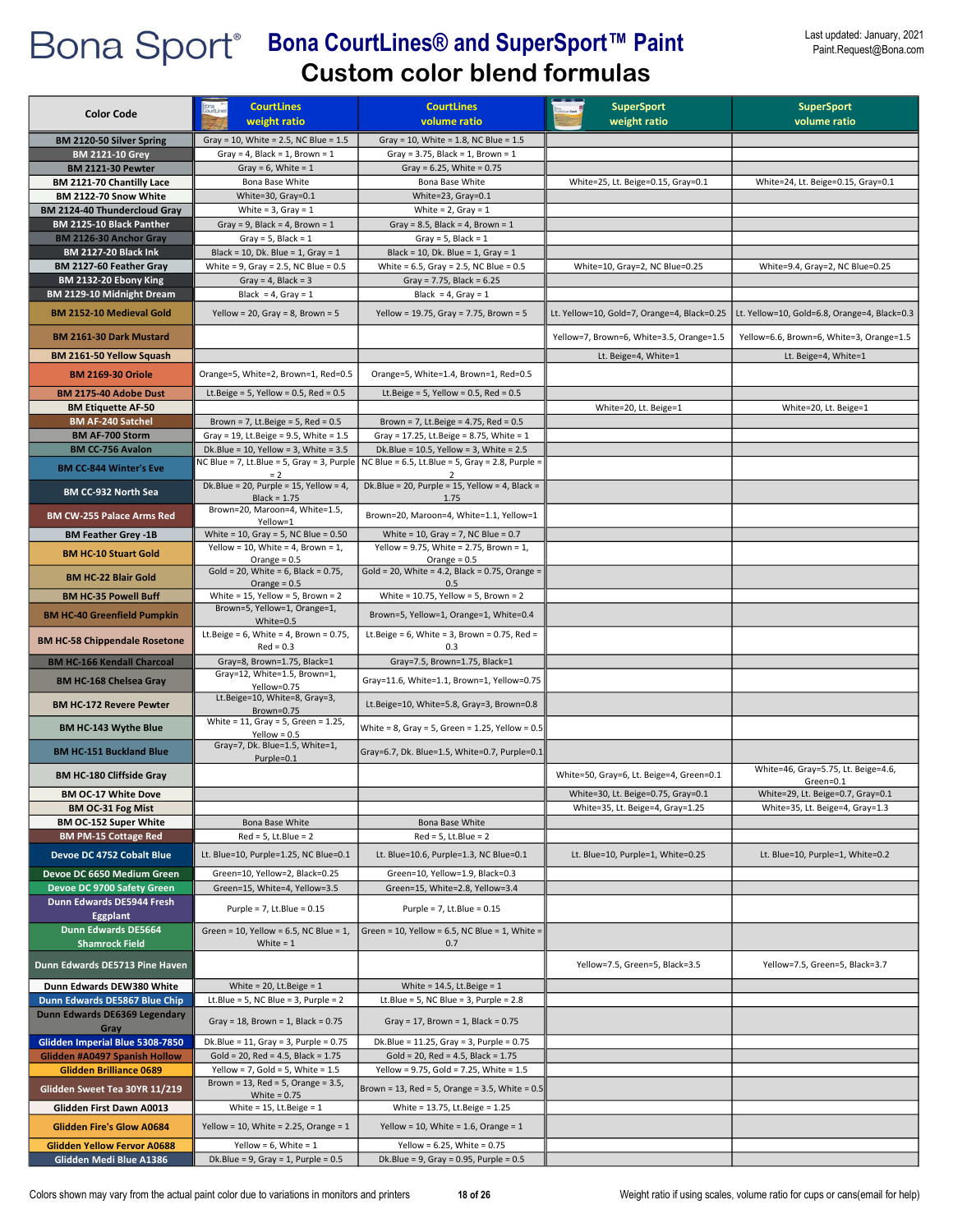| <b>Color Code</b>                                                          | <b>CourtLines</b><br>weight ratio                                                                                                                         | <b>CourtLines</b><br>volume ratio                                                | <b>SuperSport</b><br>weight ratio          | <b>SuperSport</b><br>volume ratio                 |
|----------------------------------------------------------------------------|-----------------------------------------------------------------------------------------------------------------------------------------------------------|----------------------------------------------------------------------------------|--------------------------------------------|---------------------------------------------------|
| <b>Glidden King's Treasure A1491</b>                                       | Purple = 10, Dk.Blue = $2$ , Black = $0.5$                                                                                                                | Purple = $10$ , Dk.Blue = $2$ , Black = $0.5$                                    |                                            |                                                   |
| Glidden Dark Secret A2016                                                  | Black = $10$ , Gray = 1                                                                                                                                   | Black = $10.5$ , Gray = 1                                                        |                                            |                                                   |
| ICI 1650 Grape Thistle<br>ICI Egyptian Earth 70YR19/557                    | Purple=15, Maroon=2.5, Gray=0.5<br>Orange = 4, Gold = 4, Yellow = 1, Brown =                                                                              | Purple=15, Maroon=2.5, Gray=0.5<br>Orange = 4, Gold = 4, Yellow = 1, Brown = $1$ | Purple=15, Maroon=12, Black=0.25           | Purple=15, Maroon=12, Black=0.25                  |
|                                                                            | White = 5, Yellow = 4, Lt.Beige = 4, Gray                                                                                                                 | White = 3.5, Yellow = 4, Lt.Beige = 4, Gray =                                    |                                            |                                                   |
| ICI Roman Holiday 40YY 53/218                                              | $= 2.25$                                                                                                                                                  | 2.25                                                                             |                                            |                                                   |
| ICI Rich Navy #50BB 08/171<br><b>ICI A0689</b>                             | $Dk.Blue = 10$ , Lt.Blue = 1<br>Yellow = $8$ , White = $1.5$                                                                                              | $Dk.Blue = 10$ , Lt.Blue = 1<br>Yellow = $8$ , White = $1$                       |                                            |                                                   |
| <b>ICI A0696</b>                                                           | Gold = $10$ , White = $1.25$                                                                                                                              | Gold = $12$ , White = $1$                                                        |                                            |                                                   |
| <b>ICI A1400</b>                                                           | Dk.Blue = $10$ , Purple = 3, White = $0.25$                                                                                                               | Dk.Blue = $10$ , Purple = $3$ , White = $0.20$                                   |                                            |                                                   |
| ICI Arctic Night #A1330 10BB<br>07/150                                     | Dk. Blue=10, Black=1, White=0.5                                                                                                                           | Dk. Blue=10, Black=1, White=0.35                                                 |                                            |                                                   |
| <b>ICI A1491</b><br><b>ICI A1772</b>                                       | Purple = $8$ , Dk.Blue = $2$ , Black = $0.25$<br>White = $10$ , Lt. Beige = $1$                                                                           | Purple = $8$ , Dk.Blue = $2$ , Black = $0.25$<br>White = $7$ , Lt. Beige = $1$   |                                            |                                                   |
| <b>ICI Subzero</b>                                                         | Lt.Blue = $7$ , Dk.Blue = 1.5, Purple = 1                                                                                                                 | Lt.Blue = 7, Dk.Blue = $1.5$ , Purple = $1$                                      |                                            |                                                   |
| ICI 1133 New England Green                                                 |                                                                                                                                                           |                                                                                  | Green=5, Black=1.5                         | Green=5, Black=1.6                                |
| ICI Quiet Hideaway 81YY81/016<br>ICI Pure Blue 62BB08/369                  | White = 10, Lt.Beige = $1$ , Gray = 0.75<br>Lt.Blue = $5$ , Purple = $1.5$                                                                                | White = $7.25$ , Lt.Beige = 1, Gray = $0.75$<br>Lt.Blue = $5$ , Purple = $1.5$   |                                            |                                                   |
| KM 306 Night Sky                                                           | Gray=5, Dk. Blue=2.5, Black=2                                                                                                                             | Gray=4.6, Dk. Blue=2.5, Black=2                                                  |                                            |                                                   |
| KM 5026 Oceano                                                             | NC Blue=13, White=10, Lt. Blue=2,<br>Yellow=0.75, (This color is vibrant,<br>please consider using Bona SuperSport<br>Paint to achieve the optimal match) | NC Blue=12.3, White=7, Lt. Blue=2,<br>Yellow=0.75                                |                                            |                                                   |
| KM 5175-3 Strike It Rich                                                   |                                                                                                                                                           |                                                                                  | Yellow=20, Gold=5.5, White=4, Lt. Blue=0.1 | Yellow=19.1, Gold=5.2, White=3.5, Lt.<br>Blue=0.1 |
| <b>KM 5210 Happy Daze</b>                                                  | Yellow=8, White=3, NC Blue=0.25, (This<br>color is vibrant, please consider using<br>Bona SuperSport Paint to achieve the<br>optimal match)               | Yellow=8.1, White=2.2, NC Blue=0.25                                              |                                            |                                                   |
| <b>KM 5485 Ruby Slippers</b>                                               | Red=15, Maroon=10, NC Blue=2                                                                                                                              | Red=15, Maroon=10, NC Blue=1.9                                                   |                                            |                                                   |
| KM KMA87-5 Stiletto                                                        | Black=4, Brown=2.5, White=0.25<br>Purple=10, Dk. Blue=2, Black=1,                                                                                         | Black=4, Brown=2.5, White=0.2<br>Purple=15.25, Dk. Blue=3, Black=1.5,            |                                            |                                                   |
| ICS - 305 (Industrial Color System)                                        | White=0.25                                                                                                                                                | White=0.25                                                                       |                                            |                                                   |
| ICS - 306 (Industrial Color System)                                        |                                                                                                                                                           |                                                                                  | Red=10, Orange=2.5, Black=0.5              | Red=10, Orange=2.5, Black=0.5                     |
| ICS - 307 (Industrial Color System)                                        | Purple = $6$ , Red = $4$ , NC Blue = $1$                                                                                                                  | Purple = $6$ , Red = $4$ , NC Blue = $1$                                         |                                            |                                                   |
| ICS - 312 (Industrial Color System)                                        | Red=10, Black=0.1<br>Orange = $3$ , Red = $2.5$ , White = $0.5$                                                                                           | Red=10, Black=0.1<br>Orange = 4.25, Red = 3.75, White = 0.5                      |                                            |                                                   |
| ICS - 318 (Industrial Color System)<br>ICS - 326 (Industrial Color System) | Yellow = $6$ , Orange = $1$                                                                                                                               | Yellow = $6$ , Orange = $1$                                                      | Orange=1.75, Red=1                         | Orange=1.75, Red=1                                |
| ICS - 332 (Industrial Color System)                                        | Yellow = $2$ , Gold = $1.5$                                                                                                                               | Yellow = $2$ , Gold = $1.5$                                                      | Yellow=15, Orange=0.25                     | Yellow=15, Orange=0.25                            |
| ICS - 341 (Industrial Color System)                                        | Yellow = $35$ , NC Blue = $0.5$                                                                                                                           | Yellow = 35, NC Blue = $0.5$                                                     |                                            |                                                   |
| ICS - 344 (Industrial Color System)                                        | Gold = $10$ , Orange = $0.1$                                                                                                                              | Gold = $10$ , Orange = $0.1$                                                     |                                            |                                                   |
| ICS - 345 (Industrial Color System)                                        | Yellow = 4, White = 4, Brown = $1.5$                                                                                                                      | Yellow = 4, White = 3, Brown = $1.5$                                             |                                            |                                                   |
| ICS - 347 (Industrial Color System)                                        | Yellow = 6, White = 3, NC Blue = $0.5$                                                                                                                    | Yellow = 6, White = $2.1$ , NC Blue = $0.5$                                      |                                            |                                                   |
| ICS - 360 (Industrial Color System)                                        | Brown=16, Yellow=7.5, Lt. Blue=3.75                                                                                                                       | Brown=14.75, Yellow=6.75, Lt. Blue=3.5                                           |                                            |                                                   |
| ICS - 368 (Industrial Color System)                                        | Green = 5, Yellow = 5, White = $2$                                                                                                                        | Green = $5$ , Yellow = $5$ , White = $1.5$                                       |                                            |                                                   |
| ICS - 370 (Industrial Color System)                                        | Green = $1$ , Yellow = $1$                                                                                                                                | Green = $1$ , Yellow = $1$                                                       |                                            |                                                   |
| ICS - 376 (Industrial Color System)                                        | Green = $9$ , Yellow = $4$                                                                                                                                | Green = $9$ , Yellow = $4$                                                       |                                            |                                                   |
| ICS - 379 (Industrial Color System)                                        | Green = 8, Yellow = 2.75, Black = $1$                                                                                                                     | Green = $8$ , Yellow = 2.75, Black = 1                                           |                                            |                                                   |
| ICS - 380 (Industrial Color System)                                        | Green = $10$ , Yellow = $2$ , Black = $0.5$ ,<br>Brown = $0.25$                                                                                           | Green = 10.25, Yellow = 2, Black = 0.5, Brown<br>$= 0.25$                        |                                            |                                                   |
| ICS - 394 (Industrial Color System)                                        | NC Blue = $5$ , Green = $3$ , Dk. Blue = $1$                                                                                                              | NC Blue = $4.75$ , Green = $3$ , Dk. Blue = $1$                                  |                                            |                                                   |
| ICS - 400 (Industrial Color System)                                        |                                                                                                                                                           |                                                                                  | Dk. Blue=15, Yellow=3, Black=2             | Dk. Blue=15, Yellow=2.8, Black=2                  |
| ICS - 401 (Industrial Color System)                                        | Lt.Blue = $10$ , Yellow = $0.5$                                                                                                                           | Lt.Blue = $10$ , Yellow = $0.5$                                                  |                                            |                                                   |
| ICS - 409 (Industrial Color System)                                        | Lt.Blue = 10, Yellow = 0.65, White = $0.25$                                                                                                               | Lt.Blue = 10.6, Yellow = 0.9, White = 0.2                                        |                                            |                                                   |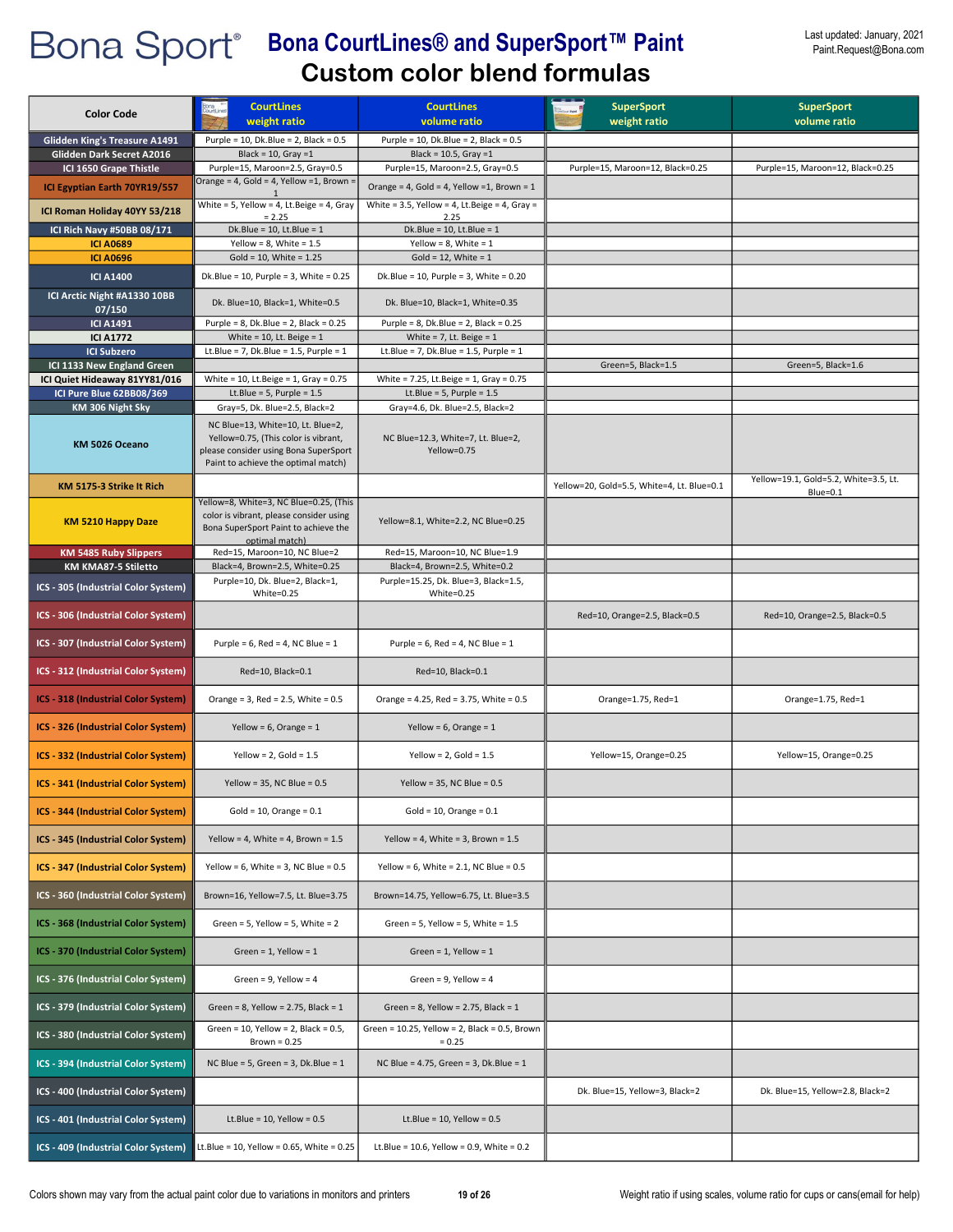| <b>Color Code</b>                                          | <b>CourtLines</b><br>weight ratio                                                                                                                   | <b>CourtLines</b><br>volume ratio                                           | <b>SuperSport</b><br>weight ratio                                               | <b>SuperSport</b><br>volume ratio                                                  |
|------------------------------------------------------------|-----------------------------------------------------------------------------------------------------------------------------------------------------|-----------------------------------------------------------------------------|---------------------------------------------------------------------------------|------------------------------------------------------------------------------------|
| ICS - 410 (Industrial Color System)                        | Lt.Blue = 10, Yellow = 0.25, White = $0.1$                                                                                                          | Lt.Blue = $14.6$ , Yellow = 0.35, White = 0.1                               |                                                                                 |                                                                                    |
| ICS - 415 (Industrial Color System)                        | Lt.Blue = $7$ , NC Blue = $4$                                                                                                                       | Lt.Blue = $7$ , NC Blue = $3.75$                                            |                                                                                 |                                                                                    |
| ICS - 417 (Industrial Color System)                        | Lt.Beige = $10$ , Gray = 7, Black = $0.25$                                                                                                          | Lt.Beige = 10, Gray = 7, Black = $0.25$                                     |                                                                                 |                                                                                    |
| ICS - 418 (Industrial Color System)                        | Gray = 25, Black = 4, Yellow = $3$                                                                                                                  | Gray = 25, Black = 4, Yellow = 3                                            |                                                                                 |                                                                                    |
| ICS - 419 (Industrial Color System)                        | Black=4, White=1                                                                                                                                    | Black=5.8, White=1                                                          |                                                                                 |                                                                                    |
| ICS - 423 (Industrial Color System)                        | Gray=12.5, White=8, Green=1.5                                                                                                                       | Gray=10, White=4.8, Green=1.3                                               |                                                                                 |                                                                                    |
| ICS - 424 (Industrial Color System)                        | Gray=10, Black=0.75                                                                                                                                 | Gray=10, Black=0.8                                                          |                                                                                 |                                                                                    |
| ICS - 425 (Industrial Color System)                        | Gray = 5, Black = $1.5$ , Lt.Beige = $1.5$                                                                                                          | Gray = 5, Black = 1.5, Lt. Beige = $1.5$                                    |                                                                                 |                                                                                    |
| ICS - 430 (Industrial Color System)                        | White = $2$ , Gray = $1$                                                                                                                            | White = $1.5$ , Gray = $1$                                                  |                                                                                 |                                                                                    |
| ICS - 441 (Industrial Color System)                        | Lt.Beige = $15$ , Brown = $1$ , Yellow = $0.5$                                                                                                      | Lt.Beige = $14$ , Brown = $1$ , Yellow = $0.5$                              |                                                                                 |                                                                                    |
| ICS - 445 (Industrial Color System)                        | Brown =13, Orange = 5, Red = 3, White =<br>$\mathbf{1}$                                                                                             | Brown = 13, Orange = 5, Red = 3, White = $0.70$                             |                                                                                 |                                                                                    |
| ICS - 459 (Industrial Color System)                        | White = $10$ , Lt. Beige = $7$ , Yellow = $1$                                                                                                       | White = 7, Lt. Beige = $6.75$ , Yellow = 1                                  |                                                                                 |                                                                                    |
| ICS - 467 (Industrial Color System)                        | White = $8$ , Gray = $2$ , Lt. Beige = $1$                                                                                                          | White = $6$ , Gray = $2$ , Lt. Beige = $1$                                  | White=10, Gray=1                                                                | White=9.5, Gray=1                                                                  |
| ICS - 478 (Industrial Color System)                        |                                                                                                                                                     |                                                                             | White=15, Lt. Yellow=6, Yellow=1                                                | White=13.8, Lt. Yellow=6.1, Yellow=1                                               |
| ICS - TW/ATW (Industrial Color<br>System)                  | Bona Base White                                                                                                                                     | Bona Base White                                                             | Bona Base White                                                                 | Bona Base White                                                                    |
| ICS - 4Y PB/APB (Industrial Color<br>System)               | NC Blue = 10, White = 7.5, Dk.Blue = 2,<br>Purple = $0.25$                                                                                          | NC Blue = $9.25$ , White = $5$ , Dk.Blue = $2$ , Purple<br>$= 0.25$         | NC Blue=20, Gray=0.5, Purple=0.25                                               | NC Blue=20, Gray=0.5, Purple=0.25                                                  |
| ICS - 4Y LB/ALB (Industrial Color<br>System)               | Gray = $10$ , Black = $0.5$                                                                                                                         | Gray = $10$ , Black = $0.5$                                                 |                                                                                 |                                                                                    |
| ICS - 12Y PB/APB (Industrial Color<br>System)              | Purple = $6$ , Dk.Blue = $5$ , Black = $0.1$                                                                                                        | Purple = $6$ , Dk.Blue = $5$ , Black = $0.1$                                |                                                                                 |                                                                                    |
| PPG 1001-6 Knight's Armor<br>PPG 1001-7 Black Magic        |                                                                                                                                                     |                                                                             | Gray=7, Black=5, Lt. Beige=1<br>Black=10, Gray=1.5, Brown=1                     | Gray=7, Black=5.5, Lt. Beige=0.9<br>Black=11, Gray=1.5, Brown=1.1                  |
| PPG 1042-7 Admirality                                      | Dk.Blue=5, Purple =5, Gray =3, Black<br>$= 2.5$                                                                                                     | Dk.Blue=5, Purple =5, Gray =2.8, Black =2.5                                 |                                                                                 |                                                                                    |
| PPG 1106-7 Butterscotch Ripple<br>PPG 1107-6 Glorious Gold |                                                                                                                                                     |                                                                             | Yellow=10, Gold=10, Brown=1.25, Black=0.1<br>Yellow=10, Orange=0.25, Black=0.1  | Yellow=9.4, Gold=9.3, Brown=1.2, Black=0.1<br>Yellow=9.6, Orange=0.25, Black=0.1   |
| PPG 1109-3 Twinkle Toes                                    |                                                                                                                                                     |                                                                             | White=40, Yellow=10, Black=0.1, Brown=0.1                                       | White=35, Yellow=9.5, Black=0.1, Brown=0.1                                         |
| PPG 1164-7 Annapolis Blue                                  | $Dk.Blue = 3, Lt.Blue = 1$                                                                                                                          | Dk.Blue = $3$ , Lt.Blue = $1$                                               |                                                                                 |                                                                                    |
| PPG 1172-5 Tin Lizzy<br>PPG 1176-6 Mirabella               | Purple=15, White=4.5, Maroon=2                                                                                                                      | Purple=15.2, White=3, Maroon=2                                              | Gray=7, White=0.5, Purple=0.25, Red=0.25                                        | Gray=7, White=0.5, Purple=0.3, Red=0.3                                             |
| PPG 1221-7 Funky Frog                                      |                                                                                                                                                     |                                                                             | Lt. Yellow=20, White=1, Green=0.5, Gray=0.25                                    | Lt. Yellow=20, White=0.9, Green=0.5,<br>$Gray=0.25$                                |
| PPG 1241-7 Cobalt Stone                                    |                                                                                                                                                     |                                                                             | Lt. Blue=10, NC Blue=6, Purple=1.5                                              | Lt. Blue=10, NC Blue=5.8, Purple=1.6                                               |
| PPG 1242-7 Suddenly Sapphire<br>PPG 1243-7 Rainbow Bright  | Lt. Blue=12, NC Blue=9, Purple=6.25                                                                                                                 | Lt. Blue=12, NC Blue=8.5, Purple=6.3                                        | Lt. Blue=12, NC Blue=5, Purple=2.25<br>Lt. Blue=4, NC Blue=4, Purple=1.25       | Lt. Blue=10, NC Blue=4, Purple=1.9<br>Lt. Blue=4, NC Blue=3.9, Purple=1.3          |
| PPG 246-6 Kings Robe                                       | Purple = 4, Lt.Blue = 2.5, NC Blue = 2.25,<br>White $= 1$                                                                                           | Purple = 4, Lt.Blue = $2.5$ , NC Blue = $2.1$ , White<br>$= 0.7$            |                                                                                 |                                                                                    |
| PPG 312-6 Pickled Okra                                     | Lt.Beige = $2$ , Yellow = 1.25, Brown = 0.5,<br>$Black = 0.25$                                                                                      | Lt.Beige = $2$ , Yellow = 1.25, Brown = 0.5, Black<br>$= 0.25$              |                                                                                 |                                                                                    |
| PPG 546-6 Blue Zephyr                                      | NC Blue = 4, Purple = 1, Black = $1$                                                                                                                | NC Blue = $3.75$ , Purple = 1, Black = 1                                    |                                                                                 |                                                                                    |
| PPG 1206-7 Rise & Shine<br>PPG 1167-7 Blue Jewel           | Yellow=10, White=1.5, NC Blue=0.25<br>Lt. Blue=12, Purple=11, NC Blue=3.5                                                                           | Yellow=10.2, White=1.1, NC Blue=0.25<br>Lt. Blue=12, Purple=11, NC Blue=3.3 | Lt. Yellow=2, Yellow=1.25                                                       | Lt. Yellow=2, Yellow=1.25                                                          |
| PPG 1168-7 Egyptian Violet                                 | Purple=5, Dk. Blue=3, Lt. Blue=1                                                                                                                    | Purple=5, Dk. Blue=3, Lt. Blue=1                                            |                                                                                 |                                                                                    |
| PPG 1220-6 Gloworm                                         | Yellow = 20, White = 4, Green = $1.75$ ,<br>(This color is vibrant, please consider<br>using Bona SuperSport Paint to achieve<br>the optimal match) | Yellow = 19.5, White = 2.75, Green = 1.75                                   |                                                                                 |                                                                                    |
| PPG 1226-5 Elf Shoe                                        | Green=10, White=6, Yellow=3                                                                                                                         | Green=10, White=4.2, Yellow=2.9                                             |                                                                                 |                                                                                    |
| RAL 3000 Flame Red<br>RAL 3005 Wine Red                    | Purple=4, Red=1.5, Maroon=1.5                                                                                                                       | Purple=4, Red=1.5, Maroon=1.5                                               | Red=20, Orange=4.25, Black=0.3                                                  | Red=19.3, Orange=4.1, Black=0.3                                                    |
| RAL 5002 Ultramarine Blue                                  | Purple = 11, Lt.Blue = 4, NC Blue = $1$                                                                                                             | Purple = 11, Lt.Blue = 4, NC Blue = 1                                       | Lt. Blue=11, Purple=3, NC Blue=1                                                | Lt. Blue=11, Purple=3.1, NC Blue=1                                                 |
| RAL 5005 Signal Blue                                       | Lt.Blue=17, Purple=0.5, White=0.5                                                                                                                   | Lt.Blue=16.9, Purple=0.5, White=0.35                                        |                                                                                 |                                                                                    |
| RAL 5015 Sky Blue<br><b>RAL 5017 Traffic Blue</b>          |                                                                                                                                                     |                                                                             | Lt. Blue=10, NC Blue=5, White=5, Purple=1<br>Lt.Blue=20, White=2.5, Purple=0.75 | Lt. Blue=10, NC Blue=4.9, White=4.6, Purple=1<br>Lt.Blue=20, White=2.3, Purple=0.8 |
| RAL 6018 Yellow Green                                      | Yellow=15, Green=11, White=1.5                                                                                                                      | Yellow=15, Green=11.5, White=1.1                                            | Lt.Yellow=15, Green=2, Black=0.1                                                | Lt.Yellow=14.3, Green=1.9, Black=0.1                                               |
| <b>RAL 7005 Mouse Grey</b>                                 | Gray = 9, Black = $0.75$ , Brown = 1.5,<br>$Yellow = 0.25$                                                                                          | Gray = 9, Black = 0.75, Brown = 1.5, Yellow =<br>0.25                       |                                                                                 |                                                                                    |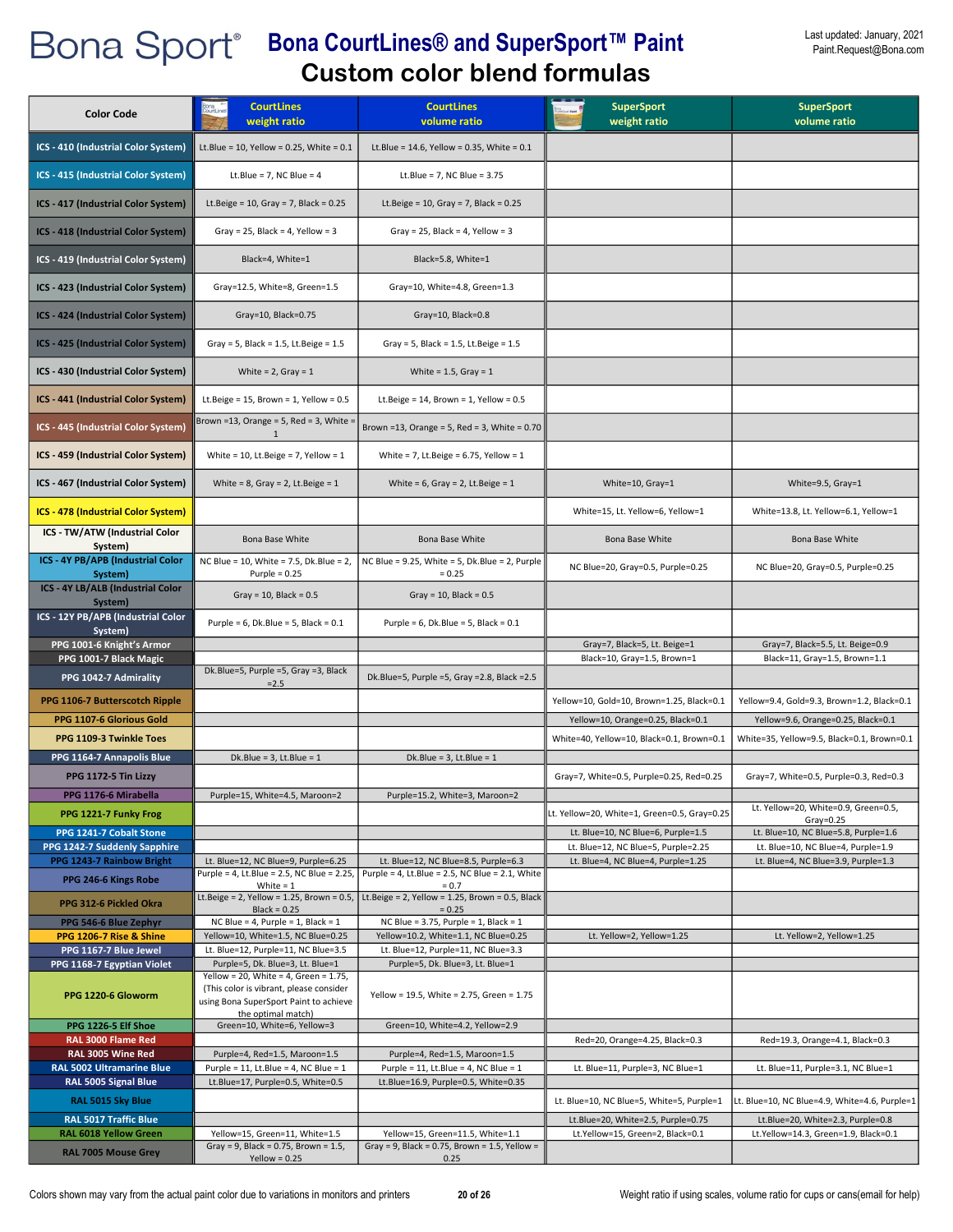| <b>Color Code</b>                                      | <b>CourtLines</b><br>weight ratio                                                                                                                  | <b>CourtLines</b><br>volume ratio                                                                                              | <b>SuperSport</b><br>weight ratio            | <b>SuperSport</b><br>volume ratio                      |
|--------------------------------------------------------|----------------------------------------------------------------------------------------------------------------------------------------------------|--------------------------------------------------------------------------------------------------------------------------------|----------------------------------------------|--------------------------------------------------------|
| RAL 7042 Traffic Grey A                                | Gray=7, White=1, Lt. Beige=0.5                                                                                                                     | Gray=7.25, White=0.75, Lt. Beige=0.5                                                                                           |                                              |                                                        |
| RAL 7047 Telegrey 4                                    | White=10, Gray=5, Lt. Beige=0.75                                                                                                                   | White=7.25, Gray=5, Lt. Beige=0.75                                                                                             |                                              |                                                        |
| SW 501 Black                                           | Bona Base Black                                                                                                                                    | Bona Base Black                                                                                                                | Bona Base Black                              | Bona Base Black                                        |
| SW 0016 Billiard Green                                 | Green = $6$ , Yellow = $4$ , Dk.Blue = $3$ , Black<br>$= 1$                                                                                        | Green = $6$ , Yellow = $4$ , Dk.Blue = $3$ , Black = $1$                                                                       |                                              |                                                        |
| SW 0072 Deep Maroon                                    | Purple = 5. Red = 3. NC Blue = $1$                                                                                                                 | Purple = $5$ , Red = $3$ , NC Blue = 1                                                                                         |                                              |                                                        |
| SW 1357 Mayan Gold                                     | Lt.Beige = $5$ , Brown = $4$ , Gold = $4.25$ ,<br>Orange = $1$                                                                                     | Lt.Beige = $5$ , Brown = 4, Gold = 4.25, Orange =                                                                              |                                              |                                                        |
| SW 1791 Cobalt Stone                                   | Purple = $3$ , Dk.Blue = $2$ , Gray = $1$                                                                                                          | Purple = $3$ , Dk.Blue = $2$ , Gray = $1$                                                                                      |                                              |                                                        |
| SW 2381 Armada Blue                                    | Dk.Blue = 5, Purple = 4, Gray = 3                                                                                                                  | Dk.Blue = $5$ , Purple = $4$ , Gray = $3$                                                                                      |                                              |                                                        |
| SW 2801 Rookwood Dark Red                              |                                                                                                                                                    |                                                                                                                                | Maroon=10, Black=5, White=1                  | Maroon=11.25, Black=5.75, White=1                      |
| SW 2802 Rockwood Red                                   | Brown=8, Maroon=6, Black=2, White=1                                                                                                                | Brown=8, Maroon=6, Black=2, White=0.7                                                                                          |                                              |                                                        |
| SW 2803 Rookwood Terra Cotta<br>SW 2831 Classical Gold | Brown = 4, Orange = 4, White = $0.25$<br>Gold = $6$ , Lt. Beige = $6$ , White = 0.25                                                               | Brown = 5.6, Orange = 5.6, White = $0.25$<br>Gold = 8.6, Lt.Beige = 8.15, White = $0.25$                                       |                                              |                                                        |
| SW 2839 Roycroft Copper Red                            | Brown=13, Red=6, Orange=2.5, White=1                                                                                                               | Brown=13, Red=6.1, Orange=2.5, White=0.7                                                                                       | Brown=15, Yellow=7, Red=5, White=1           | Brown=15, Yellow=6.6, Red=4.8, White=0.9               |
| SW 2847 Roycroft Bottle Green                          | Lt.Blue = $6$ , Yellow = $6$ , Black = $5$                                                                                                         | Lt.Blue = $6$ , Yellow = $5.75$ , Black = $5$                                                                                  |                                              |                                                        |
| SW 2848 Roycroft Pewter                                | Gray=4, Black=1, Brown=0.5                                                                                                                         | Gray=3.8, Black=1, Brown=0.5                                                                                                   | Gray=8, Black=4, Lt. Beige=3, Green=0.25     | Gray=7.7, Black=4.3, Lt. Beige=2.7,<br>Green=0.25      |
| SW 2942 Liberty Blue                                   | Purple=20, Dk. Blue=15, Black=3.25                                                                                                                 | Purple=20, Dk. Blue=15, Black=3.25                                                                                             |                                              |                                                        |
| SW 4002 Modular Tan                                    |                                                                                                                                                    |                                                                                                                                | Brown=10, Lt. Beige=10, White=10, Black=0.5  | Brown=10.5, Lt. Beige=9.5, White=9.15,<br>Black=0.5    |
| SW 4003 Pallet Tan                                     | Lt. Beige=10, Yellow=0.25                                                                                                                          | Lt. Beige=10, Yellow=0.25                                                                                                      |                                              |                                                        |
| SW 4004 Tannery                                        | Lt.Beige = $15$ , White = $15$ , Yellow = $1$                                                                                                      | Lt.Beige = 14.75, White = 10.75, Yellow = 1                                                                                    | Lt. Beige=4, White=3                         | Lt. Beige=4, White=3                                   |
| SW 4013 Ballast Beige                                  | White = $5$ , Brown = $0.5$                                                                                                                        | White = $3.5$ , Brown = $0.5$                                                                                                  | Lt. Beige=20, White=7.5, Gray=1.5,           |                                                        |
| SW 4014 Cantilever Tan                                 |                                                                                                                                                    |                                                                                                                                | Brown=0.75                                   | Lt. Beige=20, White=7.6, Gray=1.6, Brown=0.9           |
| SW 4016 Corrugate Brown                                | Gray =10, White=5, NC Blue=0.3                                                                                                                     |                                                                                                                                | Lt. Beige=20, Brown=6.5, Black=1             | Lt. Beige=20, Brown=7.5, Black=1.2                     |
| SW 4026 Slate Gray<br>SW 4027 Galvano                  | White = $4$ , Gray = 1                                                                                                                             | Gray =10, White=3.6, NC Blue=0.3<br>White = 3.75, Gray = 1.25                                                                  |                                              |                                                        |
| SW 4031 Structural Gray                                | Gray = 7, Lt.Beige = $3.5$ , Brown = $0.5$                                                                                                         | Gray = 7, Lt.Beige = $3.5$ , Brown = $0.5$                                                                                     |                                              |                                                        |
| SW 4039 Thermal Orange                                 | Orange = 20, Brown = 5.75, Yellow = 2.5,<br>White $= 2$                                                                                            | Orange = 20, Brown = 5.75, Yellow = 2.5,<br>White = $1.5$                                                                      |                                              |                                                        |
| SW 4056 Blueprint                                      | Dk.Blue = $2$ , NC Blue = $1$                                                                                                                      | Dk.Blue = $2$ , NC Blue = $1$                                                                                                  |                                              |                                                        |
| SW 4072 Cedar Green                                    | Green = 12, Yellow = 8, Dk.Blue = $6$ ,<br>$Black = 3$                                                                                             | Green = 12, Yellow = 7.75, Dk.Blue = 6, Black =                                                                                |                                              |                                                        |
| SW 4081 Safety Red                                     | $Red = 5$ , Orange = 1                                                                                                                             | $Red = 5$ , Orange = 1                                                                                                         | Red=3, Orange=1                              | Red=3, Orange=1                                        |
| SW 4084 Safety Yellow                                  | Yellow = 9, NC Blue = 0.5, White = 0.5,<br>(This color is vibrant, please consider<br>using Bona SuperSport Paint to achieve<br>the optimal match) | Yellow = 9, NC Blue = $0.5$ , White = $0.35$                                                                                   |                                              |                                                        |
| SW 4085 Safety Green                                   | Green = $10$ , White = $1$ , Yellow = $0.75$                                                                                                       | Green = 10.5, White = 0.75, Yellow = 0.75                                                                                      |                                              |                                                        |
| SW 4086 Safety Blue                                    | Dk.Blue=2.5, Lt.Blue=1, White=0.5                                                                                                                  | Dk.Blue=2.5, Lt.Blue=1, White=0.35                                                                                             | Dk Blue=10, White=8, Purple=1.5, Gray=1      | Dk Blue=10, White=7, Purple=1.5, Gray=0.9              |
| SW 4087 Ultra White<br>SW 4090 Black                   | Bona Base White<br>Bona Base Black                                                                                                                 | Bona Base White<br>Bona Base Black                                                                                             | Bona Base White<br>Bona Base Black           | Bona Base White<br>Bona Base Black                     |
| SW 6001 Grayish                                        | White=12, Gray=2, Brown=0.5                                                                                                                        | White=9, Gray=2, Brown=0.5                                                                                                     |                                              |                                                        |
| <b>SW 6041 Otter</b>                                   |                                                                                                                                                    |                                                                                                                                | Brown=15, Black=0.75                         | Brown=15, Black=0.75                                   |
| SW 6047 Hot Cocoa                                      | Yellow=7, Red=3.5, White=3.5, Black=2.5                                                                                                            | Yellow=4, Red=2, White=1.5, Black=1.5                                                                                          |                                              |                                                        |
| SW 6055 Fiery Brown                                    | Brown=15, Red=2, Orange=1                                                                                                                          | Brown=15, Red=2, Orange=1<br>Yellow = 7, White = 4, Red = 3.5, Black = $\vert$ Yellow = 6.75, White = 2.75, Red = 3.5, Black = |                                              |                                                        |
| SW 6061 Tanbark                                        | $\mathcal{P}$                                                                                                                                      |                                                                                                                                |                                              |                                                        |
| SW 6097 Sturdy Brown                                   | Brown=10, Yellow=3, Orange=0.5<br>Gray = 13.75, White = 10, Orange = 3.75,                                                                         | Brown=10, Yellow=3, Orange=0.5<br>Gray = 13.5, White = 7, Orange = 3.75, Yellow                                                | Brown=20, Yellow=8, Black=0.75               | Brown=20, Yellow=7.5, Black=0.75                       |
| SW 6101 Sands of Time                                  | $Yellow = 2.75$                                                                                                                                    | $= 2.75$                                                                                                                       |                                              |                                                        |
| SW 6150 Universal Khaki                                | Lt. Beige=3, Gray=0.5, White=0.25,<br>Yellow=0.1                                                                                                   | Lt. Beige=3, Gray=0.5, White=0.2, Yellow=0.1                                                                                   | Lt. Beige=13, Black=0.25, Brown=0.1          | Lt. Beige=11, Black=0.25, Brown=0.1                    |
| SW 6107 Nomadic Desert                                 | Lt.Beige = $10$ , Gray = $1$ , Brown = 0.75,<br>$Yellow = 0.25$                                                                                    | Lt.Beige = $10$ , Gray = $1$ , Brown = 0.75, Yellow =<br>0.25                                                                  |                                              |                                                        |
| SW 6110 Steady Brown                                   | Brown = 10, Lt.Beige = 8, Yellow = $1$ ,<br>Green = $0.5$                                                                                          | Brown = 10, Lt.Beige = $8$ , Yellow = 1, Green =<br>0.5                                                                        |                                              |                                                        |
| SW 6115 Totally Tan                                    | Lt. Beige = 12, Brown = 1.5, Yellow = 0.5                                                                                                          | Lt. Beige = 11.75, Brown = 1.5, Yellow = 0.5                                                                                   |                                              |                                                        |
| SW 6120 Believable Buff                                | White = $15$ , Yellow = 3, Brown = $1.5$                                                                                                           | White = $10.5$ , Yellow = 3, Brown = $1.5$                                                                                     |                                              |                                                        |
| SW 6122 Camelback                                      |                                                                                                                                                    |                                                                                                                                | Lt. Beige=16, Gold=4, Yellow=0.5, Black=0.1  | Lt. Beige=13.7, Gold=3.7, Yellow=0.5,<br>Black=0.1     |
| SW 6124 Cardboard                                      | Lt. Beige=10, Brown=7.5, Yellow=2, NC<br>Blue=1                                                                                                    | Lt. Beige=10, Brown=7.8, Yellow=2, NC Blue=1                                                                                   |                                              |                                                        |
| SW 6127 Ivoire                                         |                                                                                                                                                    |                                                                                                                                | White=20, Lt. Beige=10, Yellow=2, Gray=0.25  | White=19, Lt. Beige=9.4, Yellow=2.1,<br>$Gray = 0.25$  |
| SW 6129 Restrained Gold                                | Lt. Beige=10, Yellow=1                                                                                                                             | Lt. Beige=10, Yellow=1                                                                                                         | White=5, Gold=2.5, Brown=0.25                | White=18.7, Gold=10, Brown=1                           |
| SW 6130 Mannered Gold                                  | Lt.Beige = $10$ , Yellow = $2.5$ , Brown = $1.5$ ,<br>$NC$ Blue = $0.5$                                                                            | Lt. Beige = 10.25, Yellow = 2.5, Brown = 1.5,<br>$NC$ Blue = $0.5$                                                             |                                              |                                                        |
| SW 6137 Burlap                                         |                                                                                                                                                    |                                                                                                                                | Gold=10, White=2.5, Black=0.25               | Gold=9.5, White=2.2, Black=0.25                        |
| SW 6143 Basket Beige                                   | Lt.Beige = $10$ , Gray = 2, Brown = 1,<br>$Yellow = 1$                                                                                             | Lt.Beige = $10$ , Gray = 2, Brown = 1, Yellow = 1                                                                              |                                              |                                                        |
| SW 6147 Panda White                                    | White = 10, Lt.Beige = 2, Yellow = $0.1$                                                                                                           | White = 10, Lt.Beige = 2.75, Yellow = 0.15                                                                                     | White=15, Lt. Beige=1, Gray=0.25, Yellow=0.1 | White=13.8, Lt. Beige=0.9, Gray=0.2,                   |
| SW 6148 Wool Skein                                     | White=11, Lt. Beige=3.5, Gray=1,<br>Yellow=0.75                                                                                                    | White=8.2, Lt. Beige=3.5, Gray=1, Yellow=0.75                                                                                  | White=30, Gold=1.5, Gray=0.75, Brown=0.5     | Yellow=0.1<br>White=28, Gold=1.5, Gray=0.75, Brown=0.5 |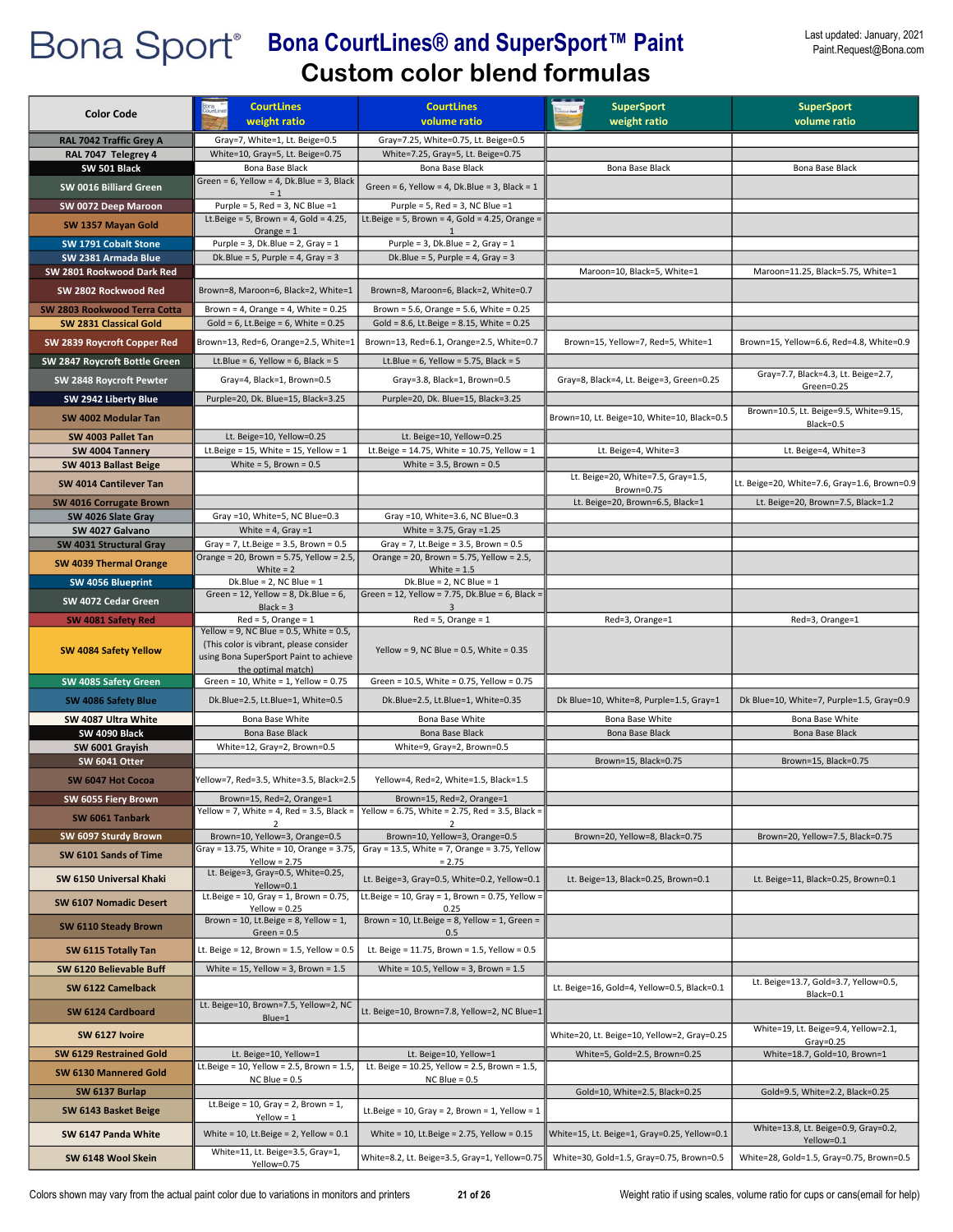| <b>Color Code</b>                         | <b>CourtLines</b><br>weight ratio                                                         | <b>CourtLines</b><br>volume ratio                                                                 | <b>SuperSport</b><br>weight ratio                                                  | <b>SuperSport</b><br>volume ratio                                                      |
|-------------------------------------------|-------------------------------------------------------------------------------------------|---------------------------------------------------------------------------------------------------|------------------------------------------------------------------------------------|----------------------------------------------------------------------------------------|
| SW 6153 Protege Bronze                    | Brown=10, Yellow=2, Gray=1.5, Black=1                                                     | Brown=10, Yellow=2, Gray=1.4, Black=1                                                             | Gold=15, Brown=8, Black=3.5, Yellow=1                                              | Gold=15, Brown=8.5, Black=3.8, Yellow=1                                                |
|                                           |                                                                                           |                                                                                                   |                                                                                    |                                                                                        |
| SW 6157 Favorite Tan                      |                                                                                           |                                                                                                   | Lt. Beige=10, Gold=2, White=0.5, Black=0.25<br>Gold=15, Brown=6, Black=4, Yellow=2 | Lt. Beige=9, Gold=2, White=0.45, Black=0.25<br>Gold=15, Brown=6.4, Black=4.3, Yellow=2 |
| SW 6160 Best Bronze<br>SW 6172 Hardware   | Lt.Beige = $6.5$ , Gray = $4$ , Yellow = 1.25,                                            | Lt.Beige = $6$ , Gray = 3.75, Yellow = 1.25, Black                                                |                                                                                    |                                                                                        |
| SW 6242 Bracing Blue                      | $Black = 0.5$                                                                             | $= 0.5$                                                                                           | Gray=16, NC Blue=10, Purple=0.75                                                   | Gray=14.9, NC Blue=9.5, Purple=0.75                                                    |
| SW 6244 Naval                             | Dk. Blue=15, Purple=10, Black=6.5,                                                        | Dk. Blue=15, Purple=10, Black=6.6, Gray=3.7                                                       |                                                                                    |                                                                                        |
| SW 6245 Quicksilver                       | Gray=4<br>White = 10, Gray = 0.75, NC Blue = 0.25                                         | White = 7, Gray = $0.75$ , NC Blue = $0.25$                                                       |                                                                                    |                                                                                        |
| SW 6248 Jubilee                           | Gray = $3$ , White = $2$                                                                  | Gray = $3$ , White = $1.5$                                                                        |                                                                                    |                                                                                        |
| SW 6254 Lazy Gray                         | Gray = $1$ , White = $1$                                                                  | Gray = $1$ , White = 0.75                                                                         |                                                                                    |                                                                                        |
| SW 6255 Morning Fog                       | White=15, Gray=8                                                                          | White=11.5, Gray=8                                                                                | White=7.5, Gray=5, NC Blue=0.25                                                    | White=7.25, Gray=5, NC Blue=0.25                                                       |
| SW 6256 Serious Grey<br>SW 6257 Gibraltar | Gray=10, White=1<br>Gray = 10, Black = $2$ , Brown = $0.10$                               | Gray=10, White=0.75<br>Gray = $9.5$ , Black = $2$ , Brown = $0.10$                                | Gray=5, Black=1.5                                                                  | Gray=5, Black=1.7                                                                      |
| SW 6258 Tricorn Black                     | Black = $10$ , Gray = $1$                                                                 | Black = $10$ , Gray = $1$                                                                         | Black=10, Gray=2.5, Brown=2                                                        | Black=10, Gray=2.5, Brown=2                                                            |
| SW 6300 Burgundy                          | Purple=6, Red=4, NC Blue=1                                                                | Purple=6, Red=4, NC Blue=1                                                                        | Maroon=10, Purple=2, Black=0.5                                                     | Maroon=10, Purple=2, Black=0.5                                                         |
| SW 6313 Kirsch Red                        |                                                                                           |                                                                                                   | Maroon=10, White=8, Red=2, Brown=1                                                 | Maroon=10.25, White=7.25, Red=2, Brown=1                                               |
| SW 6321 Red Bay                           | Orange=10, Maroon=7, Gray=3, White=1                                                      | Orange=10, Maroon=7.2, Gray=3, White=0.7                                                          |                                                                                    |                                                                                        |
| SW 6327 Bold Brick                        | Yellow=3, Maroon=1, Gray=1,<br>White=0.75                                                 | Yellow=3, Maroon=1, Gray=1, White=0.5                                                             |                                                                                    |                                                                                        |
| SW 6328 Fireweed                          | Yellow=10, Brown=9, Maroon=5                                                              | Yellow=10, Brown=9, Maroon=5                                                                      | Maroon=10, Orange=10, Black=0.75,<br>White=0.5                                     | Maroon=10, Orange=10, Black=0.8, White=0.4                                             |
| SW 6348 Reynard                           | Orange = $8$ , Brown = $5$ , Lt. Beige = $4$ ,<br>White = $1.5$                           | Orange = 8, Brown = 5, Lt.Beige = 4, White =<br>1.1                                               |                                                                                    |                                                                                        |
| SW 6349 Pennywise                         | Orange = $6$ , Brown = $3$ , White = 0.75,                                                | Orange = $6$ , Brown = $3$ , White = 0.5, Red = 0.25                                              |                                                                                    |                                                                                        |
| SW 6365 Cachet Cream                      | $Red = 0.25$<br>White=12, Lt. Beige=10, Yellow=1                                          | White=9, Lt. Beige=10, Yellow=1                                                                   | White=40, Yellow=1.5, Orange=1                                                     | White=35.5, Yellow=1.4, Orange=1                                                       |
| SW 6396 Different Gold                    | Yellow=9, Brown=2.5, NC Blue=1.5,                                                         | Yellow=8.8, Brown=2.5, NC Blue=1.5,                                                               | Gold=15, Yellow=7.5, NC Blue=0.5                                                   | Gold=15, Yellow=7.5, NC Blue=0.5                                                       |
| SW 6373 Harvester                         | White=1                                                                                   | White=0.7                                                                                         | White=10, Yellow=2, Orange=0.5, Brown=0.1                                          | White=8.75, Yellow=2, Orange=0.5,                                                      |
| SW 6375 Honeycomb                         | Gold = 20, White = 5, Orange = $3.75$ ,                                                   | Gold = 20.5, White = 3.5, Orange = 3.75, Gray                                                     |                                                                                    | Brown=0.1                                                                              |
| SW 6380 Humble Gold                       | $Gray = 3.25$<br>White = $10$ , Gold = $5$ , Brown = $1$                                  | $= 3.15$<br>White = $7$ , Gold = $5$ , Brown = $1$                                                |                                                                                    |                                                                                        |
| SW 6381 Anjou Pear                        | Gold = 5, White = 4, Brown = $1$                                                          | Gold = 5, White = 2.75, Brown = $1$                                                               |                                                                                    |                                                                                        |
| SW 6382 Ceremonial Gold                   | Lt. Beige=15, Yellow=10, Brown=1,<br>Orange=0.5                                           | Lt. Beige=15, Yellow=10.2, Brown=1,<br>Orange=0.5                                                 | Yellow=10, Gold=7, Orange=1.25, Brown=0.1                                          | Yellow=9.4, Gold=6.5, Orange=1.2, Brown=0.1                                            |
| SW 6384 Cut the Mustard                   | Yellow = 13, Brown = 3, Red = $0.2$                                                       | Yellow = 13, Brown = 3, Red = $0.2$                                                               |                                                                                    |                                                                                        |
| SW 6395 Alchemy                           | Yellow=14, White=4, Brown=2.5,<br>Green=0.25                                              | Yellow=13.4, White=2.8, Brown=2.5,<br>Green=0.25                                                  | Yellow=15, Gold=12, White=2, NC Blue=0.5                                           | Yellow=15, Gold=12, White=1.8, NC Blue=0.5                                             |
| SW 6397 Nankeen                           | Lt.Beige = $5$ , Yellow = $4$ , Brown = $2$ ,<br>Green = $0.25$                           | Lt.Beige = 5, Yellow = 4, Brown = 2, Green =<br>0.25                                              |                                                                                    |                                                                                        |
| SW 6401 Independent Gold                  | Lt.Beige = $8$ , Yellow = $2.5$ , Green = $1$ ,                                           | Lt.Beige = $8$ , Yellow = $2.5$ , Green = $1$ , Brown =                                           | White=12, Gold=10, NC Blue=0.75                                                    | White=11.25, Gold=10, NC Blue=0.75                                                     |
| SW 6424 Tansy Green                       | $Brown = 1$                                                                               |                                                                                                   |                                                                                    |                                                                                        |
| SW 6431 Leapfrog                          | Yellow=15, Lt. Blue=4, Black=0.25,<br>White=0.25                                          | Yellow=14.5, Lt. Blue=4, Black=0.25,<br>White=0.17                                                |                                                                                    |                                                                                        |
| SW 6432 Garden Spot                       | Yellow=15, Lt. Blue=4, Black=0.5                                                          | Yellow=14.5, Lt. Blue=4, Black=0.5                                                                |                                                                                    |                                                                                        |
| <b>SW 6438 Dill</b>                       | Lt. Beige=7, Yellow=4, Green=4, Black=1                                                   | Lt. Beige=6.6, Yellow=3.9, Green=4, Black=1                                                       |                                                                                    |                                                                                        |
| SW 6444 Lounge Green                      | White = $9$ , Green = $8$ , Yellow = $5$ , Brown<br>$= 3$                                 | White = $6.25$ , Green = $8$ , Yellow = $5$ , Brown = $3$                                         |                                                                                    |                                                                                        |
| SW 6446 Arugula                           | Green=4, Yellow=4, Black=0.75                                                             | Green=4, Yellow=3.9, Black=0.75                                                                   |                                                                                    |                                                                                        |
| SW 6454 Shamrock                          | Green = $15$ , Yellow = 0.2, White = 0.15                                                 | Green = 14.75, Yellow = 0.2, White = 0.10                                                         | Yellow=5.25, Green=5, Black=1.75                                                   | Yellow=5.25, Green=5, Black=1.9                                                        |
| SW 6461 Isle of Pines                     | Green=6, Yellow=5, Dk. Blue=3,<br>Black=1.5                                               | Green=6, Yellow=4.8, Dk. Blue=3, Black=1.5                                                        | Green=2, Yellow=2, Black=1                                                         | Green=2, Yellow=2, Black=1                                                             |
| SW 6468 Hunt Club                         | Green=15, Black=2, White=0.75                                                             | Green=15, Black=2, White=0.5                                                                      | Green=5, Black=1, White=0.25                                                       | Green=5, Black=1.1, White=0.2                                                          |
| SW 6482 Cape Verde<br>SW 6508 Secure Blue | Green = $4$ , Lt.Blue = $3$ , White = $0.25$<br>NC Blue = 3, Lt. Blue = 2, Gray = $1.5$ , | Green = 4, Lt.Blue = 3, White = $0.17$<br>NC Blue = $2.8$ , Lt. Blue = $2$ , Gray = 1.5, White =  |                                                                                    |                                                                                        |
| SW 6510 Loyal Blue                        | White = $0.5$<br>Lt.Blue = 20, Yellow = $1$ , Black = $1$                                 | 0.35<br>Lt.Blue = 20, Yellow = 1, Black = 1                                                       | Lt. Blue=10, Yellow=0.25, Black=0.1                                                | Lt. Blue=10, Yellow=0.25, Black=0.1                                                    |
| SW 6517 Regatta                           | Lt.Blue = $10$ , Gray = 3, Black = $0.5$                                                  | Lt.Blue = $10$ , Gray = 3, Black = $0.5$                                                          |                                                                                    |                                                                                        |
| SW 6521 Notable Hue                       | $= 0.5$                                                                                   | Gray = 5, White = 5, Purple = 1, Dk.Blue   Gray = 4.75, White = 3.5, Purple = 1, Dk.Blue =<br>0.5 |                                                                                    |                                                                                        |
| SW 6523 Denim                             |                                                                                           |                                                                                                   | Gray=6.25, Lt. Blue=1.75, Purple=0.75                                              | Gray=7, Lt. Blue=2, Purple=0.9                                                         |
| SW 6524 Commodore<br>SW 6525 Rarified Air | Dk. Blue=10, Purple=7, Gray=3.5<br>White = $15$ , Gray = 0.5, NC Blue = 0.5               | Dk. Blue=10, Purple=7, Gray=3.25<br>White = $11$ , Gray = 0.5, NC Blue = 0.5                      | Lt. Blue=10, Purple=0.25, Black=0.25                                               | Lt. Blue=10, Purple=0.25, Black=0.25                                                   |
| SW 6527 Blissful Blue                     | White = 10, Gray = 1.25, Purple = $0.5$ ,                                                 | White = $6.75$ , Gray = 1.25, Purple = 0.5,                                                       |                                                                                    |                                                                                        |
| SW 6528 Cosmos                            | $Dk.Blue = 0.5$<br>White = 10, Gray = 5, Purple = 2, Dk.Blue<br>$= 1$                     | $Dk.Blue = 0.5$<br>White = 7, Gray = 4.75, Purple = 2, Dk.Blue = 1                                |                                                                                    |                                                                                        |
| SW 6531 Indigo                            | Dk.Blue = $10$ , Purple = $4.75$ , Gray = $3$                                             | Dk.Blue = $10$ , Purple = $4.75$ , Gray = $3$                                                     | Dk. Blue=10, Purple=5, White=3.5, Black=1.5                                        | Dk. Blue=10, Purple=4.9, White=3, Black=1.5                                            |
| SW 6580 Cerise                            | Maroon=10, White=2, NC Blue=1                                                             | Maroon=10, White=1.4, NC Blue=0.9                                                                 |                                                                                    |                                                                                        |
| SW 6586 Heartfelt                         |                                                                                           |                                                                                                   | Red=10, White=8, NC Blue=1                                                         | Red=10, White=7.25, NC Blue=1                                                          |
| SW 6587 Valentine<br>SW 6594 Poinsettia   |                                                                                           |                                                                                                   | Red=10, NC Blue=3.5, White=1<br>Red=15, Black=0.5                                  | Red=10, NC Blue=3.3, White=0.9<br>Red=15, Black=0.5                                    |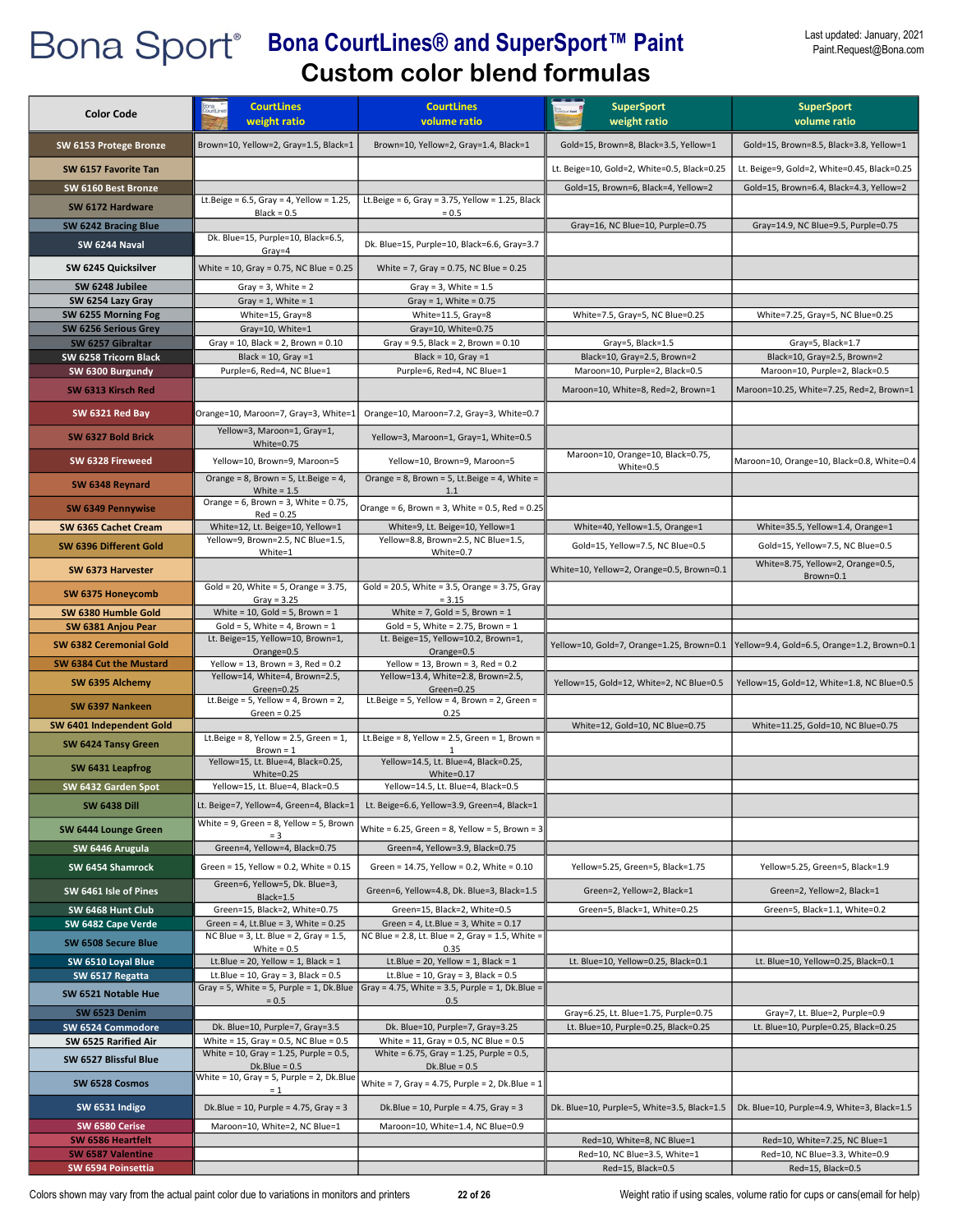| <b>Color Code</b>                         | <b>CourtLines</b><br>weight ratio                                              | <b>CourtLines</b><br>volume ratio                                                                    | <b>SuperSport</b><br>weight ratio                        | <b>SuperSport</b><br>volume ratio                             |
|-------------------------------------------|--------------------------------------------------------------------------------|------------------------------------------------------------------------------------------------------|----------------------------------------------------------|---------------------------------------------------------------|
| SW 6601 Tanager                           |                                                                                |                                                                                                      | Red=15, Black=0.25                                       | Red=15, Black=0.25                                            |
| <b>SW 6622 Hearty Orange</b>              | Orange=10, Red=3.5, Brown=1                                                    | Orange=10, Red=3.6, Brown=1                                                                          |                                                          |                                                               |
| SW 6664 Marigold                          | Yellow = 20, Orange = 7, Brown = $2.5$ ,<br>White $= 1$                        | Yellow = 19.75, Orange = 7, Brown = 2.5,<br>White = $0.75$                                           |                                                          |                                                               |
| SW 6670 Gold Crest                        |                                                                                |                                                                                                      | Yellow=5, Orange=0.75, Brown=0.25                        | Yellow=5, Orange=0.8, Brown=0.3                               |
| <b>SW 6671 Curry</b>                      |                                                                                |                                                                                                      | Yellow=5, Orange=1.25, Brown=0.25                        | Yellow=4.75, Orange=1.25, Brown=0.25                          |
| SW 6676 Butterfield                       | Yellow=10, White=4, Orange=0.25                                                | Yellow=10, White=2.8, Orange=0.25                                                                    |                                                          |                                                               |
| SW 6677 Goldenrod                         | Yellow = 10, White = $2$ , Orange = 0.25                                       | Yellow = 10, White = 1.5, Orange = $0.25$                                                            | Lt. Yellow=12, Orange=1, Gold=0.5                        | Lt. Yellow=12, Orange=1, Gold=0.5                             |
| SW 6682 June Day                          | $= 0.75$                                                                       | Yellow = 10, White = 6, Gold = 3, NC Blue Yellow = 10.25, White = 4.5, Gold = 3, NC Blue<br>$= 0.75$ |                                                          |                                                               |
| SW 6684 Brittlebush                       | Yellow = 8, White = 1.5, NC Blue = $0.25$ ,<br>Orange = $0.1$                  | Yellow = 7.9, White = 1.1, NC Blue = 0.25,<br>Orange = $0.1$                                         | Yellow=30, White=4.5, Orange=1.25, Lt.<br>Blue=0.1       | Yellow=30, White=4.1, Orange=1.3, Lt.<br>Blue=0.1             |
| SW 6689 Overjoy                           | Yellow = 10, White = 3, NC Blue = $0.5$                                        | Yellow = 10.25, White = 2.25, NC Blue = 0.5                                                          |                                                          |                                                               |
| SW 6696 Quilt Gold                        | Yellow=7, White=5, NC Blue=0.75                                                | Yellow=7.2, White=3.7, NC Blue=0.75                                                                  |                                                          |                                                               |
| SW 6698 Kingdom Gold                      | Yellow=10, Gray=0.75, NC Blue=0.5<br>Yellow=20, NC Blue=3, Brown=1.5,          | Yellow=10, Gray=0.7, NC Blue=0.5                                                                     |                                                          |                                                               |
| SW 6699 Crispy Gold                       | Black=0.1                                                                      | Yellow=19, NC Blue=2.8, Brown=1.5, Black=0.1                                                         | Yellow=20, Gold=6, Lt. Blue=0.1                          | Yellow=20, Gold=5.9, Lt. Blue=0.1                             |
| SW 6711 Parakeet                          | Yellow=6, NC Blue=5, White=0.75                                                | Yellow=5.5, NC Blue=4.5, White=0.5                                                                   |                                                          |                                                               |
| SW 6718 Overt Green                       |                                                                                |                                                                                                      | Lt.Yellow=12, White=2.5, Gray=2, Green=0.5               | Lt.Yellow=12, White=2.25, Gray=1.9,<br>Green=0.5              |
| <b>SW 6719 Geko</b>                       | Yellow=10, Green=2.5, White=0.5                                                | Yellow=10, Green=2.5, White=0.35                                                                     |                                                          |                                                               |
| SW 6720 Paradise<br>SW 6724 Mesclun Green | Yellow=12, Green=4.25, Black=0.25<br>White = $10$ , Green = $5$ , Yellow = $5$ | Yellow=11.5, Green=4.25, Black=0.25<br>White = $7$ , Green = $5$ , Yellow = $5$                      |                                                          |                                                               |
|                                           | Yellow=5, White=3, Green=2.5, Lt.                                              |                                                                                                      |                                                          |                                                               |
| SW 6725 Pickle                            | Blue=0.5                                                                       | Yellow=4.75, White=2, Green=2.5, Lt. Blue=0.5                                                        |                                                          |                                                               |
| SW 6727 Houseplant                        | $= 1.25$                                                                       | Yellow = 9, Green = 8, Black = 1.5, White   Yellow = 10, Green = 9.25, Black = 1.75, White<br>$= 1$  |                                                          |                                                               |
| SW 6733 Grasshopper                       |                                                                                |                                                                                                      | Lt. Yellow=6, Lt. Green=5, White=2,<br><b>Black=0.75</b> | Lt. Yellow=5.8, Lt. Green=5, White=1.75,<br><b>Black=0.75</b> |
| SW 6748 Greens                            | Green = 16, Lt.Blue = 4.25, Yellow = 0.75,<br>White = $0.75$                   | Green = 16.75, Lt.Blue = 4.5, Yellow = 0.75,<br>White = $0.5$                                        |                                                          |                                                               |
| SW 6761 Thermal Spring                    | Green=4, Lt. Blue=2.25, White=1.75                                             | Green=4, Lt. Blue=2.25, White=1.2                                                                    | White=25, Lt. Blue=10, Lt. Green=3, Lt.                  | White=22, Lt. Blue=9.6, Lt. Green=3, Lt.                      |
| SW 6767 Aquarium                          |                                                                                |                                                                                                      | Yellow=0.75                                              | Yellow=0.7                                                    |
| SW 6773 Rapture Blue                      | NC Blue=7, White=6, Lt.Blue=1.25,<br>Green=1                                   | NC Blue=6.6, White=4.1, Lt.Blue=1.25,<br>Green=1                                                     |                                                          |                                                               |
| <b>SW 6775 Briny</b>                      | NC Blue=5, Lt. Blue=2, Green=1.25                                              | NC Blue=4.75, Lt. Blue=2, Green=1.25                                                                 |                                                          |                                                               |
| SW 6783 Amalfi                            | Lt. Blue=2, NC Blue=1.25, Green=0.5                                            | Lt. Blue=2, NC Blue=1.2, Green=0.5                                                                   | Lt. Blue=15, White=2.25, Lt. Green=1                     | Lt. Blue=15, White=2, Lt. Green=1                             |
| SW 6789 Blue Mosque                       | NC Blue=4, Lt. Blue=3, Green=0.5,<br>Yellow=0.1                                | NC Blue=3.9, Lt. Blue=3.1, Green=0.5,<br>Yellow=0.1                                                  |                                                          |                                                               |
| SW 6790 Adriatic Sea                      | Lt Blue=10, Yellow=0.5, White=0.5                                              | Lt Blue=10, Yellow=0.5, White=0.35                                                                   |                                                          |                                                               |
| SW 6796 Blue Plate                        | NC Blue=5, Lt. Blue=3, Dk. Blue=0.75,                                          | NC Blue=5, Lt. Blue=3.2, Dk. Blue=0.8,                                                               | Lt. Blue=10, White=4, Purple=0.5                         | Lt. Blue=10, White=3.7, Purple=0.5                            |
|                                           | Yellow=0.1                                                                     | Yellow=0.1<br>NC Blue = $1.5$ . Dk. Blue = $1$                                                       |                                                          | Lt. Blue=15, NC Blue=1.5, Purple=0.5                          |
| SW 6797 Jay Blue                          | NC Blue = $1.5$ , Dk. Blue = $1$                                               | NC Blue = 15, White = 15, Lt. Blue = 6.25, NC Blue = 13.5, White = 10, Lt. Blue = 6, Purple          | Lt. Blue=15, NC Blue=1.5, Purple=0.5                     |                                                               |
| SW 6801 Regale Blue                       | Purple = $0.75$                                                                | $= 0.75$                                                                                             | Lt. Blue=10, Purple=0.5, Black=0.25,                     | Lt. Blue=10, Purple=0.5, Black=0.25,                          |
| SW 6804 Dignity Blue                      | Dk.Blue = $5$ , NC Blue = $3$                                                  | Dk.Blue = 10, NC Blue = 5.75                                                                         | White=0.25                                               | White=0.22                                                    |
| SW 6807 Wondrous Blue                     | White = 12, NC Blue = 8, Purple = $0.75$                                       | White = 11, NC Blue = 10, Purple = $1$                                                               |                                                          |                                                               |
| SW 6808 Celestia                          | NC Blue = 7, White = 4, Purple = $1$                                           | NC Blue = $6.5$ , White = $2.7$ , Purple = $1$                                                       | NC Blue=10, White=6.5, Gray=2.5,                         | NC Blue=9, White=5.5, Gray=2.25,                              |
| SW 6809 Lobelia                           | NC Blue = $6$ , Purple = 1, White = $0.5$                                      | NC Blue = 4, Purple = $0.7$ , White = $0.25$                                                         | Purple=0.75                                              | Purple=0.75                                                   |
| SW 6811 Honorable Blue                    | Purple = 5.5, Lt.Blue = 4, NC Blue = 1.25                                      | Purple = 5.5, Lt.Blue = 4, NC Blue = 1.25                                                            | Lt. Blue=15, Purple=2, White=0.5                         | Lt. Blue=15, Purple=2, White=0.5                              |
| SW 6825 Izmir Purple                      | Purple = 15, White = 0.75, Red = 0.5                                           | Purple = $15$ , White = 0.5, Red = 0.5                                                               |                                                          |                                                               |
| SW 6832 Impulsive Purple                  |                                                                                |                                                                                                      | Purple=8, White=8, Red=5                                 | Purple=8, White=7.1, Red=5                                    |
| SW 6860 Eros Pink                         | Red = 10, White = 2.5, NC Blue = 1.75                                          | Red = 10, White = 1.75, NC Blue = 1.75                                                               | Red=5, NC Blue=1                                         | Red=5.25, NC Blue=1                                           |
| SW 6861 Radish<br>SW 6863 Lusty Red       | $Red = 10$ , Orange = 1, White = 1.1                                           | $Red = 10$ , Orange = 1, White = 0.75                                                                |                                                          |                                                               |
| SW 6864 Cherry Tomato                     | $Red = 6$ , Orange = 1.5, White = 0.25                                         | $Red = 9$ , Orange = 2.2, White = 0.25                                                               |                                                          |                                                               |
| SW 6865 Gypsy Red                         |                                                                                |                                                                                                      | Red=5, Orange=1.25, Lt. Yellow=0.5                       | Red=5, Orange=1.25, Lt. Yellow=0.5                            |
| SW 6866 Heartthrob                        | Red = 10, NC Blue = 1.5, White = 0.75                                          | Red = 10, NC Blue = 1.5, White = 0.5                                                                 | Red=10, Maroon=1, NC Blue=0.5                            | Red=10, Maroon=1, NC Blue=0.5                                 |
| SW 6868 Real Red                          | $Red = 5$ , Orange = 2                                                         | $Red = 5$ , Orange = 2                                                                               | Red=2, Orange=1                                          | Red=2, Orange=1                                               |
| <b>SW 6869 Stop</b>                       | $Red = 10$ , Orange = 2, White = 0.25<br>$Red = 10$ , NC Blue = 1, White = 1   | Red = 14.4, Orange = 2.8, White = 0.25<br>$Red = 10$ , NC Blue = 1, White = 0.75                     |                                                          |                                                               |
| SW 6871 Positive Red<br>SW 6875 Gladiola  | Orange = $3$ , Red = $3$ , White = 0.75                                        | Orange = $3$ , Red = $3$ , White = $0.50$                                                            | Red=10, Maroon=0.75                                      | Red=10, Maroon=0.75                                           |
| SW 6878 Animated Coral                    | White = $8$ , Orange = $4$ , Red = $2.5$                                       | White = 5.5, Orange = 4, Red = $2.5$                                                                 |                                                          |                                                               |
| SW 6879 Daring                            | Orange = $10$ , Red = $5$ , White = $3$                                        | Orange = $9.75$ , Red = $5$ , White = $2$                                                            |                                                          |                                                               |
| <b>SW 6884 Obstinate Orange</b>           |                                                                                |                                                                                                      | Orange=10, White=0.75, Red=0.25                          | Orange=10, White=0.7, Red=0.25                                |
| <b>SW 6885 Knockout Orange</b>            | Orange = 12, Yellow = 1, White = 1.25,<br>$Gray = 0.5$                         | Orange = $12.5$ , Yellow = 1, White = 1, Gray =<br>0.5                                               | Orange=2, Lt.Yellow=1                                    | Orange=2, Lt.Yellow=1                                         |
| SW 6886 Invigorate                        | Yellow = 10, Red = 1.5, Orange = $1$                                           | Yellow = 10, Red = 1.5, Orange = $1$                                                                 | Orange=3, Lt. Yellow=2                                   | Orange=3, Lt. Yellow=2                                        |
| SW 6887 Navel                             | Gold = 20, Orange = $6$ , White = 1.5, Red<br>$= 0.5$                          | Gold = 20, Orange = 6, White = 1, Red = $0.5$                                                        |                                                          |                                                               |
| <b>SW 6889 Stirring Orange</b>            | Gold = $16$ , White = $5$ , Red = $0.75$                                       | Gold = 15.8, White = 3.5, Red = 0.75                                                                 |                                                          |                                                               |
| SW 6890 Osage Orange                      | Yellow = 10, White = 2, Orange = $1.5$                                         | Yellow = $10.5$ , White = 1.5, Orange = 1.5                                                          |                                                          |                                                               |
| <b>SW 6892 Carnival Orange</b>            | Gold = 20, Orange = 5, White = $1.5$                                           | Gold = 19.25, Orange = 4.75, White = 1                                                               |                                                          |                                                               |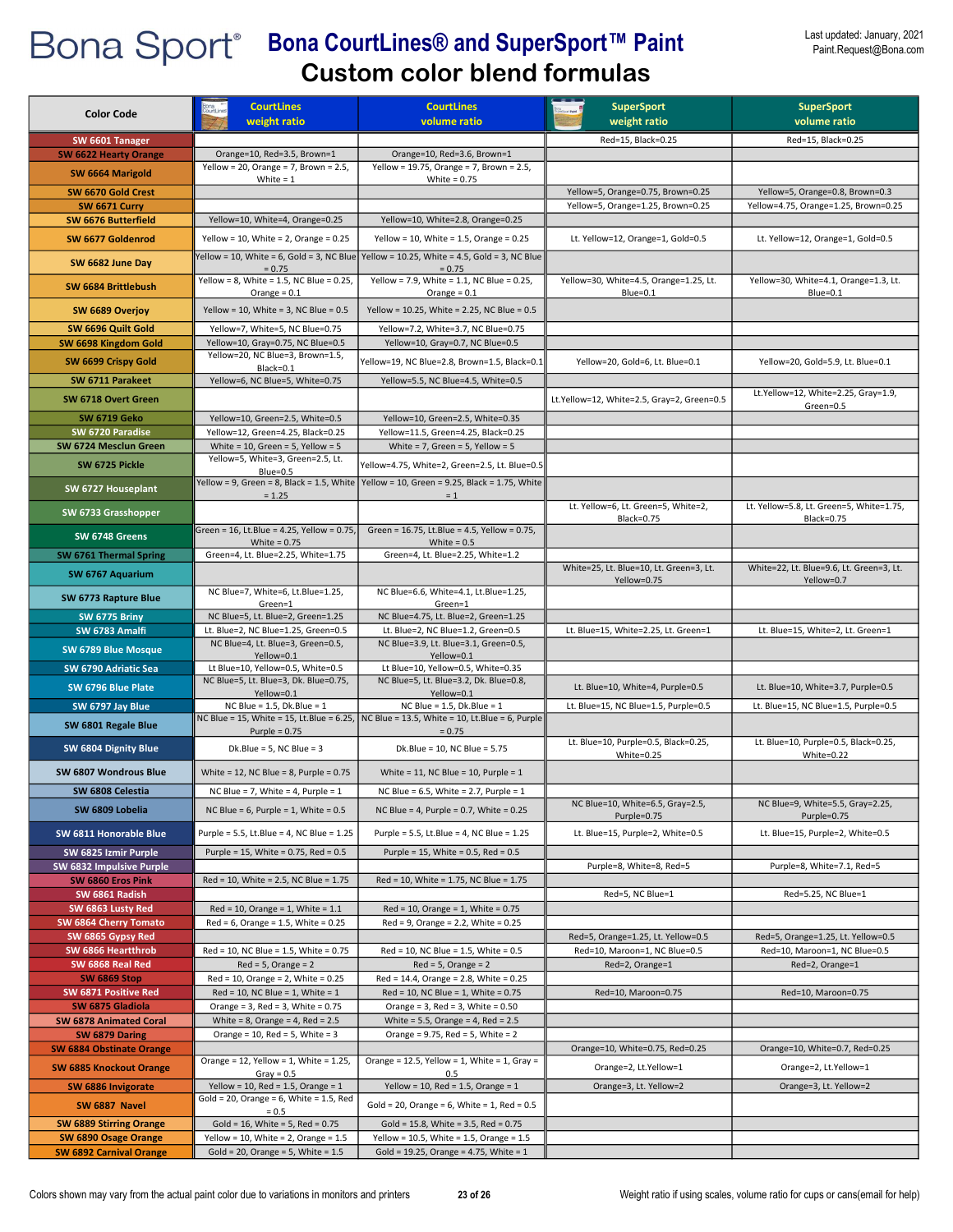| <b>Color Code</b>                              | <b>CourtLines</b><br>weight ratio                                                                                                                        | <b>CourtLines</b><br>volume ratio                                                                                                 | <b>SuperSport</b><br>weight ratio            | <b>SuperSport</b><br>volume ratio                 |
|------------------------------------------------|----------------------------------------------------------------------------------------------------------------------------------------------------------|-----------------------------------------------------------------------------------------------------------------------------------|----------------------------------------------|---------------------------------------------------|
| SW 6893 Kid's Stuff                            | Gold = 20, Orange = 5, White = $1.5$ , Red                                                                                                               | Gold = 19.75, Orange = 5, White = 1, Red = $0.5$                                                                                  |                                              |                                                   |
| SW 6903 Cheerful                               | $= 0.5$<br>Yellow=8, White=2.5, NC Blue=0.25,<br>(This color is vibrant, please consider<br>using Bona SuperSport Paint to achieve<br>the optimal match) | Yellow=6.5, White=1.5, NC Blue=0.20                                                                                               | Lt. Yellow=2.5, Yellow=1                     | Lt. Yellow=2.5, Yellow=1                          |
| SW 6904 Gusto Gold                             |                                                                                                                                                          |                                                                                                                                   | Yellow=20, Orange=0.25                       | Yellow=20, Orange=0.25                            |
| SW 6905 Goldfinch<br>SW 6906 Citrus            | Yellow = 10, Gold = 2, White = $1$<br>Yellow = $5$ , White = $1$                                                                                         | Yellow = $9.75$ , Gold = $2$ , White = $0.7$<br>Yellow = 7, White = $1$                                                           | Yellow=10, Lt. Yellow=3.5                    | Yellow=10, Lt. Yellow=3.5                         |
|                                                |                                                                                                                                                          |                                                                                                                                   |                                              |                                                   |
| SW 6907 Forsythia                              | Yellow = 8, White = 1.75, NC Blue = 0.25                                                                                                                 | Yellow = 8, White = 1.25, NC Blue = $0.25$                                                                                        | Lt. Yellow=3, Yellow=1                       | Lt. Yellow=3, Yellow=1                            |
| SW 6909 Lemon Twist                            | Yellow = 10, White = 7, NC Blue = $0.75$                                                                                                                 | Yellow = $10.2$ , White = 5, NC Blue = $0.75$                                                                                     |                                              |                                                   |
| <b>SW 6911 Confident Yellow</b>                | Yellow=10, Gold=8, White=8,<br>NCBlue=0.5, (This color is vibrant, please<br>consider using Bona SuperSport Paint to<br>achieve the optimal match)       | Yellow = 10.25, Gold = 8.50, White = 5.75, NC<br>$Blue = 0.5$                                                                     | Lt. Yellow=10, Yellow=1                      | Lt. Yellow=10, Yellow=1                           |
| <b>SW 6918 Humorous Green</b>                  | Yellow=10, White=4, Green=1                                                                                                                              | Yellow=10, White=2.9, Green=1                                                                                                     |                                              |                                                   |
| SW 6920 Center Stage                           | Yellow = 15, Green = 3, White = 2, (This<br>color is vibrant, please consider using<br>Bona SuperSport Paint to achieve the<br>optimal match)            | Yellow = $14.5$ , Green = 3, White = $1.4$                                                                                        |                                              |                                                   |
| SW 6921 Electric Lime                          | Yellow = 12, Green = 2, White = $1.25$<br>Yellow = 10, Green = 3, White = $0.75$ ,                                                                       | Yellow = $11.75$ , Green = 2, White = 0.9                                                                                         | Lt. Yellow=10, White=1, Green=0.25           | Lt. Yellow=10, White=0.9, Green=0.25              |
| <b>SW 6922 Outrageous Green</b>                | (This color is vibrant, please consider<br>using Bona SuperSport Paint to achieve<br>the optimal match)                                                  | Yellow = $9.50$ , Green = $3$ , White = $0.50$                                                                                    |                                              |                                                   |
| SW 6923 Festival Green                         | Yellow=15, Green=13, White=3.5                                                                                                                           | Yellow=15, Green=13.5, White=2.6                                                                                                  |                                              |                                                   |
| SW 6924 Direct Green                           | Yellow = $6$ , Green = $4.5$<br>Green=12, Yellow=6.75, White=1.5, NC                                                                                     | Yellow = $6$ , Green = $4.5$                                                                                                      | Lt. Yellow=15, Lt. Green=10, Gray=1          | Lt. Yellow=15, Lt. Green=10.3, Gray=0.9           |
| <b>SW 6925 Envy</b>                            | Blue=1<br>Green=10, NC Blue=4.5, Yellow=3.5,                                                                                                             | Green=12, Yellow=6.5, White=1, NC Blue=1<br>Green=10, NC Blue=4.25, Yellow=3.4,                                                   |                                              |                                                   |
| SW 6926 Lucky Green                            | White=0.5                                                                                                                                                | White=0.35                                                                                                                        |                                              |                                                   |
| SW 6927 Greenbelt                              | Green=15, Yellow=1.5, White=0.5                                                                                                                          | Green=15, Yellow=1.5, White=0.4                                                                                                   |                                              |                                                   |
| SW 6937 Tantalizing Teal                       |                                                                                                                                                          |                                                                                                                                   | White=35, NC Blue=8, Lt. Green=2, Lt. Blue=1 | White=33, NC Blue=8, Lt. Green=2.2, Lt.<br>Blue=1 |
| SW 6946 Surfer                                 | NC Blue = 5, Green = 1, Lt Blue = 0.75                                                                                                                   | NC Blue = 6.25, Green = 1.25, Lt Blue = 1                                                                                         |                                              |                                                   |
| SW 6958 Dynamic Blue                           | NC Blue = 5, Lt.Blue = 3, White = $0.5$ ,<br>(This color is vibrant, please consider<br>using Bona SuperSport Paint to achieve<br>the optimal match)     | NC Blue = $6.75$ , Lt.Blue = 4.3, White = 0.5                                                                                     | White=15, Lt. Blue=10, Purple=0.5            | White=13, Lt. Blue=9.5, Purple=0.5                |
| SW 6959 Blue Chip                              | Lt.Blue=7, NC Blue=4.5                                                                                                                                   | Lt.Blue=7.5, NC Blue=4.5                                                                                                          | Lt. Blue=10, NC Blue=5, Purple=1, White=1    | Lt. Blue=10, NC Blue=4.8, Purple=1, White=0.9     |
| SW 6961 Blue Beyond                            | White = $6$ , Dk. Blue = $1$ , Purple = $1$                                                                                                              | White = 4, Dk.Blue = 1, Purple = $1$                                                                                              |                                              |                                                   |
| SW 6964 Pulsating Blue                         | Lt.Blue = 10, NC Blue = 5, Yellow = $0.75$                                                                                                               | Lt.Blue = 10, NC Blue = 4.75, Yellow = $0.75$                                                                                     |                                              |                                                   |
| SW 6965 Hyper Blue                             | Lt.Blue = 10, NC Blue = 5, Purple = $2$                                                                                                                  | Lt.Blue = $10.5$ , NC Blue = $5$ , Purple = $2.25$                                                                                | Lt. Blue=12, NC Blue=3, Purple=1.25          | Lt. Blue=11.75, NC Blue=2.9, Purple=1.25          |
| SW 6966 Blueblood                              | Lt.Blue = 9, Purple = $1.1$ , NC Blue = $0.9$                                                                                                            | Lt.Blue = 8, Purple = 1, NC Blue = $0.75$                                                                                         | Lt. Blue=10, NC Blue=3, Purple=1.5           | Lt. Blue=10, NC Blue=3, Purple=1.5                |
| SW 6967 Frank Blue                             | Lt.Blue = 2, Purple = 2, NC Blue = $1$                                                                                                                   | Lt.Blue = 2, Purple = 2, NC Blue = $1$                                                                                            | Lt. Blue=10, Purple=3, NC Blue=3, Gray=0.5   | Lt. Blue=10, Purple=3, NC Blue=3.2, Gray=0.5      |
| SW 6969 Indulgent                              | White = $9$ , Purple = $3$ , Gray = $1$ , Dk. Blue<br>$= 0.4$                                                                                            | White = $6.25$ , Purple = $3$ , Gray = $1$ , Dk. Blue =<br>0.4                                                                    |                                              |                                                   |
| SW 6970 Venture Violet                         | Purple = 7, White = 5, Lt. Blue = $2$                                                                                                                    | Purple = 7, White = $3.5$ , Lt. Blue = $2$                                                                                        |                                              |                                                   |
| SW 6971 Morning Glory                          | Purple = $5$ , Dk.Blue = $1$ , White = $0.5$                                                                                                             | Purple = 7.50, Dk.Blue = 1.50, White = 0.5                                                                                        |                                              |                                                   |
| SW 6982 African Violet<br>SW 6983 Fully Purple | Purple=5, White=0.75, Red=0.25<br>Purple=5, White=0.25, Red=0.1                                                                                          | Purple=5, White=0.5, Red=0.25<br>Purple=5, White=0.17, Red=0.1                                                                    |                                              |                                                   |
| SW 6990 Caviar                                 | Black = 5, Gray = $2.5$ , Brown = $2.5$                                                                                                                  | Black = 5.25, Gray = 2.5, Brown = $2.5$                                                                                           |                                              |                                                   |
| SW 6991 Black Magic                            | Black = 5, Gray = 4, Brown = $2.5$                                                                                                                       | Black = 5.25, Gray = 4, Brown = $2.5$                                                                                             | Black=10, Brown=3, Gray=3                    | Black=10, Brown=3, Gray=2.7                       |
| SW 6992 Inkwell                                | Black = $5$ , Gray = $4$                                                                                                                                 | Black = $5$ , Gray = $3.75$<br>Black=4.25, Gray=1                                                                                 |                                              |                                                   |
| SW 6993 Black of Night<br>SW 7004 Snowbound    | Black=4, Gray=1<br>White = $15$ , Gray = $0.25$                                                                                                          | White = $10.75$ , Gray = $0.25$                                                                                                   |                                              |                                                   |
| SW 7005 Pure White                             | Bona Base White                                                                                                                                          | Bona Base White                                                                                                                   | White=30, Lt.Beige=0.2                       | White=30, Lt.Beige=0.2                            |
| SW 7006 Extra White                            | White = $20$ , Gray = $0.75$                                                                                                                             | White = 14.75, Gray = 0.75                                                                                                        | White=30, Gray=0.25                          | White=29, Gray=0.25                               |
| SW 7007 Ceiling Bright White                   | White = $10$ , Gray = $0.55$<br>White = $10$ , Lt. Beige = 2, Yellow = 0.1,                                                                              | White = $10$ , Gray = $0.75$<br>White = $7.3$ , Lt.Beige = $2$ , Yellow = 0.1, Gray =                                             | White=25, Gray=0.75                          | White=24, Gray=0.75                               |
| SW 7012 Creamy                                 | Gray = $0.1$                                                                                                                                             | 0.1                                                                                                                               |                                              |                                                   |
| SW 7013 Ivory Lace                             | White=20, Lt. Beige=4, Gray=0.5,<br>Yellow=0.25<br>White = 10, Gray = 0.25, Lt. Beige = 0.25                                                             | White=15, Lt. Beige=4, Gray=0.5, Yellow=0.3<br>White = $7.25$ , Gray = 0.25, Lt.Beige = 0.25                                      | White=20, Lt. Beige=1.25, Gray=0.25          | White=20, Lt. Beige=1.2, Gray=0.3                 |
| SW 7014 Eider White                            |                                                                                                                                                          |                                                                                                                                   |                                              |                                                   |
| SW 7015 Repose Gray                            | White = $8$ , Lt. Beige = $5$ , Gray = $2.5$                                                                                                             | White = 5.8, Lt.Beige = 5, Gray = $2.5$<br>White = 16.5, Gray = 10.5, Brown = 2.75, White = 11.25, Gray = 10, Brown = 2.75, Green | White=10, Lt.Beige=1.5, Gray=1.25            | White=10, Lt.Beige=1.5, Gray=1.3                  |
| SW 7016 Mindful Gray                           | Green = $0.20$                                                                                                                                           | $= 0.20$                                                                                                                          |                                              |                                                   |
| SW 7017 Dorian Gray<br>SW 7018 Dovetail        | Lt.Beige = $5$ , Gray = 2.5, White = 0.5<br>Gray = 10, Brown = 1.25, White = $1$                                                                         | Lt.Beige = $5$ , Gray = 2.5, White = 0.4<br>Gray = 13.75, Brown = 1.75, White = 1                                                 | Lt. Beige=1, Gray=1                          | Lt. Beige=1, Gray=1                               |
| SW 7019 Gountlet Gray                          | Gray=8, Brown=2.5                                                                                                                                        | Gray=7.5, Brown=2.5                                                                                                               |                                              |                                                   |
| SW 7036 Accessible Beige                       | Lt.Beige = 10, White = 10, Gray = 1.25,                                                                                                                  | Lt.Beige = 10, White = 7.25, Gray = 1.25,                                                                                         |                                              |                                                   |
| SW 7031 Mega Greige                            | $Yellow = 0.50$<br>Lt. Beige = $3$ , White = $2$ , Gray = 1.75,<br>$Brown = 0.5$                                                                         | $Yellow = 0.50$<br>Lt. Beige = $3$ , White = 1.5, Gray = 1.75, Brown<br>$= 0.5$                                                   |                                              |                                                   |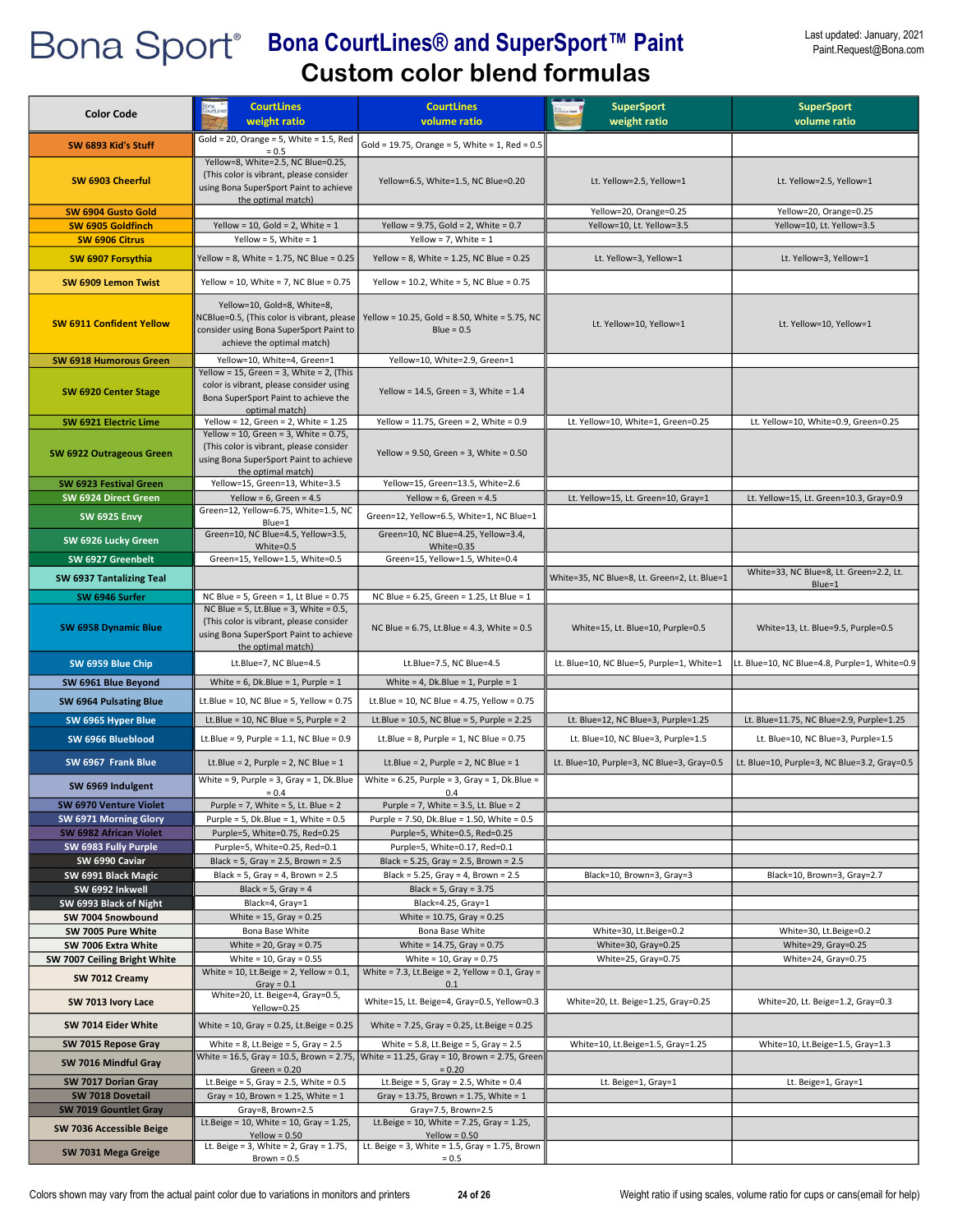| <b>Color Code</b>                             | <b>CourtLines</b>                                                                     | <b>CourtLines</b>                                                           | <b>SuperSport</b>                                                           | <b>SuperSport</b>                                                                          |
|-----------------------------------------------|---------------------------------------------------------------------------------------|-----------------------------------------------------------------------------|-----------------------------------------------------------------------------|--------------------------------------------------------------------------------------------|
|                                               | weight ratio                                                                          | volume ratio                                                                | weight ratio                                                                | volume ratio                                                                               |
| SW 7032 Warm Stone                            |                                                                                       |                                                                             | Gray=15, Brown=4, Lt. Beige=4                                               | Gray=15, Brown=4.4, Lt. Beige=3.8                                                          |
| SW 7044 Amazing Gray                          | Lt. Beige=5, White=2, Gray=1.5<br>Lt. Beige=12, White=5, Gray=1,                      | Lt. Beige=5, White=1.5, Gray=1.5<br>Lt. Beige=11.2, White=3.5, Gray=0.9,    |                                                                             |                                                                                            |
| SW 7050 Useful Gray                           | Green=0.1                                                                             | Green=0.1                                                                   | White=10, Gray=4.5, Lt. Beige=1.5, Lt.                                      | White=9.75, Gray=4.5, Lt. Beige=1.5, Lt.                                                   |
| SW 7058 Magnetic Gray                         |                                                                                       |                                                                             | Yellow=0.25                                                                 | Yellow=0.25                                                                                |
| SW 7059 Unusual Gray                          |                                                                                       |                                                                             | Gray=10, Lt. Beige=10, Green=0.1                                            | Gray=9.6, Lt. Beige=9, Green=0.1                                                           |
| SW 7060 Attitude Gray                         | Gray=15, Yellow=1.5, Lt. Beige=1,<br>Green=0.5                                        | Gray=15, Yellow=1.5, Lt. Beige=1, Green=0.5                                 |                                                                             |                                                                                            |
| SW 7063 Nebulous White                        | White = 20, Lt.Beige = $1$ , Gray = 0.5                                               | White = $14.5$ , Lt.Beige = 1, Gray = $0.5$                                 |                                                                             |                                                                                            |
| SW 7064 Passive                               | White = $7$ , Gray = $5$ , Lt. Beige = $0.5$                                          | White = $5$ , Gray = $5$ , Lt. Beige = $0.5$                                |                                                                             |                                                                                            |
| SW 7066 Gray Matters                          | Gray = 3.5, Lt.Beige = 2.25, White = $1.5$                                            | Gray = $3.2$ , Lt. Beige = $2$ , White = $1$                                | Gray=6, Lt. Beige=5, White=0.25                                             | Gray=6, Lt. Beige=4.75, White=0.24                                                         |
| SW 7067 Cityscape                             | Gray = 5, Brown = $0.75$ , Black = $0.25$                                             | Gray = 5, Brown = $0.75$ , Black = $0.25$                                   | Gray=12, Lt. Beige=5, Black=1                                               | Gray=11.5, Lt. Beige=4.5, Black=1                                                          |
| SW 7068 Grizzle Gray                          | Gray = 22.75, Black = 4.6, Yellow = 3                                                 | Gray = $18.5$ , Black = 4, Yellow = $2.5$                                   | Lt. Beige=15, Black=9, Brown=2                                              | Lt. Beige=12.8, Black=9, Brown=2                                                           |
| SW 7069 Iron Ore<br>SW 7073 Network Gray      | Black = $6$ , Gray = $4$ , Yellow = $2.5$<br>Gray = $3.5$ , White = $1$               | Black = $6.25$ , Gray = $4$ , Yellow = $2.5$<br>Gray = $4.75$ , White = $1$ | Gray=5, White=4                                                             | Gray=5, White=3.8                                                                          |
|                                               |                                                                                       |                                                                             | Gray=12, Lt. Beige=1.75, Black=1.5,                                         |                                                                                            |
| SW 7074 Software                              | Gray = $3$ , Lt.Beige = $3$ , Black = $0.5$                                           | Gray = $3$ , Lt.Beige = $3$ , Black = $0.5$                                 | White=0.25                                                                  | Gray=12, Lt. Beige=1.6, Black=1.7, White=0.2                                               |
| SW 7075 Web Gray                              | Gray = 15, Black = 2, Brown = $1.5$<br>White = $15$ , Lt.Beige = $1$ , Yellow = $0.1$ | Gray = 14, Black = 2, Brown = $1.5$                                         |                                                                             |                                                                                            |
| SW 7104 Cotton White                          | Lt. Beige=3, White=1.25, Gray=0.75,                                                   | White = $11$ , Lt.Beige = $1$ , Yellow = $0.1$                              |                                                                             |                                                                                            |
| SW 7507 Stone Lion                            | Brown=0.5                                                                             | Lt. Beige=3, White=0.9, Gray=0.75, Brown=0.5                                | Lt. Beige=15, Black=0.5, Brown=0.5<br>White=35, Lt. Beige=0.75, Yellow=0.1, | Lt. Beige=13, Black=0.5, Brown=0.5                                                         |
| SW 7551 Greek Villa                           |                                                                                       |                                                                             | $Gray = 0.1$                                                                | White=33, Lt. Beige=0.7, Yellow=0.1, Gray=0.1                                              |
| SW 7552 Bauhaus Buff                          |                                                                                       |                                                                             | White=15, Lt. Beige=2, Gray=0.25                                            | White=15, Lt. Beige=2, Gray=0.25                                                           |
| SW 7577 Blackberry                            | Purple = $1$ , Red = $1$ , Lt.Blue = $1$                                              | Purple = $1$ , Red = $1$ , Lt.Blue = $1$                                    |                                                                             |                                                                                            |
| SW 7578 Borscht<br>SW 7582 Salute             | Maroon=15, Purple=6.5, Gray=4                                                         | Maroon=15, Purple=6.5, Gray=3.7                                             | Red=10, Purple=1.25                                                         | Red=10, Purple=1.25                                                                        |
| SW 7583 Wild Currant                          |                                                                                       |                                                                             | Maroon=10, Purple=0.5, White=0.5                                            | Maroon=10, Purple=0.5, White=0.4                                                           |
| SW 7584 Red Theatre                           | Red=12, Purple=9, White=0.75                                                          | Red=12.25, Purple=9.25, White=0.5                                           |                                                                             |                                                                                            |
| SW 7587 Antique Red                           | $Red = 10$ , NC Blue = 1.25, White = 1                                                | $Red = 10$ , NC Blue = 1.2, White = 0.7                                     |                                                                             |                                                                                            |
| SW 7588 Show Stopper                          | Red=10, NC Blue=1.0, Purple=0.25                                                      | Red=10, NC Blue=0.9, Purple=0.25                                            |                                                                             |                                                                                            |
| SW 7598 Sierra Redwood                        | Brown = $13$ , Red = $3.5$ , Orange = $3.5$ ,<br>White $= 2$                          | Brown = 13, Red = 3.5, Orange = 3.5, White =<br>1.5                         |                                                                             |                                                                                            |
| SW 7600 Bolero                                | Red=15, Brown=2, White=1, Black=0.5                                                   | Red=15, Brown=2, White=0.7, Black=0.5                                       | Red=10, Orange=10, Black=0.5                                                | Red=10, Orange=10, Black=0.5                                                               |
| SW 7602 Indigo Batik                          | Dk.Blue = 5, Purple = 5, Gray = 3, Black=<br>3                                        | Dk.Blue = 5, Purple = 5, Gray = 2.8, Black= 3                               |                                                                             |                                                                                            |
| SW 7618 Deep Sea Dive                         | Dk.Blue = $14$ , Gray = $11$ , Yellow = 7                                             | Dk.Blue = 14, Gray = 10.5, Yellow = 6.75                                    |                                                                             |                                                                                            |
| SW 7632 Modern Gray                           | White = 7, Lt.Beige = $2.5$ , Gray = 0.75,<br>$Yellow = 0.1$                          | White = 5, Lt.Beige = 2.5, Gray = 0.75, Yellow<br>0.1                       |                                                                             | White=30, Lt. Beige=4, Gray=1.5, Brown=0.25   White=30, Lt. Beige=3.9, Gray=1.6, Brown=0.3 |
| SW 7650 Ellie Gray                            |                                                                                       |                                                                             | Gray=2, Lt. Beige=1.5, White=0.75                                           | Gray=2, Lt. Beige=1.5, White=0.75                                                          |
| SW 7658 Gray Clouds                           | White = $7$ , Gray = $5$ , Lt. Beige = $5$                                            | White = 4, Gray = 4, Lt. Beige = 4                                          |                                                                             |                                                                                            |
| SW 7660 Earl Gray<br>SW 7662                  | Gray=2, Lt. Beige=1.25, White=0.25                                                    | Gray=2.75, Lt. Beige=1.75, White=0.25                                       |                                                                             |                                                                                            |
| <b>Evening Shadow</b>                         | White=24, Gray=5, Lt. Beige=0.25                                                      | White=17.5, Gray=5, Lt. Beige=0.25                                          |                                                                             |                                                                                            |
| SW 7663                                       | White=10, Gray=5, Lt. Beige=0.75                                                      | White=7.3, Gray=5, Lt. Beige=0.75                                           |                                                                             |                                                                                            |
| <b>Monorail Silver</b><br>SW 7664 Steely Gray |                                                                                       |                                                                             | Gray=10, White=2, NC Blue=0.5                                               | Gray=10, White=2, NC Blue=0.5                                                              |
| SW 7667 Zircon                                | White=10, Gray=1, Brown=0.1                                                           | White=7.1, Gray=1, Brown=0.1                                                |                                                                             |                                                                                            |
| SW 7668 March Wind                            | White = 10, Lt.Beige = $8$ , Gray = 7                                                 | White = $7.25$ , Lt.Beige = 8, Gray= 7                                      |                                                                             |                                                                                            |
| SW 7669 Summit Gray                           | Gray = $3$ , Lt. Beige = $2$                                                          | Gray = $3$ , Lt. Beige = $2$                                                |                                                                             |                                                                                            |
| SW 7673 Pewter Cast                           | Gray=8, Lt. Beige=3, Brown=2, White=1                                                 | Gray=8, Lt. Beige=3, Brown=2.1, White=0.8                                   | Gray=12, Lt. Beige=4, Brown=0.1, Red=0.1                                    | Gray=11.3, Lt. Beige=3.5, Brown=0.1, Red=0.1                                               |
| SW 7674 Peppercorn                            | Gray=5, Black=3, Brown=3                                                              | Gray=4, Black=2.6, Brown=2.5                                                |                                                                             |                                                                                            |
| SW 7682 Bee's Wax                             | Lt.Beige = $6$ , Gold = $1.5$                                                         | Lt.Beige = $6$ , Gold = $1.5$                                               |                                                                             |                                                                                            |
| SW 7695 Mesa Tan<br><b>SW 7710 Brandywine</b> | Lt.Beige = $5$ , Brown = $3$ , Orange = $1.5$                                         | Lt.Beige = $4.75$ , Brown = $3$ , Orange = $1.5$                            | Gold=10, Lt. Beige=1.5, Brown=0.5                                           | Gold=10, Lt. Beige=1.4, Brown=0.5                                                          |
| SW 7621 Silvermist                            |                                                                                       |                                                                             | White=20, Gray=6, Lt. Beige=4, Green=0.25                                   | White=20, Gray=6.3, Lt. Beige=4, Green=0.3                                                 |
| SW 7750 Olympic Range                         | Yellow = $6$ , Lt.Blue = $3.5$ , Black = $3.5$                                        | Yellow = 5.75, Lt.Blue = 3.5, Black = $3.5$                                 |                                                                             |                                                                                            |
| SW 7757 High Reflective White                 | Bona Base White                                                                       | Bona Base White                                                             | Bona Base White                                                             | Bona Base White                                                                            |
| SW 9024 Vintage Gold                          |                                                                                       |                                                                             | Gold=10, White=5, Brown=0.5, Orange=0.25                                    | Gold=9.6, White=4.5, Brown=0.5,                                                            |
| <b>SW 9026 Tarnished Trumpet</b>              |                                                                                       |                                                                             | White=10, Gold=6, Yellow=6, Black=0.1                                       | Orange=0.25<br>White=8.7, Gold=5.6, Yellow=5.6, Black=0.1                                  |
| SW 9038 Cucuzza Verde                         | Lt. Beige=14, Yellow=2.5, Green=1.5,                                                  | Lt. Beige=13, Yellow=2.4, Green=1.5, Gray=0.5                               | White=20, Lt. Yellow=15, Black=1.5,                                         | White=28.5, Lt. Yellow=15.4, Black=1.6,                                                    |
| SW 9039 Broccoflower                          | $Gray = 0.5$                                                                          |                                                                             | Green=0.5<br>White=20, Lt. Yellow=5, Lt. Green=2, Black=1                   | Green=0.5<br>White=18, Lt. Yellow=5, Lt. Green=2, Black=1                                  |
| SW 9049 Sky Fall                              | NC Blue=10, White=10, Lt. Blue=0.5,<br>Yellow=0.1                                     | NC Blue=9.5, White=7, Lt. Blue=0.5,<br>Yellow=0.1                           | White=25, NC Blue=10, Gray=0.25, Purple=0.1                                 | White=22, NC Blue=9.5, Gray=0.23,<br>Purple=0.1                                            |
| SW 9062 Bluebird Feather                      | NC Blue=10, Gray=1.5, Purple=0.25                                                     | NC Blue=9.5, Gray=1.4, Purple=0.25                                          | NC Blue=10, Gray=4, Purple=0.25                                             | NC Blue=9.5, Gray=3.75, Purple=0.25                                                        |
| SW 9101 Tres Naturale                         |                                                                                       |                                                                             | Lt. Beige=20, White=15, Yellow=1                                            | Lt. Beige=13.6, White=13.9, Yellow=1                                                       |
| SW 9126 Honed Soapstone                       | Gray=10, Dk. Blue=5, Purple=3,                                                        | Gray=10, Dk. Blue=5.4, Purple=3.25,                                         | Gray=2, Gold=1                                                              | Gray=2, Gold=1                                                                             |
| SW 9149 Inky Blue                             | White=1.5                                                                             | $White=1.1$                                                                 |                                                                             |                                                                                            |
| SW 9162 African Gray                          | Gray=2, White=0.9                                                                     | Gray=2, White=0.7                                                           |                                                                             |                                                                                            |